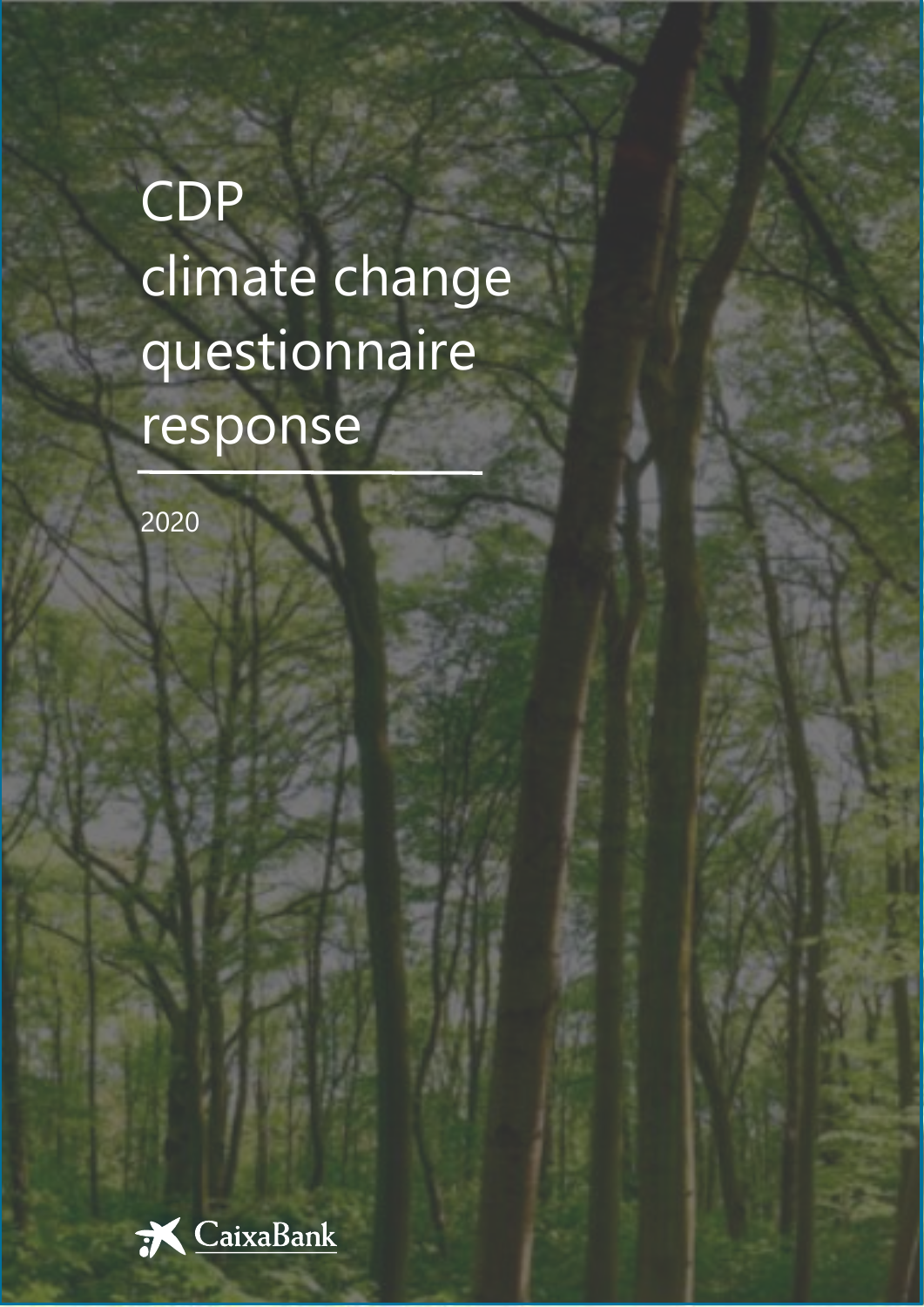

### C0. Introduction

### C0.1

#### **(C0.1) Give a general description and introduction to your organization.**

CaixaBank is an integrated financial group that operates a banking business and is a shareholder in international banks. It also has interests in leading service sector companies. CaixaBank is the leading financial group in the Spanish market with active assets valued in EUR 391,414 million as of 31 December 2019.

CaixaBank is listed in the top sustainability indexes worldwide: Dow Jones Sustainability Index (DJSI), MSCI ESG Leaders, FTSE4Good, Ethibel Sustainability Index (ESI) Excellence Europe and CDP, in which CaixaBank has maintained its leadership score.

In 2019 the Group had six key business lines serving around 15.6 million customers in individual banking, personal banking and private banking for individual customers and banking for SMEs, business banking, and corporate banking for enterprises. CaixaBank rounds out its portfolio of banking products and services with the specialized services of its pension and life insurance business. These subsidiaries provide operational support to the banking activity.

As for International banking activity, CaixaBank runs operational branches in Poland, Morocco (3 subsidiaries), United Kingdom, Germany, France and Portugal. The Group has representative offices in the following countries: Algeria, Australia, Brasil, China (3), Chile, Colombia, Egypt, United Arab Emirates, United States of America, India, Italy, Turkey, Peru, Singapore, South Africa and Canada. CaixaBank has a number of strategic alliances, formalised through business and commercial cooperation agreements, including Inbursa, Erste group Bank and Bank of East Asia. CaixaBank shares the commitment of its leading shareholder, "la Caixa", to people and the environment, while showing a willingness to create value for its shareholders and make a clear contribution to society.

Some of the awards obtained by CaixaBank in 2019 include: Best Bank in Western Europe 2019 (Global Finance), Best Bank in Spain (Euromoney and Global Finance), Best Bank Transformation in Western Europe 2019 (Euromoney), Most Innovative Financial Institution of Western Europe 2019 (The Innovators - Global Finance), Best Private Bank for digital communication – Global (Wealth Tech Awards - PWM), Tech Projects Awards - Biometric ATM's: Best "Delivery channels" (The Banker), Best Bank for Corporate Responsibility in Western Europe (Euromoney).

CaixaBank's commitment to the environment is shown in its focus on sustainability, in its financial and investment policy in terms of the risk assessment criteria of the projects that could be financed, as well as in its efforts to improve efficiency and cut emissions by managing and reporting the direct and indirect environmental impacts. CaixaBank supports the work of the Task Force on Climate-Related Financial Disclosures (TFCD) at the Financial Stability Board, as well as similar initiatives from the European Commission.

Regarding the organizational activities that apply to CaixaBank Group under the CDP Questionnaire:

• Bank lending (Bank): Corresponds to the activity of CaixaBank's banking branch, which has a specialised environmental risk management team supporting its lending portfolio and the group's ESG considerations.

**Investing (Asset manager):** Corresponds to the activity of CaixaBank Asset Management (CAM), CaixaBank Group's subsidiary company. CAM is CaixaBank's collective • investment institution management company, adhered to the UNPRI and the Climate Action 100+, managing its portfolio in accordance with these principles and helping to achieve the goals of the 2015 Paris Agreement (COP21).

**Investing (Asset owner**): Corresponds to the activity of VidaCaixa, CaixaBank Group's subsidiary company. VidaCaixa is the leading insurance Company in Spain that designs, manages and markets life insurance as well as offering pension plan management to both individual customers and corporate clients. VidaCaixa is adhered to the UNPRI and the Climate Action 100+, managing its portfolio in accordance with these principles and helping to achieve the goals of the 2015 Paris Agreement (COP21). **Insurance underwriting (Insurance company):** Under the CDP Questionnaire, Insurance underwriting focus on the non-life insurance segment. Thus, for the life insurance segment, where VidaCaixa operates, it is a challenge to provide similar responses as the ones required for non-life insurance sector. The nature of the life insurance business makes it difficult to include climate-related risks and ESG considerations

CaixaBank has become the only Carbon-Neutral listed Spanish bank by completely offsetting the emissions produced directly and indirectly by its activity and calculated in its carbon footprint.

For further information visit: http://www.CaixaBank.com/responsabilidadcorporativa\_en.html

#### C<sub>0.2</sub>

**(C0.2) State the start and end date of the year for which you are reporting data.**

|           | <b>Start date</b> | <b>End date</b> | Indicate if you are providing emissions data for past reporting | Select the number of past reporting years you will be providing emissions data |
|-----------|-------------------|-----------------|-----------------------------------------------------------------|--------------------------------------------------------------------------------|
|           |                   |                 | vears <sup>®</sup>                                              | l for                                                                          |
| Reporting | January 1         | December 31     | Yes                                                             | 1 year                                                                         |
| year      | 2019              | 2019            |                                                                 |                                                                                |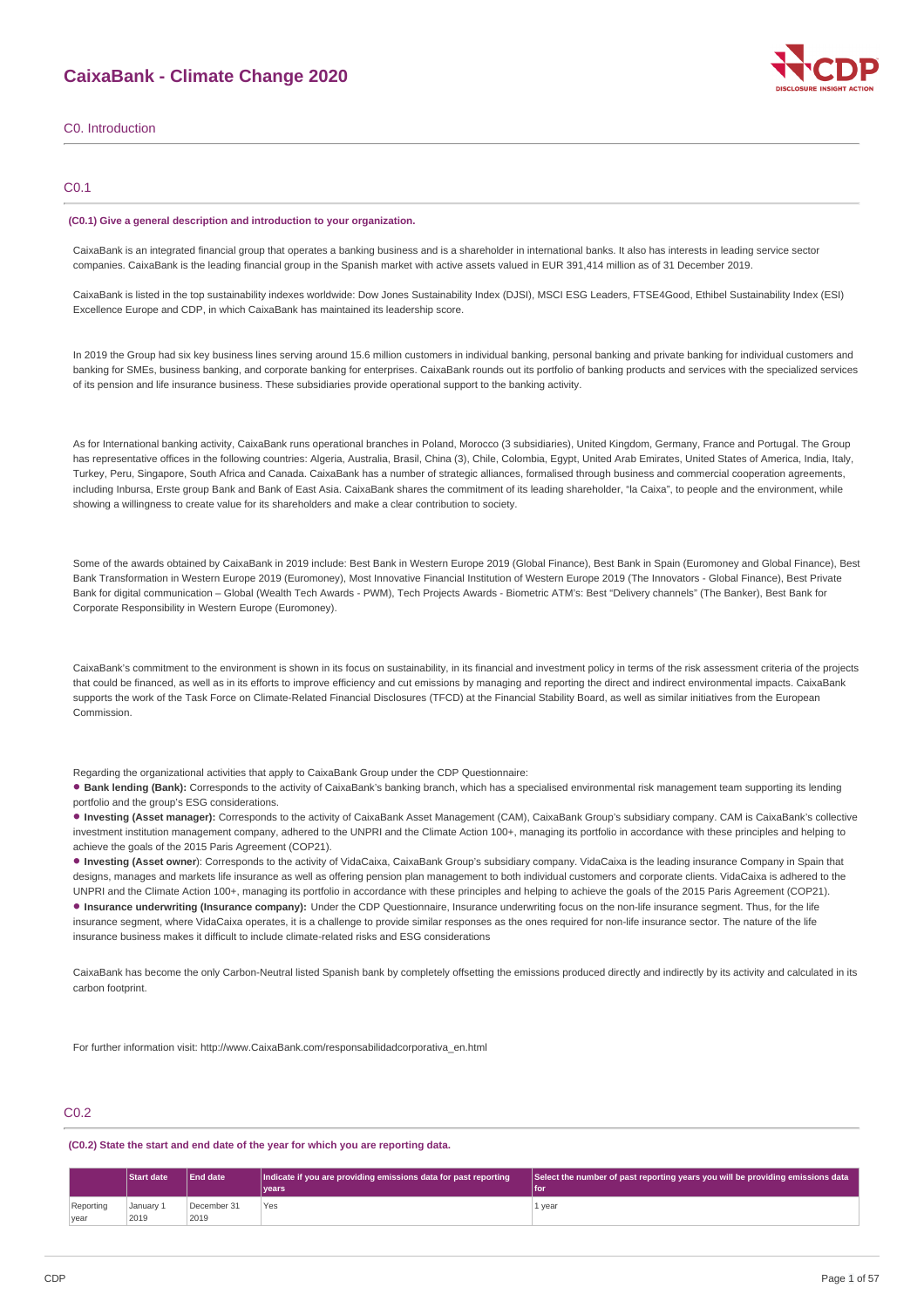### C0.3

**(C0.3) Select the countries/areas for which you will be supplying data.** Spain

### C0.4

**(C0.4) Select the currency used for all financial information disclosed throughout your response.** EUR

### C0.5

(C0.5) Select the option that describes the reporting boundary for which climate-related impacts on your business are being reported. Note that this option should **align with your chosen approach for consolidating your GHG inventory.** Operational control

#### C-FS0.7

**(C-FS0.7) Which organizational activities does your organization undertake?**

Bank lending (Bank) Investing (Asset manager) Investing (Asset owner)

### C1. Governance

### C1.1

**(C1.1) Is there board-level oversight of climate-related issues within your organization?** Yes

### C1.1a

(C1.1a) Identify the position(s) (do not include any names) of the individual(s) on the board with responsibility for climate-related issues.

| Position of<br> individual(s) | Please explain                                                                                                                                                                                                                                                                                                                                                                                                                                                                                                                                                                                                                                                                                                                                                                                                                                                                                                                                                                                                                                                                                                                                                                                                                                                                                                                                                                                                                                                                                                                                                                                                                                                                                                                                                                                                                                                     |
|-------------------------------|--------------------------------------------------------------------------------------------------------------------------------------------------------------------------------------------------------------------------------------------------------------------------------------------------------------------------------------------------------------------------------------------------------------------------------------------------------------------------------------------------------------------------------------------------------------------------------------------------------------------------------------------------------------------------------------------------------------------------------------------------------------------------------------------------------------------------------------------------------------------------------------------------------------------------------------------------------------------------------------------------------------------------------------------------------------------------------------------------------------------------------------------------------------------------------------------------------------------------------------------------------------------------------------------------------------------------------------------------------------------------------------------------------------------------------------------------------------------------------------------------------------------------------------------------------------------------------------------------------------------------------------------------------------------------------------------------------------------------------------------------------------------------------------------------------------------------------------------------------------------|
| Board-level<br>committee      | CaixaBank's Board of Directors is the most senior authority when it comes to establishing and supervising the Bank's business strategies, risk strategy and risk management policies, including the<br>management of environmental and climate change issues. It is aided in its endeavours by the delegate Risks and Appointments Committees. The Board of Directors is also responsible for approving,<br>supervising and monitoring the effectiveness of the Bank's Climate Change Statement and the commitments included herein. The Environmental Risk Management Committee, set up in March 2019<br>and chaired by the CRO, is the highest executive body to manage climate and environmental risks and reports into CaixaBank's Management Board. As an example of a climate-related decision<br>made in the reporting year, the Board of Directors approved in February 2019 the Environmental Risk Management Policy, which sets the quiding principles in the management of environmental and<br>climate risks at Group level, including the environmental implications that derive mainly from the activity of granting credit to customers. This policy, focused on the Energy, Mining, Infrastructure,<br>Agriculture, fishing, livestock and forestry sectors, aims to reduce the impact of climate change and the potential harmful effects on the environment in general. Furthermore, the Board approved<br>CaixaBank's Climate Change Statement in 2019, with 5 action lines, and is responsible for its supervision and monitoring. In addition, the Board is involved in the establishment and supervision of<br>the CSR Master Plan, which includes Environment as one of the 5 lines of action aimed at investing and financing in order to mitigate and adapt to climate change, setting up annual targets,<br>including energy efficiency. |

### C1.1b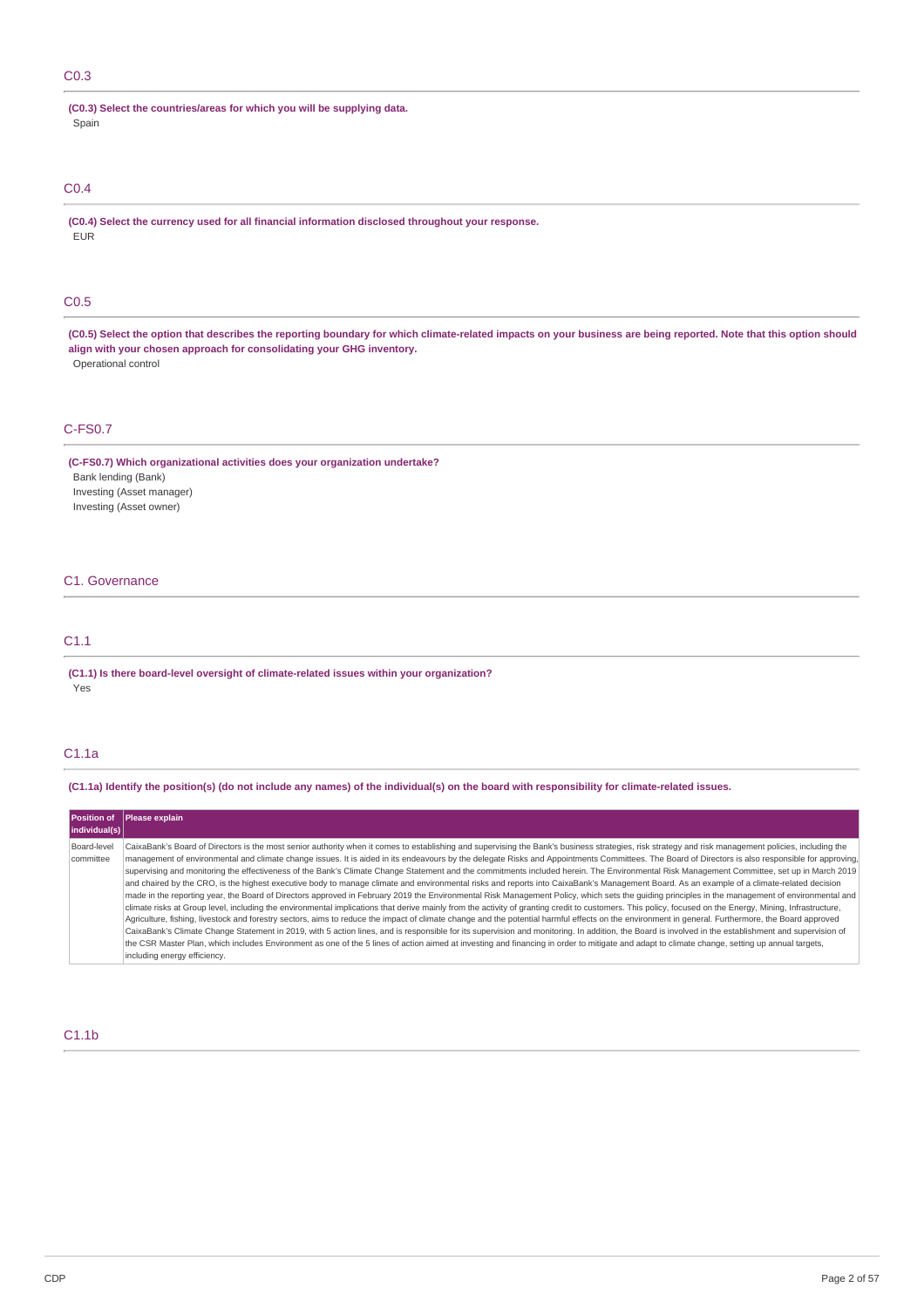| Frequency<br>with<br>which<br>climate-<br>related<br>$\mathbf{a}$<br>scheduled<br>agenda<br>item | <b>Governance</b><br>mechanisms<br>into which<br>climate-<br>related issues<br>issues are are integrated                                                                                                                                                                                                                                                                                                                                                                 | <b>Scope of</b><br>board-level<br>oversight                                                                                                                                                                                                                                                                                                                                                                                                    | <b>Please explain</b>                                                                                                                                                                                                                                                                                                                                                                                                                                                                                                                                                                                                                                                                                                                                                                                                                                                                                                                                                                                                                                                                                                                                                                                                                                                                                                                                                                                                                                                                                                                                                                                                                                                                                                                                                                                                                                                                                                                                                                                                                                                                                                                                                                                                                                                                                                                                                                                                                                                                                                      |
|--------------------------------------------------------------------------------------------------|--------------------------------------------------------------------------------------------------------------------------------------------------------------------------------------------------------------------------------------------------------------------------------------------------------------------------------------------------------------------------------------------------------------------------------------------------------------------------|------------------------------------------------------------------------------------------------------------------------------------------------------------------------------------------------------------------------------------------------------------------------------------------------------------------------------------------------------------------------------------------------------------------------------------------------|----------------------------------------------------------------------------------------------------------------------------------------------------------------------------------------------------------------------------------------------------------------------------------------------------------------------------------------------------------------------------------------------------------------------------------------------------------------------------------------------------------------------------------------------------------------------------------------------------------------------------------------------------------------------------------------------------------------------------------------------------------------------------------------------------------------------------------------------------------------------------------------------------------------------------------------------------------------------------------------------------------------------------------------------------------------------------------------------------------------------------------------------------------------------------------------------------------------------------------------------------------------------------------------------------------------------------------------------------------------------------------------------------------------------------------------------------------------------------------------------------------------------------------------------------------------------------------------------------------------------------------------------------------------------------------------------------------------------------------------------------------------------------------------------------------------------------------------------------------------------------------------------------------------------------------------------------------------------------------------------------------------------------------------------------------------------------------------------------------------------------------------------------------------------------------------------------------------------------------------------------------------------------------------------------------------------------------------------------------------------------------------------------------------------------------------------------------------------------------------------------------------------------|
| Scheduled<br>- some<br>meetings                                                                  | Reviewing and<br>quiding<br>strategy<br>Reviewing and<br>quiding major<br>plans of action<br>Reviewing and<br>guiding risk<br>management<br>policies<br>Reviewing and<br>quiding<br>business plans<br>Setting<br>performance<br>objectives<br>Monitoring<br>implementation to our<br>and<br>performance of activities<br>objectives<br>Monitoring and<br>overseeing<br>progress<br>against goals<br>and targets for<br>addressing<br>climate-related   lending<br>issues | Climate-<br>related risks<br>and<br>opportunities<br>to our own<br>operations<br>Climate-<br>related risks<br>and<br>opportunities<br>to our bank<br>lending<br>activities<br>Climate-<br>related risks<br>and<br>opportunities<br>investment<br>The impact<br>of our own<br>operations<br>on the<br>climate<br>The impact<br>of our bank<br>activities on<br>the climate<br>The impact<br>of our<br>investing<br>activities on<br>the climate | Key risk management policies are reviewed by the Risk Committee of the Board of Directors and may require as well the approval of the Board of Directors; this is the<br>case of the Environmental Risk Management Policy, developed to frame the global principles for the approval, management, communication and disclosure of<br>environmental risks. The sectors that have been considered in this policy are: Energy, Mining, Infrastructure, Agriculture, fishing, livestock and forestry. ESG governance<br>and integration of ESG factors into business activities is based on the following risk management bodies: the Environmental Risk Management Committee, the<br>Transaction Appraisal Unit, the Management of Environmental Risks and Opportunities Corporate Direction and the Environmental Risk Management Policy. The<br>Environmental Risk Management Committee, a sub-Committee of the Management Committee, meets Quarterly and is responsible for analysing and, where appropriate,<br>approving the proposals made by the various functional areas with regard to the strategic positioning of the Bank in relation to Environmental Risk Management, in<br>addition to identifying, managing and controlling the risks associated with this area on the front line. Decisions made in the Quarterly meetings are reported into the<br>Management Committee. Further, the Board of Directors approves the work of the Appointments Committee, which oversees the CSR strategy, action plans and<br>performance of CaixaBank, including climate-related issues. Thus, CaixaBank's Appointments Committee supervises the activities of CaixaBank in relation to CSR issues<br>(including climate-related issues) and submit to the Board those proposals it deems appropriate in these matters. For instance, it supervised CaixaBank's CSR Master<br>Plan (2019-2021) development, which includes as one of its key lines the Environment, in which an Environmental strategy was defined. One of the Environmental<br>strategy's lines is Environmental risk management (including ESG risks). A report on the evolution of CSR Strategic Plan (which includes climate-related issues as<br>mentioned) is reviewed biannually by top-level CaixaBank committees with the direct involvement of Senior Management. Besides, new policies, sector criteria or other<br>major issues are reviewed and approved by the Committee when is needed, with higher frequency, and submitted to the Board. |

### C1.2

### **(C1.2) Provide the highest management-level position(s) or committee(s) with responsibility for climate-related issues.**

| Name of the position(s) and/or<br>committee(s) | <b>Reporting line</b> | <b>Responsibility</b>                                                                         | <b>Coverage of responsibility</b>                                                                                                                                                               | Frequency of reporting to the board on climate-<br><b>related issues</b> |
|------------------------------------------------|-----------------------|-----------------------------------------------------------------------------------------------|-------------------------------------------------------------------------------------------------------------------------------------------------------------------------------------------------|--------------------------------------------------------------------------|
| Chief Risks Officer (CRO)                      | directly              | Reports to the board   Both assessing and managing climate-related risks<br>and opportunities | Risks and opportunities related to our bank<br>lending activities<br>Risks and opportunities related to our<br>investing activities<br>Risks and opportunities related to our own<br>operations | More frequently than quarterly                                           |

C1.2a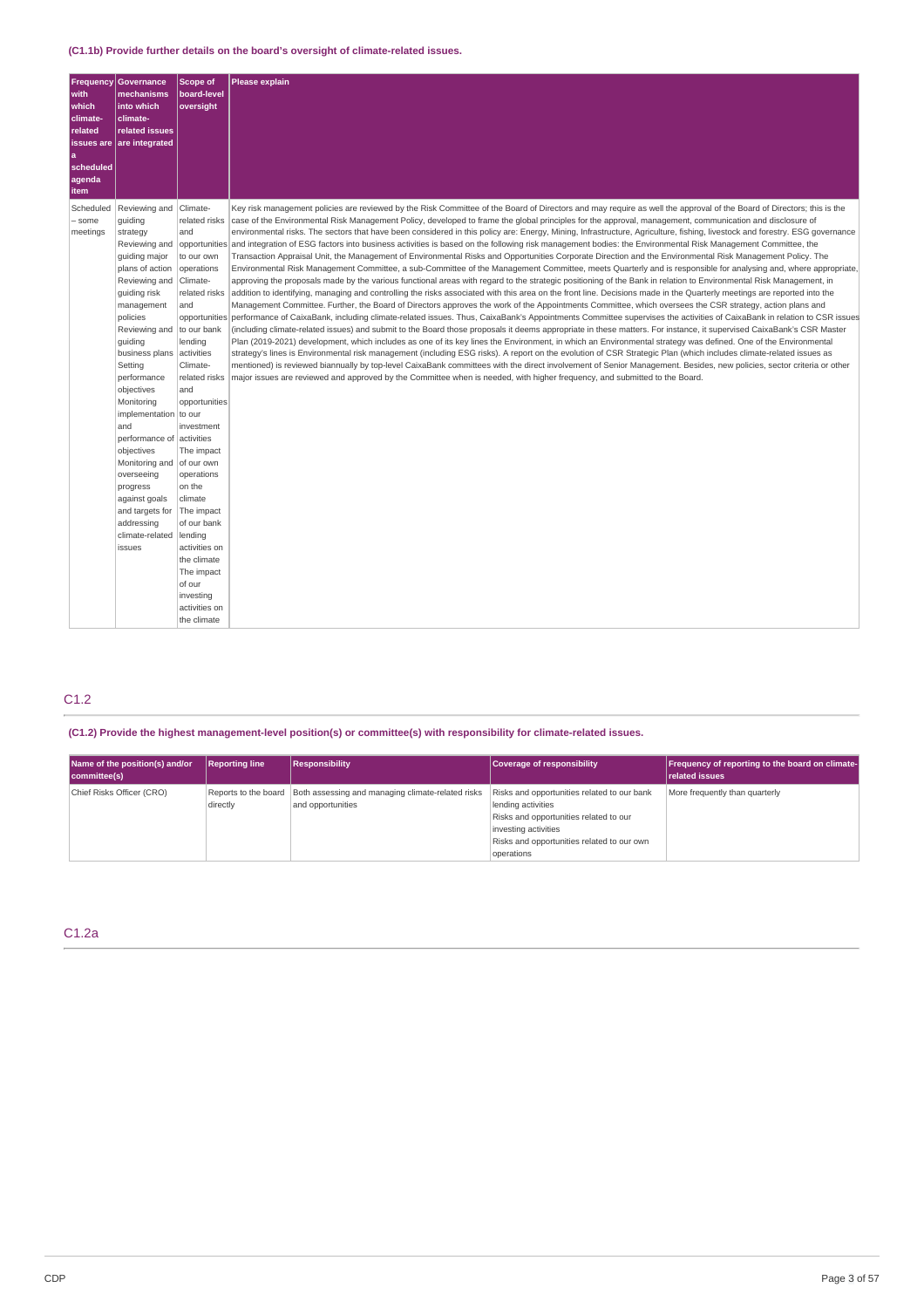#### (C1.2a) Describe where in the organizational structure this/these position(s) and/or committees lie, what their associated responsibilities are, and how climate**related issues are monitored (do not include the names of individuals).**

CaixaBank's Chief Risks Officer (CRO) is the maximum responsible for risks at CaixaBank, including environmental and climate change risks, and is a member of the Management Committee, which is the highest body below Board level. This position represents the highest management-level position with responsibility for climate-related issues. The CRO chairs the Environmental Risk Management (ERM) Committee, reporting into the Management Committee. The ERM Committee is responsible for analysing and approving the proposals received from the different functional areas concerning the Bank's strategy and approach, while also identifying, managing and controlling the associated risks as a first line of defence (including climate R&O in relation to financial activities undertaken by CaixaBank such as lending, investment and insurance underwriting activities, among others).

All environmental risk management initiatives are supervised by the ERM Committee, and thus ultimately by the CRO. It may also seek, at any time, the advice of the environmental risk experts attached to the Bank's various business areas involved in environmental risk acceptance, management, monitoring or control activities.

ESG governance and integration of ESG factors into business activities is based on the following risk management bodies:

The Environmental Risk Management Committee; the Transaction Appraisal Unit (which constitutes the operating unit specialised in environmental risk to support the company in the daily decision-making processes linked to the ordinary business of granting risks, and informs the Environmental Risk Management Committee); the Management of Environmental Risks and Opportunities Corporate Direction and the Environmental Risk Management Policy. Approved by the Board of Directors, the objective of the Risk Management Policy is to frame the global principles for the approval, management, communication and disclosure of environmental risks.

The main functions of Management of Environmental R&O Corporate Direction, supervised by the CRO, include:

- Coordinate the execution of the internal Environmental Risk Management Plan, mainly with regards to the credit risk granting to CaixaBank customers, with the objective of avoiding, minimising, mitigating and remediating potential negative environmental impacts.
- Roll out the global risk appetite framework for climate and environmental risk in portfolio plans, asset transactions together with the Business Areas.

Globally monitor the asset portfolio from a perspective of the environmental risk (risk profile, volumes / performance of the portfolios included in the taxonomy), control and • reporting of the fulfilment of the planning, cooperate in the reporting to the governing bodies and supervisors on the evolution of the risk profile and the management as required.

• Actively manage the risk level, within the formal framework authorised: analyse the correct application of the environmental risk management policies and procedures, propose changes and evaluate the impact in terms of the business; escalate proposals to mitigate the environmental risk exposure levels.

In this sense, the main functions of the Environmental Risk Management Committee, supervised by the CRO, include:

- Definition of the strategy regarding environmental risks and opportunities within the framework of the risk appetite approved by the Board of Directors.
- Establishing and monitoring of the governance framework for the management of the environmental risk (functions, roles and responsibilities, policies and procedures).
- Monitoring of the progress of the projects and initiatives set up to roll out the defined environmental strategy. •
- Promoting the integration of the environmental risk criteria into the business management of the entity.
- Review and approve the information to be disclosed to the market relating to the exposition to climate risk (climate-related disclosures).
- Define and review the necessary information (metrics, indicators) to monitor the exposition to environmental risk.
- Report to the Management Committee on the progress in the implementation of the Environmental Strategy; the agreements of the Environmental Risk Management •
- Committee and the evolution of the information established to monitor the exposure to environmental risk.
- Inform the Global Risk Committee and the Corporate Responsibility and Reputational Committee (CRCR) on the agreements of the Committee. •

For all the above mentioned is why responsibilities for climate-related issues have been assigned to this position: it is the highest management-level position with responsibility for climate-related issues in CaixaBank, ultimately supervising all environmental risk management initiatives and the identification, management and control of risks, including climate change risks.

### C1.3

(C1.3) Do you provide incentives for the management of climate-related issues, including the attainment of targets?

|         | Provide incentives for the management of climate-<br><b>related issues</b> | <b>Comment</b>                                                                                                                                                          |
|---------|----------------------------------------------------------------------------|-------------------------------------------------------------------------------------------------------------------------------------------------------------------------|
| Row Yes |                                                                            | CaixaBank provides incentives for the management of climate-related issues, including the attainment of targets. These are detailed in the<br>following question C1.3a. |

#### C1.3a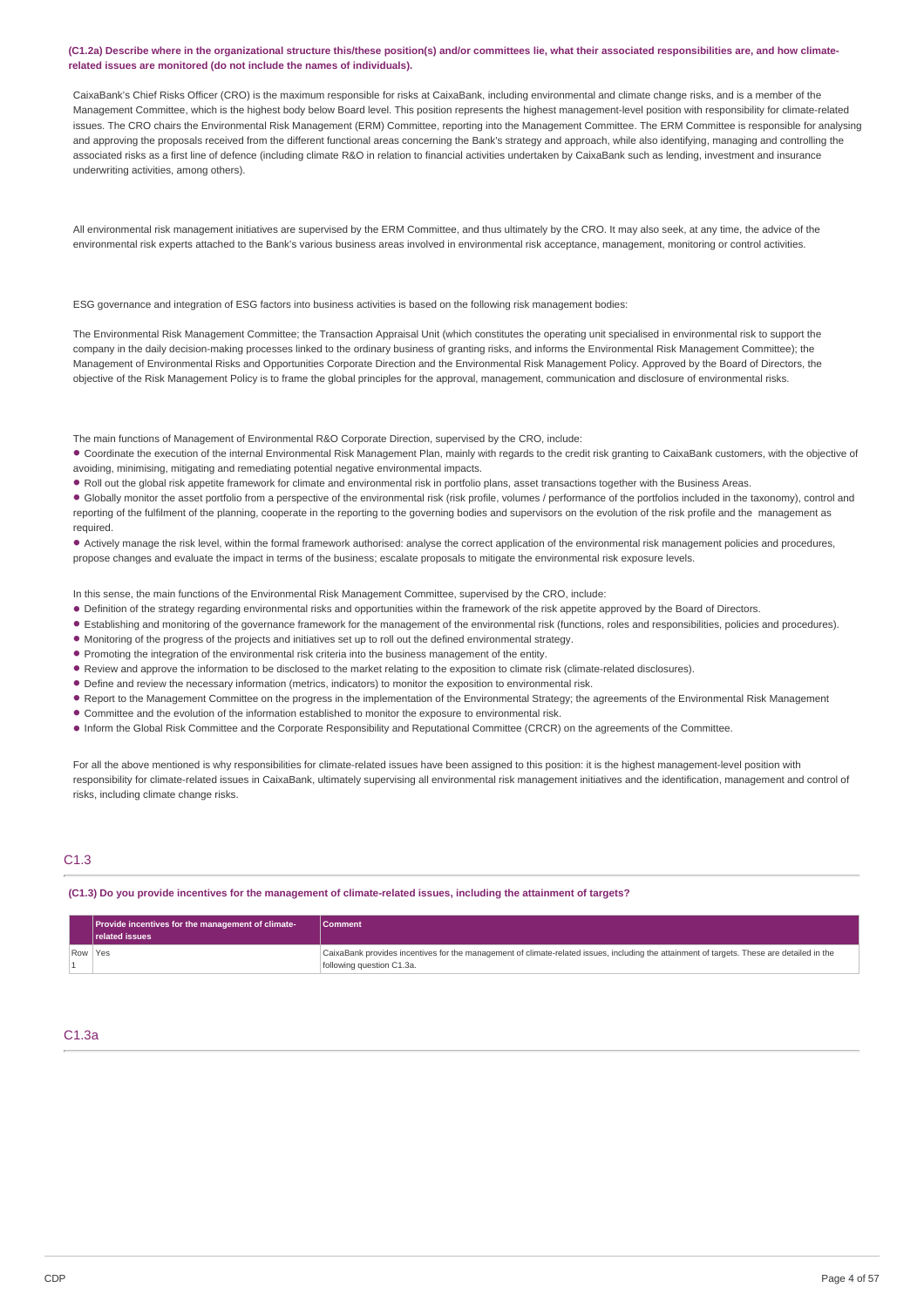### (C1.3a) Provide further details on the incentives provided for the management of climate-related issues (do not include the names of individuals).

| <b>Entitled to</b><br>incentive             | <b>Type of</b>     | <b>Activity</b><br>incentive   inventivized                                               | <b>Comment</b>                                                                                                                                                                                                                                                                                                                                                                                                                                                                                                                                                                                                                                                                                                                                                                                                                                                                                                                                                                                                                                                                                                                                                                                                                                                                         |
|---------------------------------------------|--------------------|-------------------------------------------------------------------------------------------|----------------------------------------------------------------------------------------------------------------------------------------------------------------------------------------------------------------------------------------------------------------------------------------------------------------------------------------------------------------------------------------------------------------------------------------------------------------------------------------------------------------------------------------------------------------------------------------------------------------------------------------------------------------------------------------------------------------------------------------------------------------------------------------------------------------------------------------------------------------------------------------------------------------------------------------------------------------------------------------------------------------------------------------------------------------------------------------------------------------------------------------------------------------------------------------------------------------------------------------------------------------------------------------|
| Chief<br>Executive<br>Officer<br>(CEO)      | Monetary<br>reward | Emissions<br>reduction<br>target<br>alignment to<br>climate-<br>related<br>objectives     | The Chief Executive Officer (CEO) has incentives related to low-carbon and climate resistant loan portfolio. The incentives in terms of Environmental and Climate Risk<br>Management at the CEO level are focused on contributing to the alignment of the CaixaBank Group's loan portfolio with a low-carbon and climate-resistant economy in<br>accordance with the commitments made by the entity within the framework of UNEP FI - PRB (UN Environmental Program Finance Initiative - Principles for Responsible<br>Portfolio/fund Banking) Collective Commitment to Climate Action, establishing a metric that limits exposure to the most carbon-intensive and environmentally damaging activities.<br>Additionally, it is considered, at a more general level, the development and implementation of policies and implementation of the specific plan (Road Map) to implement the<br>Environmental Strategy during the Strategic Plan (2019-2021).                                                                                                                                                                                                                                                                                                                               |
| <b>Chief Risk</b><br>Officer<br>(CRO)       | Monetary<br>reward | Emissions<br>reduction<br>target<br>alignment to<br>climate-<br>related<br>objectives     | CRO (Chief Risk Officer) and DC GRMA (Corporate Directorate for Environmental Risk Management) have objectives related to establishing the RAF (Risk Appetite<br>Framework) and measuring the portfolio's exposure to carbon. The incentives in terms of Environmental and Climate Risk Management at the CRO and DC GRMA level are<br>focused on contributing to the alignment of the CaixaBank Group's loan portfolio with a low-carbon and climate-resistant economy in accordance with the commitments<br>Portfolio/fund   made by the entity within the framework of UNEP FI - PRB (UN Environmental Program Finance Initiative - Principles for Responsible Banking) Collective Commitment to<br>Climate Action, establishing a metric that limits exposure to the most carbon-intensive and environmentally damaging activities. Additionally, it is considered, at a more<br>general level, the development and implementation of policies and implementation of the specific plan (Road Map) to implement the Environmental Strategy during the<br>Strategic Plan (2019-2021).                                                                                                                                                                                                |
| Chief<br>Sustainability<br>Officer<br>(CSO) | Monetary<br>reward | Emissions<br>reduction<br>target<br>Energy<br>reduction<br>target<br>Efficiency<br>target | The Chief Sustainability Officer (CSO) has incentives for achievement goals related to the following aspects: to (i) the maintenance of the internal environmental workplace<br>designed to raise awareness and promote best practices among the employees and (ii) the improvement and renewal of the ISO 14001, ISO 5001 and EMAS certification.<br>Since the targets established in the ISO and EMAS include the reduction in emissions and energy consumption, the incentives are directly related to the management of<br>Climate Change within the company, especially those addressing emissions and energy reduction. These incentives apply also to the General Service Manager and other<br>business units such as: Corporate Banking, asset management CSR, General Services, CIB (Corporate & Institutional Banking). The employees of the Management Group<br>working in the Department of General Services Administration are also awarded with bonuses when these goals are achieved. Efficiency measures should lead to cost<br>reduction and thus improve efficiency rate of the bank. Variable remuneration of employees is linked, among others, to the achievement of global goals (Strategic plan) and<br>one of them is the improvement of this efficiency rate. |

### C-FS1.4

(C-FS1.4) Does your organization offer its employees an employment-based retirement scheme that incorporates ESG principles, including climate change?

| We offer an<br>employment-<br><b>based</b><br>retirement<br><b>scheme that</b><br>incorporates<br><b>IESG</b><br>principles,<br>  including<br><b>climate</b><br>change. | <b>Comment</b>                                                                                                                                                                                                                                                                                                                                                                                                                                                                                                                                                                                                                                                                                                                                                                                                                                                                                                                                                                                                                                                                                                                                                                                                                                                                                                                                                                                                                                              |
|--------------------------------------------------------------------------------------------------------------------------------------------------------------------------|-------------------------------------------------------------------------------------------------------------------------------------------------------------------------------------------------------------------------------------------------------------------------------------------------------------------------------------------------------------------------------------------------------------------------------------------------------------------------------------------------------------------------------------------------------------------------------------------------------------------------------------------------------------------------------------------------------------------------------------------------------------------------------------------------------------------------------------------------------------------------------------------------------------------------------------------------------------------------------------------------------------------------------------------------------------------------------------------------------------------------------------------------------------------------------------------------------------------------------------------------------------------------------------------------------------------------------------------------------------------------------------------------------------------------------------------------------------|
| Row Yes, as the<br>default<br>investment<br>option for all<br>plans offered                                                                                              | Our CaixaBank Group Employee Pension Plan is associated to the pension fund Pensions Caixa 30 (PC30), who is a signatory to the United Nations' Principles for Responsible Investment<br>(UNPRI) since 2008. CaixaBank automatically provides to all its personnel with an Employee Pension Plan that incorporates responsible investment strategies. The fund investments are<br>managed by VidaCaixa, which takes into consideration ESG principles, including climate change, into the investment process. Some of the SRI strategies implemented by PC30 include<br>analysis and selection of companies and funds based on compliance, or not, with international standards on environmental protection, and thematic investing, with the aim of reducing the<br>Carbon Footprint of the portfolio and improving its ESG notation. Implementing a metric that allows us to determine the environmental impact of our investments helps us assess our portfolio<br>with respect to the ESG commitments acquired as signatories to the PRI. In 2019, the carbon footprint of PC30 (metric that weights, in terms of intensity, the emission of greenhouse gases<br>by sales of the companies that comprise the reference index) was 185 tCO2e/M\$. This metric covers 89% of the fund, excluding Private Equity. PC30 wants to gradually reduce the value of<br>this intensity metric so that its investments contribute less and less to climate change. |

### C2. Risks and opportunities

### C2.1

(C2.1) Does your organization have a process for identifying, assessing, and responding to climate-related risks and opportunities? Yes

### C2.1a

**(C2.1a) How does your organization define short-, medium- and long-term time horizons?**

|                 | <b>From</b><br>$ $ (years) | To<br>(years) | <b>Comment</b>                                                                                                                                                                                    |
|-----------------|----------------------------|---------------|---------------------------------------------------------------------------------------------------------------------------------------------------------------------------------------------------|
| Short-term      |                            |               | In the context of climate-related risks and opportunities, CaixaBank considers short-term the period 2019-2022                                                                                    |
| Medium-<br>term |                            |               | In the context of climate-related risks and opportunities, CaixaBank considers medium-term the period 2022-2025                                                                                   |
| Long-term       |                            | 81            | In the context of climate-related risks and opportunities, CaixaBank considers long-term until the year 2100 (2025-2100), which explains the value in the previous column<br>$(2100 - 2019 = 81)$ |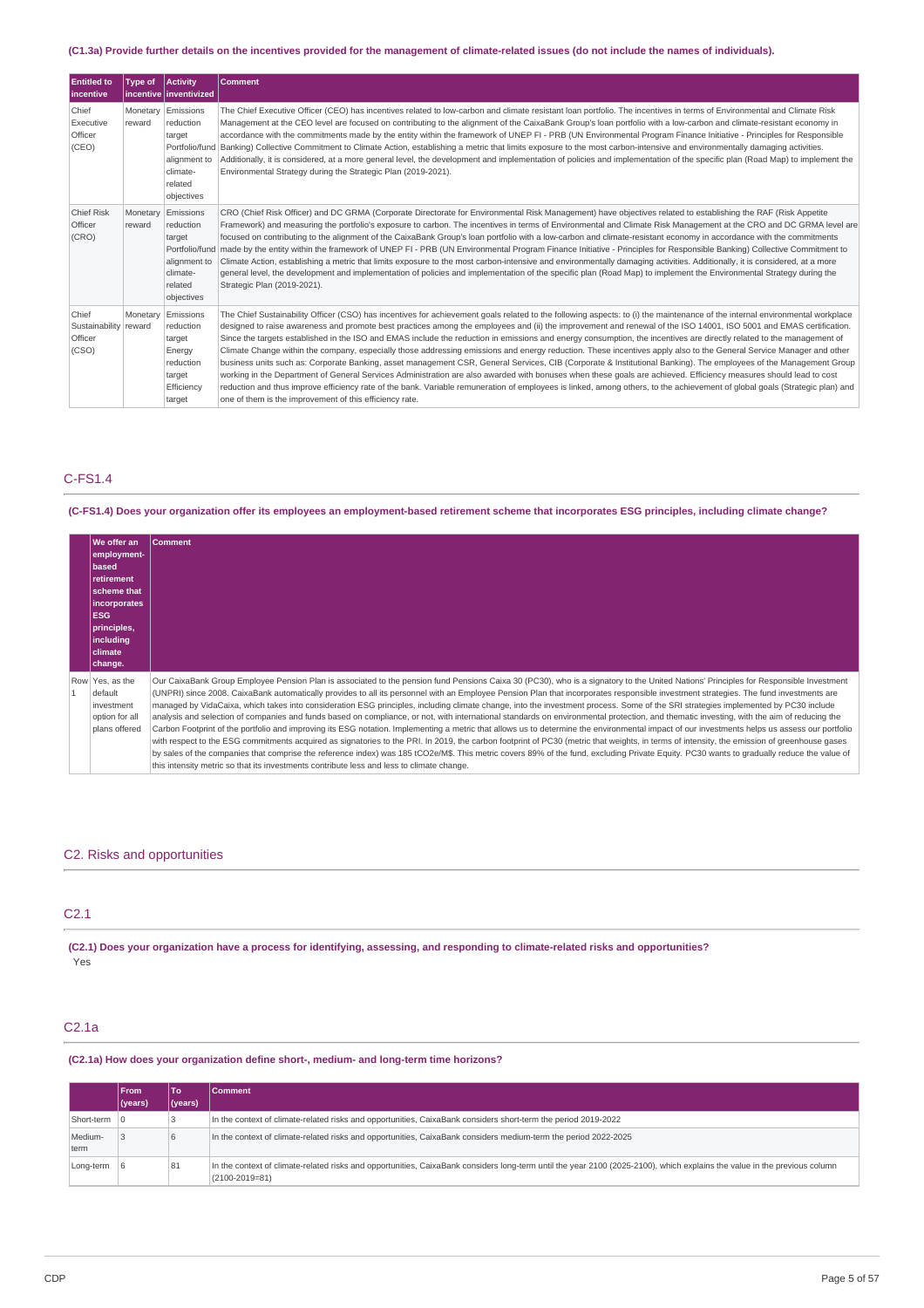### **(C2.1b) How does your organization define substantive financial or strategic impact on your business?**

With regards to financial impacts, CaixaBank has an internal risk categorization by cost regarding operational losses, based on the expected loss and on the value at risk. According to this, risks are categorised as with low criticality (where the expected loss is under 10,000 EUR and the value at risk is under 100,000 EUR), moderate criticality, high criticality and finally very high criticality (where the expected loss is over 1,000,000 EUR and the value at risk is under 10,000,000 EUR).

With regards to the strategic impact of climate risks this is currently work in progress, as this will be the main outcome of the climate risk scenario analysis exercise which will be completed during 2020.

### C2.2

**(C2.2) Describe your process(es) for identifying, assessing and responding to climate-related risks and opportunities.**

**Value chain stage(s) covered**

Direct operations Upstream Downstream

#### **Risk management process**

Integrated into multi-disciplinary company-wide risk management process

**Frequency of assessment**

More than once a year

#### **Time horizon(s) covered**

Short-term Medium-term Long-term

#### **Description of process**

The Group conducts a risk self-assessment process every 6 months, seeking to identify, assess, classify and internally report significant changes in inherent risks assumed in its environment and business model. Our risk assessment and management process covers all stages of our value chain (direct operations, upstream and downstream) and the short, medium and long term horizons. The Environmental Risk Management (ERM) Committee is responsible for analysing and approving the proposals received from the different functional areas concerning the Bank's strategy and approach, while also identifying, managing and controlling the associated risks as a first line of defence. Environmental risk management initiatives are supervised by this committee. It informs the Global Risk Committee and the Corporate responsibility and Reputational Committee (CRCR) on the agreements of the Committee, before finally being reported to the Board of Directors for approval. Therefore, our process to assess and manage climate related R&O is integrated into the company-wide risk assessment and management process. Internal interviews are conducted with the Risk department and the areas affected by each risk in order to prioritize the identified risks. The most representative areas and subsidiaries (ERM, CSR, Facilities Management, Building Center, Project Finance, AgroBank, etc.) contribute to the identification, weight and prioritization of climate-related R&O that might have a substantive financial or strategic impact on the business. Each area identifies climate related R&O according to TCFD categories:Transition Risks and Physical R&O in the areas of Resource Efficiency, Energy Sources, Products and Services, Markets and Resilience. At company level, the risks identification includes aspects such as reputation, legal requirements, stakeholder's impact, global expenses and incomes among others that can affect the entire Group. At asset level, the conducted risk evaluations consider the physical risks such as extreme meteorological phenomena derived from CC that can affect facilities, Central Services buildings or the branch network offices. Once the R&O have been identified for each area or subsidiary, the likelihood of the potential financial impacts is determined in the short, medium or long term (from unlikely to very likely), as well as the gross impact magnitude (from low to high) and the net impact magnitude taking into account management actions. Relevant climate-related risks are those whose likelihood was determined to be likely or very likely and whose gross impact was determined to be medium or high. Results from the climate-related scenarios analysis carried out are considered. Financial implications of climate-related risks are assessed, qualitatively for all scenarios considered and quantitatively for the most relevant. Going forward, the conclusions of the quantitative climate risk scenario analysis will be incorporated in the risk assessment. So far, quantitative scenario analysis has been conducted for the Energy sector. This analysis will be extended to other sectors relevant from a transition and physical risk perspective. The ERM Committee promotes the integration of these risks into the Corporate Risk Catalogue, a management tool that integrates all relevant and prioritized risks from the different areas and topics. The consequences that these risks could imply at an economic level are assessed at a global scale. The risks are prioritized using indicators, based on costs, and also on a matrix that links the relationship between risks. Then, the R&O are managed in order to mitigate the risks or take advantage of the opportunities. Climate and environmental risk governance and integration into business activities is based on the following risk management bodies: • ERMC: • Transaction Appraisal Unit: constitutes the operating unit specialised in environmental risk to support the company in the daily decision-making processes linked to the ordinary business of granting risks, and informs the ERMC; • ERM Policy: Within the framework of CaixaBank's Environmental Strategy, we developed an ERM Policy, approved by the Board of Directors, that regulates the financing of certain companies and projects representing a potential Environmental risk, including climate change risks, establishing the requirements under which CaixaBank will not assume credit risk. Its objective is to frame the global principles for the approval, management, communication and disclosure of environmental risks. • The Management of Environmental R&O Corporate Direction The risks (both transitional and physical, at all stages of the value chain) are managed by the corresponding team/department implementing the specific actions to manage the risk. CaixaBank has joined the Task Force on Climate related Financial Disclosure (TCFD) banking pilot phase II which is organized by UNEP FI, aimed at supporting the identification and disclosure of climate related R&O, including physical and transition risks. For example, with regards to the direct exposure of CaixaBank's operations to climate risk, once the transition risk associated to increased operational costs due to tax increases on electricity is identified and prioritised (as it was assessed with a likelihood of "likely" and an impact magnitude of "medium"), it is reported by the ERMC and integrated into the management tool. After being communicated to the Board of Directors, the risk is managed by the ERMC, which together with the Environmental Committee, specific actions to manage the risk are planned and executed. These actions included in 2019 the development of energy efficiency projects in Spain, related to automation, instalment of LED lightning in our Central Services buildings and replacement of 149 high-energy consumption air conditioning units. Regarding an example of a physical risk, such as the one associated to increased operating costs due to inability to do business as a result of extreme weather events impacting our offices, corporate buildings and/or our Data processing centres (DPC), it follows the same process (as it was assessed with a likelihood of "likely" and an impact magnitude of "high"), but in this case the risk was managed by CaixaBank Facilities Management, who developed viability studies taking into account climate parameters in order to choose the location of the DPCs. The risk is also managed through the Continuity Management System according to ISO22301:2012 certified by BSI, which allows the group to continue with daily work even after unusual incidents such as fires, floods. The management process for climate-related opportunities is split in different areas of CaixaBank, depending on where the opportunity is identified. As an example, if the opportunity is related to a new financial product it is managed by the Business Committee.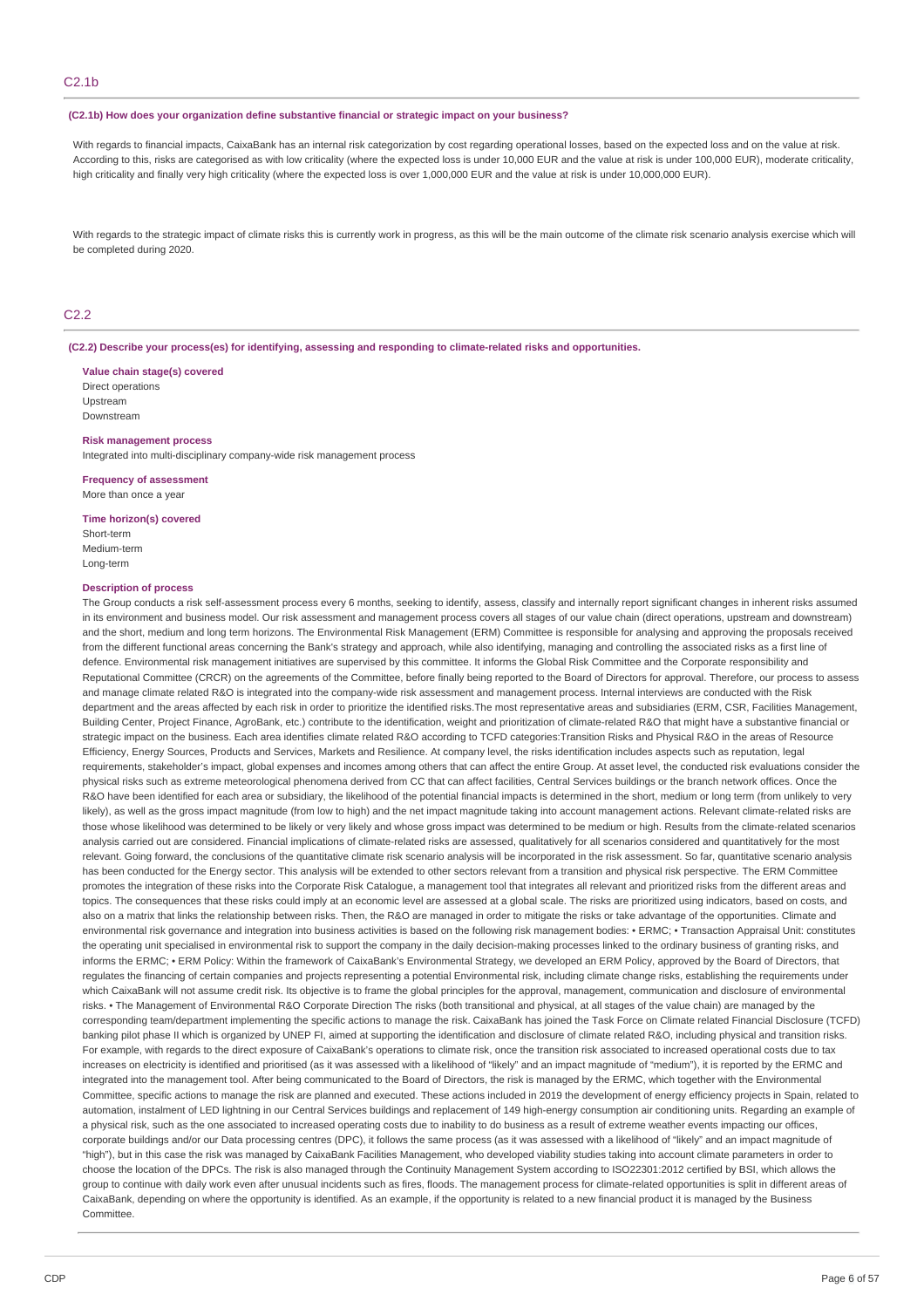### **(C2.2a) Which risk types are considered in your organization's climate-related risk assessments?**

|                        | Relevance                                   | Please explain                                                                                                                                                                                                                                                                                                                                                                                                                                                                                                                                                                                                                                                                                                                                                                                                                                                                                                                                                                                                                                                                                                                                                                                                                                                                                                                                                                                                                                                                                                                                                                                                                 |
|------------------------|---------------------------------------------|--------------------------------------------------------------------------------------------------------------------------------------------------------------------------------------------------------------------------------------------------------------------------------------------------------------------------------------------------------------------------------------------------------------------------------------------------------------------------------------------------------------------------------------------------------------------------------------------------------------------------------------------------------------------------------------------------------------------------------------------------------------------------------------------------------------------------------------------------------------------------------------------------------------------------------------------------------------------------------------------------------------------------------------------------------------------------------------------------------------------------------------------------------------------------------------------------------------------------------------------------------------------------------------------------------------------------------------------------------------------------------------------------------------------------------------------------------------------------------------------------------------------------------------------------------------------------------------------------------------------------------|
|                        | 8<br>inclusion                              |                                                                                                                                                                                                                                                                                                                                                                                                                                                                                                                                                                                                                                                                                                                                                                                                                                                                                                                                                                                                                                                                                                                                                                                                                                                                                                                                                                                                                                                                                                                                                                                                                                |
| Current<br>regulation  | Not<br>relevant,<br>included                | CaixaBank's process to assess and manage climate related R&O is integrated into the company-wide risk assessment and management process, where we conduct a risk self-<br>assessment process every six months to identify and classify our risks in line with the TCFD guidelines. In this process CaixaBank has identified that currently this risk type is not as<br>relevant as other risk types, but it is still included in the assessment. As an example of this risk type, with regards to CaixaBank's own operations, is the increased operational costs if the<br>Bank is not able to comply with regulations regarding the emission of refrigerant gases, including the substitution of the most pollutant gases or the requirements to prevent leaks, such as<br>the Spanish Royal Decree RD 115/2017 from 17th February, derived from the European regulation 517/2014 of the European Parliament. As mentioned, despite not being as relevant as<br>other risk types, there is a potential risk for increased operational costs resulting from the fines stablished in this Royal Decree, from increased emissions of refrigerant gases from<br>CaixaBank's central services buildings and from our 4,323 offices of the branch network. In this sense, in 2019, and as a mitigation action of this risk, 149 high-consumption air conditioning<br>equipment were replaced in the offices of our branch network, avoiding the recharge of the R-23 gas, a refrigerant gas with a high GWP.                                                                                                                        |
| Emerging<br>regulation | Relevant,<br>always<br>included             | CaixaBank's process to assess and manage climate related R&O is integrated into the company-wide risk assessment and management process, where we conduct a risk self-<br>assessment process every six months to identify and classify our risks in line with the TCFD quidelines. In this process CaixaBank has identified this risk type as relevant for the Group due<br>to its potential substantial impact it can have on the Group. As an example of this risk type, with regards to CaixaBank's own operations, is the associated with the increased indirect<br>operational costs due to the potential application of carbon pricing mechanisms such as tax increases on electricity, fuels and water (related to price of HVAC, transportation, etc.) that<br>would affect Spain, where we operate. In 2019 our electricity consumption was 151,690 MWh, so an increase in energy prices in Spain as a result of these potential carbon pricing<br>mechanisms would imply an increase in our electricity costs, both for the central services and for our 4,323 offices of the branch network. We see this as a potential risk, relevant for us,<br>based on the evolution of electricity prices in Spain, where we operate, which increased between 2 and 5% in the period 2008-2016 (source: EUROSTAT).                                                                                                                                                                                                                                                                                                             |
| Technology             | Not<br>relevant,<br>explanation<br>provided | CaixaBank's process to assess and manage climate related R&O is integrated into the company-wide risk assessment and management process, where we conduct a risk self-<br>assessment process every six months to identify and classify our risks in line with the TCFD guidelines. In this process CaixaBank has identified this category more as an opportunity<br>rather than a risk, and therefore Technology as a risk type is not considered relevant and thus not included in our risk assessment. We see Technology as an opportunity to increase<br>digitalisation of our processes and services: for example, through increased use of our mobile phones' APP by our digital customers, which in addition allows to achieve a reduction in the<br>overall emissions.                                                                                                                                                                                                                                                                                                                                                                                                                                                                                                                                                                                                                                                                                                                                                                                                                                                  |
| Legal                  | Not<br>relevant,<br>included                | CaixaBank's process to assess and manage climate related R&O is integrated into the company-wide risk assessment and management process, where we conduct a risk self-<br>assessment process every six months to identify and classify our risks in line with the TCFD guidelines. In this process CaixaBank has identified that currently this risk type is not as<br>relevant as other risk types, but it is still included in the assessment. As an example of this risk type, the potential increased costs for CaixaBank's customers in order to comply with<br>environmental legal requirements, such as in the energy and utilities sector, as well as the transport, chemical and livestock sector, which can potentially be affected. Failure in complying<br>could affect its solvency / ability to pay. Thus, this is an example of a potential legal risk associated with our client's inability to comply with general environmental regulations, that could<br>lead to withdrawal of environmental or operational permits and consequentially, this could affect their solvency, and therefore generate a risk of credit repayment. This risk could potentially<br>affect one of CaixaBank's subsidiary, Agrobank, a business line specialized in the agricultural sector as well as in the agro-food industry. Although Agrobank currently assesses this risk<br>with a low probability of occurrence, as in general its customers can comply with current environmental regulations, we still consider this risk in our assessment.                                                                            |
| Market                 | Relevant,<br>always<br>included             | CaixaBank's process to assess and manage climate related R&O is integrated into the company-wide risk assessment and management process, where we conduct a risk self-<br>assessment process every six months to identify and classify our risks in line with the TCFD quidelines. As an example of this risk type, there is a risk that some of our current carbon-<br>intensive clients (credit portfolio companies with a high exposure to CO2 emissions) will become more exposed to transition risks as a result of climate change, becoming less profitable.<br>Consequently, rating agencies will lower their rating, making it more difficult for these companies to access loans or other financial products. In this sense, and considering CaixaBank's<br>current exposure to such activities (accounted for around 2% of the total financial instruments' portfolio) there is a potential risk associated to a loss of profits from these clients as<br>CaixaBank might be driven to de-risk this part of its lending portfolio. Another example, the increased production costs due to changing input prices (e.g. water or raw materials for cement<br>production) and output requirements (e.g. water treatment or concrete manufacturing) for the customers and/or companies in the investing portfolio depending on natural resources that<br>affect their credit solvency. This risk could potentially affect one of CaixaBank's subsidiary, Agrobank, a business line specialized in the agricultural sector as well as in the agro-food<br>industry.                                                       |
| Reputation             | Relevant,<br>always<br>included             | CaixaBank's process to assess and manage climate related R&O is integrated into the company-wide risk assessment and management process, where we conduct a risk self-<br>assessment process every six months to identify and classify our risks in line with the TCFD guidelines. As an example of this risk type, the reduced revenues from services and products<br>of CaixaBank due to a bad perception of our customers about CaixaBank's products adapted to the sustainable approach they are seeking. CaixaBank offers low carbon products and<br>services, such as ecoLoans, ecoMicrocredits (which are offered by CaixaBank to finance e.g. vehicles that are more environmentally friendly as well as home improvements to raise<br>energy efficiency, among others.), ecoFund (which invests only in environmentally friendly assets and stocks), green accounts (which collaborate with WWF and sustainable development),<br>among others. The Group has been offering green products and services for many years now, such as the EcoFinancing and the MicroBank Fondo Ecologico (ecological fund), both since<br>2013. However, CaixaBank could be directly affected by the change on the consumers' behaviour, who could potentially demand a wider range of low carbon products and services, or<br>improved versions of them. If this is the case, Caixabank would see its revenues from some this products and services reduced.                                                                                                                                                                            |
| Acute<br>physical      | Relevant,<br>always<br>included             | CaixaBank's process to assess and manage climate related R&O is integrated into the company-wide risk assessment and management process, where we conduct a risk self-<br>assessment process every six months to identify and classify our risks in line with the TCFD guidelines. As an example of this risk type, with regards to CaixaBank's own operations, the<br>increase in operating costs due to the inability to do business, as a result of extreme weather events that may affect the business continuity of CaixaBank, especially the activities at the<br>headquarters and at our 4,323 offices of the branch network. IPCC predicts for the Mediterranean region, where we operate, a future increase in the frequency and intensity of extreme<br>weather events such as extreme precipitation, floods and others, which might affect the business continuity of CaixaBank at our central services (SSCC) buildings and/or our Data<br>Processing Centers (DPC) in Spain. CaixaBank's Data Processing Centres (DPC) are able to carry out more than 11,000 transactions per second. The main consequences of extreme<br>weather events affecting our DPC or SSCC for CaixaBank would be the inability to do business, not at our 4,323 offices of the branch network, nor at the corporate buildings in Spain nor<br>online through our website or mobile app. This would mean we would not be able to sell any products or services, carry out any transactions, or do any of our daily business actions, which<br>would imply high operational costs for us.                                                 |
| Chronic<br>physical    | Relevant.<br>always<br>included             | CaixaBank's process to assess and manage climate related R&O is integrated into the company-wide risk assessment and management process, where we conduct a risk self-<br>assessment process every six months to identify and classify our risks in line with the TCFD guidelines. As an example of this risk type, with regards to CaixaBank's own operations, the<br>increased indirect operational costs as a result of increased refrigeration consumption at our 4,323 offices of the branch network. IPCC predicts for the Mediterranean region, where we<br>operate, a future increase in the mean and maximum temperatures, which would lead to a higher consumption of our refrigeration equipment at our offices in Spain. As a result of the<br>increasing temperatures and increased refrigeration consumption CaixaBank would potentially see an increase in its electricity costs, as well as increase in greenhouse gas emissions.<br>Another example of a chronical physical risk is the reduced revenues from our insurance business as a result of increased insurance premiums and potential for reduced availability of<br>insurance on assets in "high-risk" locations, such us facilities in flood areas or agricultural crops that could be affected by droughts, fires or hail in Spain. According to IPCC, these climate<br>events will increase in frequency and intensity in the Mediterranean region in the future, so this risk could potentially affect one of CaixaBank's subsidiary, Agrobank, a business line<br>specialized in the agricultural sector as well as in the agro-food industry. |

### C-FS2.2b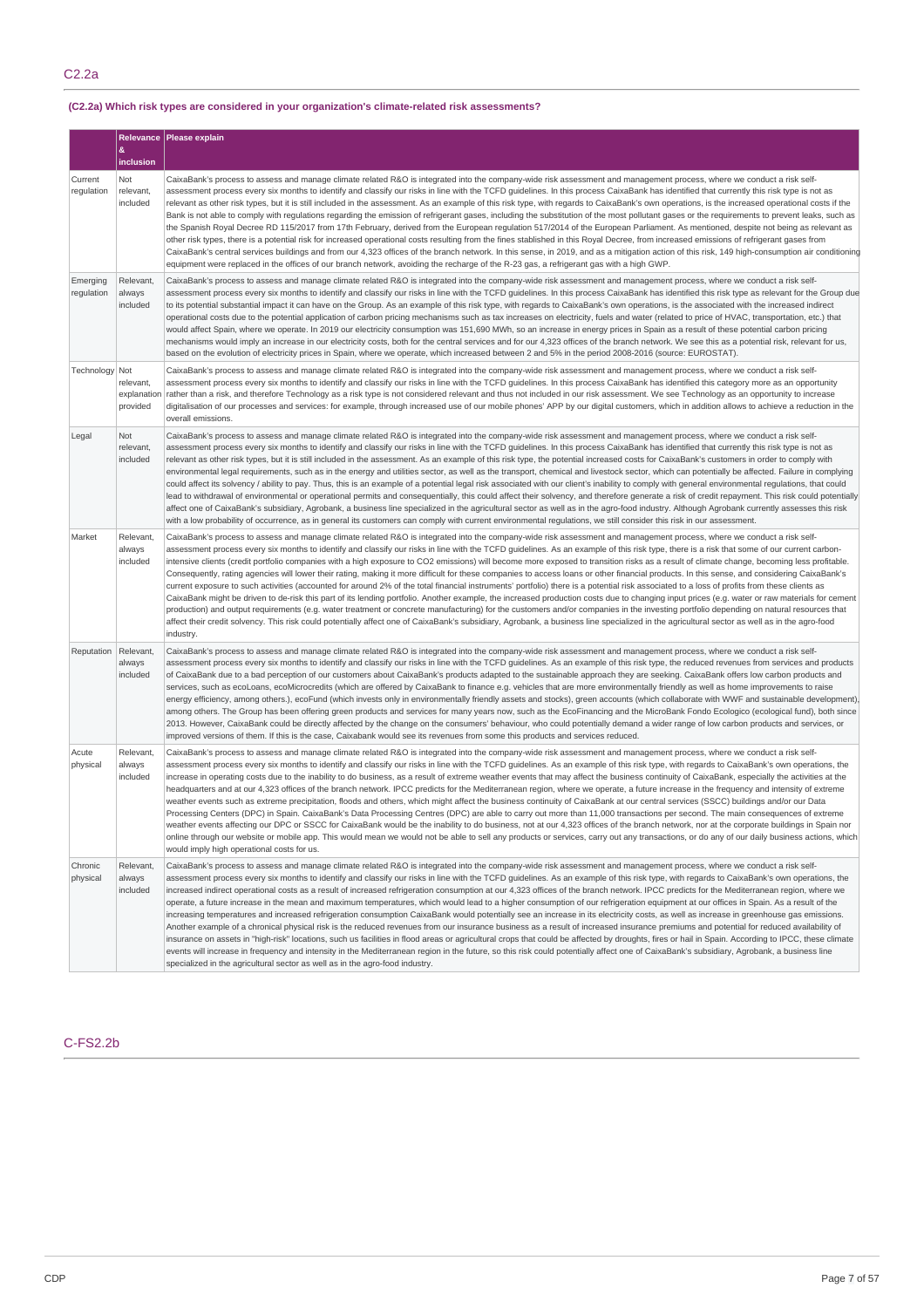### **(C-FS2.2b) Do you assess your portfolio's exposure to climate-related risks and opportunities?**

|                                                                | we<br>assess<br>the<br>portfolio's<br>exposure             | <b>Please explain</b>                                                                                                                                                                                                                                                                                                                                                                                                                                                                                                                                                                                                                                                                                                                                                                                                                                                                                                                                                                                                                                                                                                                                                                                                                                                                                                                                                                                                                                                                                                                                                                                                                                                                                                                                                                                                                                                                                                                                                                                                                                                                                                                                                                                                                                                                                                          |
|----------------------------------------------------------------|------------------------------------------------------------|--------------------------------------------------------------------------------------------------------------------------------------------------------------------------------------------------------------------------------------------------------------------------------------------------------------------------------------------------------------------------------------------------------------------------------------------------------------------------------------------------------------------------------------------------------------------------------------------------------------------------------------------------------------------------------------------------------------------------------------------------------------------------------------------------------------------------------------------------------------------------------------------------------------------------------------------------------------------------------------------------------------------------------------------------------------------------------------------------------------------------------------------------------------------------------------------------------------------------------------------------------------------------------------------------------------------------------------------------------------------------------------------------------------------------------------------------------------------------------------------------------------------------------------------------------------------------------------------------------------------------------------------------------------------------------------------------------------------------------------------------------------------------------------------------------------------------------------------------------------------------------------------------------------------------------------------------------------------------------------------------------------------------------------------------------------------------------------------------------------------------------------------------------------------------------------------------------------------------------------------------------------------------------------------------------------------------------|
| Bank<br>lending<br>(Bank)                                      | Yes                                                        | CaixaBank joined the second phase of the UNEP FI pilot in 04/2019 to promote the implementation of the TCFD recommendations of the Financial Stability Board, with a focus on the<br>analysis of physical and transition risk scenarios. Regarding climate change risks (physical and transition), CaixaBank is prioritizing the analysis and quantification of Transition Risks in<br>the Oil & Gas and Power Utilities sectors, which are the ones where the greatest potential risks are perceived, taking into account CaixaBank's current loan portfolio. For these sectors,<br>CaixaBank has carried out, within the working group coordinated by UNEP FI (TCFD Banking Pilot Phase II), a detailed heatmap by segments, and a projection of the rating of the main<br>clients at 5, 10 and 20 years ahead, which, together with projections of the evolution of the sector according to the climate models chosen by UNEP FI, is the basis of the main exercise<br>carried out. We are also holding engagement meetings with clients to contrast their decarbonisation strategies and other actions to mitigate the potential impact of transition risks on their<br>activities. The result of the analysis carried out by CaixaBank will be published as a Case Study within the framework of the UNEP FI Project. Likewise, within the framework of the<br>transition risk assessment, the qualitative analysis of transition risk for the Transportation and Construction sectors in the form of a sensitivity analysis (heatmap) for the has also been<br>carried out. In relation to physical risks, the main potential risk is perceived in the Real Estate and agricultural portfolio due to their exposure to climatic events (abrupt and chronic, in the<br>longer term). In this sense, a detailed analysis of climate change scenarios due to physical risks has been planned for the second half of 2020.                                                                                                                                                                                                                                                                                                                                                                                                   |
| Investing<br>(Asset<br>manager)                                | No, but we<br>plan to do<br>so in the<br>next two<br>years | CaixaBank Asset Management, CaixaBank's collective investment institution management company, is adhered to the United Nations Principles of Responsible Investment (UNPRI) since<br>2016 and manage its portfolio in accordance with these principles. CaixaBank Asset Management also adhered to the Climate Action 100+ initiative led by UNPRI, to drive the clean<br>energy transition and help achieve the goals of the 2015 Paris Agreement (COP21). We are currently developing a climate strategy for measuring and monitoring our portfolio's exposure<br>to climate risks and opportunities. This analysis would cover approximately 25% of our total portfolio, of which 8.3% corresponds to bonds and Equity. We will use the PACTA tool, which<br>will provide us with information on the percentage of the portfolio that is exposed to activities in the fossil fuels, energy and the automobile sectors. We will also gather information on the<br>weight of each of the technologies / fuels in the portfolio for each asset type and sector, comparing it with the current bond and stock markets, their trends and exposures for the next 5<br>years.                                                                                                                                                                                                                                                                                                                                                                                                                                                                                                                                                                                                                                                                                                                                                                                                                                                                                                                                                                                                                                                                                                                                                      |
| Investing<br>(Asset<br>owner)                                  | Yes                                                        | VidaCaixa is the leading insurance Company in Spain that designs, manages and markets life insurance as well as offering pension plan management to both individual customers and<br>corporate clients. VidaCaixa is adhered to the United Nations Principles for Responsible Investing (UNPRI) since 2009 and manage its portfolio in accordance with these principles.<br>VidaCaixa also adhered to the Climate Action 100+ initiative led by UNPRI, to drive the clean energy transition and help achieve the goals of the 2015 Paris Agreement (COP21).<br>Pensions Caixa 30 (PC30) is Caixabank Group's Employee Pension Plan and is a signatory of UNPRI. The fund investments are managed by VidaCaixa, which takes into consideration<br>ESG principles, including climate change, into the investment process. Some of the SRI strategies implemented by PC30 include analysis and selection of companies and funds based<br>on compliance, or not, with international standards on environmental protection, and thematic investing, with the aim of reducing the Carbon Footprint of the portfolio and improving its<br>ESG notation. In 2019, in the context of the objectives established in the Paris Agreement, we have carried out an analysis of scenarios based on the PACTA Tool. The goals of this<br>analysis were to determine in some specific sectors (such as utilities, Oil & gas, automotive) if our holdings' projected activities in 2023 (example: future energy mix for utilities, share of<br>EVs for car makers) were aligned with a 2º trajectory requirements. It also allowed us to compare our positioning with the market's exposure. This analysis applies to sectors that<br>represent less than 10% of our portfolio. The analysed sectors represent more than 70% of energy-related emissions. The results obtained in this analysis serve to evaluate how the<br>portfolio is positioned from one year to the next and compared to an index (in terms of alignment with a 2° scenario). Our main result so far is that the current exposure to transition risk is<br>less than that of the market, the evolution of portfolio in 5 years (2018-2023) achieves the objective of limiting global warming to 2°C in the above-mentioned sectors (utilities, Oil & gas,<br>automotive). |
| Insurance<br>underwriting Applicable<br>(Insurance<br>company) | $<$ Not<br>$\geq$                                          | <not applicable=""></not>                                                                                                                                                                                                                                                                                                                                                                                                                                                                                                                                                                                                                                                                                                                                                                                                                                                                                                                                                                                                                                                                                                                                                                                                                                                                                                                                                                                                                                                                                                                                                                                                                                                                                                                                                                                                                                                                                                                                                                                                                                                                                                                                                                                                                                                                                                      |
| Other<br>products<br>and<br>services,<br>please<br>specify     | Not<br>applicable                                          | The main financial products and services offered by CaixaBank Group are already included in the previous organizational activities/portfolios, thus this category is not applicable for us.                                                                                                                                                                                                                                                                                                                                                                                                                                                                                                                                                                                                                                                                                                                                                                                                                                                                                                                                                                                                                                                                                                                                                                                                                                                                                                                                                                                                                                                                                                                                                                                                                                                                                                                                                                                                                                                                                                                                                                                                                                                                                                                                    |

### C-FS2.2c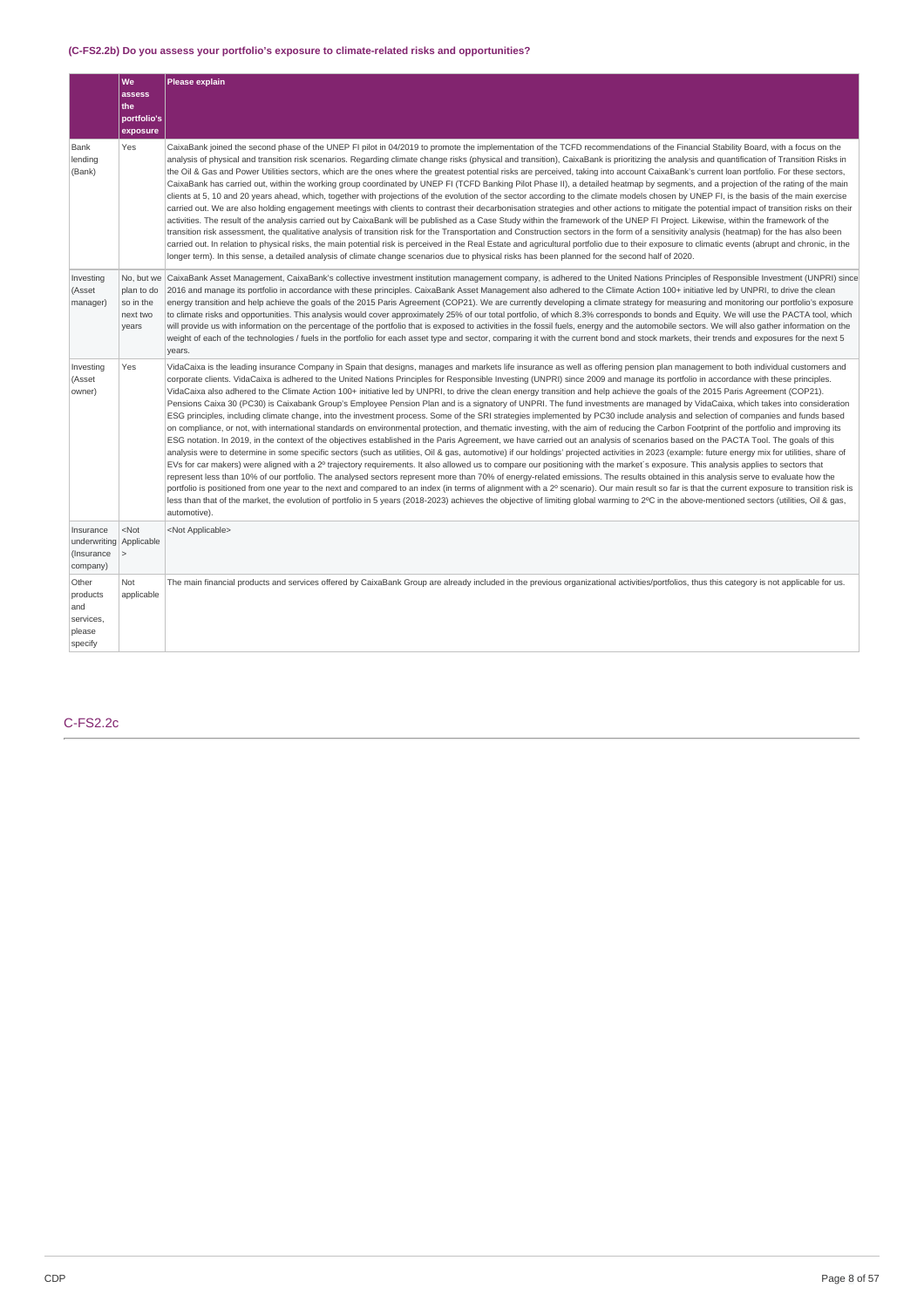### **(C-FS2.2c) Describe how you assess your portfolio's exposure to climate-related risks and opportunities.**

|                                                               | <b>Portfolio</b><br>coverage type | <b>Assessment Description</b>      |                                                                                                                                                                                                                                                                                                                                                                                                                                                                                                                                                                                                                                                                                                                                                                                                                                                                                                                                                                                                                                                                                                                                                                                                                                                                                                                                                                                                                                                                                                                                                                                                                                                                                                                                                                                                                                                                                                                                                                                                                                                                                                                                                                                                                                                                                                                                                                                                                                                                                                                                                                                                                                                                                                                                                                                                                                                                                                                                                                                                                                                                                                                          |
|---------------------------------------------------------------|-----------------------------------|------------------------------------|--------------------------------------------------------------------------------------------------------------------------------------------------------------------------------------------------------------------------------------------------------------------------------------------------------------------------------------------------------------------------------------------------------------------------------------------------------------------------------------------------------------------------------------------------------------------------------------------------------------------------------------------------------------------------------------------------------------------------------------------------------------------------------------------------------------------------------------------------------------------------------------------------------------------------------------------------------------------------------------------------------------------------------------------------------------------------------------------------------------------------------------------------------------------------------------------------------------------------------------------------------------------------------------------------------------------------------------------------------------------------------------------------------------------------------------------------------------------------------------------------------------------------------------------------------------------------------------------------------------------------------------------------------------------------------------------------------------------------------------------------------------------------------------------------------------------------------------------------------------------------------------------------------------------------------------------------------------------------------------------------------------------------------------------------------------------------------------------------------------------------------------------------------------------------------------------------------------------------------------------------------------------------------------------------------------------------------------------------------------------------------------------------------------------------------------------------------------------------------------------------------------------------------------------------------------------------------------------------------------------------------------------------------------------------------------------------------------------------------------------------------------------------------------------------------------------------------------------------------------------------------------------------------------------------------------------------------------------------------------------------------------------------------------------------------------------------------------------------------------------------|
| Bank<br>lending<br>(Bank)                                     | Majority<br>of the<br>portfolio   | Qualitative<br>and<br>quantitative | The current focus of the assessment of climate related risks and opportunities is on the following sub-portfolios: - Real Estate lending (including retail and Commercial Real<br>Estate): for all new real estate financing transactions, the energy efficiency certificate of the financed real estate asset is requested as part of the credit approval process<br>(Real Estate portfolio represents approximately 41% of total Exposure at Default -EAD) - Business client lending activities: based on the ERM Policy, general and sector<br>specific exclusions are reviewed for all new transactions falling within the scope of the Policy (approximately 21% of EAD) - Scenario Analysis at portfolio level: within the<br>working group coordinated by UNEP FI (TCFD Banking Pilot Phase II), we applied the methodology and tool developed jointly by Oliver Wyman to analyse the transition risk<br>by calculating the change in the expected loss of a sample of customers within the Energy sector (Oil&Gas and Power Utilities) (approximately 7% of EAD, included above).<br>To make this calculation we used: 1. Prediction of potential pathways for a set of agreed risk factors under a particular global warming scenario, coming from an external IAM<br>model (in our case the REMIND model, Potsdam Institute for Climate Impact Research (PIK)). IAMs model alternative scenarios for changes in public policies and<br>technologies over periods of 20-40 years to reach different levels of global warming and project possible pathways for the considered variables. Risk factor pathways are<br>estimates of the average cost for the sector to transition to a decarbonized economy based on the chosen scenario. For this particular exercise, estimates are made on 4 risk<br>factors: Direct and indirect costs of emissions, low carbon CAPEX and revenues. 2. A sensitivity analysis of these 4 risk factors (heatmaps). 3. The current credit risk<br>variables of the customers analysed. 4. An estimate of how the rating of these customers will evolve in 2025, 2030 and 2040 considering the risk of transition, according to<br>expert criteria. The tool modifies the predicted Risk Factor Pathways to adjust them to the portfolio of the bank by considering both the current credit risk variables and the<br>future rating estimates of the sample of clients, together with the provided heatmaps. The expected change in credit risk variables is based on the resulting adjusted Risk<br>Factor Pathways. In addition, and as part of the scenario analysis process within the framework of the UNEP FI pilot, the risk of climate transition in the utilities and oil & gas<br>sectors has been assessed and the Top 9 clients in these sectors have been analysed individually. To complete this analysis, meetings were held with the clients to get their<br>vision on their exposure to climate risks in the short, medium and long term and their decarbonisation strategies. CaixaBank plans to extend these engagement actions to<br>other relevant clients. |
| Investing<br>(Asset<br>manager)                               | $<$ Not<br>Applicabl<br>e         | $<$ Not<br>Applicable>             | <not applicable=""></not>                                                                                                                                                                                                                                                                                                                                                                                                                                                                                                                                                                                                                                                                                                                                                                                                                                                                                                                                                                                                                                                                                                                                                                                                                                                                                                                                                                                                                                                                                                                                                                                                                                                                                                                                                                                                                                                                                                                                                                                                                                                                                                                                                                                                                                                                                                                                                                                                                                                                                                                                                                                                                                                                                                                                                                                                                                                                                                                                                                                                                                                                                                |
| Investing<br>(Asset<br>owner)                                 | Minority<br>of the<br>portfolio   | Qualitative<br>and<br>quantitative | Pensions Caixa 30 (PC30) is Caixabank Group's Employee Pension Plan and is a signatory of UNPRI. The fund investments are managed by VidaCaixa, which takes into<br>consideration ESG principles, including climate change, into the investment process. In 2019, in the context of the objectives established in the Paris Agreement, we have<br>carried out an analysis of scenarios based on the PACTA tool. The goals of this analysis were to determine in some specific sectors (such as utilities, Oil & gas, automotive) if<br>our holdings' projected activities in 2023 (example: future energy mix for utilities, share of EVs for car makers) were aligned with a 2 <sup>o</sup> trajectory requirements. It also allowed<br>us to compare our positioning with the market's exposure. We have used the PACTA tool on the entire fund's portfolio (PC30). This analysis applies to sectors that represent<br>less than 10% of our portfolio, although they represent more than 70% of the energy-related greenhouse gas emissions of the fund. The results obtained in this analysis<br>serve to evaluate how the portfolio is positioned from one year to the next and compared to an index (in terms of alignment with a 2° scenario). Our main result so far is that<br>the current exposure to transition risk is less than that of the market, the evolution of portfolio in 5 years (2018-2023) achieves the objective of limiting global warming to 2°C in<br>the above-mentioned sectors (utilities, Oil & gas, automotive). To date, these results have not led to a change in our portfolio composition. It remains at the monitoring level.<br>In addition to the quantitative analysis with PACTA, our exposure to climate-related risk is also monitored monthly through a detailed monitoring of the carbon intensity<br>evolution by asset class. In case there is a significant or inexplicable rise in an investment fund's CO2 intensity, this is assessed, and engagement actions may be carried out<br>with the external asset manager in charge of the fund.                                                                                                                                                                                                                                                                                                                                                                                                                                                                                                                                                                                                                                                                                                                                                                                                                                                                                                                                                                                                                            |
| Insurance<br>underwriting Applicabl<br>(Insurance<br>company) | $<$ Not<br>e                      | $<$ Not<br>Applicable>             | <not applicable=""></not>                                                                                                                                                                                                                                                                                                                                                                                                                                                                                                                                                                                                                                                                                                                                                                                                                                                                                                                                                                                                                                                                                                                                                                                                                                                                                                                                                                                                                                                                                                                                                                                                                                                                                                                                                                                                                                                                                                                                                                                                                                                                                                                                                                                                                                                                                                                                                                                                                                                                                                                                                                                                                                                                                                                                                                                                                                                                                                                                                                                                                                                                                                |
| Other<br>products<br>and<br>services,<br>please<br>specify    | $<$ Not<br>Applicabl<br>e >       | $<$ Not<br>Applicable>             | <not applicable=""></not>                                                                                                                                                                                                                                                                                                                                                                                                                                                                                                                                                                                                                                                                                                                                                                                                                                                                                                                                                                                                                                                                                                                                                                                                                                                                                                                                                                                                                                                                                                                                                                                                                                                                                                                                                                                                                                                                                                                                                                                                                                                                                                                                                                                                                                                                                                                                                                                                                                                                                                                                                                                                                                                                                                                                                                                                                                                                                                                                                                                                                                                                                                |

### C-FS2.2d

### **(C-FS2.2d) Do you assess your portfolio's exposure to water-related risks and opportunities?**

|                                                                | We<br>assess<br>the<br>portfolio's<br>exposure | coverage                  | Portfolio Please explain                                                                                                                                                                                                                                                                                                                                                                                                                                                                                                                                                                                                                                                                                                                                                                                                                                                                                                                                                                                                                                                                                                                                                                                                                                                                                                                                                                                                                                                                                                                                                                                                                                                                                                                                                                                                                                                                              |
|----------------------------------------------------------------|------------------------------------------------|---------------------------|-------------------------------------------------------------------------------------------------------------------------------------------------------------------------------------------------------------------------------------------------------------------------------------------------------------------------------------------------------------------------------------------------------------------------------------------------------------------------------------------------------------------------------------------------------------------------------------------------------------------------------------------------------------------------------------------------------------------------------------------------------------------------------------------------------------------------------------------------------------------------------------------------------------------------------------------------------------------------------------------------------------------------------------------------------------------------------------------------------------------------------------------------------------------------------------------------------------------------------------------------------------------------------------------------------------------------------------------------------------------------------------------------------------------------------------------------------------------------------------------------------------------------------------------------------------------------------------------------------------------------------------------------------------------------------------------------------------------------------------------------------------------------------------------------------------------------------------------------------------------------------------------------------|
| Bank<br>lending<br>(Bank)                                      | No, we<br>don't<br>assess this e>              | $<$ Not<br>Applicabl      | Despite not specifically focusing on risks and opportunities related to water, hydric stress is considered as one of the 6 environmental objectives in the EU Taxonomy, which we<br>have started to deploy in our credit portfolio. Further, we make an environmental risk assessment during the credit risk approval process as per our Environmental Risk<br>Management Policy. This policy addresses the environmental repercussions of its lending activity to customers and aims to mitigate the impact of climate change, the<br>potentially harmful effects on the environment in general (such as air and water pollution, depletion of natural resources and biodiversity) and the related risks (such as natural<br>disasters). This policy sets out the criteria and procedures to be followed in relation to the funding of certain activities that could have a relatively significant environmental and<br>social impact in the following sectors, which are also related to water: Mining, Energy, Infrastructure, Agriculture, fishing, livestock and forestry. For example, CaixaBank will<br>assume no credit risk in new projects that dump waste into coastal or other shallow waters or that involve the construction of new desalination plants in which no measures are<br>envisaged to mitigate the adverse impacts arising from the disposal of brine and/or of the capture of seawater (in accordance with the Water and Sanitation Environmental,<br>Health and Safety Guidelines of the International Finance Corporation). Furthermore, regarding water-related opportunities, AgroBank (CaixaBank's business line specialized in<br>the agricultural sector as well as in the agro-food industry) has an EcoFinancing line for farming projects for efficient water use, thus creating a positive impact on the<br>organization resulting from improved water security. |
| Investing<br>(Asset<br>manager)                                | No, we<br>don't<br>assess this e>              | $<$ Not<br>Applicabl      | We do not specifically assess our portfolio's exposure to water-related risks and opportunities as we are currently prioritizing the implementation of a climate strategy for<br>measuring and monitoring our portfolio's exposure to climate risks and opportunities, which would cover approximately 25% of our total portfolio. After this analysis we will<br>consider whether to assess our portfolio's water exposure.                                                                                                                                                                                                                                                                                                                                                                                                                                                                                                                                                                                                                                                                                                                                                                                                                                                                                                                                                                                                                                                                                                                                                                                                                                                                                                                                                                                                                                                                          |
| Investing<br>(Asset<br>owner)                                  | No, we<br>don't<br>assess this e>              | $<$ Not<br>Applicabl      | We currently do not assess this for PC30. For the first time in 2019, we calculated a "water intensity" of the VidaCaixa insurance credit portfolio, although this figure is not public<br>This water footprint is being regularly monitored for a recently created fund, CaixaBank Selección Futuro Sostenible, although at the moment, this is not public data. This water<br>footprint is calculated based on water withdrawal volumes, such as reported by the issuer or estimated by a specialized provider, divided by sales.                                                                                                                                                                                                                                                                                                                                                                                                                                                                                                                                                                                                                                                                                                                                                                                                                                                                                                                                                                                                                                                                                                                                                                                                                                                                                                                                                                   |
| Insurance<br>underwriting Applicable<br>(Insurance<br>company) | $<$ Not                                        | $<$ Not<br>Applicabl<br>e | <not applicable=""></not>                                                                                                                                                                                                                                                                                                                                                                                                                                                                                                                                                                                                                                                                                                                                                                                                                                                                                                                                                                                                                                                                                                                                                                                                                                                                                                                                                                                                                                                                                                                                                                                                                                                                                                                                                                                                                                                                             |
| Other<br>products<br>and<br>services,<br>please<br>specify     | Not<br>applicable                              | $<$ Not<br>Applicabl<br>e | The main financial products and services offered by CaixaBank Group are already included in the previous organizational activities/portfolios, thus this category is not applicable<br>for us.                                                                                                                                                                                                                                                                                                                                                                                                                                                                                                                                                                                                                                                                                                                                                                                                                                                                                                                                                                                                                                                                                                                                                                                                                                                                                                                                                                                                                                                                                                                                                                                                                                                                                                        |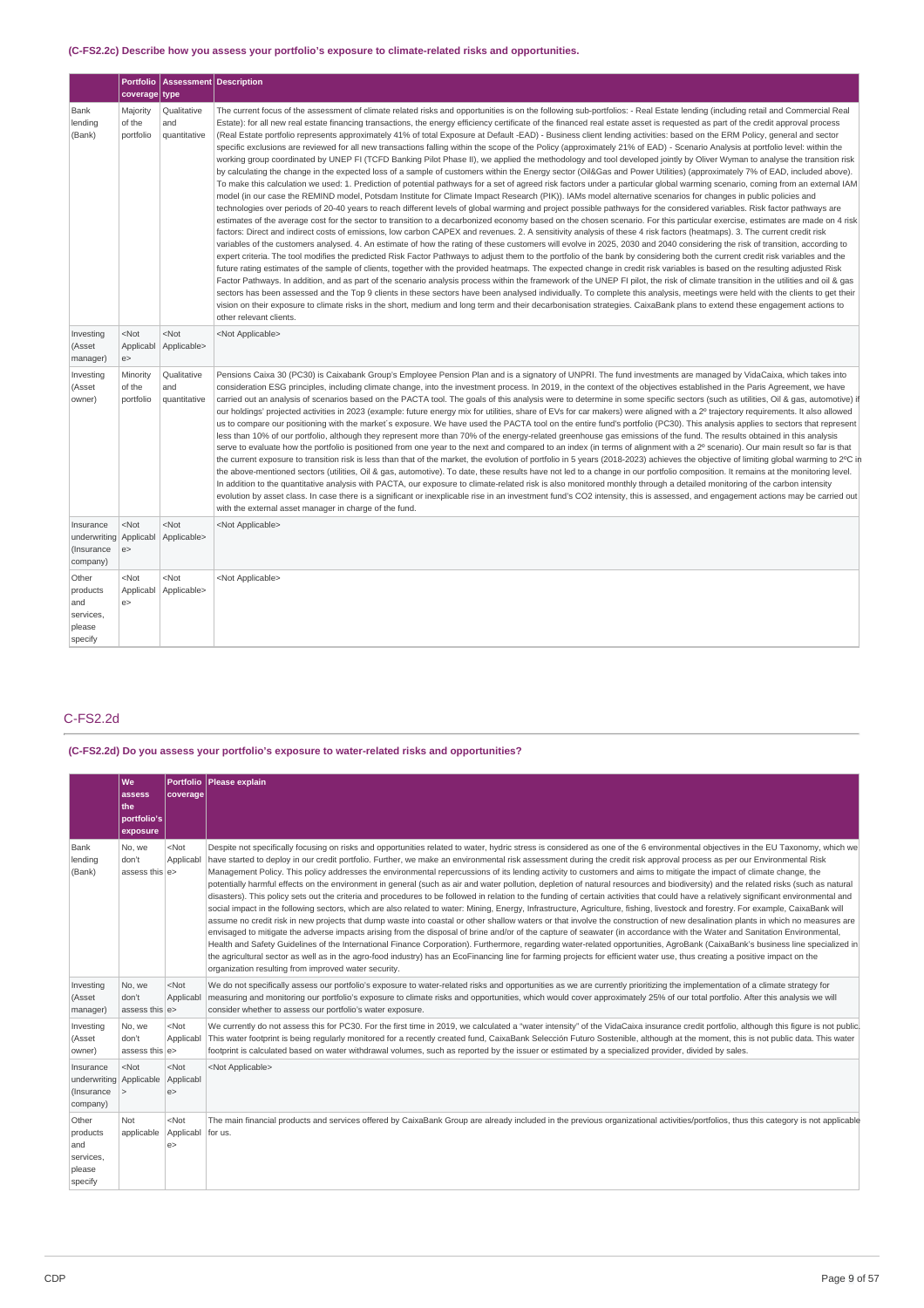### C-FS2.2e

### **(C-FS2.2e) Do you assess your portfolio's exposure to forests-related risks and opportunities?**

|                                                                | We<br>assess<br>the<br>portfolio's<br>exposure | coverage                   | Portfolio Please explain                                                                                                                                                                                                                                                                                                                                                                                                                                                                                                                                                                                                                                                                                                                                                                                                                                                                                                                                                                                                                                                                                                                                                                                                                                                                                                                                                                                                                                                                                                                                                                                                                     |  |
|----------------------------------------------------------------|------------------------------------------------|----------------------------|----------------------------------------------------------------------------------------------------------------------------------------------------------------------------------------------------------------------------------------------------------------------------------------------------------------------------------------------------------------------------------------------------------------------------------------------------------------------------------------------------------------------------------------------------------------------------------------------------------------------------------------------------------------------------------------------------------------------------------------------------------------------------------------------------------------------------------------------------------------------------------------------------------------------------------------------------------------------------------------------------------------------------------------------------------------------------------------------------------------------------------------------------------------------------------------------------------------------------------------------------------------------------------------------------------------------------------------------------------------------------------------------------------------------------------------------------------------------------------------------------------------------------------------------------------------------------------------------------------------------------------------------|--|
| Bank<br>lending<br>(Bank)                                      | No, we<br>don't<br>assess this e>              | $<$ Not<br>Applicabl       | We do not specifically focus on risks and opportunities related with Forests. However, we make an environmental risk assessment during the credit risk approval process as per<br>our Environmental Risk Management Policy. This policy addresses the environmental repercussions of its lending activity to customers and aims to mitigate the impact of<br>climate change, the potentially harmful effects on the environment in general (such as air and water pollution, depletion of natural resources and biodiversity) and the related<br>risks (such as natural disasters). This policy sets out the criteria and procedures to be followed in relation to the funding of certain activities that could have a relatively<br>significant environmental and social impact in the Agriculture, fishing, livestock and forestry sector, as well as other sectors such as Mining, Energy and Infrastructure. For<br>example, CaixaBank will assume no credit risk in new projects related to land clearing by burning or projects for commercial palm oil plantations, if swamps or peat-rich areas<br>are drained and do not have a peat management system in place. Also, CaixaBank commits not to engage in the lending for activities that imply a negative impact on areas<br>included on the UNESCO World Heritage List, wetlands registered by the RAMSAR Convention, Alliance for Zero Extinction sites, protected areas under categories 1-4 of the<br>IUCN, marine protected areas, primary tropical rainforests, primary or high conservation value forests or old-growth forests as defined by the World Resource Institute. |  |
| Investing<br>(Asset<br>manager)                                | No, we<br>don't<br>assess this e>              | $<$ Not<br>Applicabl       | We do not specifically assess our portfolio's exposure to forest-related risks and opportunities as we are currently prioritizing the implementation of a climate strategy for<br>measuring and monitoring our portfolio's exposure to climate risks and opportunities, which would cover approximately 25% of our total portfolio. After this analysis we will<br>consider whether to assess our portfolio's forest exposure. However, we are interested in receiving more information on the subject (KPIs considered as most relevant,<br>available data sources, etc.)                                                                                                                                                                                                                                                                                                                                                                                                                                                                                                                                                                                                                                                                                                                                                                                                                                                                                                                                                                                                                                                                   |  |
| Investing<br>(Asset<br>owner)                                  | No, we<br>don't<br>assess this e>              | $<$ Not<br>Applicabl etc.) | We currently do not assess this for PC30. However, we are interested in receiving more information on the subject (KPIs considered as most relevant, available data sources,                                                                                                                                                                                                                                                                                                                                                                                                                                                                                                                                                                                                                                                                                                                                                                                                                                                                                                                                                                                                                                                                                                                                                                                                                                                                                                                                                                                                                                                                 |  |
| Insurance<br>underwriting Applicable<br>(Insurance<br>company) | $<$ Not<br>$\overline{ }$                      | $<$ Not<br>Applicabl<br>e  | <not applicable=""></not>                                                                                                                                                                                                                                                                                                                                                                                                                                                                                                                                                                                                                                                                                                                                                                                                                                                                                                                                                                                                                                                                                                                                                                                                                                                                                                                                                                                                                                                                                                                                                                                                                    |  |
| Other<br>products<br>and<br>services,<br>please<br>specify     | Not<br>applicable                              | $<$ Not<br>Applicabl<br>e  | The main financial products and services offered by CaixaBank Group are already included in the previous organizational activities/portfolios, thus this category is not applicable<br>for us.                                                                                                                                                                                                                                                                                                                                                                                                                                                                                                                                                                                                                                                                                                                                                                                                                                                                                                                                                                                                                                                                                                                                                                                                                                                                                                                                                                                                                                               |  |

### C-FS2.2f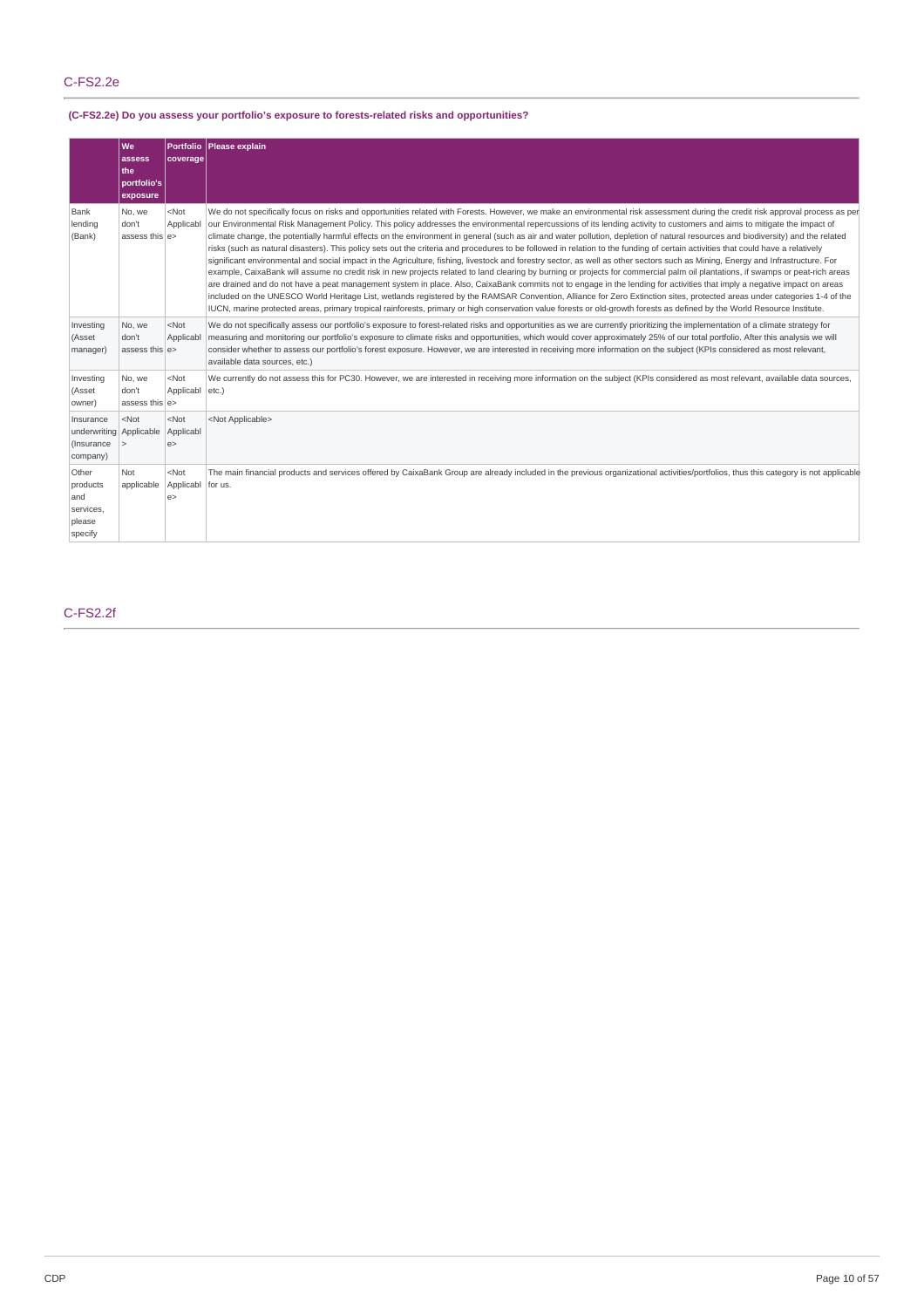#### (C-FS2.2f) Do you request climate-related information from your clients/investees as part of your due diligence and/or risk assessment practices?

|                                                                 | climate-                                                   | We request Please explain                                                                                                                                                                                                                                                                                                                                                                                                                                                                                                                                                                                                                                                                                                                                                                                                                                                                                                                                                                                                                                                                                                                                                                                                                                                                                                                                                                                                                                                                                                                                                                                                                                                                                                                                                                                                                                                                                                                                                                                                                                                                                                                                                                                                                                                                                                                                                                                                                                                                                                                                                                                                                                                                                                                                                                                                                                                                                       |
|-----------------------------------------------------------------|------------------------------------------------------------|-----------------------------------------------------------------------------------------------------------------------------------------------------------------------------------------------------------------------------------------------------------------------------------------------------------------------------------------------------------------------------------------------------------------------------------------------------------------------------------------------------------------------------------------------------------------------------------------------------------------------------------------------------------------------------------------------------------------------------------------------------------------------------------------------------------------------------------------------------------------------------------------------------------------------------------------------------------------------------------------------------------------------------------------------------------------------------------------------------------------------------------------------------------------------------------------------------------------------------------------------------------------------------------------------------------------------------------------------------------------------------------------------------------------------------------------------------------------------------------------------------------------------------------------------------------------------------------------------------------------------------------------------------------------------------------------------------------------------------------------------------------------------------------------------------------------------------------------------------------------------------------------------------------------------------------------------------------------------------------------------------------------------------------------------------------------------------------------------------------------------------------------------------------------------------------------------------------------------------------------------------------------------------------------------------------------------------------------------------------------------------------------------------------------------------------------------------------------------------------------------------------------------------------------------------------------------------------------------------------------------------------------------------------------------------------------------------------------------------------------------------------------------------------------------------------------------------------------------------------------------------------------------------------------|
|                                                                 | related<br>information                                     |                                                                                                                                                                                                                                                                                                                                                                                                                                                                                                                                                                                                                                                                                                                                                                                                                                                                                                                                                                                                                                                                                                                                                                                                                                                                                                                                                                                                                                                                                                                                                                                                                                                                                                                                                                                                                                                                                                                                                                                                                                                                                                                                                                                                                                                                                                                                                                                                                                                                                                                                                                                                                                                                                                                                                                                                                                                                                                                 |
| Bank<br>lending<br>(Bank)                                       | Yes                                                        | Yes, we consider climate and environmental risks during the credit approval process as per our Environmental Risk Management Policy. The Environmental Risk Management Policy<br>sets the governing principles for all clients. Sector specific exclusions are reviewed for new lending arrangements and quarantees and the purchase of fixed-income securities, equity<br>instruments and other similar securities in companies or groups whose consolidated turnover exceeds 50 million euros and where such arrangements involve Project financing and/or<br>Long-term transactions (more than two years) where the amount exceeds 5 million euros (such as syndicated credit facilities, loans and quarantees). The Environmental Risk<br>Management Policy establishes the criteria that are currently being implemented in the Bank's client onboarding and credit approval processes. The policy establishes general and sector<br>specific exclusions where CaixaBank will not assume credit risk. General exclusions apply to all clients, whereas sector specific exclusions affect certain activities in the sectors of Energy<br>Mining, Infrastructure and Agriculture, fishing, farming and forestry of the loan agreements included. In the credit approval process, we use an Environmental Risk Assessment<br>questionnaire. The client questionnaire is used to assess the following questions during the client onboarding (Due Diligence): i) compliance with CaixaBank's Environmental Risk<br>Management Policy (in terms of general and sector specific exclusions); ii) Environmental risk, based on the activity, ESG management, sanctions, etc. and iii) GHG emissions. The<br>questionnaire is reviewed on a yearly basis. Based on the questionnaire an environmental risk assessment is generated. In addition to the client questionnaire, during the credit approval<br>process, the specific transaction is assessed as well in accordance with the Environmental Risk Management Policy. The assessment of environmental risk in the credit approval process<br>is currently being rolled out by phases. The assessment is carried out based on an environmental risk assessment questionnaire, where the exclusions defined in the policy are reviewed<br>and the environmental risk is assessed in 5 categories. In addition, and as part of the scenario analysis process within the framework of the UNEP FI pilot, the risk of climate transition in<br>the utilities and oil & gas sectors has been assessed and the Top 9 clients in these sectors have been analysed individually. To complete this analysis, meetings were held with the<br>clients to get their vision on their exposure to climate risks in the short, medium and long term and their decarbonisation strategies. CaixaBank plans to extend these engagement actions<br>to other relevant clients. |
| Investing<br>(Asset<br>manager)                                 | No, but we<br>plan to do<br>so in the<br>next two<br>years | We currently do not incorporate investees' climate-related information in fund allocation and investment risk assessment processes, but we plan to do so in the next two years. We are<br>currently developing our strategy to incorporate these aspects, among others in relation with reporting to customers and stakeholders. In this sense, Spain's Draft Law on Climate<br>Change and Energy Transition aims to transform over the next 30 years an important part of the economic activity in Spain until reaching emissions neutrality at the latest by 2050. In<br>financial matters, the Draft Law introduces in its article 28 the obligation of listed companies, insurers, banks and other large companies to prepare an annual report that includes an<br>assessment of the financial impact of climate-related risks on society, as a result of the company's exposure to these risks, as well as including the measures adopted to face these<br>risks. Although this project does not contain any specific measure for Collective Investment Institutions (CII) managers, we are closely following all these regulatory developments, as well<br>as the European Commission's published drafts of the delegated acts under Directive 2009/65/EC (UCITS Directive), Directive 2011/61/EU (AIFMD) and Directive 2014/65/EU (MiFID II)<br>with regard to the integration of sustainability risks and sustainability factors.                                                                                                                                                                                                                                                                                                                                                                                                                                                                                                                                                                                                                                                                                                                                                                                                                                                                                                                                                                                                                                                                                                                                                                                                                                                                                                                                                                                                                                                                       |
| Investing<br>(Asset<br>owner)                                   | Yes, for<br>some                                           | Before investing in a company and if it does eventually become part of its portfolio, VidaCaixa applies sustainability principles based on the assessment of compliance with the main<br>international treaties and the establishment of exclusions in accordance with its Defence Policy and its Environmental Risk Management Policy. If an asset passes the exclusion<br>principles, the analysis is carried out from both a financial and an ESG viewpoint, including environmental and climate-related aspects, based on which the investment decision is made.<br>To perform this analysis, VidaCaixa uses data from suppliers specialising in these issues. As a manager of Pension Funds, VidaCaixa has fiduciary obligation for the investments it<br>makes for its customers in the individual segment. For this reason, the ESG principles also apply to indirect investments, that is, when making the decision to invest in an investment<br>fund. This analysis uses both ESG data collected in the due diligence processes carried out with external fund managers and data from specialised suppliers. For example, in the Due<br>Diligence practices for investment funds we ask whether they have an environmental policy and management system in place. Regarding direct investments, as part of the ESG<br>analysis, we consider the carbon intensity (scope 1 and 2) of an issuer. For companies, we also check their exposure to thermic coal and tar sands since it's an exclusion criterion,<br>based on the Group's Environmental risk policy. Based on that, the suitability of investing in the fund is finally assessed. These environmental principles are also integrated into the<br>monitoring of portfolios. Continuous assessment and rating of this investment is carried out through a system of daily alerts. The active ownership of the companies in the portfolio should<br>also allow them to improve their environmental and overall ESG performance in the medium-term. As a new feature in 2019, the Company has developed its voting strategy at the<br>General Shareholders' Meetings of the companies in which it invests, integrating ESG considerations in order to improve the governance and sustainability practices of these<br>organisations.                                                                                                                                                                                                                                                                                                                                                                                                                                                                                                                                                                                                            |
| Insurance<br>underwriting Applicable><br>(Insurance<br>company) | $<$ Not                                                    | <not applicable=""></not>                                                                                                                                                                                                                                                                                                                                                                                                                                                                                                                                                                                                                                                                                                                                                                                                                                                                                                                                                                                                                                                                                                                                                                                                                                                                                                                                                                                                                                                                                                                                                                                                                                                                                                                                                                                                                                                                                                                                                                                                                                                                                                                                                                                                                                                                                                                                                                                                                                                                                                                                                                                                                                                                                                                                                                                                                                                                                       |
| Other<br>products<br>and<br>services,<br>please<br>specify      | Not<br>applicable                                          | The main financial products and services offered by CaixaBank Group are already included in the previous organizational activities/portfolios, thus this category is not applicable for us.                                                                                                                                                                                                                                                                                                                                                                                                                                                                                                                                                                                                                                                                                                                                                                                                                                                                                                                                                                                                                                                                                                                                                                                                                                                                                                                                                                                                                                                                                                                                                                                                                                                                                                                                                                                                                                                                                                                                                                                                                                                                                                                                                                                                                                                                                                                                                                                                                                                                                                                                                                                                                                                                                                                     |

#### C2.3

(C2.3) Have you identified any inherent climate-related risks with the potential to have a substantive financial or strategic impact on your business? Yes

### C2.3a

**Identifier**

(C2.3a) Provide details of risks identified with the potential to have a substantive financial or strategic impact on your business.

| Emerging regulation                                                       | Carbon pricing mechanisms |
|---------------------------------------------------------------------------|---------------------------|
| Risk type & Primary climate-related risk driver                           |                           |
| Where in the value chain does the risk driver occur?<br>Direct operations |                           |
| Risk 1                                                                    |                           |

### **Primary potential financial impact**

Increased indirect (operating) costs

**Climate risk type mapped to traditional financial services industry risk classification** Operational risk

### **Company-specific description**

This risk is associated to the increased operational costs for CaixaBank due to the potential application of carbon pricing mechanisms such as tax increases on electricity, fuels and water (related to price of HVAC, transportation, etc.) that would affect Spain, where we operate. In 2019 our electricity consumption was 151,690 MWh, so an increase in energy prices in Spain as a result of these potential carbon pricing mechanisms would imply an increase in our electricity costs, both for the central services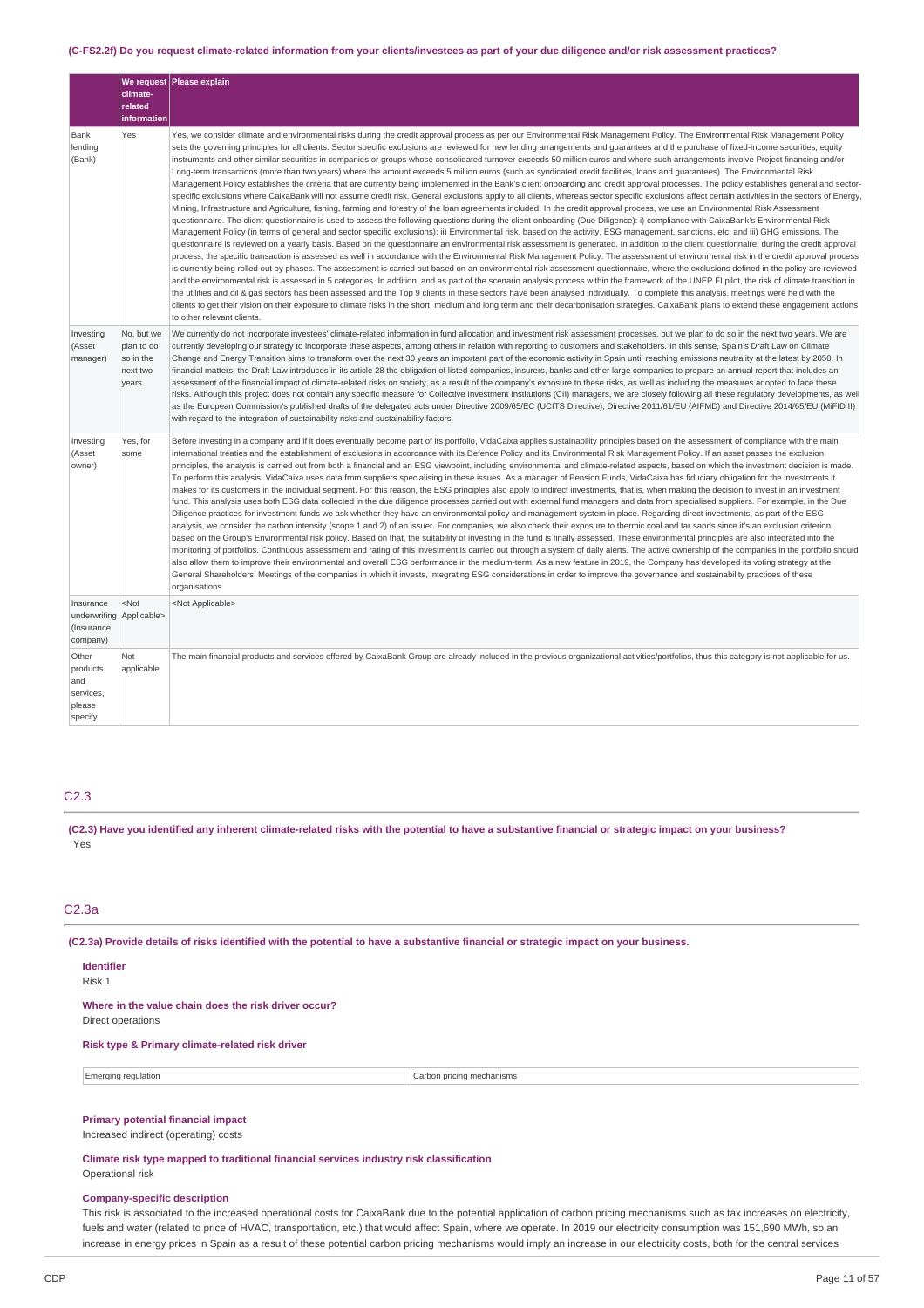and for our 4,323 offices of the branch network. This increase in our operating costs, derived from carbon pricing mechanisms, may arise from government measures (taxes), market causes or a combination of both. CaixaBank is already mitigating this risk through its Environmental management plan 2019-2021 (and the previous plans from previous years), implementing several energy efficiency measures, which in 2019 included installation of LED lightning and replacement of 149 acclimatization equipment for more efficient ones in our central services buildings and offices in Spain.

**Time horizon** Short-term

**Likelihood** Very likely

#### **Magnitude of impact** Medium

#### **Are you able to provide a potential financial impact figure?** Yes, an estimated range

**Potential financial impact figure (currency)**

<Not Applicable>

**Potential financial impact figure – minimum (currency)** 556841

**Potential financial impact figure – maximum (currency)** 1392102

#### **Explanation of financial impact figure**

It is difficult to predict exactly how will these potential carbon pricing mechanisms materialise in the future, due to the many factors that affect it. To make an estimation, we assume a proportional increase in the electricity prices affecting Spain between 2 and 5%, based on the evolution of electricity prices in Spain in the period 2008-2016 (source: EUROSTAT). Considering our energy costs in 2019 were €27,842,038, the estimated financial implications are a yearly operational cost increase of around €556,841 to €1,392,102. These values reported (minimum and maximum) have been obtained by applying a 2% and a 5% increase to the total energy costs in 2019, respectively.

**Cost of response to risk**

4992045

#### **Description of response and explanation of cost calculation**

The cost of managing this risk is directly associated to the investment in energy efficiency. Since 2017, CaixaBank has had in place an Energy Committee in addition to the Environmental Committee, which is charged with supervising the optimisation of the bank's energy management. Moreover, CaixaBank renewed its Environmental and Energy Policy in 2018, reinforcing its commitment with promoting the purchase of energy efficient products and services designed to improve and optimise energy use. In 2019 the investment in energy efficiency represented around €4,992,045 for CaixaBank. This budget includes an automation project in our branch network to reduce electricity consumption (which represents around 20% of this total cost), the replacement of fluorescent lightning for LED lightning in its Central Services Buildings (1% of the total cost), the replacement of 149 high-energy consumption air conditioning units with more efficient ones in the branch network in Spain (49% of total cost), and the acquisition of 1,500 energy efficient smart PC (Energy Star) also in the Branch Network (30% of total cost). These projects achieved in 2019 an overall energy consumption reduction of 2,127 MWh (See question C4.3b for more details). Our energy consumption has decreased yearly as a result of the implementation of these energy efficiency projects, among others, and we will continue to work in this line to reduce our energy consumption so we can further mitigate this risk.

#### **Comment**

In addition, >99 % of the energy consumed is from renewable sources, which is currently a way of mitigating part of this risk too. Note: The lifetime of these initiatives ranges from 6-15 years.

#### **Identifier**

Risk 2

#### **Where in the value chain does the risk driver occur?**

Downstream

#### **Risk type & Primary climate-related risk driver**

Market Other, please specify (Worsen rating conditions from current carbon-intensive clients due to higher transition risk profiles. Unacceptable risk-reward conditions, limiting the lending portfolio.)

#### **Primary potential financial impact**

Reduced profitability of investment portfolios

### **Climate risk type mapped to traditional financial services industry risk classification**

Credit risk

#### **Company-specific description**

There is a risk that some of our current carbon-intensive clients (credit portfolio companies with a high exposure to CO2 emissions) will be affected by carbon regulations in the future and become more exposed to transition risks as a result of climate change, becoming less profitable. Consequently, rating agencies will lower their rating, making it more difficult for these companies to access loans or other financial products. Since 2018 CaixaBank measures the exposure of its lending portfolio to economic activities considered to be linked to high CO2 emissions. In 2019, such activities accounted for around 2% of the total financial instruments' portfolio (credit, equity and fixed income), a metric disclosed in CaixaBank's 2019 Management Report following TCFD recommendations and detailed in C-FS14.1b of this questionnaire. In this sense, considering our current credit portfolio exposure to these activities and a business as usual approach, there is a potential risk associated to a loss of profits from these clients with a high exposure to carbon regulations, as CaixaBank might be driven to de-risk this part of its lending portfolio, representing a reduction in the group's profits from these companies.

**Time horizon**

Long-term

**Likelihood** More likely than not

**Magnitude of impact** Medium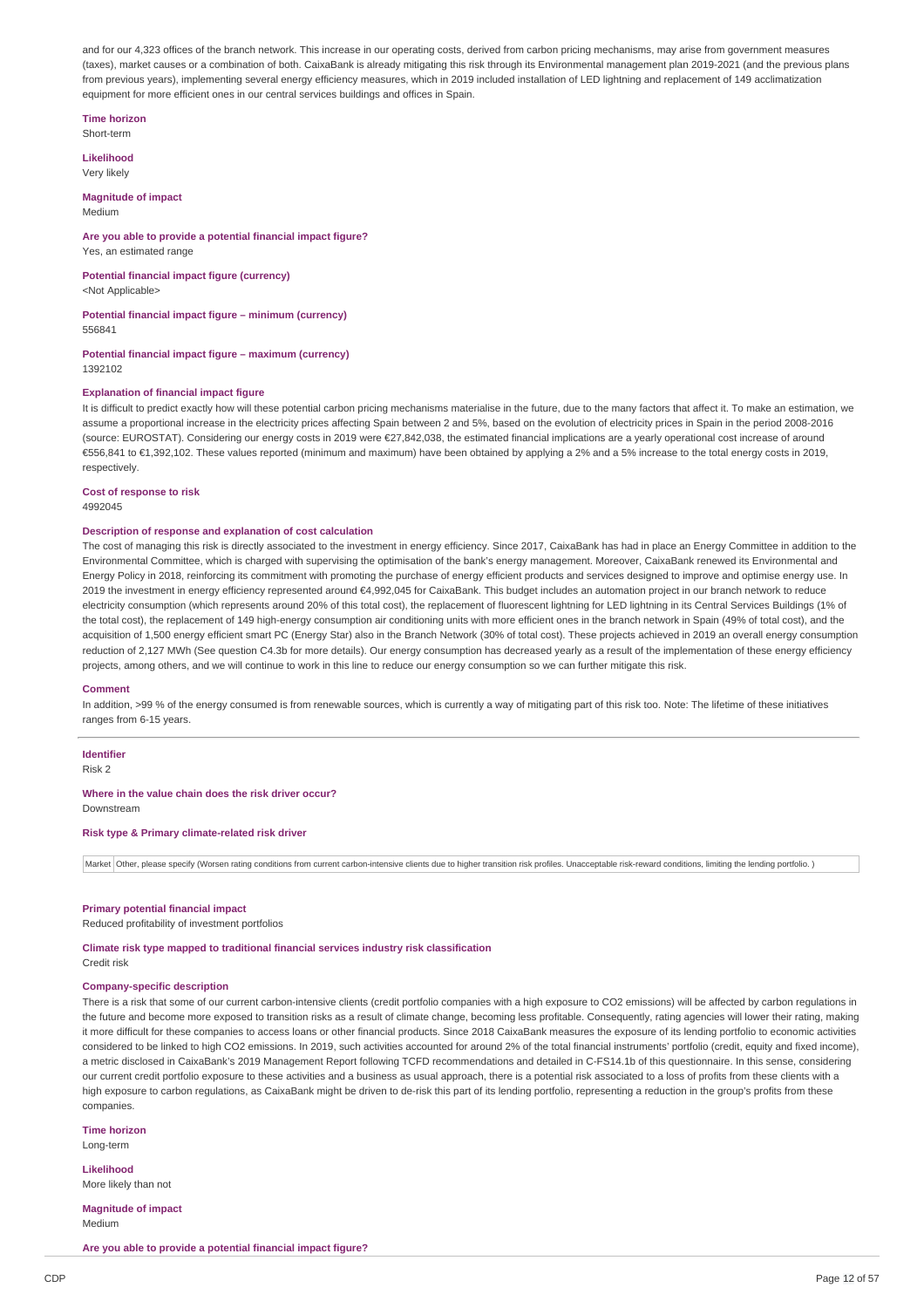#### **Potential financial impact figure (currency)** 49000000

### **Potential financial impact figure – minimum (currency)**

<Not Applicable>

#### **Potential financial impact figure – maximum (currency)**

<Not Applicable>

#### **Explanation of financial impact figure**

The estimated financial impact of this potential risk is associated to the decreased revenues from our carbon-intensive client segments, assuming a reduction of these more carbon exposed companies from our credit portfolio. As a first approximation to calculate the potential financial impact of this risk we used CaixaBank's carbon-intensive exposure (credit, equity and fixed income), which accounts for around 2% of the total financial instruments' portfolio, as disclosed in the 2019 Management Report following TCFD recommendations, approximately €4bn. On the other hand, we have used CaixaBank's gross balance sheet interest margin (1.23%) as disclosed in the 2019 Management Report. These two values allow us to estimate the value at risk due to this transition risk, which accounts for around €49 million, as a potential gross profit loss for the Group. The calculation to obtain this value, which considers a worst-case scenario, is as follows: Value at Risk due to climate risk (Potential missed gross profit) = Carbon intensive financial instruments portfolio (2% of the total financial instruments' portfolio, approximately €4bn) x Gross Balance Sheet Interest Margin (1.23%). Note: In the "primary potential financial impact" column we have selected the option that more closely describes the estimated financial impact. However, note it is not a reduction of profitability of our investment portfolio, but a reduction in size of the lending portfolio due to the exclusion of "high carbon-intensive companies".

#### **Cost of response to risk** 500000

#### **Description of response and explanation of cost calculation**

CaixaBank is already managing this risk firstly, by measuring since 2018 the exposure of its lending portfolio to economic activities considered to be linked to high CO2 emissions, following TCFD recommendations. Such activities accounted for around 2% of the total financial instruments' portfolio in 2018 and 2019. Determining our credit exposure to CO2 emission intense businesses helps us identify the measures to take in order to manage this exposure. This risk metric is complemented by an additional carbon-intensity metric (non-public) in order to monitor the carbon intensity of our aggregated exposure in accordance with our risk appetite. The metric was approved by CaixaBank's Global Risk Committee and has already been implemented. The climate risk scenario analysis started in 2019 is as well aimed at identifying and managing the portfolio exposure to climate risk. This exercise is being carried out by phases prioritising the sectors with a higher potential transition risk in our portfolio (see question C3.1b for more details). On the Business side, CaixaBank already has specialist staff in some of the business segments which are most sensitive from the viewpoint of climate and environmental risk, including the real estate sector, infrastructure and energy projects and agriculture, with a view to facilitating customer engagement in the transition to a low-carbon economy. As part of the scenario analysis we have carried out, workshops have been held with customers of the Energy sector to get their view around transition risk and their decarbonization strategies. Currently, CaixaBank has 11 Full time employees (FTEs) working in the Environmental Risk Management Corporate Direction, dedicated to risk management, risk decision and advisory with regards to climate and environmental risks. In addition, and more recently, a dedicated Sustainable Finance Team (3 FTEs) was set up to pursue business opportunities, which among others, will help to balance the current exposure to high carbon activities. The management cost of this risk (€500,000 per year) has been estimated on a best effort basis considering the IT adaptations needed and the implementation of processes and methodologies (€200,000), the access to external data and information resources (€100,000) and 3 equivalent FTEs (€200,000).

#### **Comment**

Other actions we are carrying out to manage this risk: -The Environmental Risk Management Policy, approved by the Board of Directors in February 2019, regulates the financing of certain companies and projects representing a potential ESG risk, including climate change risks, establishing the requirements under which CaixaBank will not assume credit risk. -In 2019 we signed the UN Collective Commitment to Climate Action to align our portfolio to reflect and finance the low-carbon, climate-resilient economy required to limit global warming to below 2ºC.

#### **Identifier**

Risk 3

#### **Where in the value chain does the risk driver occur?** Downstream

#### **Risk type & Primary climate-related risk driver**

| Reputation<br>'Increased stakeholder ι.<br>.<br>lder feedback<br>$-1$<br>.<br>リンヘハハ<br>° ner<br><br>. <del>. .</del> |  |
|----------------------------------------------------------------------------------------------------------------------|--|
|----------------------------------------------------------------------------------------------------------------------|--|

#### **Primary potential financial impact**

Decreased revenues due to reduced demand for products and services

#### **Climate risk type mapped to traditional financial services industry risk classification** Reputational risk

#### **Company-specific description**

This risk is associated to the reduced revenues from services and products of CaixaBank due to a bad perception of our customers about CaixaBank's products adapted to the sustainable approach they are seeking. CaixaBank offers low carbon products and services, such as ecoLoans, ecoMicrocredits (which are offered by CaixaBank to finance e.g. vehicles that are more environmentally friendly as well as home improvements to raise energy efficiency, among others.), ecoFund (which invests only in environmentally friendly assets and stocks), green accounts (which collaborate with WWF and sustainable development), among others. The Group has been offering green products and services for many years now, such as the EcoFinancing and the MicroBank Fondo Ecológico (ecological fund), both since 2013. However, CaixaBank could be directly affected by the change on the consumers' behaviour, who could potentially demand a wider range of low carbon products and services, or improved versions of them. With this, customers may opt for other banks that offer the sustainable approach in the services they are seeking. Considering the awareness of the stakeholders of CaixaBank, products and services related or influenced by Climate change and the environmental performance are key aspects to maintain the ability of the bank to do business. Customer's purchase or investment decisions can be based on an environmental and social performance of the bank and are very important for the successful development of CaixaBank and all its subsidiaries. CaixaBank is currently mitigating this risk.

**Time horizon** Medium-term

#### **Likelihood**

Likely

**Magnitude of impact** Medium

**Are you able to provide a potential financial impact figure?**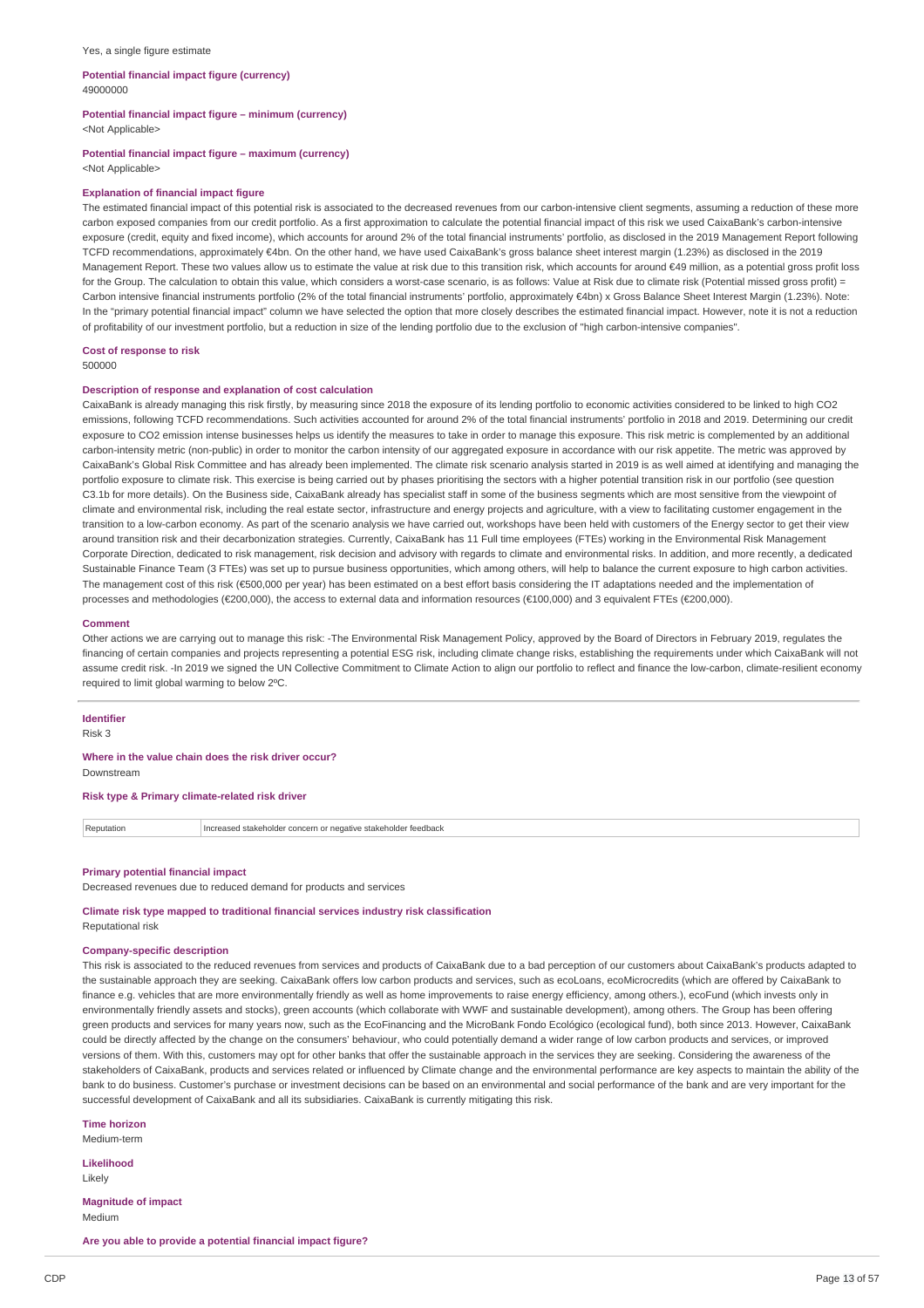#### **Potential financial impact figure (currency)** 6087000000

### **Potential financial impact figure – minimum (currency)**

<Not Applicable>

#### **Potential financial impact figure – maximum (currency)**

<Not Applicable>

#### **Explanation of financial impact figure**

The main financial implications of this risk would be the reduction of revenues from the reduced demand for products and services. As an estimation for this value we consider CaixaBank's total volume of environmentally sustainable activities in 2019, which was of €6,087 million. These account for around 4% of our portfolio (at 31 december 2019). Pending the approval of the EU Taxonomy, CaixaBank has calculated this value considering the following categories. Specifically, this value includes: -Financing energy-efficient properties: Operations for which there is documentary evidence of an energy efficiency certificate with A or B rating are considered environmentally sustainable. The promotions formalised in 2019 include operations for €938 million with A or B rating. -Renewable Energy projects (wind, photovoltaic, etc.): In 2019, we helped to finance 28 projects for a total of € 2,453 million, funding 8,322 MW of installed renewable power. -Loans classified as "green" according to the Green Bond Principles (GBP) established by the International Capital Markets Association (ICMA): In 2019, CaixaBank was ranked 13th in the green loan market Global Mandated Lead Arranger, participating in 11 green loans for a volume of €1,737 million. All these loans obtained the Green Certificate, based on the criteria of the Green Loan Principles established by the ICMA. -Eco-loans for financing energy-efficient home refurbishment and the purchase of energy-efficient vehicles and domestic appliances and Eco-financing for the agricultural sector: CaixaBank has specific financing lines for buying environmentally-friendly vehicles and household appliances, investing in energy efficient housing, promoting investments to make resources more efficient and reduce their environmental impact. In 2019, the Company granted a total of 505 loans for €10.2 million linked to EcoFinancing. -Loans linked to sustainability indices: In 2019 CaixaBank gave 11 loans for a total of €919 million which were conditional upon recognition of good performance by the company regarding sustainability, measured according to ESG indicators applied by independent bodies. -EIB Climate Action Lines: The €30 million credit line agreement signed by CaixaBank in 2018 with the European Investment Bank (EIB) to fund projects by SMEs, individuals, and the public sector to combat climate change (especially electric vehicles, modifications to facilities and home improvements) is still in place.

### **Cost of response to risk**

632940

#### **Description of response and explanation of cost calculation**

In order to mitigate this risk, the Group identifies the stakeholders that would mostly influence the decrease of the demand in CaixaBank's products (investors, clients, organizations). CaixaBank promotes the offer of green products, such as EcoMicrocredits, ecoLoans, the Green account of MicroBank; the Microbank Ecological Fund, among others, as explained in the description column. CaixaBank has a Product Committee, who has the responsibility to approve new products or services designed and/or marketed by the Bank, after analysing the features and risks associated with each product, its suitability for its target market and its compliance with consumer protection and transparency rules. Also, in CaixaBank there is a specific team that manages ESG risk and attends inquiries from the branch network through a reputational risk service, a new service created in 2017. Also, in 2017 a new Committee to deal with all issues related to corporate social responsibility and reputation (ESG) of the Group companies was created, in a quarterly basis. The management of this risk is €632,940, which has been estimated considering the 10 managers working in these matters on developing the Corporate Social Responsibility and the average annual salary at CaixaBank in 2019. which was €63.294 (calculation as follows: €63.294 \* 10 managers = €632,940). The costs of offering the Green Account and EcoMicroCredits are part of the regular business.

#### **Comment**

Here are other actions the Group carries out to manage this risk: If any department of CaixaBank have a minimal suspicious about a possible ESG risk, they contact Compliance department and a dedicated team in CSR department in order to make sure before the approach to Risk Concession. The Group also develops targets in its Environmental Statement and improve the inclusion and better performance in Sustainability Indexes (FTSE4Good, DJSI, ASPI, etc.). In addition, CaixaBank updates the procedures followed in the Equator Principles and progresses in the implementation criteria during the process of financing other areas. Moreover, for the proper management of ESG risks, both in VidaCaixa and in CaixaBank Asset Management there are specialized expert teams in ESG risk management. Finally, the Corporate Responsibility and Reputation Committee of CaixaBank was restructured in 2017, providing it with an executive role and with a monthly frequency.

#### **Identifier**

Risk 4

#### **Where in the value chain does the risk driver occur?**

Direct operations

#### **Risk type & Primary climate-related risk driver**

Acute physical Increased severity and frequency of extreme weather events such as cyclones and floods

#### **Primary potential financial impact**

Increased indirect (operating) costs

### **Climate risk type mapped to traditional financial services industry risk classification**

Operational risk

#### **Company-specific description**

The risk is associated to the increase of our indirect operating costs due to the inability to do business, as a result of extreme weather events that may affect the business continuity of CaixaBank, especially the activities at the headquarters and at our 4,323 offices of the branch network. IPCC predicts for the Mediterranean region, where we operate, a future increase in the frequency and intensity of extreme weather events such as extreme precipitation, floods and others, which might affect the business continuity of CaixaBank at our central services (SSCC) buildings and/or our Data Processing Centers (DPC) in Spain. CaixaBank's Data Processing Centres (DPC) are able to carry out more than 11,000 transactions per second. The main consequences of extreme weather events affecting our DPC or SSCC for CaixaBank would be the inability to do business, not at our offices of the branch network, nor at the corporate buildings in Spain nor online through our website or mobile app. This would mean we would not be able to sell any products or services, carry out any transactions, or do any of our daily business actions, which would imply high operational costs for us.

**Time horizon**

Medium-term

### **Likelihood**

Likely

**Magnitude of impact** High

**Are you able to provide a potential financial impact figure?**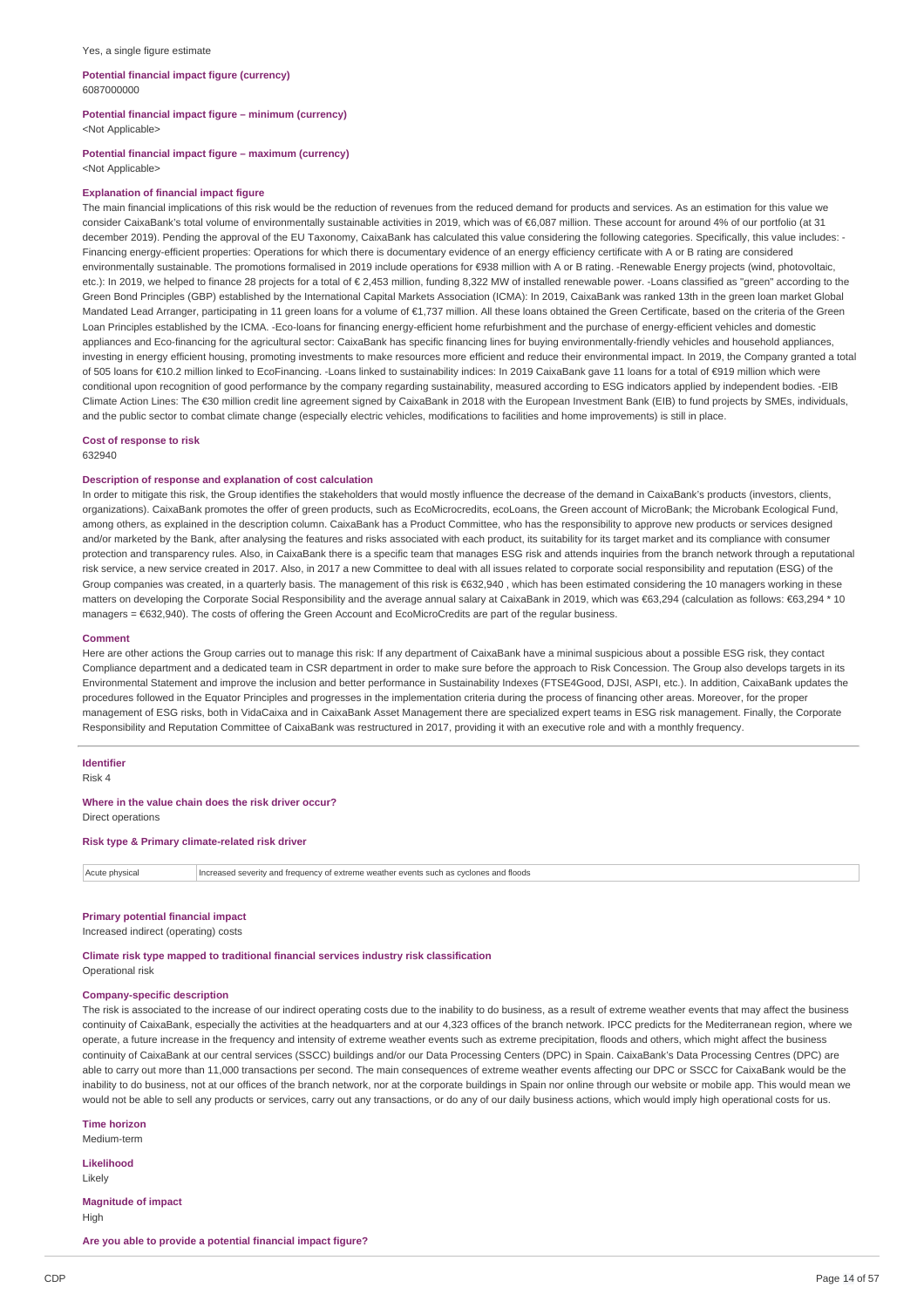#### Yes, a single figure estimate

#### **Potential financial impact figure (currency)** 435500000

**Potential financial impact figure – minimum (currency)**

<Not Applicable>

#### **Potential financial impact figure – maximum (currency)**

<Not Applicable>

#### **Explanation of financial impact figure**

As mentioned, this risk could affect CaixaBank due to a temporal reduction in the amount of daily business and in the inability to work in the offices that could become affected by a shutdown of the systems as a result of extreme meteorological phenomena. The financial implications are estimated considering different scenarios of failure of our IT systems in case of a catastrophic climate event that would damage and impact our central services (SSCC) buildings in Spain or the Data Processing Center (DPC), which would have an associated increase in our indirect operating costs. Taking the most severe of the scenarios we carried out (critical failure of our IT systems), the financial impact is estimated to be of around €435.5 million (frequency 1/100).

#### **Cost of response to risk**

3770000

#### **Description of response and explanation of cost calculation**

CaixaBank has implemented a Business Continuity Management System according to ISO22301:2012 certified by BSI. This action allows the group to continue with daily work even after unusual incidents such as fires, floods, etc. CaixaBank has built 3 Data Processing Center (DPC) since 2012, where we took into account measures to minimize possible damages of extreme climatic parameters that could occur in the place where the buildings were constructed. With the third DPC, the probability of this risk affecting the Group decreases even more. Before choosing the location of new DPCs, CaixaBank Facilities Management develops viability studies taking into account climate parameters. In terms of security, these centers have flood alarms and fire alarms in order to prevent associated risks to extreme weather events. Also, CaixaBank was designated as Critical Operator in July 2017 due to the implementation of the EU Council Directive 2008/114 on the identification and designation of European critical infrastructures and the assessment of the need to improve their protection. This Law, as well as the Spanish Committee on Business Stability(CESFI), requires CaixaBank to have Security and Protection Plans regarding its DPCs, including their installations in parallel connection in order to have a back-up and avoid possible breaks. The cost of managing this risk is €3.77 million, which corresponds to the cost of investment of the DPC and its annual maintenance cost.

#### **Comment**

#### C2.4

(C2.4) Have you identified any climate-related opportunities with the potential to have a substantive financial or strategic impact on your business? Yes

### C<sub>2</sub> Aa

(C2.4a) Provide details of opportunities identified with the potential to have a substantive financial or strategic impact on your business.

### **Identifier**

Opp1

**Where in the value chain does the opportunity occur?** Direct operations

#### **Opportunity type**

Resource efficiency

#### **Primary climate-related opportunity driver**

Use of more efficient production and distribution processes

#### **Primary potential financial impact**

Reduced indirect (operating) costs

#### **Company-specific description**

This opportunity is associated to the reduced operational costs due to the implementation of Voluntary Standards such as ISO14001, ISO 50001, Ecolabels and EMAS, (stablished in CaixaBank since 2003, 2017 and 2004 respectively), which helps us reduce operational costs related to energy, water and paper consumption, emissions, etc. In a world increasingly aware of the need to protect the environment in which we live and carry on our activities, and as part of our on-going improvement policy, CaixaBank specified its actions to respect and protect the environment through the implementation of an environmental and energy management system, in line with the European regulation EMAS 1505/2017 and the ISO 14001 and ISO 50001 standards. This aspiration is reflected in the other responsible policies of the entity, such as the Code of Business Conduct and Ethics, the Corporate Social Responsibility Policy and the Declaration on Climate Change. As a result of the implementation of these voluntary standards, CaixaBank has reduced its electricity consumption by 5% in 2019 compared to 2018 (151,690 MWh in 2019 compared to 159,207 MWh in 2018) and avoided the consumption of 453,618 kg of paper, as well as achieved a 25% reduction in the volume of plastic waste generation in the cafeteria in 2019 at Central Service, among others. CaixaBank will continue to implement these standards.

**Time horizon**

Short-term

**Likelihood** Likely

**Magnitude of impact** Medium

**Are you able to provide a potential financial impact figure?** Yes, a single figure estimate

**Potential financial impact figure (currency)**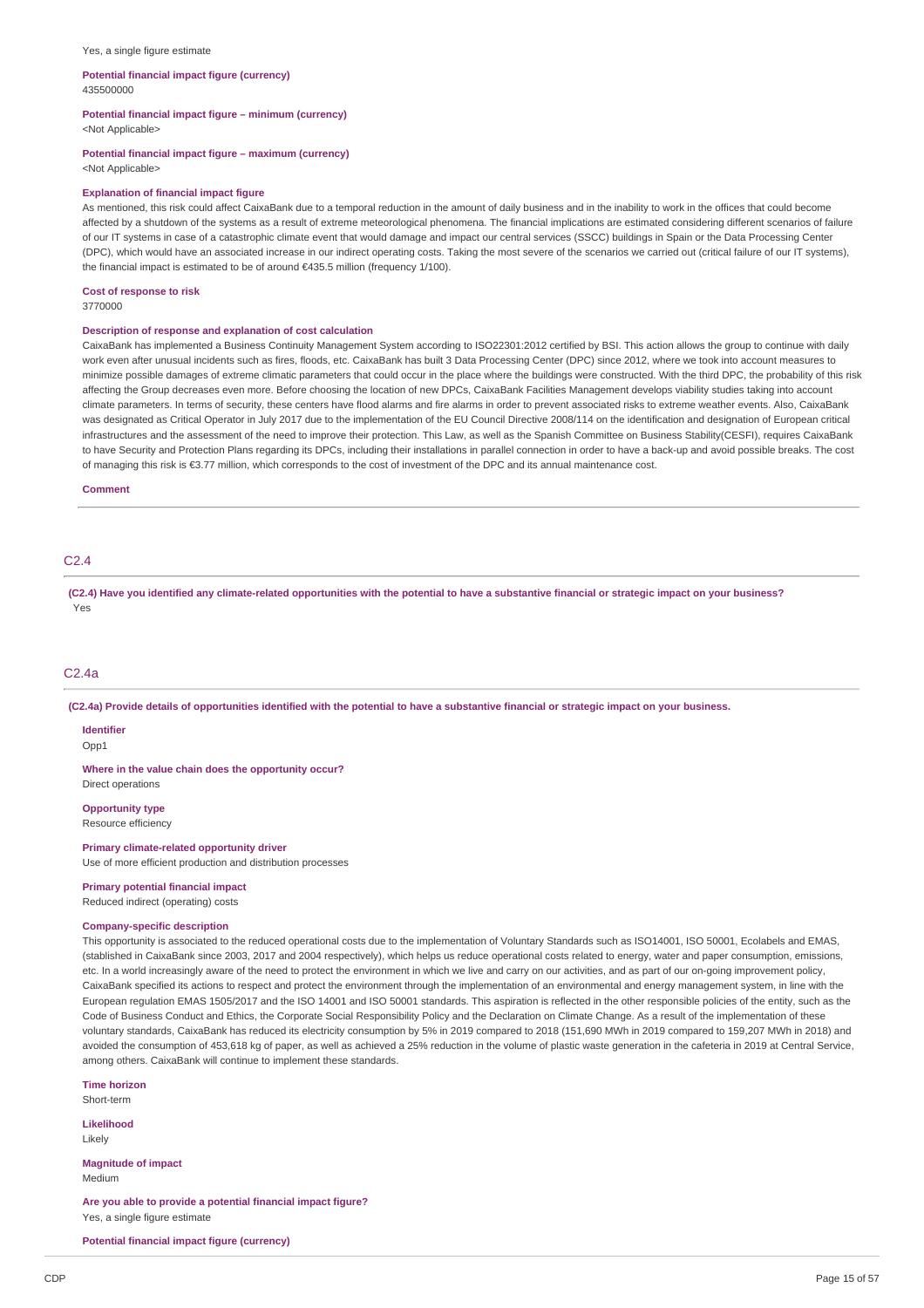#### 786151

#### **Potential financial impact figure – minimum (currency)** <Not Applicable>

### **Potential financial impact figure – maximum (currency)**

<Not Applicable>

#### **Explanation of financial impact figure**

As mentioned, as a result of the implementation of these voluntary standards, CaixaBank has reduced its electricity consumption by 5% in 2019 compared to 2018 (151,690 MWh in 2019 compared to 159,207 MWh in 2018). Last year, thanks to the implementation of several energy efficiency measures, cost reductions amounted to €734,000. In this sense, the financial implications of this opportunity are associated to the reduced operating costs as a result of these energy savings achieved through the implementation of several energy efficiency actions, both in our Branch network offices and in our corporate buildings in Spain. Taking the savings of the reporting year 2019, similar to those of last year, in 2019 this cost reduction was around €786,151, thanks to the targets established through the EMS. This value has been calculated adding the cost savings of several energy efficiency measures implemented 2019, and included in the CDP question C4.3b, which specifically are: implementation of an automation project in our Branch network (representing the 83% of the total reduced indirect costs), replacement of 149 high-consumption air conditioning for more efficient ones also in our Branch network (15% of the total reduced indirect costs), replacement of fluorescent lights by LED lighting in our Central Services Buildings (1% of the total reduced indirect costs) and replacement of 1,500 smart PCs (Energy Star) with a lower energy consumption in our Branch network in Spain (1% of the total reduced indirect costs).

#### **Cost to realize opportunity**

4992045

#### **Strategy to realize opportunity and explanation of cost calculation**

We assure the realization of this opportunity through the environmental and energy management system we have implemented, in line with the European regulation EMAS 1505/2017 and the ISO 14001 and ISO 50001 standards, also reflected in other policies of the entity, such as the Code of Business Conduct and Ethics, the Corporate Social Responsibility Policy and the Declaration on Climate Change. We annually revise our Environmental Declaration, which is public in our website, and we stablish and monitor energy efficiency targets, among others. In this sense, several energy efficiency projects have been implemented in the past years, related to efficient lightning, automation and climatization. In 2019, CaixaBank implemented an automation project in its branch network to reduce electricity consumption, replaced fluorescent lightning for LED lightning in its Central Services Buildings, replaced 149 high-energy consumption air conditioning units for more efficient ones in the branch network in Spain, and acquired 1,500 energy efficient smart PC (Energy Star) also in the Branch Network. These projects achieved in 2019 an overall energy consumption reduction of 2,127 MWh. The cost of managing this opportunity is directly associated with the investment in energy efficiency measures, as well as the budget for the team, tools, and infrastructure needed to design and guide the implementation of some of the actions of the EMS. In 2019, the above-mentioned energy efficiency actions represented an investment of €4,992,045 (see question C4.3b for more detail), of which 49% corresponds to the replacement of 149 high-energy consumption air conditioning units, 30% to the acquisition of 1,500 energy efficient smart PC (Energy Star), 20% to the automation project and 1% to the replacement of fluorescent lightning for LED lightning.

#### **Comment**

Other methods to realize this opportunity include the implementation and improvement of CaixaBank's Environmental and Energy Policy, renewed in 2018. Since 2017, CaixaBank has had in place an Energy Committee in addition to the Environmental Committee, which is charged with supervising the optimisation of the bank's energy management. Moreover, CaixaBank renewed its Environmental and Energy Policy in 2018, reinforcing its commitment with promoting the purchase of energy efficient products and services designed to improve and optimise energy use. Note: The lifetime of these initiatives ranges from 6-15 years.

#### **Identifier**

Opp2

#### **Where in the value chain does the opportunity occur?** Downstream

**Opportunity type**

Markets

### **Primary climate-related opportunity driver**

Increased diversification of financial assets (e.g., green bonds and infrastructure)

#### **Primary potential financial impact**

Increased diversification of financial assets

#### **Company-specific description**

This opportunity is associated to the increasing number of investors demanding for green bonds and the associated increased diversification of financial assets for CaixaBank. CaixaBank acknowledges the key role that financial institutions play in helping to mobilize capital for the transition to a low-carbon, resource-efficient, and inclusive economy, as well as the importance of meeting the UN Sustainable Development Goals (SDGs). As a result, in July 2019, the Board of Directors approved the bond issuance framework linked to CaixaBank's Sustainable Development Goals, including Green Bonds and aligned with the Sustainable Bond Principles, Green Bond Principles and Social Bond Principles. The framework envisages the issue of green bonds, although during 2019 none were issued. CaixaBank has been a signatory of the Green Bond Principles established by the International Capital Markets Association (ICMA) since 2015. Since then, the Bank has participated in the placement of green bonds for projects with a positive impact on climate. In 2019, CaixaBank participated in the placement of 4 green bond issues for investment in sustainable assets with a total volume of €2,550 million (€1,300 million in 2018). This opportunity allows CaixaBank to generate more access to capital when CaixaBank acts as a bond issuer, and increased revenues when it acts as a bond underwriter. This opportunity would allow CaixaBank to obtain potential funds and to diversify the scope of investors.

**Time horizon** Short-term

**Likelihood** Very likely

**Magnitude of impact**

Medium

**Are you able to provide a potential financial impact figure?** Yes, a single figure estimate

**Potential financial impact figure (currency)** 2550000000

**Potential financial impact figure – minimum (currency)** <Not Applicable>

**Potential financial impact figure – maximum (currency)**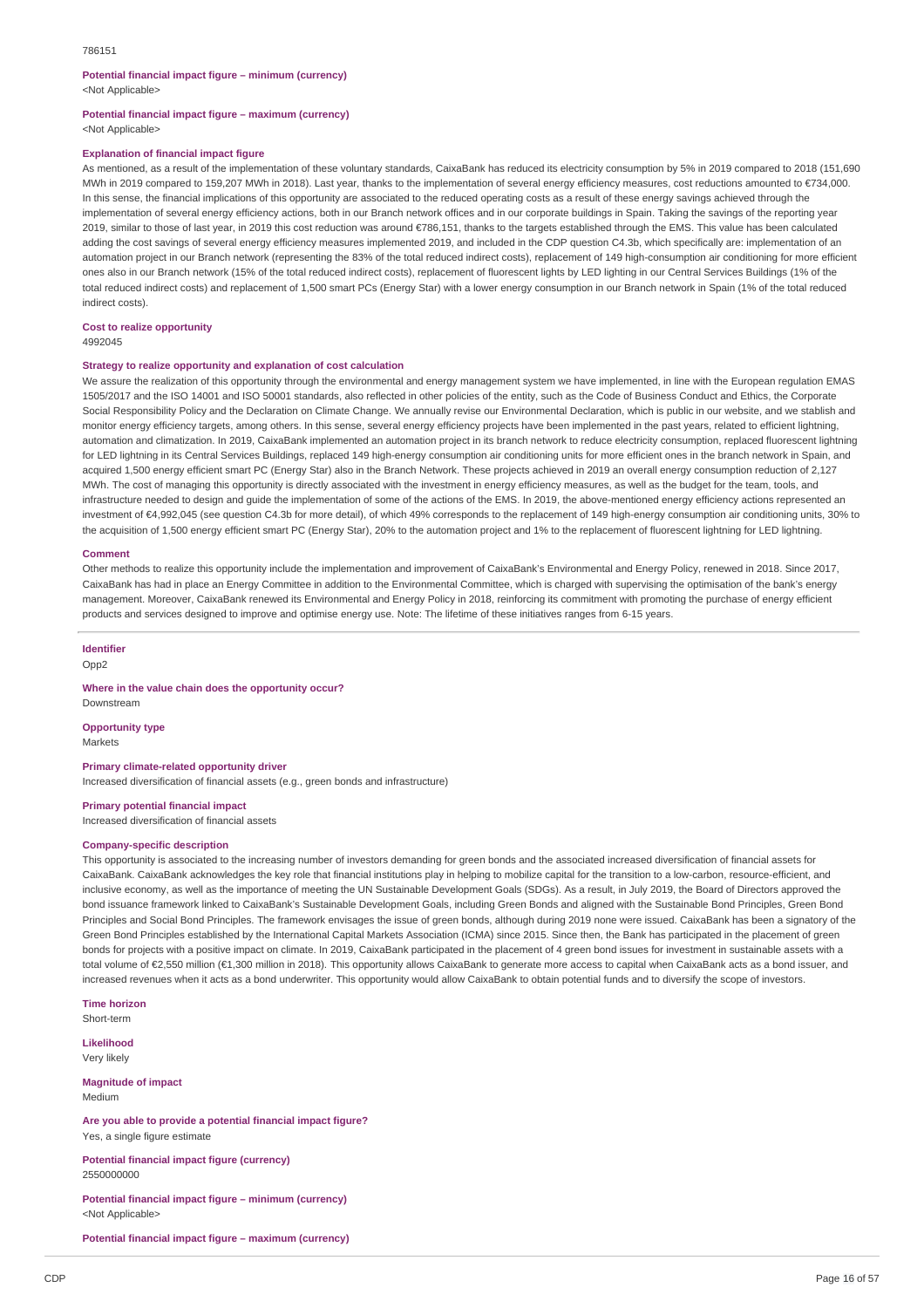#### <Not Applicable>

#### **Explanation of financial impact figure**

The financial impact of this opportunity is related to CaixaBank's increased diversification of financial assets from issuing green bonds and from participating as green agents in the issuing of green loans. In 2019, CaixaBank participated in the placement of 4 green bond issues for investment in sustainable assets with a total volume of €2,550 million.

### **Cost to realize opportunity**

63294

#### **Strategy to realize opportunity and explanation of cost calculation**

CaixaBank has been a signatory of the Green Bond Principles since 2015. Since then, the Company has participated in the placement of green bonds for projects with a positive climate impact. The Group is taking action to assess the potential of this opportunity in the future, mainly from Corporate and Institutional Banking, the corresponding department that works on this business line in CaixaBank. In July 2019, the Board of Directors approved the bond issuance framework linked to CaixaBank's Sustainable Development Goals, including Green Bonds and aligned with the Sustainable Bond Principles, Green Bond Principles and Social Bond Principles. The framework envisages the issue of green bonds, although during 2019 none were issued. The cost of realizing this opportunity is associated to the salary of this team that offers sustainable bonds and works towards capturing new opportunities in this sense. The salary is estimated at €63,294 a year, which is the average annual salary at CaixaBank in 2019.

#### **Comment**

### **Identifier**

Opp4

**Where in the value chain does the opportunity occur?** Downstream

#### **Opportunity type**

Products and services

#### **Primary climate-related opportunity driver**

Development and/or expansion of low emission goods and services

#### **Primary potential financial impact**

Increased revenues resulting from increased demand for products and services

#### **Company-specific description**

This opportunity is associated to the increased revenues from environmentally sustainable credit transactions. CaixaBank uses its market expertise to support the most environmentally conscious projects that help prevent, mitigate and address climate change and the transition to a low-carbon economy. These "green projects" include lowcarbon technologies and infrastructure, green transport, water and waste management, sustainable hotels, precision farming, etc. CaixaBank designs and markets green products and services in all segments of activity. Especially relevant in its activity are our retail segment and the Corporate&Wholesale segment. Main drivers are loans to finance the acquisition and construction of energy efficient real estate assets, the finance of Renewable Energy projects, loans indexed to ESG indices and environmentally sustainable consumer finance products, (ecoLoans and ecoMicrocredits for green purposes, such as purchasing efficient vehicles, investments that improve efficiency in the consumption of resources, ecological products, etc.). CaixaBank has been offering green products and services for many years now, such as the EcoFinancing (since 2013). In 2019, the Company granted a total of 505 loans for €10.2 million linked to EcoFinancing (compared to 451 loans for €6.7 million in 2018). Other green products and services that have experienced a growth in demand include the MicroBank Fondo Ecológico, also since 2013, as well as green loans, energy efficient real estate lending, and finance of renewable energy projects. All of these product lines have good growth potential which will probably be further boosted considering the sustainable finance initiatives launched by the EU Commission and banking supervisors and regulators. Overall, the wholesale green loan market is increasing since the first green loan issued in 2014. Thomson Reuters reported the volume of green loans syndicated in Europe to around 19 billion EUR as of March 2018. This rising trend creates an opportunity for CaixaBank as a Green Facility Agent.

#### **Time horizon**

Medium-term

**Likelihood** Very likely

**Magnitude of impact**

Medium-high

**Are you able to provide a potential financial impact figure?** Yes, a single figure estimate

**Potential financial impact figure (currency)** 6087000000

**Potential financial impact figure – minimum (currency)** <Not Applicable>

#### **Potential financial impact figure – maximum (currency)** <Not Applicable>

#### **Explanation of financial impact figure**

As an estimation of the financial impact of this opportunity, we consider CaixaBank's total volume of environmentally sustainable activities in 2019, which was of €6,087 million. These account for around 4% of our portfolio (at 31 december 2019). Pending the approval of the EU Taxonomy, CaixaBank has calculated this value considering the following categories. Specifically, this value includes: -Financing energy-efficient properties: Operations for which there is documentary evidence of an energy efficiency certificate with A or B rating are considered environmentally sustainable. The promotions formalised in 2019 include operations for €938 million with A or B rating. -Renewable Energy (RE) projects (wind, photovoltaic, etc.): In 2019, we helped to finance 28 projects for a total of € 2,453 million, funding 8,322 MW of installed renewable power. CaixaBank's energy portfolio accounts for 51% of all project financing. Of these projects, 62% are RE projects. -Loans classified as "green" according to the Green Bond Principles (GBP) established by the International Capital Markets Association (ICMA): In 2019, CaixaBank was ranked 13th in the green loan market Global Mandated Lead Arranger, participating in 11 green loans for a volume of €1,737 million. All these loans obtained the Green Certificate, based on the criteria of the Green Loan Principles established by the ICMA. -Eco-loans for financing energy-efficient home refurbishment and the purchase of energy-efficient vehicles and domestic appliances and Eco-financing for the agricultural sector: CaixaBank has specific financing lines for buying environmentally-friendly vehicles and household appliances, investing in energy efficient housing, promoting investments to make resources more efficient and reduce their environmental impact. In 2019, the Company granted a total of 505 loans for €10.2 million linked to EcoFinancing. -Loans linked to sustainability indices: In 2019 CaixaBank gave 11 loans for a total of €919 million which were conditional upon recognition of good performance by the company regarding sustainability, measured according to ESG indicators applied by independent bodies. -EIB Climate Action Lines: The €30 million credit line agreement signed by CaixaBank with the European Investment Bank (EIB) to fund projects by SMEs, individuals, and the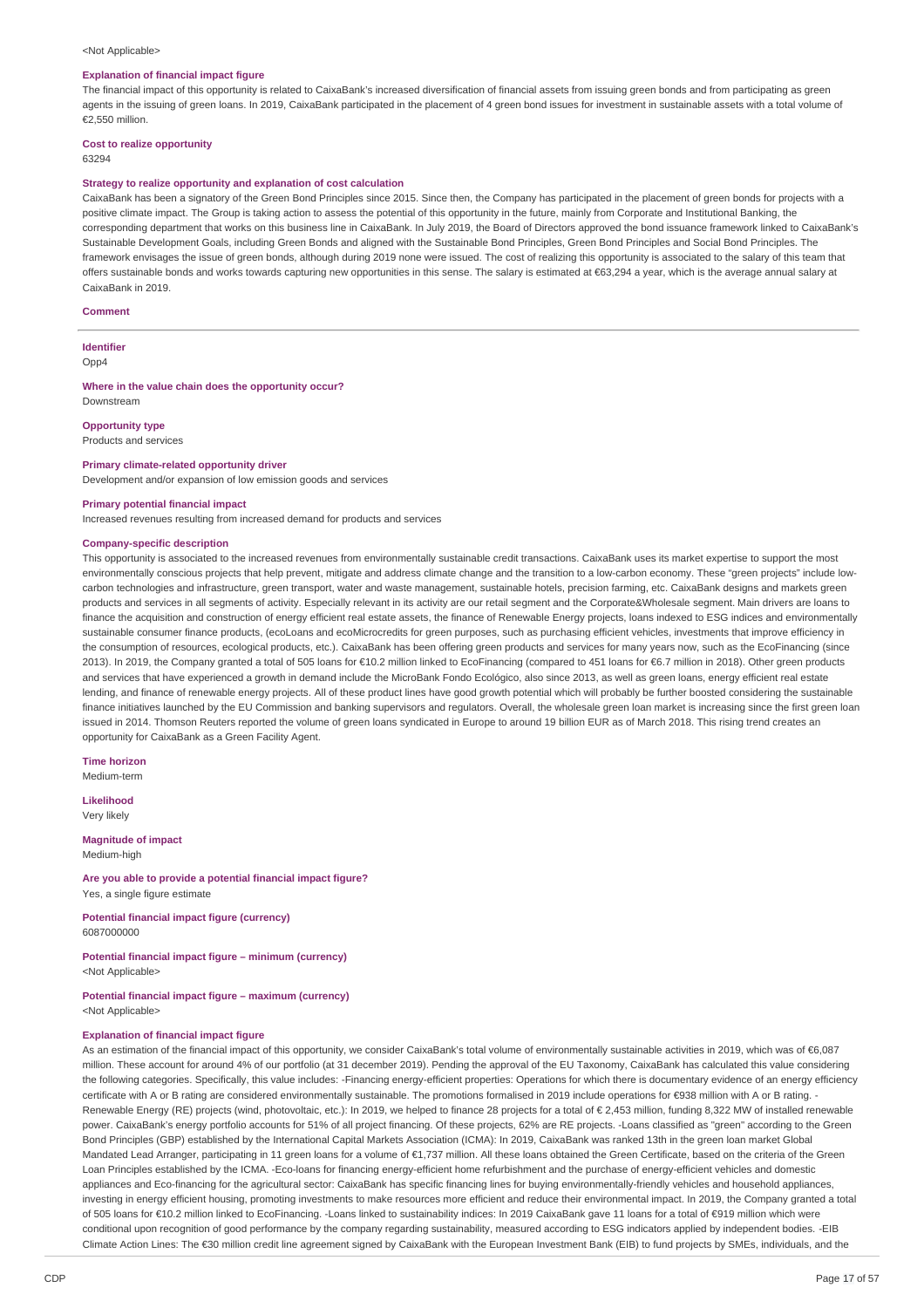public sector to combat climate change (especially electric vehicles, modifications to facilities and home improvements) is still in place.

#### **Cost to realize opportunity** 316470

#### **Strategy to realize opportunity and explanation of cost calculation**

CaixaBank is already managing this opportunity: The Group has developed different financing lines to support these green projects that contribute to prevent, mitigate and provide a response to climate change, such as the mentioned ecoLoans and ecoMicrocredits for green purposes (for purchasing efficient vehicles, investments that improve efficiency in the consumption of resources, ecological products, etc). CaixaBank has a Product Committee, who has the responsibility to approve new products or services designed and/or marketed by the Bank, after analysing the features and risks associated with each product, its suitability for its target market and its compliance with consumer protection and transparency rules. CaixaBank has specific products and credit lines for those companies with responsible conduct and ESG performance, which also widens CaixaBank's product portfolio. The cost of managing this opportunity has been estimated of €316,470 a year, considering the team of 5 FTE working in this business line and realization of this opportunity at CaixaBank and considering the average annual salary at CaixaBank in 2019 (€63,294). As explained, the total cost management has been obtained as follows: €63,294 \* 5 FTE = €316,470 .

#### **Comment**

### C3. Business Strategy

### C3.1

**(C3.1) Have climate-related risks and opportunities influenced your organization's strategy and/or financial planning?** Yes, and we have developed a low-carbon transition plan

### C3.1a

**(C3.1a) Does your organization use climate-related scenario analysis to inform its strategy?** Yes, qualitative and quantitative

### C3.1b

**(C3.1b) Provide details of your organization's use of climate-related scenario analysis.**

| Climate-<br>related<br><b>scenarios</b><br>land<br>l models<br>applied | Details                                                                                                                                                                                                                                                                                                                                                                                                                                                                                                                                                                                                                                                                                                                                                                                                                                                                                                                                                                                                                                                                                                                                                                                                                                                                                                                                                                                                                                                                                                                                                                                                                                                                                                                                                                                                                                                                                                                                                                                                                                                                                                                                                                                                                                                                                                                                                                                                                                                                                                                                                                                                                                                                                                                                                                                                                                                                                                                                                                                                                                                                                                                                                                                                                                                                                                                                                                                                                                                                                                                                                                                                                                                                            |
|------------------------------------------------------------------------|------------------------------------------------------------------------------------------------------------------------------------------------------------------------------------------------------------------------------------------------------------------------------------------------------------------------------------------------------------------------------------------------------------------------------------------------------------------------------------------------------------------------------------------------------------------------------------------------------------------------------------------------------------------------------------------------------------------------------------------------------------------------------------------------------------------------------------------------------------------------------------------------------------------------------------------------------------------------------------------------------------------------------------------------------------------------------------------------------------------------------------------------------------------------------------------------------------------------------------------------------------------------------------------------------------------------------------------------------------------------------------------------------------------------------------------------------------------------------------------------------------------------------------------------------------------------------------------------------------------------------------------------------------------------------------------------------------------------------------------------------------------------------------------------------------------------------------------------------------------------------------------------------------------------------------------------------------------------------------------------------------------------------------------------------------------------------------------------------------------------------------------------------------------------------------------------------------------------------------------------------------------------------------------------------------------------------------------------------------------------------------------------------------------------------------------------------------------------------------------------------------------------------------------------------------------------------------------------------------------------------------------------------------------------------------------------------------------------------------------------------------------------------------------------------------------------------------------------------------------------------------------------------------------------------------------------------------------------------------------------------------------------------------------------------------------------------------------------------------------------------------------------------------------------------------------------------------------------------------------------------------------------------------------------------------------------------------------------------------------------------------------------------------------------------------------------------------------------------------------------------------------------------------------------------------------------------------------------------------------------------------------------------------------------------------|
| <b>REMIND</b>                                                          | CaixaBank joined the 2nd phase of the UNEP FI pilot in 2019 to promote the implementation of the TCFD recommendations of the FSB, with a focus on the analysis of physical and transition risk<br>scenarios. Scenarios with the highest risk (2°C and 1.5°) were selected to evaluate the maximum impact on the portfolio. The model used is the REMIND developed by PIK (Potsdam Institute for<br>Climate Impact Research). CaixaBank is prioritizing the analysis of Transition Risks in the Oil&Gas and Power Utilities sectors, which are where the greatest potential risks are perceived, considering<br>CaixaBank's current loan portfolio. We used the tool developed by Oliver Wyman, which analyses the transition risk by calculating the change in the expected loss of a sample of customers. To make<br>this calculation we used: 1. Prediction of potential pathways for a set of agreed risk factors under a global warming scenario, coming from an external IAM model (REMIND). IAMs model alternative<br>scenarios for changes in public policies and technologies over periods of 20-40 years to reach different levels of global warming and project possible pathways for the considered variables. Risk factor<br>pathways are estimates of the average cost for the sector to transition to a decarbonized economy based on the chosen scenario. Estimates are made on 4 risk factors: Direct and indirect costs of<br>emissions, low carbon CAPEX and revenues. 2. A sensitivity analysis of these 4 risk factors (heatmap) 3. The current credit risk variables of the customers analysed 4. An estimate of how the rating of<br>these customers could evolve in 2025, 2030 and 2040 considering the transition risk, according to expert criteria We have covered a wide range of horizons that are relevant to our organization to obtain<br>both a useful vision in relation to current credit decisions and a longer-term strategic vision for the Group. Areas considered as part of the analysis are the Risks area (Environmental Risk Management,<br>Corporate Admission and Corporate Rating) and Strategy. Likewise, a qualitative analysis of transition risk for the Transportation and Construction sectors in the form of a sensitivity analysis (heatmap)<br>has also been carried out. Results and influence in CaixaBank's objectives and strategy: we have engaged with some of the largest clients in this sector in order to contrast their decarbonisation<br>strategies and other actions to mitigate the potential impact of transition risks on their activities. This ongoing assessment of climate risk in our portfolio will give us insight on setting objectives to align<br>the portfolio to the Paris Agreement as per the Commitment to Climate Action. In relation to physical risks, the main potential risk is perceived in the Real Estate and agricultural portfolio due to their<br>exposure to climatic events (abrupt and chronic, in the longer term). Tentatively, as the full study is yet to be finalised, the conclusions will be considered in the review of the risk appetite framework in<br>relation to the sectors analysed (Oil&Gas and Utilities). As additional sectors and customers are incorporated in the analysis, current strategies will be reviewed. Based on the foreseeable results, we<br>will analyse whether we need to reconsider the longer terms in operations related to sectors that are most exposed to transition risks, among other possible measures. The complete results of this<br>analysis will be published as a Case Study within the framework of the UNEP FI Project. |

### C3.1d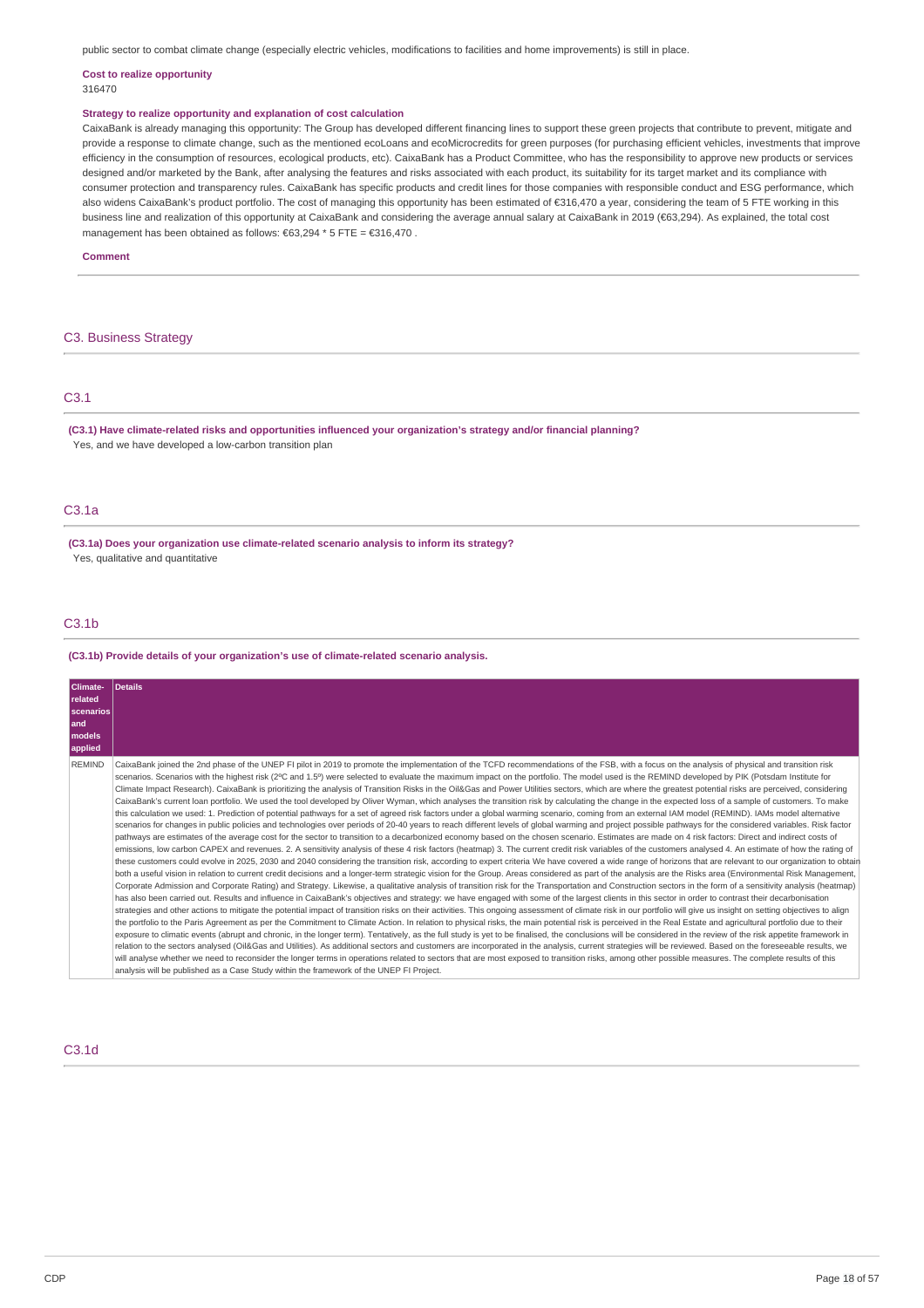### **(C3.1d) Describe where and how climate-related risks and opportunities have influenced your strategy.**

|                                             | related risks<br>and<br>opportunities<br>influenced<br>your strategy<br>in this area? | Have climate- Description of influence                                                                                                                                                                                                                                                                                                                                                                                                                                                                                                                                                                                                                                                                                                                                                                                                                                                                                                                                                                                                                                                                                                                                                                                                                                                                                                                                                                                                                                                                                                                                                                                                                                                                                                                                                                                                                                                                                                                                                                                                                                                                                                                                                                                                                                                                                                                                                                                                                                                                                               |
|---------------------------------------------|---------------------------------------------------------------------------------------|--------------------------------------------------------------------------------------------------------------------------------------------------------------------------------------------------------------------------------------------------------------------------------------------------------------------------------------------------------------------------------------------------------------------------------------------------------------------------------------------------------------------------------------------------------------------------------------------------------------------------------------------------------------------------------------------------------------------------------------------------------------------------------------------------------------------------------------------------------------------------------------------------------------------------------------------------------------------------------------------------------------------------------------------------------------------------------------------------------------------------------------------------------------------------------------------------------------------------------------------------------------------------------------------------------------------------------------------------------------------------------------------------------------------------------------------------------------------------------------------------------------------------------------------------------------------------------------------------------------------------------------------------------------------------------------------------------------------------------------------------------------------------------------------------------------------------------------------------------------------------------------------------------------------------------------------------------------------------------------------------------------------------------------------------------------------------------------------------------------------------------------------------------------------------------------------------------------------------------------------------------------------------------------------------------------------------------------------------------------------------------------------------------------------------------------------------------------------------------------------------------------------------------------|
| Products<br>and<br>services                 | Yes                                                                                   | One of most substantial strategic decisions made in this area to date that has been influenced by the climate-related R&O is i) the development of the Environmental Strategy (an action<br>line within our 2019-2021 Strategic Plan), which has driving sustainable business and measuring and managing environmental and climatic risk of the projects we finance as action lines;<br>and ii) the publication of the Statement on climate change, approved by the Board of Directors on 2019, which reaffirms our commitment and contribution to work towards a low-carbon<br>economy by decreasing the direct impact of our operations and financing and investing in sustainable projects. CaixaBank has identified that climate change poses an opportunity to<br>develop more low-emissions products but at the same time a risk associated to reduced revenues from reduced demand of products and services (as reported in C2.3a, Risk 3 and<br>C2.4a, Opp 4). This area of our strategy has already been influenced by climate R&O through the integration of environmental criteria into our products and services and portfolio and by<br>developing green products and services in all segments of activity. Especially relevant are the retail segment and the Corporate&Wholesale segment. For example, since 2013<br>CaixaBank grants ecoLoans and ecoMicrocredits for green purposes, such as purchasing efficient vehicles, investments that improve efficiency in the consumption of resources,<br>ecological products, etc. For several years now, CaixaBank uses its market expertise to support the most environmentally conscious projects that help prevent, mitigate and address<br>climate change and the transition to a low-carbon economy. Therefore, this area has already been impacted and we estimate that it will be even more impacted in the short and medium<br>term (as defined in C2.1a) regarding our offer of green financial services, including green financing, green bonds and green funds. Product lines offered within the AgroBank brand of<br>CaixaBank include environmentally sustainable products. Since 2020 energy efficiency certificates are requested for all Real Estate related transactions to collect relevant information to<br>assess risks and to engage with our clients. The adherence to the Collective Commitment to Climate Action in 2019 is seen as well as an opportunity to engage with our clients to align<br>the credit portfolio to the Paris Agreement. |
| Supply<br>chain<br>and/or<br>value<br>chain | Yes                                                                                   | One of the most climate related relevant issues identified by CaixaBank is associated to customer demand and supplier's management. The Risk Global Management area, Project<br>Finance, Corporate and Institutional Banking and AgroBank are the most exposed areas related to companies financing, especially to the high energy consumers, energy, utilities,<br>infrastructure and agricultural sectors. We have identified that policy changes regarding environmental regulations could affect our customers and their solvency/ability to pay. We have<br>integrated this risk into our business strategy and planning when evaluating our value chain by implementing robust prevention measures in the model for admitting CaixaBank Group<br>risk, requiring certain documentation as part of the due diligence process. One of most substantial strategic decisions made in this area is the approval by the Board of Directors in 2019<br>of CaixaBank's Environmental Risk Management Policy, that regulates the financing of certain companies and projects representing a potential ESG risk, including CC risks,<br>establishing the requirements under which CaixaBank will not assume credit risk. For projects that need an investment higher than 7 EUR million CaixaBank follows the Equator<br>Principles and therefore it is mandatory to define and adopt actions to reduce the magnitude and likelihood of this risk. Regarding our suppliers, CaixaBank annually collects information<br>regarding CC aspects, e.g whether suppliers have the certification ISO 14001, or calculate their carbon footprint. One of most substantial strategic decisions made in this sense to date<br>is the launch of CaixaBank's 2019-2021 Environmental Procurement Plan (included within our new Environmental Plan 2019-2021), so that environmental criteria is included in<br>purchases and contracting services,. As an example, CaixaBank's cafeteria catering company will have a certified environmental management system for the kitchen/catering service<br>(EMAS, ISO 14001, etc.); report periodically the amount of waste generated as a result of its activity, etc. We estimate this area will keep being impacted in the short to medium term (as<br>defined in C2.1a): as an example, we plan to renew our Environmental Plan 2019-2021 when it expires and keep stablishing targets regarding our engagement with suppliers, as well as<br>extending our commitment to the rest of our value chain.  |
| Investment Yes<br>in R&D                    |                                                                                       | One of the most substantial strategic decisions made in this area to date, influenced by the climate-related R&O, is setting-up a carbon-intensity metric in order to monitor and limit the<br>carbon intensity of our aggregate exposure in accordance with our risk appetite. The metric was approved by CaixaBank's Global Risk Committee and has already been implemented.<br>Since 2018, it has measured its lending exposure to economic activities considered to be linked to high CO2 emissions (energy and utilities industries, excluding renewables). We<br>estimate this area will keep being impacted in the short to medium term (as defined in question C2.1a): Additional management metrics are currently being developed, as there is<br>currently no specific requlation to carry out a common taxonomy for the banking sector to clearly define which activities are considered CO2 intensive, and neither a requlation that<br>obliges companies to calculate their CO2 emissions homogeneously and to present their environmental strategy, controls and initiatives in a transparent way, so that the information<br>available is heterogeneous. In addition, and as mentioned in row Products and services, CaixaBank has identified that climate change poses an opportunity to develop more low-<br>emissions products and services, which requires investment in R&D. CaixaBank's commitment to respecting the environment covers all its projects, services and products, as well as the<br>"la Caixa" Foundation programs. The strategy of CaixaBank on climate change aligns correctly with the funding of research organizations through the funding of "La Caixa Foundation"<br>which invests part of the budget in the ClimaDat research project. This allows us to obtain more information on climate change so we can better manage the climate risks as a financial<br>institution and work to develop new products with a lower environmental impact. Furthermore, in 2017 CaixaBank launched DayOne, a new concept of financial services created to<br>accompany global start-ups and scale-ups with activity in Spain that seek to accelerate their growth through specialized financial advice. These include e.g. financing of electric bikes<br>projects as well as innovative projects which also contribute to emission reductions due to its high technological component. We estimate to continue with this line of financing in the<br>short to medium term (as defined in C2.1a)     |
| Operations Yes                              |                                                                                       | One of the opportunities identified by CaixaBank (as reported in C2.4a, Opp 1) is the reduced operational costs due to implementation of Voluntary Standards such as ISO14001,<br>EMAS and ISO50001, stablished in CaixaBank since 2003, 2004 and 2017 respectively. These standards have helped us reduce our operational costs related to energy, water and<br>paper consumption. This has been integrated into CaixaBank's strategy and planning through annually implementing several energy efficiency initiatives to improve the energy efficiency<br>of our own operations and reduce emissions, such as installation of more efficient LED lightning, implementation of automation projects, etc. The CaixaBank renewed its Environmental<br>and Energy Policy in 2018 reinforcing its commitment with promoting the purchase of energy efficient products and services designed to improve and optimise energy use, among<br>others. In addition, CaixaBank has been carbon neutral since 2018. One of most substantial strategic decisions made in this area to date that has been influenced by the climate-related<br>R&O is i) approval of the policy of having 100% of new energy contracts hired with renewable energy, which in reality means that currently over 99% of CaixaBank's energy is hired with<br>green energy, which has helped reduce our scope 2 GHGs by 99% from 2009 to 2019; ii) the development and publication of the Environmental Strategy (an action line within our 2019-<br>2021 Strategic Plan) and iii) the publication of the Statement on climate change, approved by the Board of Directors on 2019, which reaffirms our commitment and contribution to work<br>towards a low-carbon economy by decreasing the direct impact of our operations. Also, we have implemented a Business Continuity Management System according to ISO22301:2012<br>certified by BSI. This action allows the group to continue with daily work even after unusual incidents such as fires, floods, etc. CaixaBank has built 3 Data Processing Center (DPC)<br>since 2012, where we considered measures to minimize possible damages of extreme climatic parameters that could occur in the place where the buildings were constructed. With the<br>third DPC, the probability of this risk affecting the Group decreases even more. We plan to renew our Environmental Strategy when it expires, so we estimate this area will keep being<br>impacted in the short to long term (as defined in C2.1a).      |

### C3.1e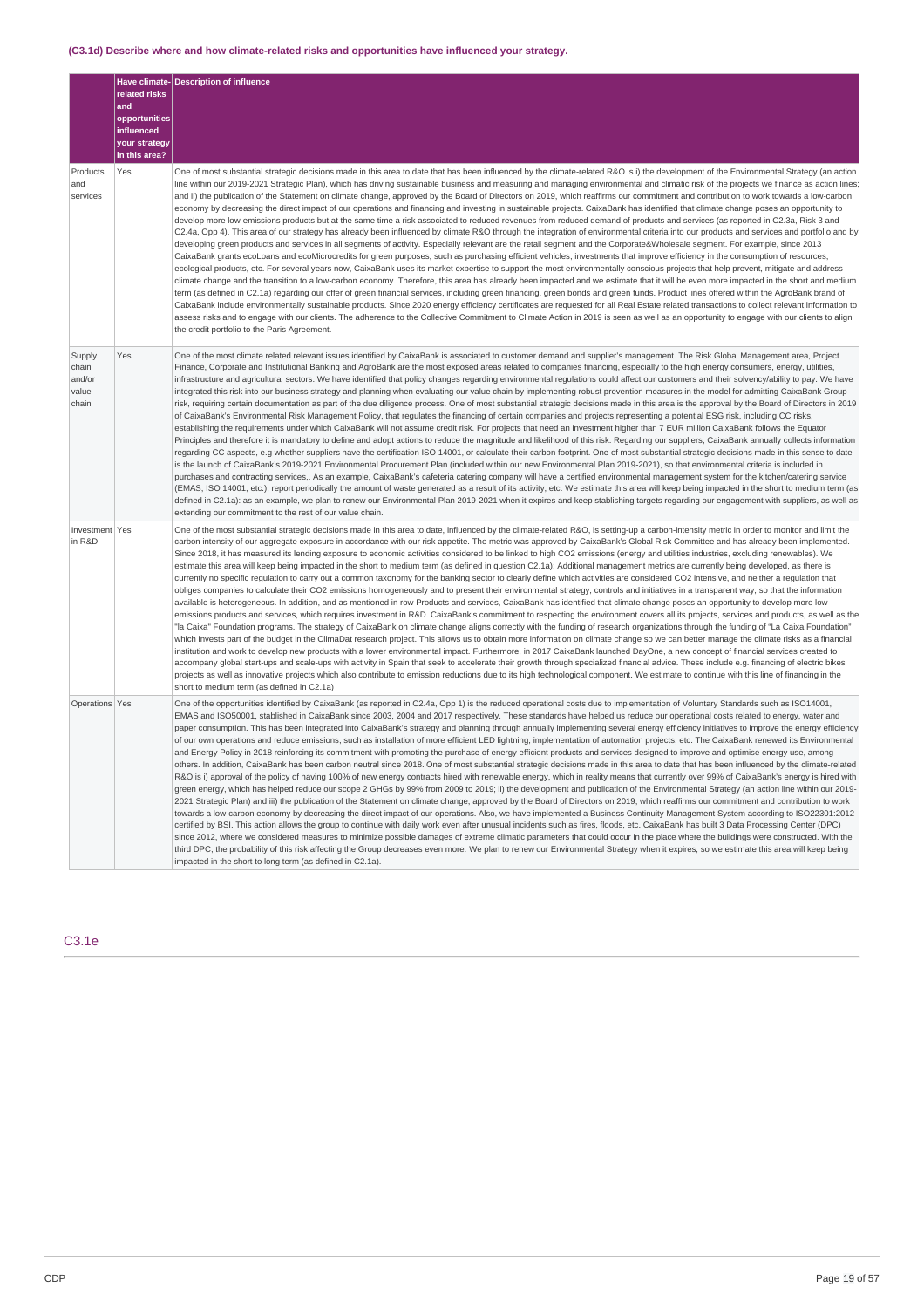### **(C3.1e) Describe where and how climate-related risks and opportunities have influenced your financial planning.**

|              | <b>Financial</b><br>planning<br>elements<br>that have                               | <b>Description of influence</b>                                                                                                                                                                                                                                                                                                                                                                                                                                                                                                                                                                                                                                                                                                                                                                                                                                                                                                                                                                                                                                                                                                                                                                                                                                                                                                                                                                                                                                                                                                                                                                                                                                                                                                                                                                                                                                                                                                                                                                                                                                                                                                                                                                                                                                                                                                                                                                                                                                                                                                                                                                                                                                                                                                                                                                                                                                                                                                                                                                                                                                                                                                                                                                                                                                                                                                                                                                                                                                                                                                                                                                                                                                                                                                                                                                                                                                                                                                                                                                                                                                                                                                                                                                                                                                                                                                                                                                                                                                                                                                                                                                                                                                                                                                                                                                                                                                                                                                                                                                                                                                                                                                                                                                                                                                                     |
|--------------|-------------------------------------------------------------------------------------|-------------------------------------------------------------------------------------------------------------------------------------------------------------------------------------------------------------------------------------------------------------------------------------------------------------------------------------------------------------------------------------------------------------------------------------------------------------------------------------------------------------------------------------------------------------------------------------------------------------------------------------------------------------------------------------------------------------------------------------------------------------------------------------------------------------------------------------------------------------------------------------------------------------------------------------------------------------------------------------------------------------------------------------------------------------------------------------------------------------------------------------------------------------------------------------------------------------------------------------------------------------------------------------------------------------------------------------------------------------------------------------------------------------------------------------------------------------------------------------------------------------------------------------------------------------------------------------------------------------------------------------------------------------------------------------------------------------------------------------------------------------------------------------------------------------------------------------------------------------------------------------------------------------------------------------------------------------------------------------------------------------------------------------------------------------------------------------------------------------------------------------------------------------------------------------------------------------------------------------------------------------------------------------------------------------------------------------------------------------------------------------------------------------------------------------------------------------------------------------------------------------------------------------------------------------------------------------------------------------------------------------------------------------------------------------------------------------------------------------------------------------------------------------------------------------------------------------------------------------------------------------------------------------------------------------------------------------------------------------------------------------------------------------------------------------------------------------------------------------------------------------------------------------------------------------------------------------------------------------------------------------------------------------------------------------------------------------------------------------------------------------------------------------------------------------------------------------------------------------------------------------------------------------------------------------------------------------------------------------------------------------------------------------------------------------------------------------------------------------------------------------------------------------------------------------------------------------------------------------------------------------------------------------------------------------------------------------------------------------------------------------------------------------------------------------------------------------------------------------------------------------------------------------------------------------------------------------------------------------------------------------------------------------------------------------------------------------------------------------------------------------------------------------------------------------------------------------------------------------------------------------------------------------------------------------------------------------------------------------------------------------------------------------------------------------------------------------------------------------------------------------------------------------------------------------------------------------------------------------------------------------------------------------------------------------------------------------------------------------------------------------------------------------------------------------------------------------------------------------------------------------------------------------------------------------------------------------------------------------------------------------------------------------|
|              | been<br>influenced                                                                  |                                                                                                                                                                                                                                                                                                                                                                                                                                                                                                                                                                                                                                                                                                                                                                                                                                                                                                                                                                                                                                                                                                                                                                                                                                                                                                                                                                                                                                                                                                                                                                                                                                                                                                                                                                                                                                                                                                                                                                                                                                                                                                                                                                                                                                                                                                                                                                                                                                                                                                                                                                                                                                                                                                                                                                                                                                                                                                                                                                                                                                                                                                                                                                                                                                                                                                                                                                                                                                                                                                                                                                                                                                                                                                                                                                                                                                                                                                                                                                                                                                                                                                                                                                                                                                                                                                                                                                                                                                                                                                                                                                                                                                                                                                                                                                                                                                                                                                                                                                                                                                                                                                                                                                                                                                                                                     |
| $\mathbf{1}$ | Row Revenues<br>Indirect<br>costs<br>Capital<br>Access to<br>capital<br>Liabilities | CaixaBank group has seen an increase in revenues from our green products and services, as reported in Opp 4 (question C2.4a). Demand has grown in the last years, influencing our financial<br>planning, and we estimate it will continue doing so in the future due to further increase in demand. CaixaBank has been offering green products and services for many years now, such as the<br>EcoFinancing (since 2013), to make more loans available for agricultural projects related to energy efficiency and water use, organic farming, renewable energy, etc. In 2019, the Company<br>granted a total of 505 loans for €10.2 million linked to EcoFinancing (compared to 451 loans for €6.7 million in 2018). Other green products and services that have experienced a growth in<br>expenditures demand include the MicroBank Fondo Ecológico, also since 2013, as well as green loans, energy efficient real estate lending, and finance of renewable energy projects. In 2019, we helped to<br>finance 28 projects for a total of €2,453 million, funding 8,322 MW of installed renewable power. We have financed renewable energy projects with over 32,000 MW of installed power since<br>2011. In addition, in 2019 we launched a new Socially Responsible Investment fund, CaixaBank Selección Futuro Sostenible, which will invest a minimum of 75% in collective investment<br>institutions that follow sustainable investment criteria and are managed by companies of recognised international standing in the field of investment with ESG criteria: environmental, social and<br>corporate governance, achieving a turnover of €136.1 million. Furthermore, CaixaBank has been a signatory of the Green Bond Principles established by the International Capital Markets<br>Association (ICMA) since 2015. Since then, the Bank has participated in the placement of green bonds for projects with a positive impact on climate. In 2019, CaixaBank participated in the<br>placement of 4 green bond issues for investment in sustainable assets with a total volume of €2,550 million (€1,300 million in 2018). In July 2019, the Board of Directors approved the bond<br>issuance framework linked to CaixaBank's Sustainable Development Goals, including Green Bonds and aligned with the Sustainable Bond Principles, Green Bond Principles and Social Bond<br>Principles. Although during 2019 none were issued, the framework envisages the issue of green bonds in the future. At VidaCaixa, we recently started to preliminary work on an assessment of<br>Climate Value at Risk in order to assess the financial risk implied by both physical and Transition Climate risks. VidaCaixa also developed, jointly with CaixaBank, a risk metric of exposition to<br>highly intensive issuers, that is monitored quarterly. On the other hand, for many years now CaixaBank has had a dedicated budget for energy efficiency and for emissions reduction activities, in<br>the framework of the Environmental Management Plan within the Environmental Strategy of the Group. This has led to a reduction of our indirect operating costs, mainly associated to electricity.<br>Within our new Environmental Management Plan 2019-2021, approved by the Board of Directors, there is an associated budget for energy efficiency and emission reduction actions, linked to<br>several impact reduction objectives based on innovation and efficiency, priority lines of action and initiatives to foster good working practices. We estimate that this area will continue to be<br>influenced, as we plan to renew our Environmental Management Plan in the future after the current one expires, so we estimate at least a short and medium term impact (as defined in question<br>C2.1a) in this sense. Our current Environmental Management Plan has 5 lines of action: -Carbon Neutral Strategy: Minimising and offsetting all calculated CO2 emissions. -Environmental<br>efficiency measures and certifications: Minimising the bank's impact, implementing new energy saving measures and renewing certifications and environmental commitments. -Extending the<br>environmental commitment to the value chain: Action plans for suppliers to assume our environmental values as their own and comply with the acquired commitments. -Driving sustainable<br>mobility: Actions encouraging sustainable mobility to minimise the emissions of the company, staff and suppliers. -Commitment, transparency and engagement: Engagement actions with<br>employees and reinforcing the commitment and public environmental information. Therefore, climate R&O have already influenced several elements of our financing planning, and we estimate<br>they will continue to influence our financing planning in the short- to long term (as defined in question C2.1a). Another example of future influence, specifically on capital expenditure: on top of<br>the 11 Full time employees (FTEs) in 2020 of the Environmental Risk Management Corporate Direction dedicated to risk management and advisory with regards to climate-related risks, a<br>dedicated Sustainable Finance Team (3 FTEs) was set up in 2020 to pursue business opportunities. |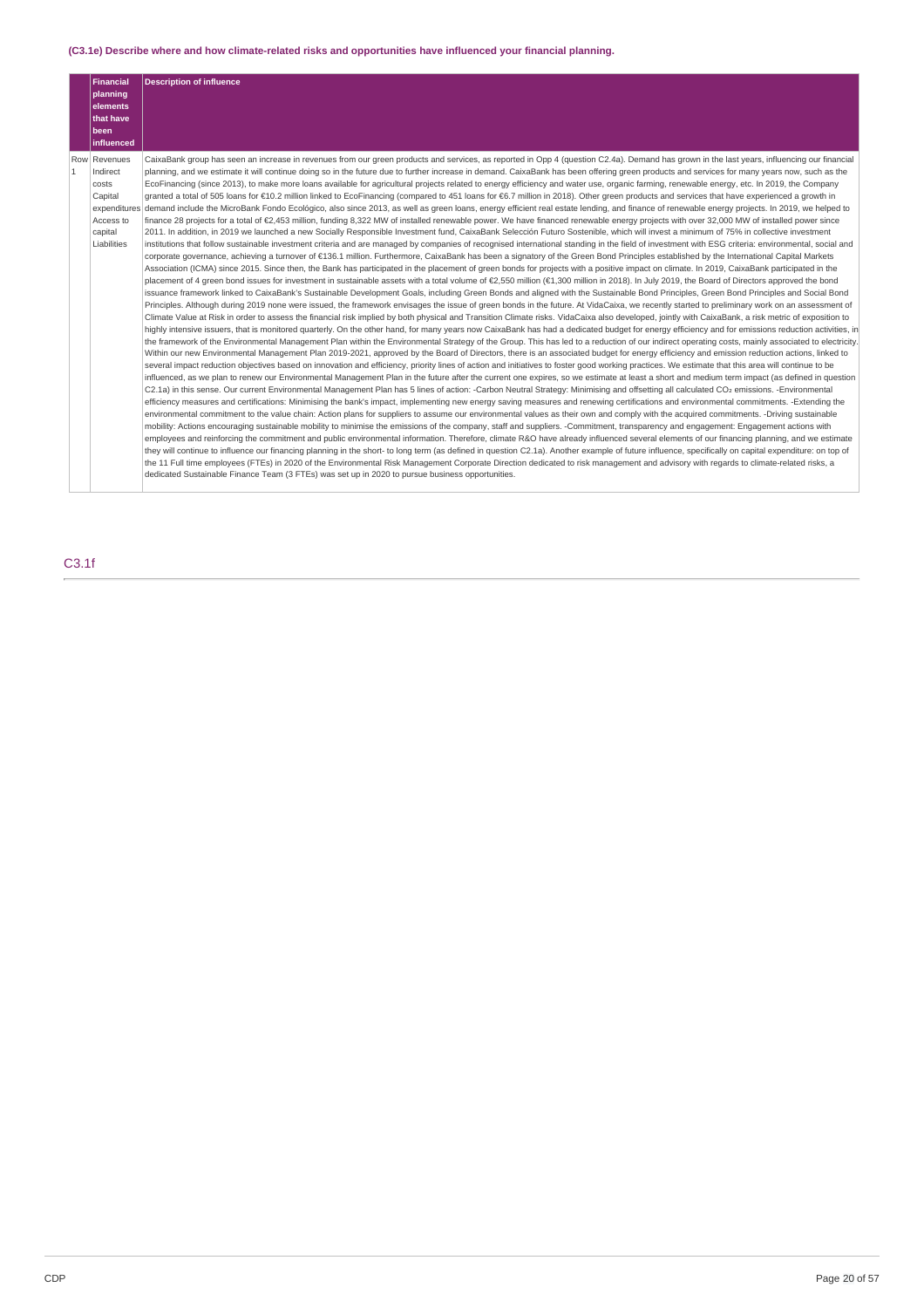#### (C3.1f) Provide any additional information on how climate-related risks and opportunities have influenced your strategy and financial planning (optional).

-In 2018 we outlined an Environmental Strategy with 3 main action lines: Boost the "Green" business, Manage Climate Risk and Minimisation of the environmental impact. The Strategy works systematically to help achieve a transition towards a low-carbon economy by reducing the direct impact of our operations and by financing and investing in sustainable projects.

-The Environmental Risk Management Policy was approved by the Board of Directors in February 2019. The main subsidiaries (BPI, Vidacaixa and CaixaBank Asset Management) have approved their own policies, aligned with that of CaixaBank, taking into account the specific nature of their businesses.

- In December 2019, CaixaBank subscribed the UNEP FI Collective Commitment to Climate Action. According to this, CaixaBank committed to set targets to align its portfolio to the goals of the Paris Agreement by 2022.

- In 2019 CaixaBank issued its Climate Change Statement

- Regarding climate change risks (physical and transition), CaixaBank is prioritizing the analysis and quantification of Transition Risks in the Oil & Gas and Power Utilities sectors, which are where the greatest potential risks are perceived, taking into account CaixaBank's current loan portfolio. This work is carried out within the working group coordinated by UNEP FI (TCFD Banking Pilot Phase II). The result of the analysis carried out by CaixaBank will be published as a Case Study within the framework of the UNEP FI Project.

- In November 2019, CaixaBank joined the UNEP FI working group to draw up guidelines apply the EU taxonomy to banking products (High Level Recommendations for Banks on the application of the EU Taxonomy). In line with the draft of the European Union taxonomy (Taxonomy Technical Report – June 2019) operational and documentary criteria have already been established for the classification of operations in some sectors, including projects for renewable energy and the real estate sector.

-Development in 2017 of a strategic report on R&O arising from climate change considering the recommendations published by the TCFD. In this sense, CaixaBank gave support to the TCFD's publication publicly.

-Financing projects aimed at fostering the use of renewable energies. In 2019, we helped to finance 28 projects for a total of € 2,453 million, funding 8,322 MW of installed renewable power. Since 2011, CaixaBank has financed renewable energy projects with over 32,000 MW of installed power CaixaBank's portfolio exposure to the field of energy makes up 51% of its project financing. Of these, 62% are renewable energy projects.

-In 2019, CaixaBank participated in the placement of 4 green bond issues for investment in sustainable assets with a total volume of €2,550 million (€1,300 million in 2018).

-In 2018, CaixaBank signed an agreement with the European Investment Bank (EIB) consisting of a line of credit amounting to EUR 30 million to fund investments in SMEs, individuals, and the public sector to combat climate change.

-In 2019, the 2019-2021 Environmental Management Plan was approved (after the 2016-2018 Plan), in line with the Bank's Environmental Strategy. Its main objective being to help minimise CaixaBank's environmental impact and enable it to comply with its environmental commitments and certifications.). It includes the goal of continuing being Carbon Neutral, as achieved in 2018 after CaixaBank offset all of its 2017 emissions (scope 1, 2 and 3).

-Renewal of the Bank's Environmental and Energy Policy in 2018.

-Committing to have all its subsidiaries apply an environmental and energy policy and setting the ground requirements they must (at least) address.

-Calculation and report of the corporate carbon footprint according to the ISO 14064 (externally verified).

-Participation in the Voluntary Agreements Program of the Government of Catalonia and in the Carbon Footprint Registry of the MAGRAMA (the environmental Ministry of the Spanish Government).

#### C-FS3.2

**(C-FS3.2) Are climate-related issues considered in the policy framework of your organization?** Yes, both of the above

#### C-FS3.2a

**(C-FS3.2a) In which policies are climate-related issues integrated?**

| Type of policy |           | <b>Portfolio Description</b> |
|----------------|-----------|------------------------------|
|                | coverage  |                              |
|                | of policy |                              |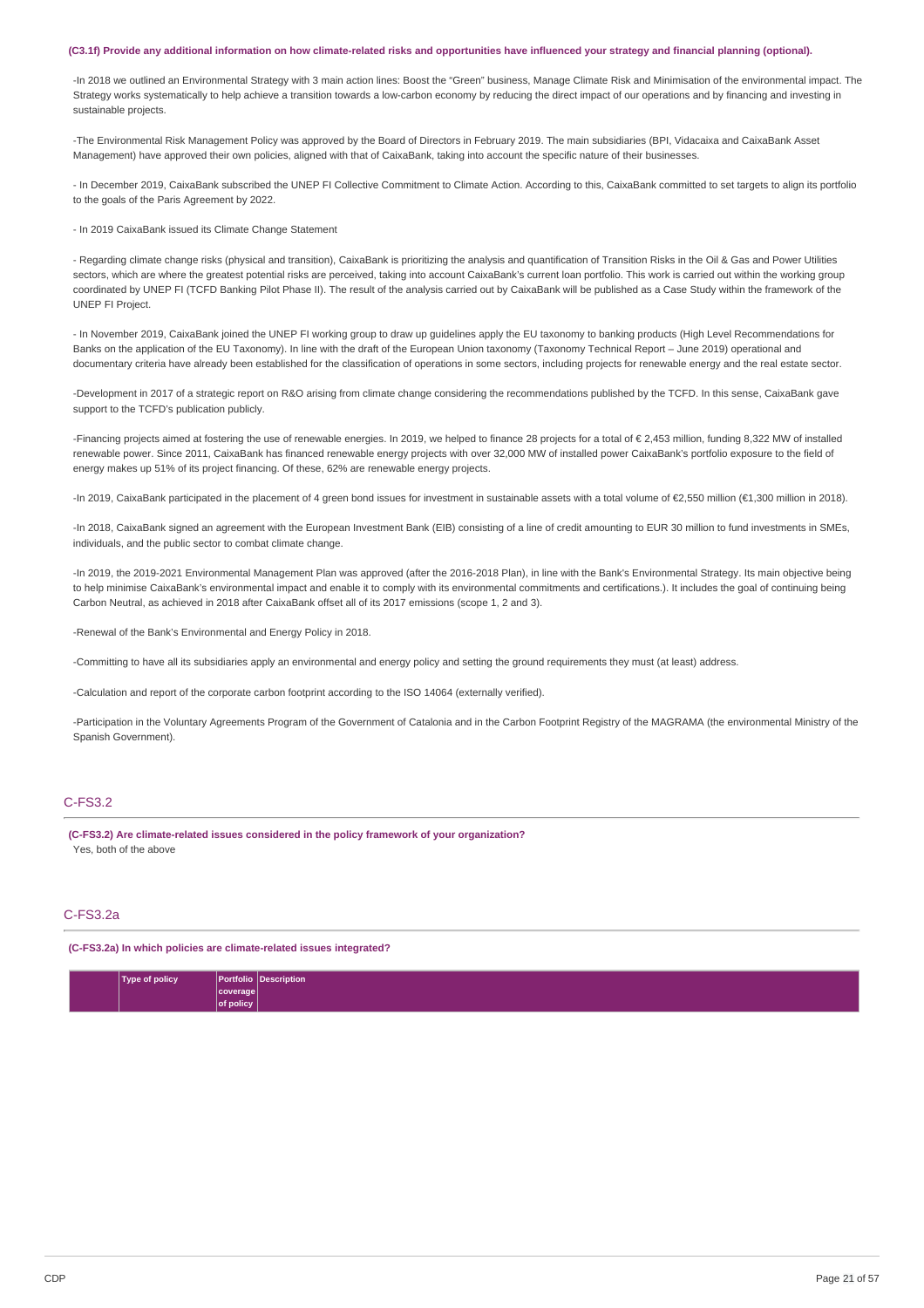|                                                                                 | <b>Type of policy</b>                                                                                          |                                                                    | Portfolio Description                                                                                                                                                                                                                                                                                                                                                                                                                                                                                                                                                                                                                                                                                                                                                                                                                                                                                                                                                                                                                                                                                                                                                                                                                                                                                                                                                                                                                                                                                                                                                                                                                                                                                                                                                                                                                                                                                                                                                                                                                                                                                                                                                                                                                                                                                                                                                                                                                                                                                                                                                                                                                                                                                                                                                                                                                                                                                                                                                                                                                                                                                                                                                                                                                                                                                                                                                                                                                                                                                                                                                                                                                                                                                                                                                                                                                                                                                                                                                                                                                                                                                                                                                                                                                                                                                                                                                                                                                                                                                                                                                                                                                                                                                                                                                                                                                                                                                                                                                                                                                                                                                                                                                                                                               |
|---------------------------------------------------------------------------------|----------------------------------------------------------------------------------------------------------------|--------------------------------------------------------------------|-------------------------------------------------------------------------------------------------------------------------------------------------------------------------------------------------------------------------------------------------------------------------------------------------------------------------------------------------------------------------------------------------------------------------------------------------------------------------------------------------------------------------------------------------------------------------------------------------------------------------------------------------------------------------------------------------------------------------------------------------------------------------------------------------------------------------------------------------------------------------------------------------------------------------------------------------------------------------------------------------------------------------------------------------------------------------------------------------------------------------------------------------------------------------------------------------------------------------------------------------------------------------------------------------------------------------------------------------------------------------------------------------------------------------------------------------------------------------------------------------------------------------------------------------------------------------------------------------------------------------------------------------------------------------------------------------------------------------------------------------------------------------------------------------------------------------------------------------------------------------------------------------------------------------------------------------------------------------------------------------------------------------------------------------------------------------------------------------------------------------------------------------------------------------------------------------------------------------------------------------------------------------------------------------------------------------------------------------------------------------------------------------------------------------------------------------------------------------------------------------------------------------------------------------------------------------------------------------------------------------------------------------------------------------------------------------------------------------------------------------------------------------------------------------------------------------------------------------------------------------------------------------------------------------------------------------------------------------------------------------------------------------------------------------------------------------------------------------------------------------------------------------------------------------------------------------------------------------------------------------------------------------------------------------------------------------------------------------------------------------------------------------------------------------------------------------------------------------------------------------------------------------------------------------------------------------------------------------------------------------------------------------------------------------------------------------------------------------------------------------------------------------------------------------------------------------------------------------------------------------------------------------------------------------------------------------------------------------------------------------------------------------------------------------------------------------------------------------------------------------------------------------------------------------------------------------------------------------------------------------------------------------------------------------------------------------------------------------------------------------------------------------------------------------------------------------------------------------------------------------------------------------------------------------------------------------------------------------------------------------------------------------------------------------------------------------------------------------------------------------------------------------------------------------------------------------------------------------------------------------------------------------------------------------------------------------------------------------------------------------------------------------------------------------------------------------------------------------------------------------------------------------------------------------------------------------------------------------------------|
|                                                                                 |                                                                                                                | coverage<br>of policy                                              |                                                                                                                                                                                                                                                                                                                                                                                                                                                                                                                                                                                                                                                                                                                                                                                                                                                                                                                                                                                                                                                                                                                                                                                                                                                                                                                                                                                                                                                                                                                                                                                                                                                                                                                                                                                                                                                                                                                                                                                                                                                                                                                                                                                                                                                                                                                                                                                                                                                                                                                                                                                                                                                                                                                                                                                                                                                                                                                                                                                                                                                                                                                                                                                                                                                                                                                                                                                                                                                                                                                                                                                                                                                                                                                                                                                                                                                                                                                                                                                                                                                                                                                                                                                                                                                                                                                                                                                                                                                                                                                                                                                                                                                                                                                                                                                                                                                                                                                                                                                                                                                                                                                                                                                                                                     |
| Bank<br>lending<br>(Bank)                                                       | Risk policy                                                                                                    | All of the<br>portfolio                                            | In line with the Bank's strategic plan (2019-2021), the Board of Directors approved in 2019 the Environmental Risk Management (ERM) Policy, which establishes<br>the criteria that are currently being implemented in the Bank's client onboarding and credit approval processes. The policy establishes general and sector-specific<br>exclusions where CaixaBank will not assume credit risk, linked to activities that could have a significant impact on the environment and the climate. General<br>exclusions apply to all clients, whereas sector specific exclusions affect certain activities in the sectors of Energy, Mining, Infrastructure and Agriculture, fishing,<br>farming and forestry of the loan agreements included. Sector specific exclusions are reviewed for new lending arrangements and guarantees and the purchase of<br>fixed-income securities, equity instruments and other similar securities in companies or groups whose consolidated turnover exceeds 50 million euros and where<br>such arrangements involve Project financing and/or Long-term transactions (more than two years) where the amount exceeds 5 million euros (such as syndicated<br>credit facilities, loans and guarantees). In the credit approval process, we use an Environmental Risk Assessment questionnaire to assess the following<br>questions during the client onboarding (Due Diligence): i) compliance with CaixaBank's Environmental Risk Management Policy (in terms of general and sector<br>specific exclusions); ii) Environmental risk, based on the activity, ESG management, sanctions, etc. and iii) GHG emissions. The questionnaire is reviewed on a<br>yearly basis. Based on the questionnaire an environmental risk assessment is generated (5 environmental risk categories). In addition to the client questionnaire,<br>during the credit approval process, the specific transactions are assessed as well in accordance with the Environmental Risk Management Policy. The Policy has<br>already been adapted to the entire CaixaBank Group (the main subsidiaries, BPI, VidaCaixa and CaixaBank Asset Management have approved their own<br>policies, aligned with that of CaixaBank, taking into account the specific nature of their businesses). The general principles of the ERM Policy apply to the whole<br>CaixaBank assets (100%). The sector specific exclusions apply only to corporate and business client exposures representing approx. 21% of Exposure at Default<br>as at December 2019 (as per Pillar 3 disclosure). We consider that the policy reasonably covers the environmental and climate risks of our credit portfolio.<br>Furthermore, CaixaBank has planned to review the Environmental Risk Management Policy during 2020 in order to include more specifically climate related risks<br>and opportunities in accordance with the deployment of CaixaBank's Environmental and Climate Risk Management Roadmap 2019-2021 and to consider recent<br>regulatory and supervisory guidelines and expectations, including the European Banking Authority (EBA) Guidelines on loan origination and monitoring and the<br>European Central Bank (ECB) Guide on climate-related and environmental risks. The ERM is public and published on CaixaBank's corporate website.                                                                                                                                                                                                                                                                                                                                                                                                                                                                                                                                                                                                                                                                                                                                                                                                                                                                                                                                                                                                                                                                                                                                                                                                                                                                                                                                                                                                                                                                                                                                                                                                                                                                                                                                                                                                                                                                                                  |
| Investing<br>(Asset<br>manager)                                                 | Risk policy<br>Sustainable/Responsible of the<br><b>Investment Policy</b><br>Proxy voting policy               | Majority<br>portfolio                                              | As result of our adherence to the Principles for Responsible Investment in 2016, a Socially Responsible Investment Committee ("SRI Committee") was created<br>and a Socially Responsible Investment (SRI) Policy was approved by CaixaBank's Board of Directors in March 2017. To develop our investment solutions, we<br>employ professionals who are familiar with the latest concerns and trends in relation to the environment, among others, to offer investments that provide<br>profitability at all levels and reflect the Principles for Responsible Investment. The SRI committee will express its opinion on the issues relating to ESG criteria so<br>that they are considered in investment decisions that may affect investors' portfolios. These refers to all criteria included in the policy, ranging from the mining and<br>energy sector to the extraction and generation of energy through thermal coal and oil sands. The SRI Committee is opposed to investing companies or states<br>where practices are carried out that violate international treaties such as the United Nations Global Compact to which the Management Company is a signatory.<br>The inclusion of ESG criteria in the management of investments is coherent with the establishment of criteria to exclude certain assets from the investment<br>portfolio if appropriate, for example, CaixaBank Asset Management does not invest in companies whose coal extraction activities exceeds 50% of the turnover.<br>The ESG assessment is applied to equity and fixed income securities listed for trading on regulated markets, in addition to shares and units of collective<br>investment institutions of other management companies in which the investment funds managed by the Management Company invest. The scope of the ESG<br>assessment will be gradually extended to all portfolio assets, and the Management Company will select the criteria, methodology, procedures and instruments<br>used to meet this target through the SRI Committee. The SRI Policy covers 85.3% of our portfolio. This percentage has been determined by analysing the ESG<br>approximation (exclusions, positive and negative screening, engagement, proxy voting, etc.) that we apply by asset type. Regarding our Proxy voting policy, we<br>have established a policy of engagement defined with the support of a Voting Advisor (ISS - Proxy Voting Services) and for this purpose the "guidelines" or voting<br>recommendations outlined in the "Sustainability Policy" option defined by said Advisor for UNPRI signatories are assumed by default (see annex) Voting must be<br>exercised on points that relate to Environmental, Social or Governance (ESG) matters: supporting, among others, shareholder proposals for the disclosure of<br>ESG criteria or international standards/codes of conduct. The list of matters to be voted on and the decision on the direction of the vote will be adopted following<br>the voting recommendations of a Voting Advisor we have hired and in particular their "Sustainability Policy" guide; always with complete independence and<br>objectivity with respect to the CaixaBank Group and for the exclusive benefit of investors. In addition, and as one of the subsidiaries of CaixaBank's Group,<br>CaixaBank's Environmental Risk Management (ERM) Policy (described in the previous Bank lending's row) has been adapted to CaixaBank Asset Management's<br>business model. The policies are publicly available.                                                                                                                                                                                                                                                                                                                                                                                                                                                                                                                                                                                                                                                                                                                                                                                                                                                                                                                                                                                                                                                                                                                                                                                                                                                                                                                                                                                                                                                                                                                                                                                                                                                                          |
| Investing<br>(Asset<br>owner)                                                   | Risk policy<br>Engagement policy<br>Sustainable/Responsible<br><b>Investment Policy</b><br>Proxy voting policy | All of the<br>portfolio                                            | The integration of environmental, social and corporate governance (ESG) aspects into investment management is carried out at VidaCaixa in accordance with the<br>United Nations Principles for Responsible Investment (PRI), to which it has been a signatory since 2009. VidaCaixa's SRI Policy covers 100% of its portfolio (all<br>types of assets). VidaCaixa's commitment to the PRI extends to all of its investments and is subject to continuous improvement. To ensure this compliance,<br>VidaCaixa uses all measures at its disposal and also counts on the support of suppliers specialising in ESG methodologies and data so that it can incorporate<br>into its management the latest principles, procedures and best practices in the sector worldwide, which ensure that investments are analysed from an<br>environmental, social and corporate governance perspective. When implementing its policies on how to act in relation to the defence and management of<br>environmental risks, sectoral exclusion mechanisms are established for investments. Beyond these exclusions, VidaCaixa applies active ownership management<br>through exercising engagement and proxy voting rules. The goal of this active ownership is for the companies in which it invests not only to comply with the ESG<br>principles, but also to improve their sustainability practices. In order to guarantee the governance and excellent management of SRI, VidaCaixa has a department<br>dedicated exclusively to this matter, which is part of the investment area and coordinates SRI across the entire Company. The results of the SRI management are<br>reported to the Investment Committee, a forum that includes VidaCaixa's most senior executives and investment directors from VidaCaixa and CaixaBank. The<br>Company also participates in the Group's Corporate Responsibility and Reputation Committee, where the main management indicators on SRI and reputational<br>risk management are reported internally. VidaCaixa also participates in working groups and organises meetings with customers and unions to assess progress in<br>SRI management and promote its expansion. The integration of SRI into VidaCaixa's investment strategy involves a dual approach: integrating the ESG principles<br>into the construction of investment portfolios and improving the ESG positioning of companies in the portfolio. Before investing in a company and if it does<br>eventually form part of its investments, VidaCaixa applies sustainability principles based on the assessment of compliance with the main international treaties and<br>the establishment of exclusions in accordance with its Defence Policy and its Environmental Risk Management Policy. In this sense, as one of the subsidiaries of<br>CaixaBank's Group, CaixaBank's Environmental Risk Management (ERM) Policy (described in the previous Bank lending's row) has been adapted to VidaCaixa's<br>business model (where Agriculture, fishing, livestock & forestry sector exclusions do not apply for VidaCaixa). In this regard, the Company does not invest in the<br>following sectors: biological weapons, chemical weapons, antipersonnel mines and cluster bombs. Nor does it invest in companies that have a significant<br>exposure to thermal coal and tar sands. If an asset passes the exclusion principles, the analysis is carried out from both a financial and an ESG viewpoint,<br>including environmental and climate-related criterion, based on which the investment decision is made. To perform this analysis, VidaCaixa uses data from<br>suppliers specialising in ESG issues. For example, in the Due Diligence practices for investment funds we ask whether they have an environmental policy and<br>management system in place. Regarding direct investments, as part of the ESG analysis, we consider the carbon intensity (scope 1 and 2) of an issuer. For<br>companies, we also check their exposure to thermic coal and tar sands since it's an exclusion criterion, based on the Group's Environmental risk policy. As a<br>manager of Pension Funds, VidaCaixa has fiduciary obligation for the investments it makes for its customers in the individual segment. For this reason, the ESG<br>principles also apply to indirect investments, that is, when making the decision to invest in an investment fund. This analysis uses both ESG data collected in the<br>due diligence processes carried out with external fund managers and data from specialised suppliers. Based on that, the suitability of investing in the fund is<br>finally assessed. VidaCaixa has continued to progressively improve the use of active ownership by implementing its engagement and proxy voting rules so that<br>the companies in which it invests do not breach the ESG principles. As a new feature in 2019, the Company has developed its voting strategy at the General<br>Shareholders' Meetings of the companies in which it invests, integrating ESG considerations in order to improve the governance and sustainability practices of<br>these organisations. The policies are publicly available. |
| Insurance<br>underwriting<br>(Insurance<br>company)<br>Other<br>products<br>and | <not applicable=""><br/>Other, please specify<br/>(Not applicable)</not>                                       | <not<br>Applicabl<br/>e &gt;<br/>All of the<br/>portfolio</not<br> | <not applicable=""><br/>The main financial products and services offered by CaixaBank Group are already included in the previous organizational activities/portfolios, thus this category is<br/>not applicable for us.</not>                                                                                                                                                                                                                                                                                                                                                                                                                                                                                                                                                                                                                                                                                                                                                                                                                                                                                                                                                                                                                                                                                                                                                                                                                                                                                                                                                                                                                                                                                                                                                                                                                                                                                                                                                                                                                                                                                                                                                                                                                                                                                                                                                                                                                                                                                                                                                                                                                                                                                                                                                                                                                                                                                                                                                                                                                                                                                                                                                                                                                                                                                                                                                                                                                                                                                                                                                                                                                                                                                                                                                                                                                                                                                                                                                                                                                                                                                                                                                                                                                                                                                                                                                                                                                                                                                                                                                                                                                                                                                                                                                                                                                                                                                                                                                                                                                                                                                                                                                                                                       |
| services,<br>please<br>specify                                                  |                                                                                                                |                                                                    |                                                                                                                                                                                                                                                                                                                                                                                                                                                                                                                                                                                                                                                                                                                                                                                                                                                                                                                                                                                                                                                                                                                                                                                                                                                                                                                                                                                                                                                                                                                                                                                                                                                                                                                                                                                                                                                                                                                                                                                                                                                                                                                                                                                                                                                                                                                                                                                                                                                                                                                                                                                                                                                                                                                                                                                                                                                                                                                                                                                                                                                                                                                                                                                                                                                                                                                                                                                                                                                                                                                                                                                                                                                                                                                                                                                                                                                                                                                                                                                                                                                                                                                                                                                                                                                                                                                                                                                                                                                                                                                                                                                                                                                                                                                                                                                                                                                                                                                                                                                                                                                                                                                                                                                                                                     |

### C-FS3.2b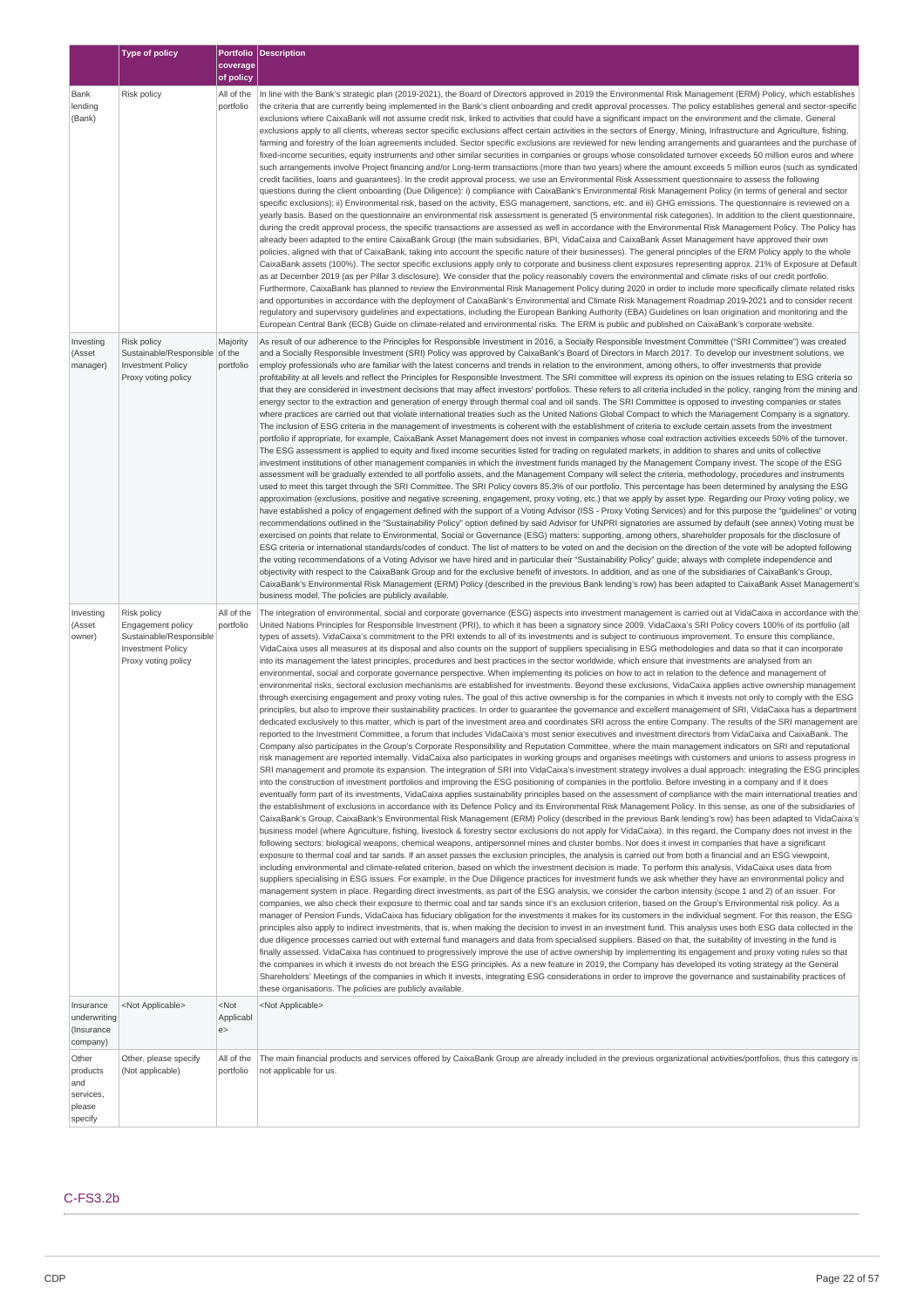#### (C-FS3.2b) Describe your exclusion policies related to industries and/or activities exposed or contributing to climate-related risks.

| Type of<br>exclusion<br>policy |                       | <b>Portfolio Application</b> | <b>Description</b>                                                                                                                                                                                                                                                                                                                                  |
|--------------------------------|-----------------------|------------------------------|-----------------------------------------------------------------------------------------------------------------------------------------------------------------------------------------------------------------------------------------------------------------------------------------------------------------------------------------------------|
| All fossil                     | Bank                  | <b>New</b>                   | The Board of Directors approved an Environmental Risk Management (ERM) Policy in 2019 that regulates the financing of certain companies and projects representing                                                                                                                                                                                   |
| fuels                          | lending               |                              | business/investment a potential ESG risk in some sectors. This policy excludes any pre-existing activities or customers. It governs the admission and acceptance of new lending                                                                                                                                                                     |
|                                |                       | Investing for new projects   | arrangements and quarantees and the purchase of fixed-income securities, equity instruments and other similar securities in companies or groups whose consolidated                                                                                                                                                                                  |
|                                | (Asset                |                              | turnover exceeds 50 million euros and where such arrangements involve: 1.Project financing and 2.Long-term transactions (more than two years) where the amount                                                                                                                                                                                      |
|                                | manager)<br>Investing |                              | exceeds 5 million euros (such as syndicated credit facilities, loans and quarantees). As general exclusions related to climate, CaixaBank announces its intention not to<br>finance transactions (regardless of the sector, amount, term and purpose of the financing) with a significant environmental impact, when the company concerned fails to |
|                                | (Asset                |                              | provide enough information on its environmental risk mitigation policy during the due diligence process. Industry specific exclusions (some examples) CaixaBank will                                                                                                                                                                                |
|                                | owner)                |                              | assume no credit risk in new projects/companies: -Mining: involving the mining of coal and companies at which coal extraction accounts for >40% of their revenue. -                                                                                                                                                                                 |
|                                |                       |                              | Energy: Involving oil and gas exploration or production in the arctic region; or extraction through fracking; construction, development or expansion of coal-fired power                                                                                                                                                                            |
|                                |                       |                              | plants; construction, development or expansion of nuclear power plants or uranium enrichment facilities; and companies where coal-fired power generation accounts for                                                                                                                                                                               |
|                                |                       |                              | >40% of their revenue. -Infrastructure: Involving the construction of oil pipelines where there is strong evidence that a significant % of the oil to be transported will have                                                                                                                                                                      |
|                                |                       |                              | come from bituminous sands; -Agriculture, fishing, livestock&forestry: directly related to land clearing by burning. As our ERM policy was approved in 2019, the impact it                                                                                                                                                                          |
|                                |                       |                              | has had on our exposure to the subject of the policy will be assessed in the following months. VidaCaixa's ERM, aligned with CaixaBank's ERM, does not invest in                                                                                                                                                                                    |
|                                |                       |                              | companies with a significant exposure to thermal coal and tar sands (40% of the company's revenue) nor in the sectors biological and chemical weapons, antipersonnel                                                                                                                                                                                |
|                                |                       |                              | mines and cluster bombs. CaixaBank Asset Management's ERM, aligned with CaixaBank's ERM, does not invest in companies whose coal extraction activities exceeds                                                                                                                                                                                      |
|                                |                       |                              | 50% of the revenue                                                                                                                                                                                                                                                                                                                                  |

### C-FS3.3

**(C-FS3.3) Are climate-related issues factored into your external asset manager selection process?** Yes, for some assets managed externally

### C-FS3.3a

**(C-FS3.3a) How are climate-related issues factored into your external asset manager selection process?**

|   | <b>Process for</b><br>factoring<br>climate-<br>related<br>issues into<br>external<br>asset<br>management<br>selection                                                                                                                                                                                                | Comment                                                                                                                                                                                                                                                                                                                                                                                                                                                                                                                                                                                                                                                                                                                                                                                                                                                                                                                                                                                                                                                                                                                                                                                                                                                                                                                                                                                                                                                                                                                                                                                                                                                                                                                                                                                                                                                                                                             |
|---|----------------------------------------------------------------------------------------------------------------------------------------------------------------------------------------------------------------------------------------------------------------------------------------------------------------------|---------------------------------------------------------------------------------------------------------------------------------------------------------------------------------------------------------------------------------------------------------------------------------------------------------------------------------------------------------------------------------------------------------------------------------------------------------------------------------------------------------------------------------------------------------------------------------------------------------------------------------------------------------------------------------------------------------------------------------------------------------------------------------------------------------------------------------------------------------------------------------------------------------------------------------------------------------------------------------------------------------------------------------------------------------------------------------------------------------------------------------------------------------------------------------------------------------------------------------------------------------------------------------------------------------------------------------------------------------------------------------------------------------------------------------------------------------------------------------------------------------------------------------------------------------------------------------------------------------------------------------------------------------------------------------------------------------------------------------------------------------------------------------------------------------------------------------------------------------------------------------------------------------------------|
| 1 | asset<br>managers<br>with an<br>offering of<br>low-carbon<br>products<br>Assessment<br>of asset<br>manager's<br>climate-<br>related<br>performance<br>(e.g. active<br>ownership,<br>proxy voting<br>records,<br>under-<br>weighting in<br>high impact<br>activities)<br>Other, please<br>specify (Due<br>dilligence) | Row Preference for VidaCaixa: In the Due Diligence that is sent to external managers before investing in a fund, they are asked details about their ESG strategy, and climate change is an aspect that is usually<br>covered in policies. For example, in the Due Diligence practices for investment funds we ask whether they have an environmental policy and management system in place. Regarding direct<br>investments, as part of the ESG analysis, we consider the carbon intensity (scope 1 and 2) of an issuer. For companies, we also check their exposure to thermic coal and tar sands since it's<br>an exclusion criterion, based on the Group's Environmental risk policy. At our Employee Pension Plan (PC30), we have stablished CO2 intensity reduction targets. This means that the CO2<br>intensity of the third-party funds in which VidaCaixa invests is analysed, and under equal conditions, funds with a lower CO2 intensity are favoured. CaixaBank Asset Management: The Open<br>Architecture selection team has a specific selection process for third-party funds on SRI issues, with a specific due diligence, where one of the criteria considered is if the Manager has signed<br>the PRIs. For our new SRI Fund in 2019, CaixaBank Selección Futuro Sostenible, climate-related challenges are taken into account, such as optimization of resources (water, wood, smart<br>materials, energy efficiency), climate change (protection of the environment, fight against climate change, green bonds) or energy transition (renewable energy, sustainable mobility, smart<br>buildings). This fund will invest a minimum of 75% in collective investment institutions that follow sustainable investment criteria and are managed by companies of recognised international<br>standing in the field of investment with ESG criteria: environmental, social and corporate governance. |

### C4. Targets and performance

### C4.1

**(C4.1) Did you have an emissions target that was active in the reporting year?** Absolute target

### C4.1a

**(C4.1a) Provide details of your absolute emissions target(s) and progress made against those targets.**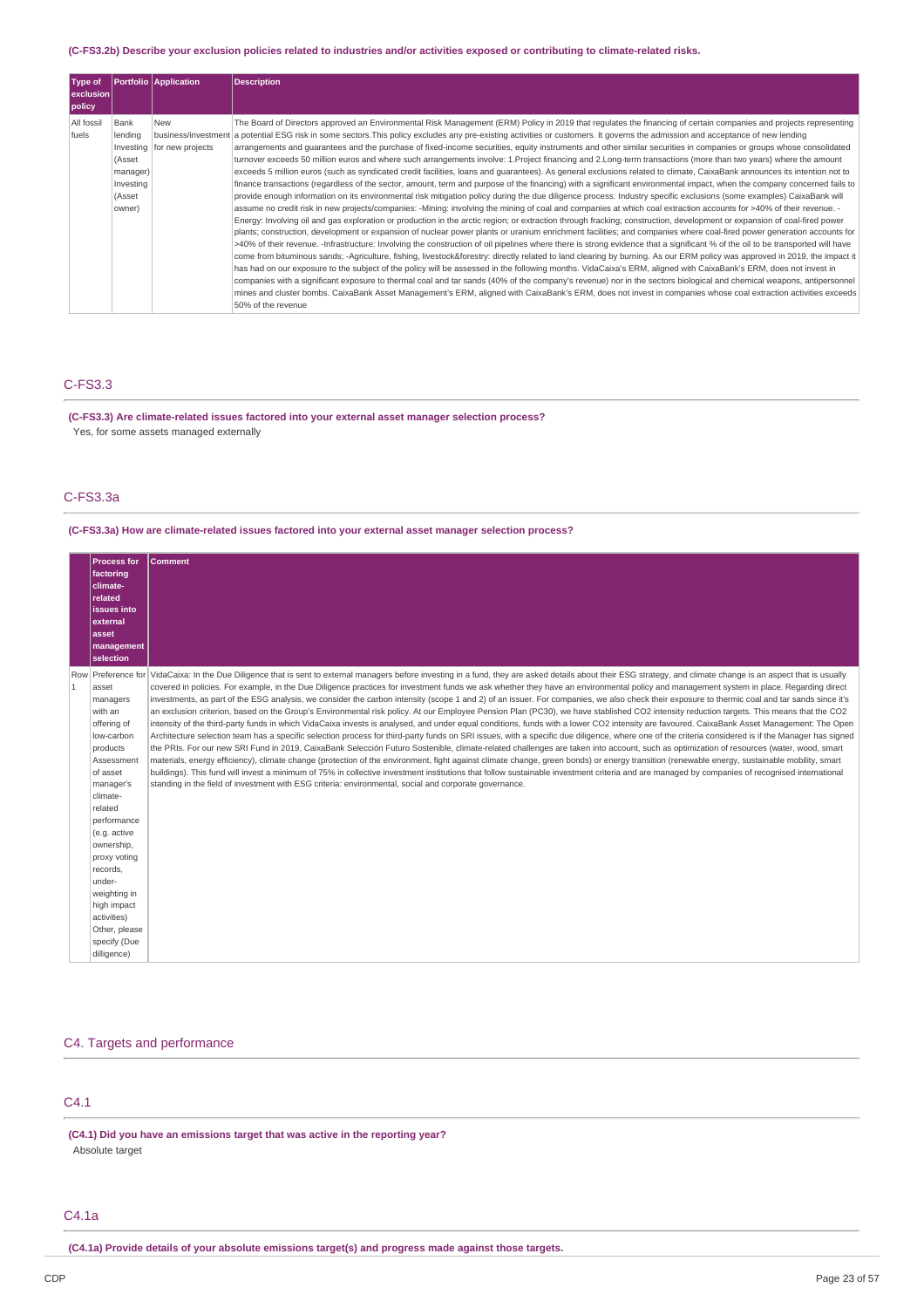**Target reference number** Abs 2

**Year target was set** 2010

**Target coverage** Company-wide

**Scope(s) (or Scope 3 category)** Scope 1+2 (market-based)

**Base year** 2009

**Covered emissions in base year (metric tons CO2e)** 72533

Covered emissions in base year as % of total base year emissions in selected Scope(s) (or Scope 3 category) 100

**Target year** 2040

**Targeted reduction from base year (%)** 50

**Covered emissions in target year (metric tons CO2e) [auto-calculated]** 36266.5

**Covered emissions in reporting year (metric tons CO2e)** 5925

**% of target achieved [auto-calculated]** 183.662608743606

**Target status in reporting year** Underway

**Is this a science-based target?** No, but we anticipate setting one in the next 2 years

#### **Please explain (including target coverage)**

This long-term target covers the 100% of CaixaBank's scope 1+2 emissions and aims at hiring 100% of the new energy contracts with renewable energy. This target is related to CaixaBank's policy of having 100% of new energy contracts hired with renewable energy, which in reality means that over 99% of CaixaBank's energy is hired with green energy. The nature of the business, which includes the opening and closure of several offices a year (inheriting old electrical contracts) accounts for the <1% left out of the target. In 2019, for example, 99,31% of the electricity consumption came from renewable sources. This target is part of the RE100 initiative (regarding scope 2 emissions). It aims at reducing at least 50% of the emissions in scope 1+ 2 from 2009 by hiring all new contracts with renewable energy, as well as by implementing scope 1 emission reduction activities. This target meets the 2.1% year-on-year emission reduction between base year and target year. Even though the target of hiring 100% of the new energy contracts with renewable energy is included in CaixaBank's Environmental Plan, which has a timeframe of 2019-2021 (updated plan from the 2016-2018 Environmental Plan reported last year), CaixaBank's goal is to maintain this target beyond 2019 once it has been achieved and commits to keep hiring 100% of the new energy contracts with renewable energy until 2040. This is a long-term target (2040) and CaixaBank has already succeeded in hiring 100% of its new energy contracts with renewable contracts, which means having over 99% of its electricity produced by renewable energy. This is not a Science based target since CaixaBank is a financial institution and this initiative is not yet able to assess this kind of targets, as there is no methodology available for this sector yet.

**Target reference number** Abs 1 **Year target was set** 2010 **Target coverage** Company-wide **Scope(s) (or Scope 3 category)** Scope 1+2 (market-based) **Base year** 2009 **Covered emissions in base year (metric tons CO2e)** 72533 Covered emissions in base year as % of total base year emissions in selected Scope(s) (or Scope 3 category) 100 **Target year** 2025 **Targeted reduction from base year (%)** 29 **Covered emissions in target year (metric tons CO2e) [auto-calculated]** 51498.43 **Covered emissions in reporting year (metric tons CO2e)** 5925 **% of target achieved [auto-calculated]** 316.659670247597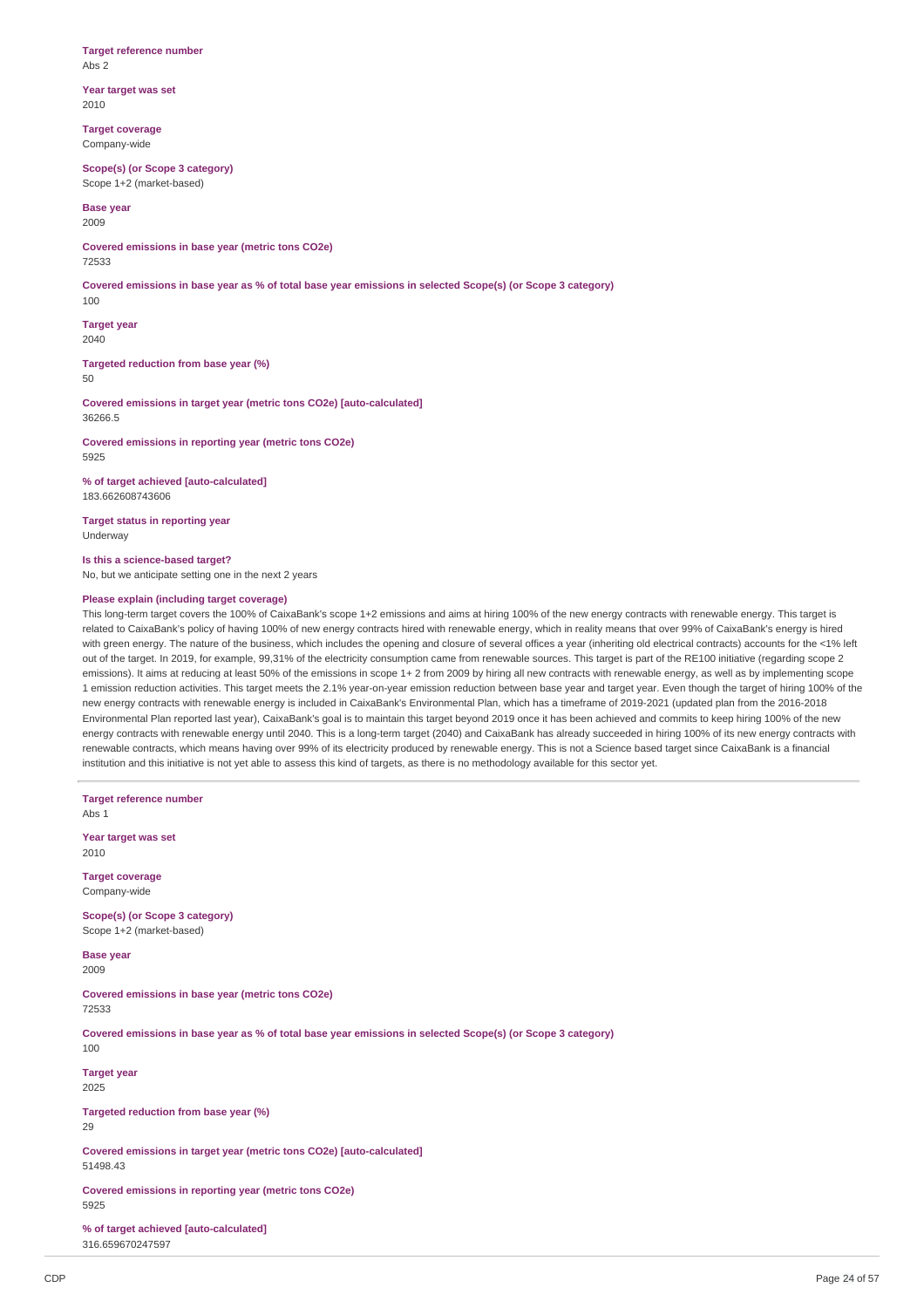#### **Is this a science-based target?**

No, but we anticipate setting one in the next 2 years

#### **Please explain (including target coverage)**

This mid-term target covers the 100% of CaixaBank's scope 1+2 emissions and aims at reducing 29% of these emissions through hiring 100% of the new energy contracts with renewable energy. This target is related to CaixaBank's policy of having 100% of new energy contracts hired with renewable energy, which in reality means that over 99% of CaixaBank's energy is hired with green energy. The nature of the business, which includes the opening and closure of several offices a year (inheriting old electrical contracts) accounts for the <1% left out of the target. In 2019, for example, 99,31% of the electricity consumption came from renewable sources. This target is part of the RE100 initiative (regarding scope 2 emissions). It aims at reducing at least 29% of the emissions in scope 1+ 2 from 2009 by hiring all new contracts with renewable energy, as well as by implementing scope 1 emission reduction activities. This target meets the 2.1% year-on-year emission reduction between base year and target year. Even though the target of hiring 100% of the new energy contracts with renewable energy is included in CaixaBank's Environmental Plan, which has a timeframe of 2019- 2021 (updated plan from the 2016-2018 Environmental Plan reported last year), CaixaBank's goal is to maintain this target beyond 2019 once it has been achieved and commits to keep hiring 100% of the new energy contracts with renewable energy until 2025 and further (see target Abs2). This is a mid-term target (2025) and CaixaBank has already succeeded in hiring 100% of its new energy contracts with renewable contracts, which means having over 99% of its electricity produced by renewable energy. This is not a Science based target since CaixaBank is a financial institution and this initiative is not yet able to assess this kind of targets, as there is no methodology available for this sector yet.

**Target reference number** Abs 3 **Year target was set** 2016 **Target coverage** Company-wide **Scope(s) (or Scope 3 category)** Scope 3: Purchased goods & services **Base year** 2016 **Covered emissions in base year (metric tons CO2e)** 8313 Covered emissions in base year as % of total base year emissions in selected Scope(s) (or Scope 3 category) 75 **Target year** 2020 **Targeted reduction from base year (%)** 15 **Covered emissions in target year (metric tons CO2e) [auto-calculated]** 7066.05 **Covered emissions in reporting year (metric tons CO2e)** 4141 **% of target achieved [auto-calculated]** 334.576366333855 **Target status in reporting year** Underway **Is this a science-based target?** No, but we anticipate setting one in the next 2 years **Please explain (including target coverage)** This target covers more than 75% of this scope 3.1: Purchased goods & services, whose aim is to reduce paper consumption, specifically regarding paper for own use and paper sent to clients. This reduction will be achieved through several reduction initiatives. However, when criteria for SBT in the financial sector is set, CaixaBank will consider the feasibility to set them. This target has been achieved as these emissions have been reduced by a 50% from 2016 to 2019. This is not a Science based target since CaixaBank is a financial institution and this initiative is not yet able to assess this kind of targets, as there is no methodology available for this sector yet.

### C4.2

**(C4.2) Did you have any other climate-related targets that were active in the reporting year?** Target(s) to increase low-carbon energy consumption or production

### C4.2a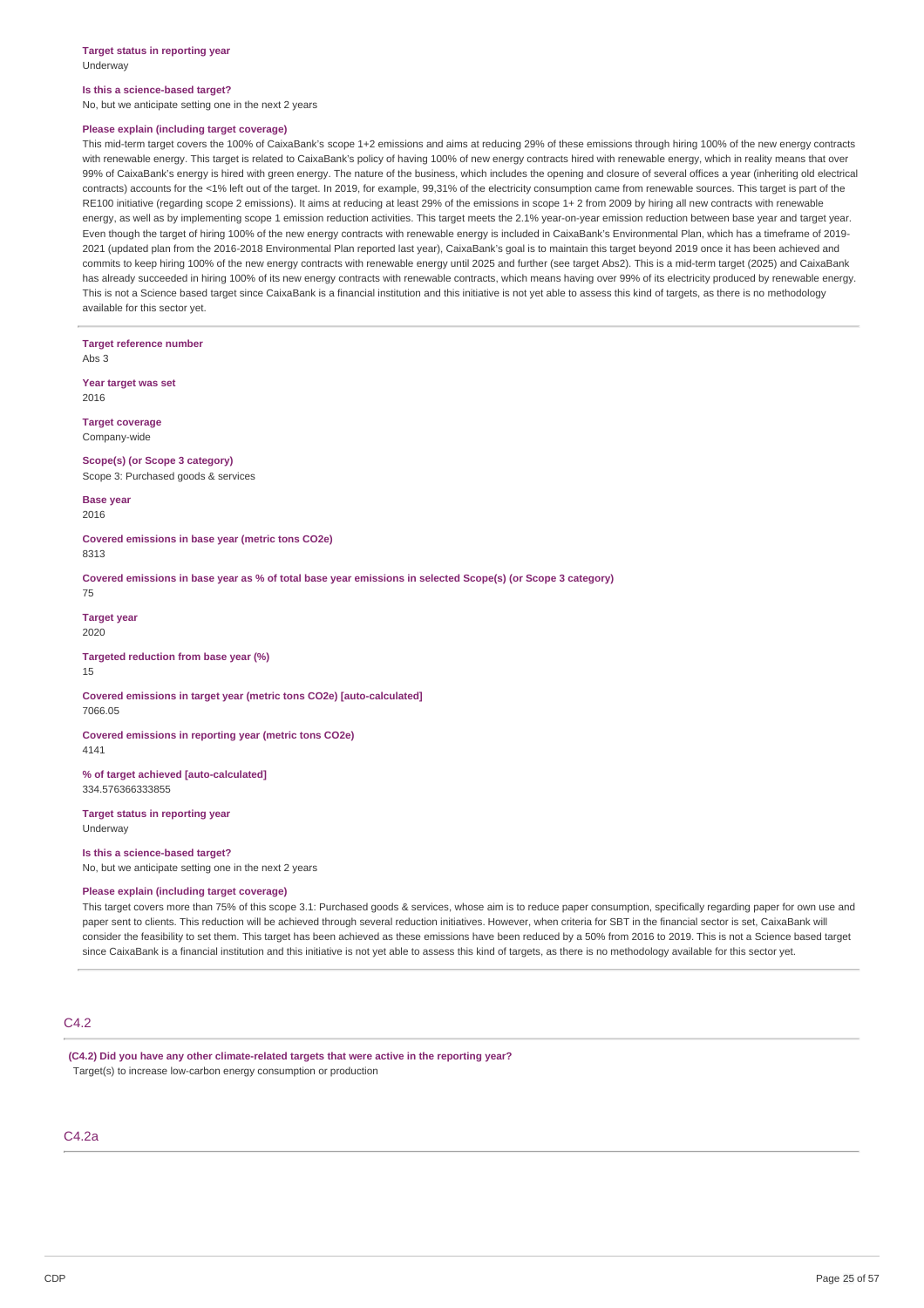**(C4.2a) Provide details of your target(s) to increase low-carbon energy consumption or production.**

**Target reference number** Low 1

**Year target was set** 2010

**Target coverage** Company-wide

**Target type: absolute or intensity** Absolute

**Target type: energy carrier** Electricity

**Target type: activity** Consumption

**Target type: energy source** Renewable energy source(s) only

**Metric (target numerator if reporting an intensity target)** Percentage

**Target denominator (intensity targets only)** <Not Applicable>

**Base year** 2009

**Figure or percentage in base year**  $\Omega$ 

**Target year** 2040

**Figure or percentage in target year** 100

**Figure or percentage in reporting year** 99.31

**% of target achieved [auto-calculated]** 99.31

**Target status in reporting year** Underway

**Is this target part of an emissions target?**

This target is part of our absolute Scope 1+2 emissions reduction targets Abs1 and Abs 2.

**Is this target part of an overarching initiative?** RE100

#### **Please explain (including target coverage)**

Renewable electricity consumption target: CaixaBank has a policy and a target of having 100% of new energy contracts hired with renewable energy. In reality, this means that over 99% of CaixaBank's energy is hired with green energy. The nature of the business, which includes the opening and closure of several offices a year (inheriting old electrical contracts) accounts for the <1% left out of the target. In 2019, CaixaBank purchased 150,643.084 MWh of guarantees of origin to cover 100% of the electricity consumption at the Central Services and 99.24% of the electricity consumption in the Branch Network (mainly from the supplier company Naturgy through a certificate from the CNE, Comisión Nacional de Energía, the national energy comission of Spain). Overall, 99.31% of the energy consumed in 2019 was from renewable sources. In 2016, after the Paris agreements and in order to keep pursuing efforts to reduce greenhouse gas emissions and limit the temperature increase as well as to make a long-term commitment, the target year was extended to 2040. This target is part of our absolute Scope 1+2 emissions reduction targets Abs1 and Abs 2.

### C4.3

(C4.3) Did you have emissions reduction initiatives that were active within the reporting year? Note that this can include those in the planning and/or **implementation phases.**

Yes

### C4.3a

(C4.3a) Identify the total number of initiatives at each stage of development, and for those in the implementation stages, the estimated CO2e savings.

|                           | Number of initiatives | Total estimated annual CO2e savings in metric tonnes CO2e (only for rows marked *) |
|---------------------------|-----------------------|------------------------------------------------------------------------------------|
| Under investigation       |                       |                                                                                    |
| To be implemented*        |                       |                                                                                    |
| Implementation commenced* |                       |                                                                                    |
| Implemented*              |                       | 2820                                                                               |
| Not to be implemented     |                       |                                                                                    |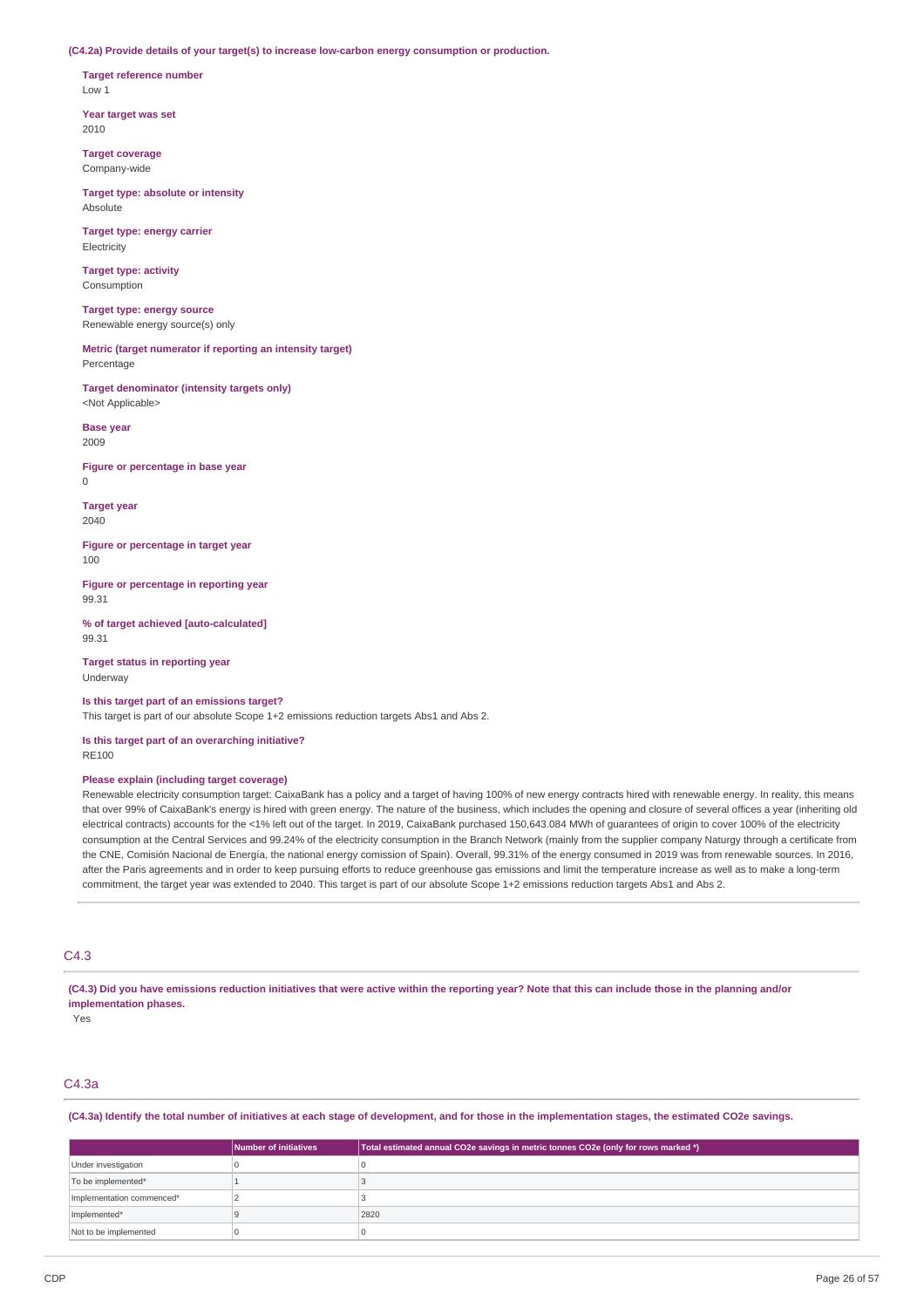### C4.3b

**(C4.3b) Provide details on the initiatives implemented in the reporting year in the table below.**

**Initiative category & Initiative type**

| isnortation | replacem<br>anv fleet vehic'<br>`omr<br>nent |
|-------------|----------------------------------------------|

**Estimated annual CO2e savings (metric tonnes CO2e)**

66.7 **Scope(s)**

Scope 1

#### **Voluntary/Mandatory** Voluntary

**Annual monetary savings (unit currency – as specified in C0.4)** 26369

**Investment required (unit currency – as specified in C0.4)**

**Payback period**

 $\Omega$ 

No payback

### **Estimated lifetime of the initiative**

11-15 years

#### **Comment**

Diesel emissions linked to the renting car fleet at the Branch network decreased by almost 55 tones. This reduction is associated to the incorporation of 41 hybrid vehicles in the current fleet, replacing diesel vehicles and achieving a 10% hybrid car fleet in the Branch Network. In addition, petrol emissions linked to the renting car fleet at the Corporative Center in Barcelona decreased by 50%, partly associated to: a) awareness carried out through CaixaBank's Portal Comunica-t, which is a communication tool through instant messaging, audio and video-conferences, virtual meetings, sharing of documents, etc. through which environmental awareness messages are sent to employees to reduce the impact caused by trips; b) Employee awareness through the travel self-reservation tool, which reports on CO2 emissions associated with travel. Investment is 0 as the new hybrid cars acquired are slightly cheaper than the previous diesel cars.

#### **Initiative category & Initiative type**

Energy efficiency in buildings **Heating, Ventilation and Air Conditioning (HVAC)** 

#### **Estimated annual CO2e savings (metric tonnes CO2e)**

208.46

### **Scope(s)** Scope 1

Scope 2 (market-based)

**Voluntary/Mandatory** Voluntary

**Annual monetary savings (unit currency – as specified in C0.4)** 128534

**Investment required (unit currency – as specified in C0.4)** 2497309

### **Payback period**

16-20 years

**Estimated lifetime of the initiative**

11-15 years

#### **Comment**

In 2019, 149 high-consumption air conditioning equipment were replaced in the offices of the branch network (BN), achieving a reduction in electricity of 485.000 kwh as well as avoiding the recharge of the R-23 gas, a refrigerant gas with a high GWP. In addition, in 2019 we replaced fluorescent lights by LED lighting in our Central Services Buildings, achieving a reduction of 66,079 kWh in 2019.

#### **Initiative category & Initiative type**

Energy efficiency in production processes **Automation Automation Automation** 

#### **Estimated annual CO2e savings (metric tonnes CO2e)**

4.75

**Scope(s)** Scope 2 (market-based)

**Voluntary/Mandatory** Voluntary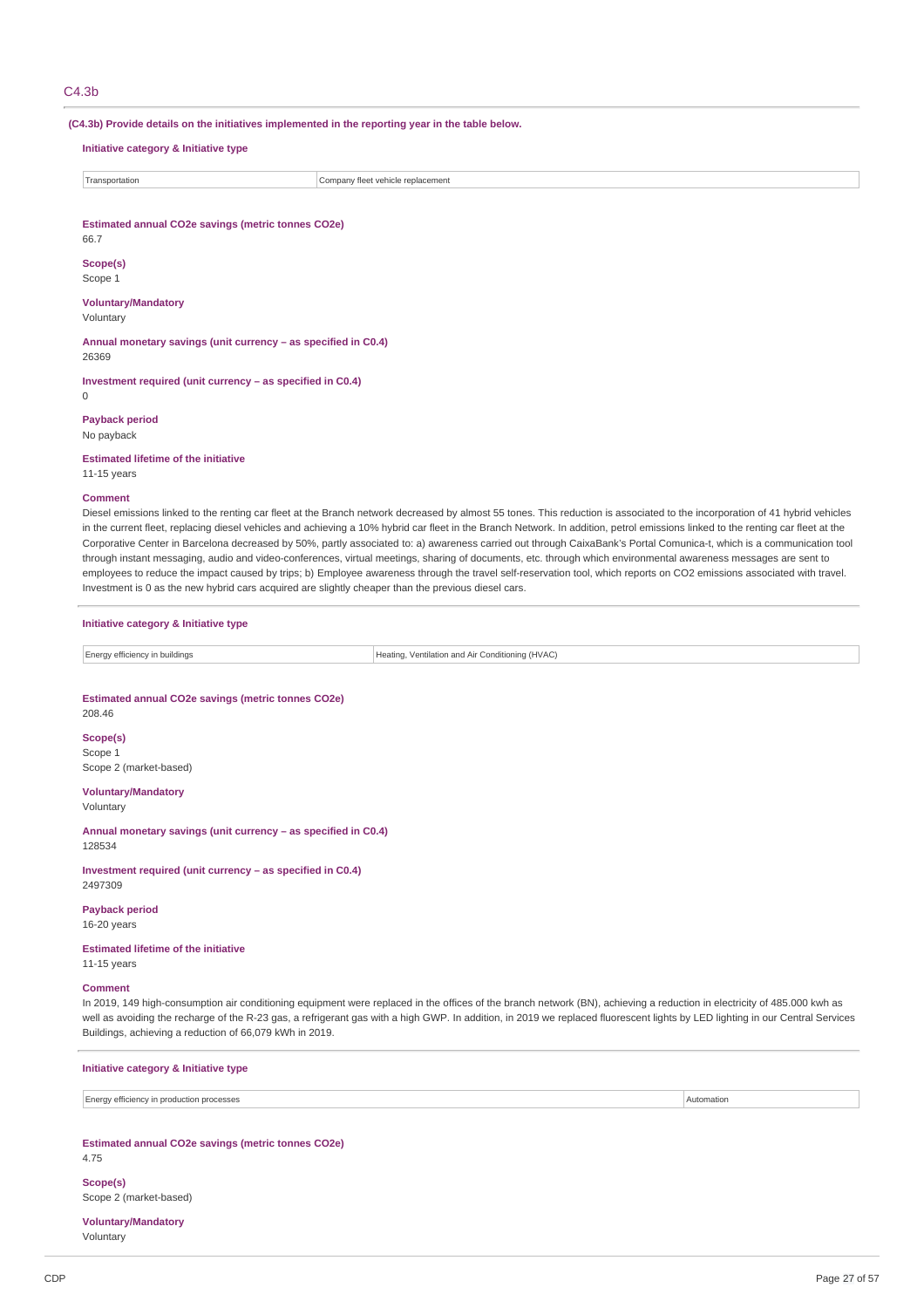#### **Annual monetary savings (unit currency – as specified in C0.4)** 657617

#### **Investment required (unit currency – as specified in C0.4)** 2494736

# **Payback period**

4-10 years

#### **Estimated lifetime of the initiative**

# 6-10 years

#### **Comment**

During 2019, we started to implement an automation project in our Branch network, which aims to: - Improve employee and customer comfort through automation control. - Possibility of performing predictive maintenance to anticipate possible incidents. - Energy saving based on facility management, acting on the total consumption of the office. In total, 91 offices and 15 singular buildings were monitored, and automated management was applied in 121 Store offices in 2019. This allowed for a reduction of 1,515,127 kwh in 2019. In addition, in our Branch Network offices we also replaced 1,500 smart PCs (Energy Star) with a lower estimated energy consumption of 25% with respect to the older PCs, achieving a reduction of approximately 61,200 kwh.

#### **Initiative category & Initiative type**

Waste reduction and material circularity **Waster reduction** Waster reduction

#### **Estimated annual CO2e savings (metric tonnes CO2e)**  $51$

**Scope(s)** Scope 3

### **Voluntary/Mandatory**

Voluntary

**Annual monetary savings (unit currency – as specified in C0.4)** 68400

**Investment required (unit currency – as specified in C0.4)** 3000

#### **Payback period**

<1 year

**Estimated lifetime of the initiative** 6-10 years

#### **Comment**

Reduction of waste generation (plastic, toner, fluorescents among others). During 2019, awareness campaigns have continued to help employees get to know not only in which container each waste is collected, but also how to try to minimize its generation. One of the objectives set for 2019 has been to reduce the use of single-use plastics in the cafeteria, in order to reduce the volume of waste from this material. Thus, plastic cutlery and plastic containers have been replaced by biodegradable material and glass containers. This initiative has led to a 25% reduction in the volume of plastic waste generation in the cafeteria in 2019 at Central Services. In addition, 684 units of toner waste have been reduced compared to 2018.

#### **Initiative category & Initiative type**

Company policy or behavioral change **Resource efficiency Resource efficiency** 

**Estimated annual CO2e savings (metric tonnes CO2e)** 1568

### **Scope(s)**

Scope 3

### **Voluntary/Mandatory**

Voluntary

**Annual monetary savings (unit currency – as specified in C0.4)** 362894

**Investment required (unit currency – as specified in C0.4)**

 $\Omega$ 

#### **Payback period** No payback

**Estimated lifetime of the initiative**

1-2 years

#### **Comment**

Reduction of paper consumption (A4 paper, deliveries to customers, envelops free deposits, no printed receipts), as a result of several actions: a) Digitalization of 100% of the contracts; b) Installation of 1,500 new smart PCs; c) Optimization and saving measures in ATMs and deliveries to clients; d) Environmental awareness. The savings were calculated assuming all Kgs saved were A4 papers and assuming an average price for a 500 sheets pack. Besides the reduction of paper, this digitalization project had other objectives, and that is why it is not possible to differentiate the investment required for the paper objective from the other ones.

**Initiative category & Initiative type**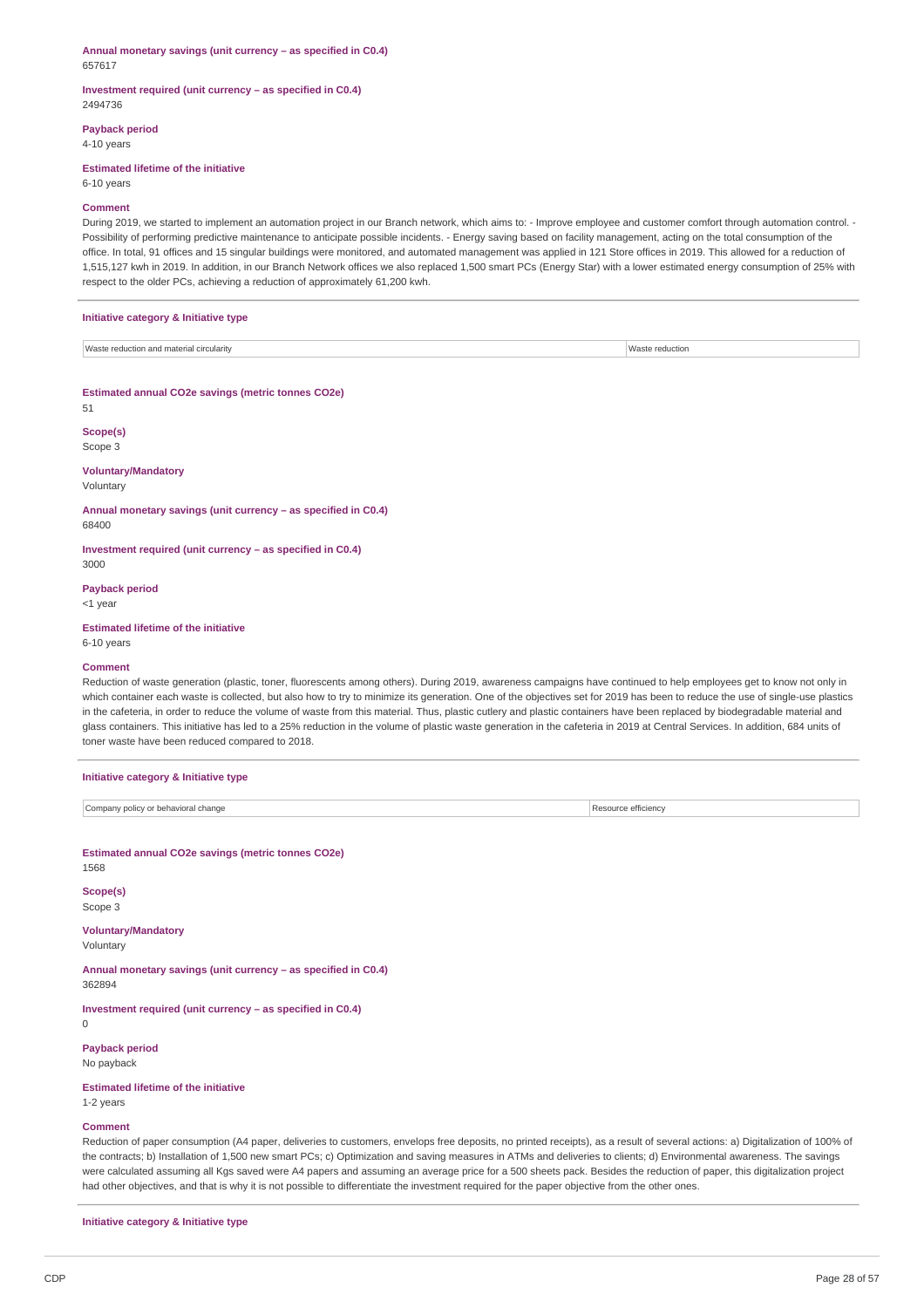### **Estimated annual CO2e savings (metric tonnes CO2e)**

921

### **Scope(s)**

Scope 3

### **Voluntary/Mandatory**

Voluntary

**Annual monetary savings (unit currency – as specified in C0.4)**

0

5650

**Investment required (unit currency – as specified in C0.4)**

## **Payback period**

No payback

**Estimated lifetime of the initiative**

3-5 years

#### **Comment**

Within the Environmental Plan 2019-2021, CaixaBank developed a Sustainable Mobility Plan to encourage the adoption of low-emission transport and travel reduction practices. Some of the actions include the promotion of teleworking, electric vehicle charging points; private bicycle parking and scooters, and many others. The emissions savings are associated to a reduction of distance travelled in business travel, increase in employee's teleworking, among others.

#### C4.3c

#### **(C4.3c) What methods do you use to drive investment in emissions reduction activities?**

| Method                                                                   | <b>Comment</b>                                                                                                                                                                                                                                                                                                                                                                                                                                                                                                                                                                                                                                                                                                                                                                                                                                                                                                                                                                                                                                                                                                                                                                                                                                                                                                                                                                                                                                                                                                                                                                                                                                                                                                                                                                                                                                                                                                                                                                                                                                                                             |
|--------------------------------------------------------------------------|--------------------------------------------------------------------------------------------------------------------------------------------------------------------------------------------------------------------------------------------------------------------------------------------------------------------------------------------------------------------------------------------------------------------------------------------------------------------------------------------------------------------------------------------------------------------------------------------------------------------------------------------------------------------------------------------------------------------------------------------------------------------------------------------------------------------------------------------------------------------------------------------------------------------------------------------------------------------------------------------------------------------------------------------------------------------------------------------------------------------------------------------------------------------------------------------------------------------------------------------------------------------------------------------------------------------------------------------------------------------------------------------------------------------------------------------------------------------------------------------------------------------------------------------------------------------------------------------------------------------------------------------------------------------------------------------------------------------------------------------------------------------------------------------------------------------------------------------------------------------------------------------------------------------------------------------------------------------------------------------------------------------------------------------------------------------------------------------|
| Dedicated<br>budget for<br>energy<br>efficiency                          | In the framework of the new Environmental Management Plan 2019-2021, within the Environmental Strategy of the Group and approved by the Board of Directors, there is an associated budget for<br>energy efficiency and emission reduction actions, linked to several impact reduction objectives based on innovation and efficiency, priority lines of action and initiatives to foster good working<br>practices. This Plan has 5 lines of action: -Carbon Neutral Strategy: Minimising and offsetting all calculated CO <sub>2</sub> emissions. -Environmental efficiency measures and certifications: Minimising the<br>bank's impact, implementing new energy saving measures and renewing certifications and environmental commitments. -Extending the environmental commitment to the value chain: Action plans for<br>suppliers to assume our environmental values as their own and comply with the acquired commitments. -Driving sustainable mobility: Actions encouraging sustainable mobility to minimise the<br>emissions of the company, staff and suppliers. -Commitment, transparency and engagement: Engagement actions with employees and reinforcing the commitment and public environmental<br>information.                                                                                                                                                                                                                                                                                                                                                                                                                                                                                                                                                                                                                                                                                                                                                                                                                                                             |
| Dedicated<br>budget for<br>other<br>emissions<br>reduction<br>activities | In the framework of the new Environmental Management Plan 2019-2021, within the Environmental Strategy of the Group and approved by the Board of Directors, there is an associated budget for<br>energy efficiency and emission reduction actions, linked to several impact reduction objectives based on innovation and efficiency, priority lines of action and initiatives to foster good working<br>practices. This Plan has 5 lines of action: -Carbon Neutral Strategy: Minimising and offsetting all calculated CO <sub>2</sub> emissions. -Environmental efficiency measures and certifications: Minimising the<br>bank's impact, implementing new energy saving measures and renewing certifications and environmental commitments. -Extending the environmental commitment to the value chain: Action plans for<br>suppliers to assume our environmental values as their own and comply with the acquired commitments. -Driving sustainable mobility: Actions encouraging sustainable mobility to minimise the<br>emissions of the company, staff and suppliers. -Commitment, transparency and engagement: Engagement actions with employees and reinforcing the commitment and public environmental<br>information.                                                                                                                                                                                                                                                                                                                                                                                                                                                                                                                                                                                                                                                                                                                                                                                                                                                             |
| Employee<br>engagement                                                   | Within the Environmental Management Plan (2019-2021) and the Environmental Management System of CaixaBank, a detailed program for behavioural changes and employee engagement by<br>internal awareness initiatives that want to foster energy efficiency, waste reduction, paper consumption reduction and to encourage environmental best practices. Various initiatives are rolled out to<br>raise awareness among employees and society is included, such as the creation and maintenance of an environmental area within the CSR section of the intranet for CaixaBank's employees,<br>CaixaBank's blog, and the corporate website, where the environmental declaration, the carbon footprint among other related documents are published. In addition, employee engagement is reinforced<br>with activities for increasing the environmental awareness, such sending emails, messages over the Intranet, publications in internal magazines, etc. A specific web page has been updated for the<br>environment, which includes different information, from company policy and certifications to environmental training. In order to achieve the involvement of employees to conserve the environment,<br>CaixaBank has a Good Environmental Practices Manual, which details simple measures that may be adopted in the workplace to minimise the environmental and climatic impact associated with the<br>use of resources (energy, office material, etc.) and waste production. In 2018, the environmental content of the welcoming training for new employees was reviewed, and specialised employees were<br>trained in environmental management, project finance for renewable energy and recommendations of the Task Force on Climate-related Financial Disclosures (TCFD) in the area of climate change.<br>Besides, CaixaBank carries out training and awareness campaigns for employees in order to raise awareness of good practices. For example, through the "automatic bookinq" travel tool, that informs<br>employees regarding the associated CO2 emissions to journeys. |

### C4.5

(C4.5) Do you classify any of your existing goods and/or services as low-carbon products or do they enable a third party to avoid GHG emissions? Yes

### C4.5a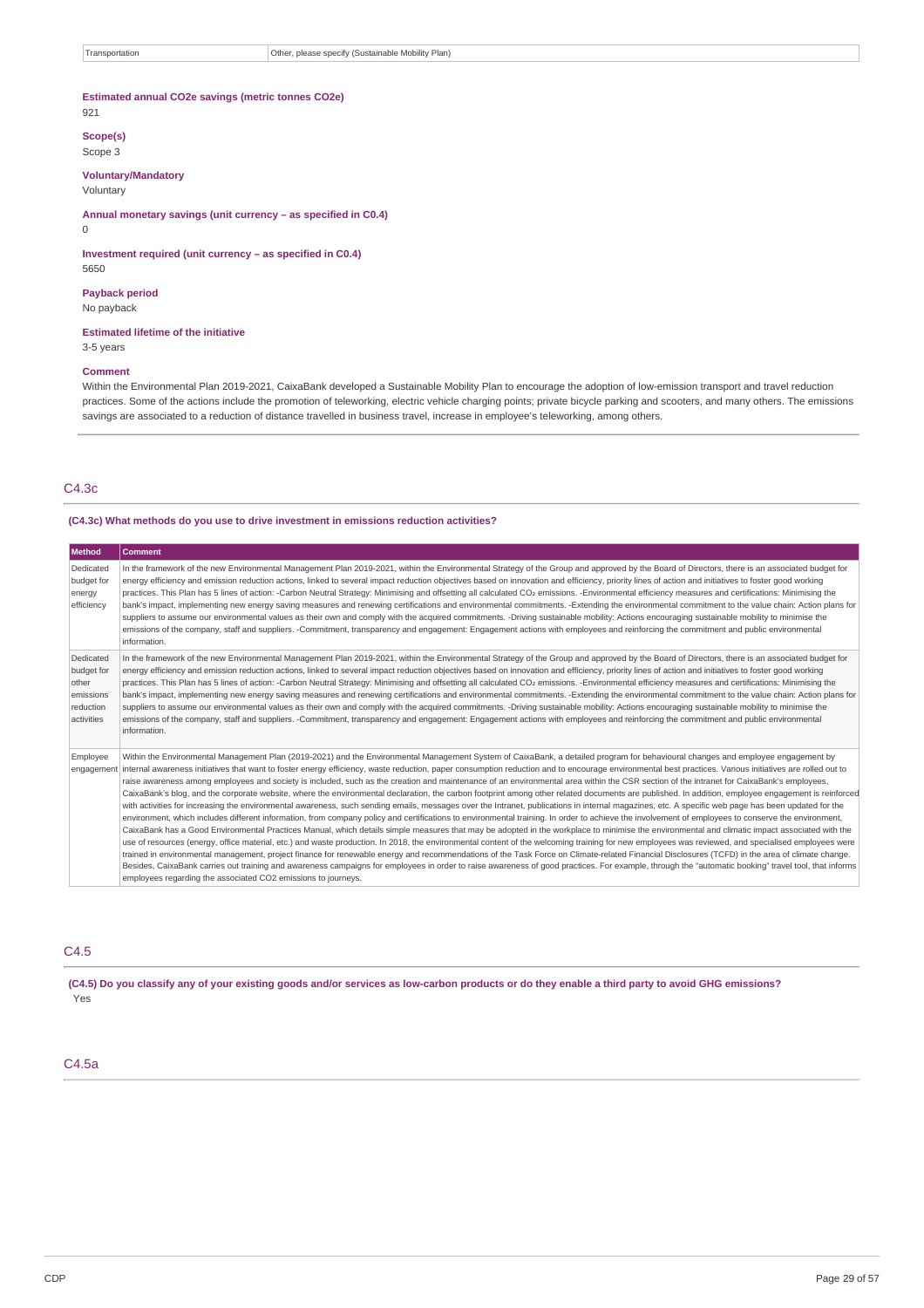### **Level of aggregation**

Group of products

#### **Description of product/Group of products**

CaixaBank has a number of green credits and funds especially designed to invest in or provide loans for projects that mitigate climate change or have an ethical core behind it. The most relevant segments were the bank has this kind of products are Corporate & Wholesale and Retail Banking. Pending the approval of the European Union Taxonomy of environmentally sustainable activities, CaixaBank currently considers the following categories: • Financing energy-efficient properties • Renewable Energy projects (wind, photovoltaic, thermosolar, etc.). • Loans classified as "green" according to the Green Bond Principles (GBP) established by the International Capital Markets Association (ICMA) • Eco-loans for financing energy-efficient home refurbishment and the purchase of energy-efficient vehicles and domestic appliances • Eco-financing for the agricultural sector • Financing for the installation of solar panels on buildings • Loans linked to sustainability indices • EIB Climate Action Lines • Financing eligible within the framework of the bond issue linked to CaixaBank's Sustainable Development Goals.

**Are these low-carbon product(s) or do they enable avoided emissions?**

Low-carbon product

**Taxonomy, project or methodology used to classify product(s) as low-carbon or to calculate avoided emissions** The EU Taxonomy for environmentally sustainable economic activities

**% revenue from low carbon product(s) in the reporting year**

4

**% of total portfolio value**

 $\overline{A}$ 

#### **Asset classes/ product types**

Bank lending Other, please specify (Several asset classes/product types are included in this question: Corporate Loans, Commercial Loans, Retail Loans, Residential Mortgages and Project Finance)

#### **Comment**

Pending the approval of the EU Taxonomy of environmentally sustainable activities. CaixaBank currently considers the following categories: -Financing energy-efficient properties: Operations for which there is documentary evidence of an energy efficiency certificate with A or B rating are considered environmentally sustainable. The promotions formalised in 2019 include operations for €938 million with A or B rating. -Renewable Energy projects (wind, photovoltaic...): In 2019, we helped finance 28 projects for a total of € 2,453 million, funding 8,322 MW of installed renewable power. CaixaBank's energy portfolio accounts for 51% of all project financing, of these projects 62% are renewable energy projects. -Loans classified as "green" according to Green Bond Principles established by the International Capital Markets Association: In 2019, CaixaBank was ranked 13th in the green loan market Global Mandated Lead Arranger, participating in 11 green loans for a volume of US\$1,546 million. All these loans obtained the Green Certificate based on the criteria of the Green Loan Principles established by the ICMA. -Eco-loans for financing energy-efficient home refurbishment and the purchase of energy-efficient vehicles and domestic appliances and Eco-financing for the agricultural sector: CaixaBank has specific financing lines for buying environmentally-friendly vehicles and household appliances, investing in energy efficient housing, promoting investments to make resources more efficient and reduce their environmental impact. In 2019 the Company granted a total of 505 loans for €10.2 million linked to EcoFinancing. -Loans linked to sustainability indices: In 2019 CaixaBank gave 11 loans for a total of €919 million which were conditional upon recognition of good performance by the company regarding sustainability, measured according to ESG indicators applied by independent bodies. -EIB Climate Action Lines: The €30 million credit line agreement signed by CaixaBank with the European Investment Bank in 2018 to fund projects by SMEs, individuals, and the public sector to combat climate change (especially electric vehicles, modifications to facilities and home improvements) is still in place. \*Please note that the 33% reported for 2018 was misreported by error as the numerator included the low-carbon products financed instead of the interest margin of those products.

C5. Emissions methodology

C5.1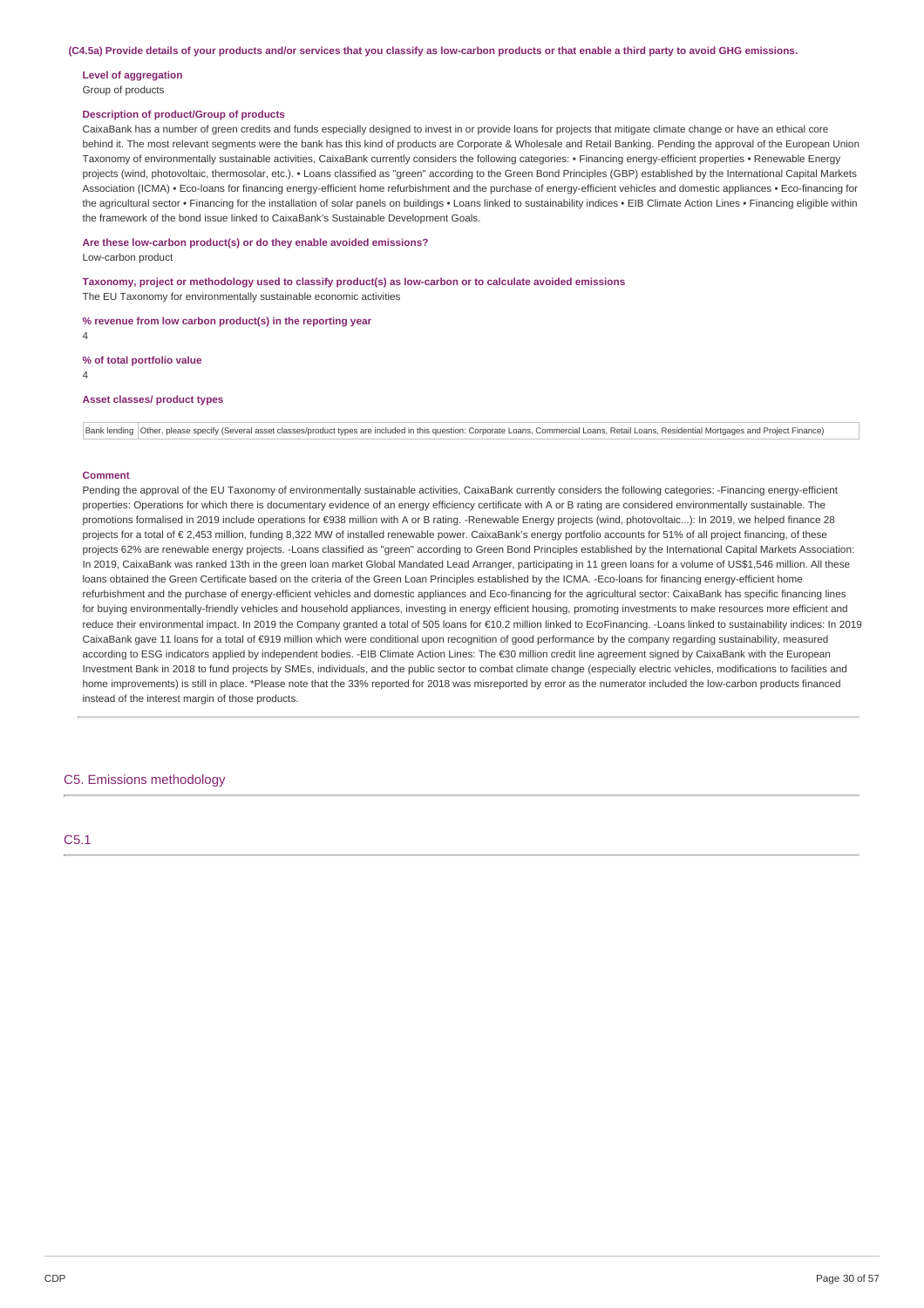#### **(C5.1) Provide your base year and base year emissions (Scopes 1 and 2).**

**Scope 1**

**Base year start**

January 1 2009

**Base year end** December 31 2009

**Base year emissions (metric tons CO2e)** 17206

#### **Comment**

As every year, in 2019 CaixaBank details and analyses the evolution of its carbon footprint following the ISO 14064-1. The base year (2009) and subsequent years (2010- 2019) have been recalculated due to the significant changes in the organizational and operational boundaries, as established by ISO 14064-1:2012. This year, the recalculation of the carbon footprint for 2009-2019 does not include any organizational changes but includes a change in the methodology (emission factor of CaixaBank's Central Services vehicles) and the electricity consumption has been updated for the years 2017 and 2018. CaixaBank recalculates and verifies the base year and subsequent years, restating the historical data, to ensure that it reflects the current organizational and operational boundaries.

#### **Scope 2 (location-based)**

**Base year start**

**Base year end**

**Base year emissions (metric tons CO2e)**

**Comment**

#### **Scope 2 (market-based)**

**Base year start** January 1 2009

**Base year end** December 31 2009

#### **Base year emissions (metric tons CO2e)** 55327

#### **Comment**

As every year, in 2019 CaixaBank details and analyses the evolution of its carbon footprint following the ISO 14064-1. The base year (2009) and subsequent years (2010- 2019) have been recalculated due to the significant changes in the organizational and operational boundaries, as established by ISO 14064-1:2012. This year, the recalculation of the carbon footprint for 2009-2019 does not include any organizational changes but includes a change in the methodology (emission factor of CaixaBank's Central Services vehicles) and the electricity consumption has been updated for the years 2017 and 2018. CaixaBank recalculates and verifies the base year and subsequent years, restating the historical data, to ensure that it reflects the current organizational and operational boundaries.

#### C5.2

(C5.2) Select the name of the standard, protocol, or methodology you have used to collect activity data and calculate emissions. ISO 14064-1

The Greenhouse Gas Protocol: A Corporate Accounting and Reporting Standard (Revised Edition)

#### C6. Emissions data

### C6.1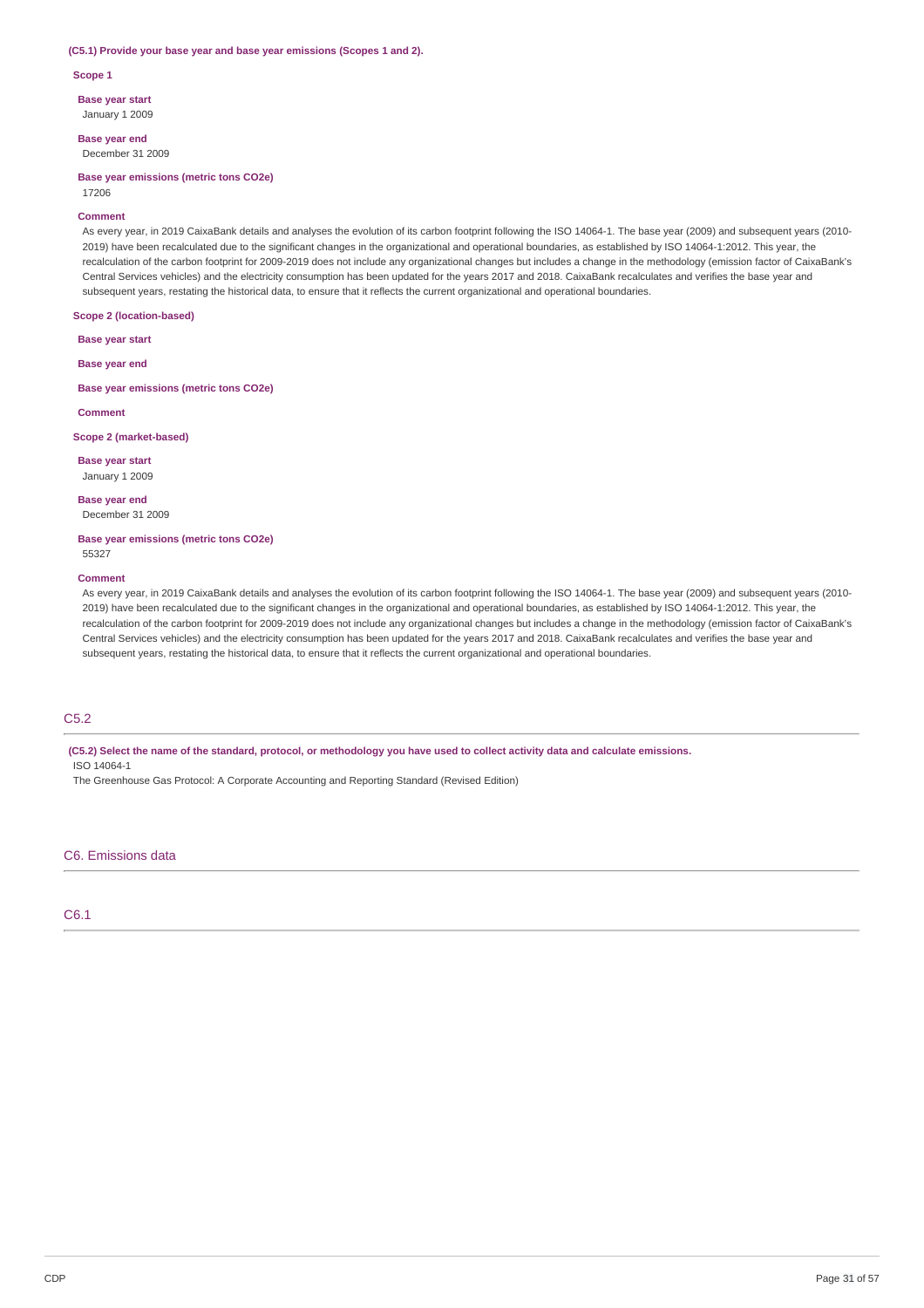#### **(C6.1) What were your organization's gross global Scope 1 emissions in metric tons CO2e?**

#### **Reporting year**

**Gross global Scope 1 emissions (metric tons CO2e)**

# 5511

**Start date**

January 1 2019

#### **End date**

December 31 2019

#### **Comment**

As every year, in 2019 CaixaBank details and analyses the evolution of its carbon footprint following the ISO 14064-1. The base year (2009) and subsequent years (2010- 2019) have been recalculated due to the significant changes in the organizational and operational boundaries, as established by ISO 14064-1:2012. This year, the recalculation of the carbon footprint for 2009-2019 does not include any organizational changes but includes a change in the methodology (emission factor of CaixaBank's Central Services vehicles) and the electricity consumption has been updated for the years 2017 and 2018. CaixaBank recalculates and verifies the base year and subsequent years, restating the historical data, to ensure that it reflects the current organizational and operational boundaries.

#### **Past year 1**

**Gross global Scope 1 emissions (metric tons CO2e)** 8576

**Start date** January 1 2018

**End date**

December 31 2018

### **Comment**

As every year, in 2019 CaixaBank details and analyses the evolution of its carbon footprint following the ISO 14064-1. The base year (2009) and subsequent years (2010- 2019) have been recalculated due to the significant changes in the organizational and operational boundaries, as established by ISO 14064-1:2012. This year, the recalculation of the carbon footprint for 2009-2019 does not include any organizational changes but includes a change in the methodology (emission factor of CaixaBank's Central Services vehicles) and the electricity consumption has been updated for the years 2017 and 2018. CaixaBank recalculates and verifies the base year and subsequent years, restating the historical data, to ensure that it reflects the current organizational and operational boundaries.

### C6.2

#### **(C6.2) Describe your organization's approach to reporting Scope 2 emissions.**

#### **Row 1**

**Scope 2, location-based** We are reporting a Scope 2, location-based figure

#### **Scope 2, market-based**

We are reporting a Scope 2, market-based figure

#### **Comment**

We are reporting both a location-based figure and a market-based figure.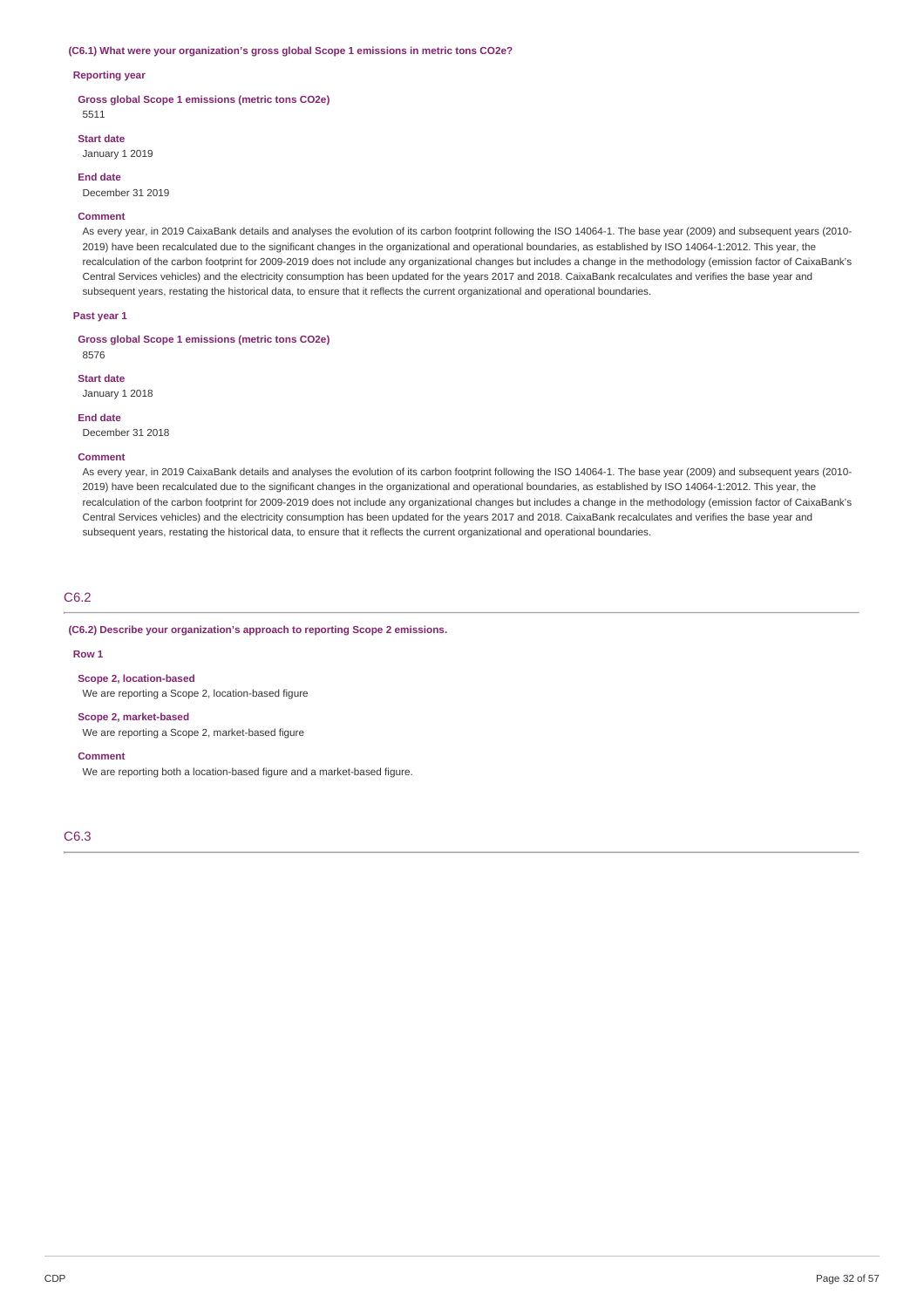#### **(C6.3) What were your organization's gross global Scope 2 emissions in metric tons CO2e?**

#### **Reporting year**

**Scope 2, location-based** 47024

**Scope 2, market-based (if applicable)**

**Start date**

414

January 1 2019

**End date**

December 31 2019

#### **Comment**

As every year, in 2019 CaixaBank details and analyses the evolution of its carbon footprint following the ISO 14064-1. The base year (2009) and subsequent years (2010- 2019) have been recalculated due to the significant changes in the organizational and operational boundaries, as established by ISO 14064-1:2012. This year, the recalculation of the carbon footprint for 2009-2019 does not include any organizational changes but includes a change in the methodology (emission factor of CaixaBank's Central Services vehicles) and the electricity consumption has been updated for the years 2017 and 2018. CaixaBank recalculates and verifies the base year and subsequent years, restating the historical data, to ensure that it reflects the current organizational and operational boundaries.

**Past year 1**

**Scope 2, location-based** 65275

**Scope 2, market-based (if applicable)** 404

**Start date**

January 1 2018

#### **End date**

December 31 2018

#### **Comment**

As every year, in 2019 CaixaBank details and analyses the evolution of its carbon footprint following the ISO 14064-1. The base year (2009) and subsequent years (2010- 2019) have been recalculated due to the significant changes in the organizational and operational boundaries, as established by ISO 14064-1:2012. This year, the recalculation of the carbon footprint for 2009-2019 does not include any organizational changes but includes a change in the methodology (emission factor of CaixaBank's Central Services vehicles) and the electricity consumption has been updated for the years 2017 and 2018. CaixaBank recalculates and verifies the base year and subsequent years, restating the historical data, to ensure that it reflects the current organizational and operational boundaries.

#### C6.4

(C6.4) Are there any sources (e.g. facilities, specific GHGs, activities, geographies, etc.) of Scope 1 and Scope 2 emissions that are within your selected reporting **boundary which are not included in your disclosure?** No

### C6.5

**(C6.5) Account for your organization's gross global Scope 3 emissions, disclosing and explaining any exclusions.**

**Purchased goods and services**

**Evaluation status**

Relevant, calculated

**Metric tonnes CO2e** 4141

#### **Emissions calculation methodology**

Purchased goods and services refer to: paper consumption (recycled, non-recycled, kraft and coated paper), chequebooks, toners (LaserJet and Inkjet), vinyl used for advertisement in the offices, credit cards and water purification and treatment. The calculation was done tracking the kg or units of each material purchased (this provided by the purchasing department) and assigning an emission factor according to relevant LCA for the material. This data is calculated under the ISO 14 064 Standard and the GHG Protocol Scope 3 guidance and verified along Scope 1 and 2 emissions.

**Percentage of emissions calculated using data obtained from suppliers or value chain partners**

**Please explain**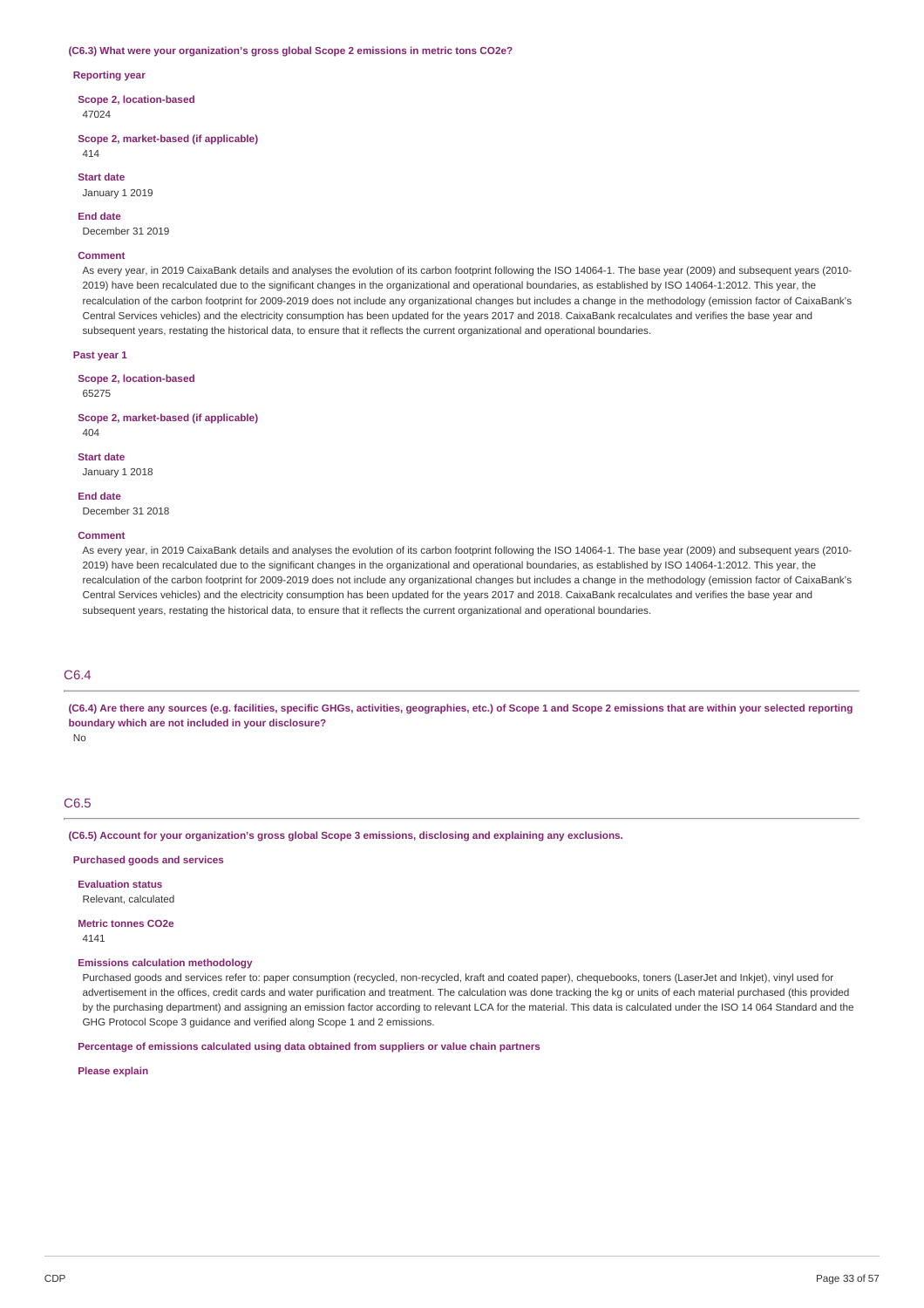#### **Capital goods**

**Evaluation status** Relevant, calculated

**Metric tonnes CO2e**

#### 2448

#### **Emissions calculation methodology**

Capital goods refer to the IT equipment (computers, laptops, screens, keyboards) acquired by CaixaBank over the years (This data is provided by the purchasing department). The methodology for the calculation assumes a lifetime of 5 years for the products acquired and assigns one fifth of the LCA carbon emission factor to the year of the purchase and the four subsequent ones. Every year new purchases are incorporated. This data is calculated under the ISO 14 064 Standard and the GHG Protocol Scope 3 guidance and verified along Scope 1 and 2 emissions.

#### **Percentage of emissions calculated using data obtained from suppliers or value chain partners**

#### **Please explain**

**Fuel-and-energy-related activities (not included in Scope 1 or 2)**

**Evaluation status**

Relevant, calculated

**Metric tonnes CO2e**

80

#### **Emissions calculation methodology**

This category includes the emissions from the value chain of the fuels used in the electric power as well as the transport and electric distribution. The emission factors corresponding to the transport and electricity distribution as well as electricity generation come from DEFRA while the emission factor corresponding to the electrical mix in Spain comes from MAPAMA (Spanish Ministry of Agriculture and Fishing, Food and Environment).

#### **Percentage of emissions calculated using data obtained from suppliers or value chain partners**

#### **Please explain**

#### **Upstream transportation and distribution**

**Evaluation status** Not relevant, explanation provided

**Metric tonnes CO2e**

<Not Applicable>

### **Emissions calculation methodology**

<Not Applicable>

**Percentage of emissions calculated using data obtained from suppliers or value chain partners**

<Not Applicable>

#### **Please explain**

CaixaBank provides an intangible service, which means very little upstream transportation of goods, which is why this source is considered as not relevant. Anyway, Caixabank is working to report these emissions in future years.

#### **Waste generated in operations**

**Evaluation status**

Relevant, calculated

**Metric tonnes CO2e**

88

#### **Emissions calculation methodology**

Waste generated in operations refers to all the waste produced by CaixaBank's Central Services (This data is provided by the environmental management team). In 2019, 25 different waste categories have been included. The calculation was done tracking the kg or units of each kind of waste (plastic, glass, mixed, etc) and assigning an emission factor according to its disposal treatment. This data is calculated under the ISO 14 064 Standard and the GHG Protocol Scope 3 guidance and verified along Scope 1 and 2 emissions.

**Percentage of emissions calculated using data obtained from suppliers or value chain partners**

**Please explain**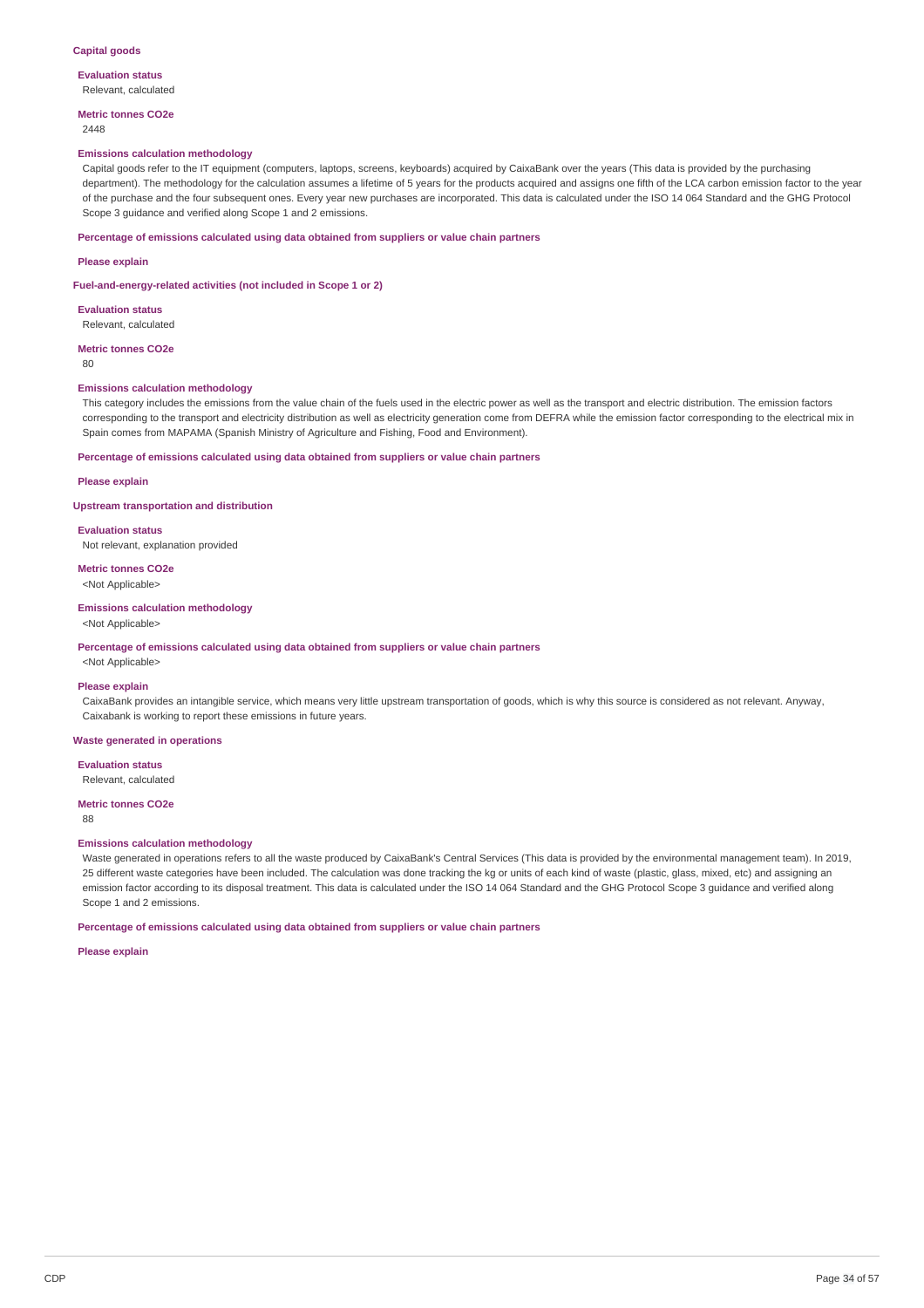**Evaluation status** Relevant, calculated

**Metric tonnes CO2e** 8327

#### **Emissions calculation methodology**

The scope 3 source Business travel refers to: business travels by air, train, hired cars and vehicles owned by staff. Business travels are managed and controlled by El Corte Inglés company, which reports to CaixaBank the total km depending on the kind of transport and other factors (e.g. the distinction between short, medium and long flights) and the CO2 emissions. (i) The primary data from planes and train journeys come from the travel agency "El Corte Inglés", which reports the Km travelled and the type of transport according to the classifications stated above (short, medium and long flights, etc). The agency that hires the cars also reports to Caixabank the Km travelled. Since the nature of the business of these travel agencies is to control the transport products and services they offer, the Kms travelled by the employees of CaixaBank for business purposes are well accounted or easily established. Thus, the quality of the data used was very high. (ii) The assumption for the hired cars was that they were all medium size diesel cars. The methodology used to calculate the GHG emissions in CO2eq was a Life Cycle Analysis according to ISO14040 and PAS 2050 methodology. (iii) The assumption for the vehicles owned by staff was that they were all medium size diesel and petrol cars. By having the km done without knowing the fuel, the diesel and gasoline distributions was performed.

#### **Percentage of emissions calculated using data obtained from suppliers or value chain partners**

**Please explain**

**Employee commuting**

**Evaluation status**

Relevant, calculated

### **Metric tonnes CO2e**

865

#### **Emissions calculation methodology**

Based on a new mobility survey conducted in January 2019 to CaixaBank's employees, we estimated the emissions associated with employee commuting from their homes to their jobs. We only considered employees in CaixaBank headquarters, as they are group of employees with stable work conditions, and who regularly travel this distance to work. We have considered the journeys made by public transport and extrapolated the responses of the 570 employees that were surveyed to the total staff of CaixaBank Headquarters (which in 2019 was of 1.544 employees), for the 220 annual working days. This survey, compared to the previous ones, is more specific in terms of transport modes used and of combination of different transport modes, and thus the results allow to obtain emission results that are much closer to reality. This data is calculated under the ISO 14 064 Standard and the GHG Protocol Scope 3 guidance and verified along Scope 1 and 2 emissions.

#### **Percentage of emissions calculated using data obtained from suppliers or value chain partners**

#### **Please explain**

**Upstream leased assets**

**Evaluation status** Not relevant, explanation provided

#### **Metric tonnes CO2e**

<Not Applicable>

#### **Emissions calculation methodology**

<Not Applicable>

**Percentage of emissions calculated using data obtained from suppliers or value chain partners** <Not Applicable>

#### **Please explain**

The emissions associated to the electrical and fuel consumption of the offices rented have already been included in the scope 1 and scope 2 emissions, as if they were owned offices. For this reason, the evaluation status of this source in scope 3 is "not relevant". Including these emissions in scope 3 would lead to double accountability, as the emissions are already included in scopes 1 and 2.

#### **Downstream transportation and distribution**

#### **Evaluation status**

Not relevant, explanation provided

**Metric tonnes CO2e**

<Not Applicable>

**Emissions calculation methodology** <Not Applicable>

**Percentage of emissions calculated using data obtained from suppliers or value chain partners**

### <Not Applicable> **Please explain**

The reason to consider this category of Scope 3 as not relevant is consequence to the intrinsic functioning of the activity of CaixaBank, as the entity is responsable for the costs associated with transportation and distribution in most cases.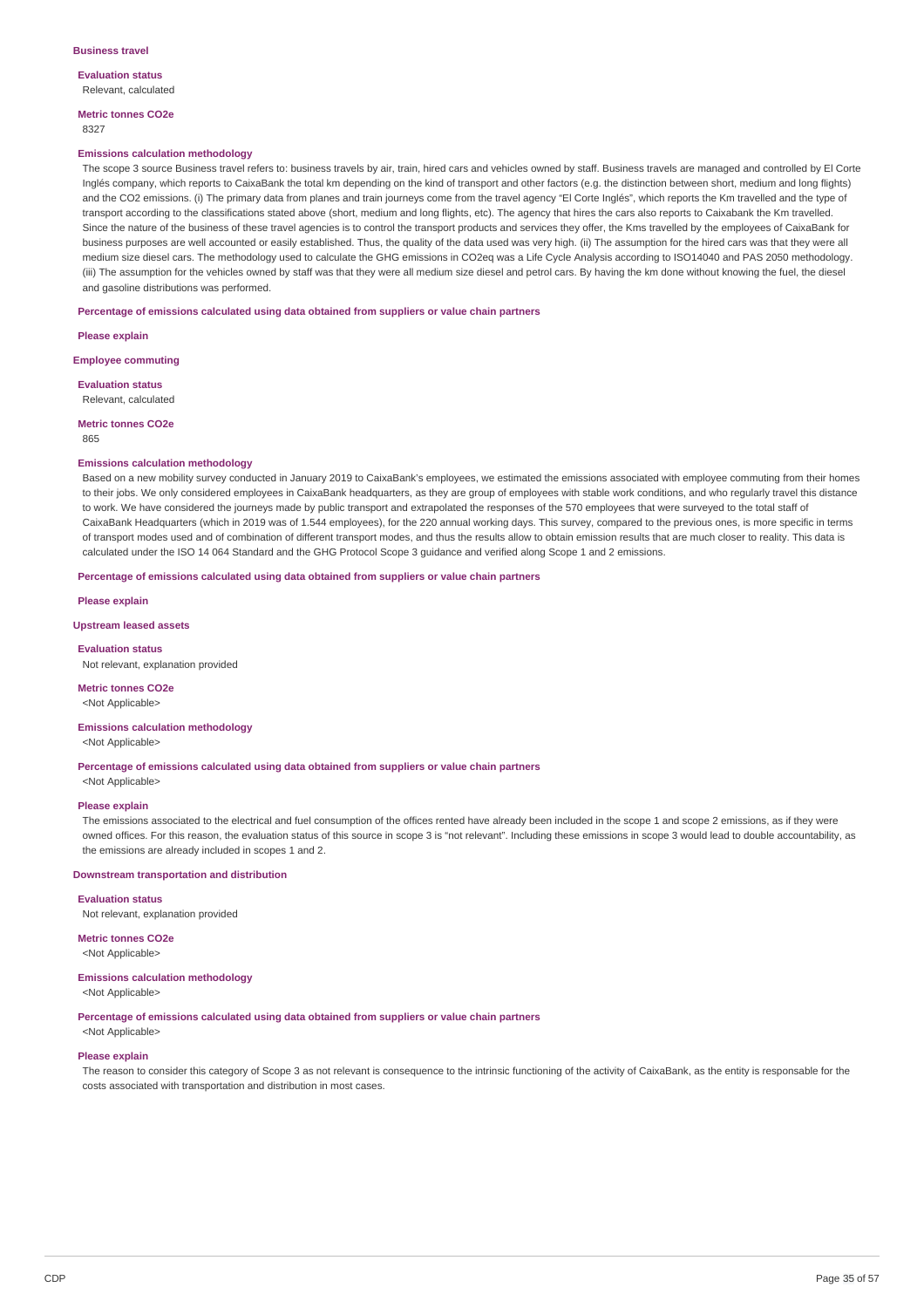#### **Processing of sold products**

#### **Evaluation status**

Not relevant, explanation provided

**Metric tonnes CO2e** <Not Applicable>

#### **Emissions calculation methodology**

<Not Applicable>

#### **Percentage of emissions calculated using data obtained from suppliers or value chain partners**

<Not Applicable>

#### **Please explain**

The financial and insurance services offered by CaixaBank do not imply that there is an associated physical product. Therefore, due to the nature of the business of CaixaBank, this category of scope 3 emissions is considered not relevant.

#### **Use of sold products**

**Evaluation status**

Not relevant, explanation provided

**Metric tonnes CO2e**

<Not Applicable>

#### **Emissions calculation methodology**

<Not Applicable>

#### **Percentage of emissions calculated using data obtained from suppliers or value chain partners**

<Not Applicable>

#### **Please explain**

The financial and insurance services offered by CaixaBank do not imply that there is an associated physical product. Therefore, due to the nature of the business of CaixaBank, this category of scope 3 emissions is considered not relevant. In the case that the paper used in the contracts of the financial and insurance services was considered a "sold product", the associated emissions are not accounted in this category, as they are already included in the category "purchased goods and services".

#### **End of life treatment of sold products**

#### **Evaluation status**

Not relevant, explanation provided

### **Metric tonnes CO2e**

<Not Applicable>

### **Emissions calculation methodology**

#### <Not Applicable>

#### **Percentage of emissions calculated using data obtained from suppliers or value chain partners**

<Not Applicable>

#### **Please explain**

The financial and insurance services offered by CaixaBank do not imply that there is an associated physical product with end of life treatment emissions associated. Hence, due to the nature of the business of CaixaBank, this category of scope 3 emissions is considered not relevant.

### **Downstream leased assets**

**Evaluation status**

Not relevant, explanation provided

### **Metric tonnes CO2e**

<Not Applicable>

#### **Emissions calculation methodology**

<Not Applicable>

**Percentage of emissions calculated using data obtained from suppliers or value chain partners**

<Not Applicable>

#### **Please explain**

The carbon footprint of CaixaBank only includes the emissions of activities where it holds 100% of the operational control. Specifically, some of the spaces that the group might rent are not included in the carbon footprint, since CaixaBank does not have the control to influence on these emissions. Therefore, this source of scope 3 has been considered not relevant.

#### **Franchises**

**Evaluation status**

Not relevant, explanation provided

### **Metric tonnes CO2e**

<Not Applicable>

#### **Emissions calculation methodology**

<Not Applicable>

**Percentage of emissions calculated using data obtained from suppliers or value chain partners** <Not Applicable>

#### **Please explain**

CaixaBank does not have any franchises. Therefore, it is not relevant.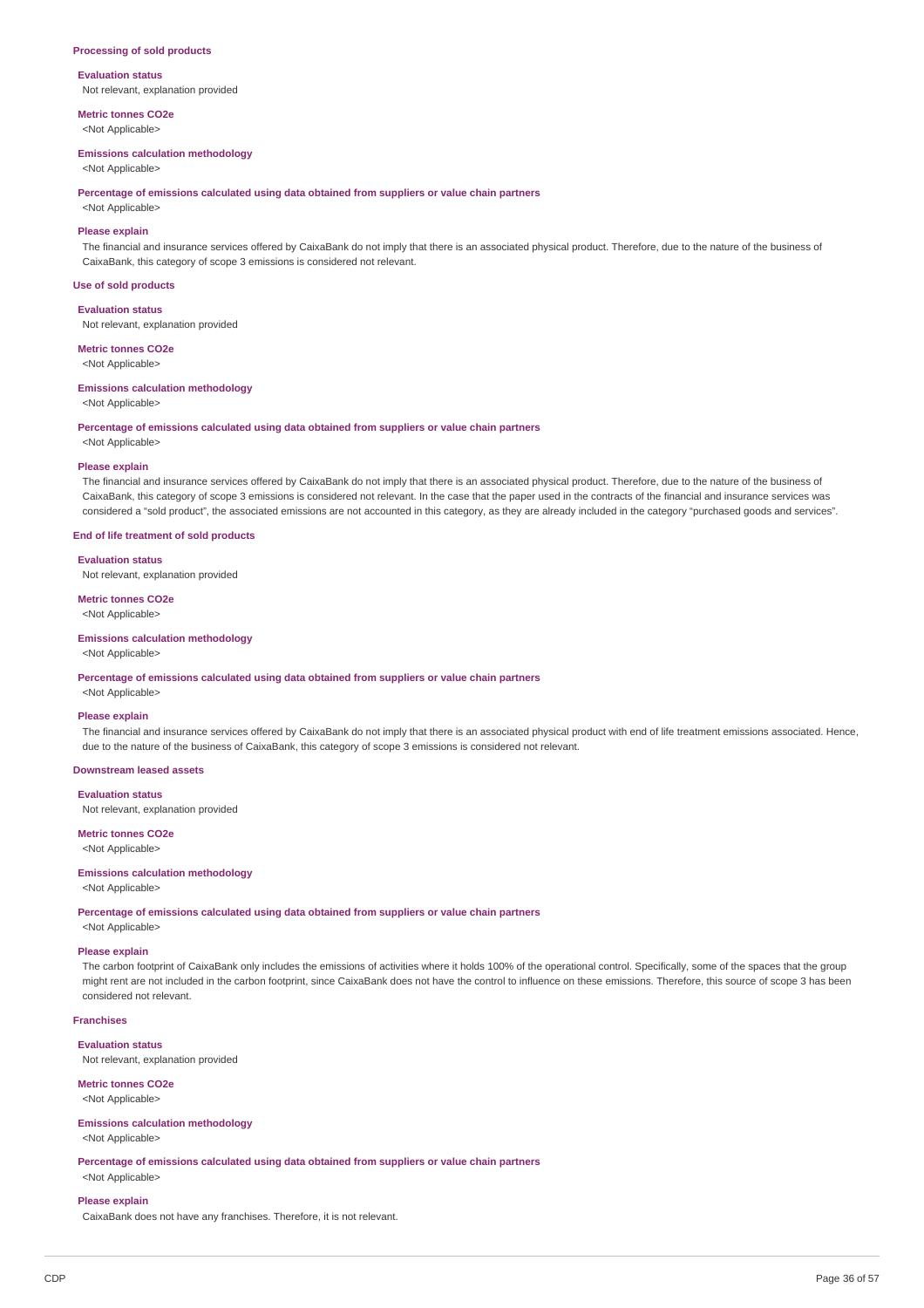#### **Other (upstream)**

**Evaluation status**

**Metric tonnes CO2e**

<Not Applicable>

**Emissions calculation methodology**

<Not Applicable>

**Percentage of emissions calculated using data obtained from suppliers or value chain partners** <Not Applicable>

**Please explain**

**Other (downstream)**

**Evaluation status**

**Metric tonnes CO2e** <Not Applicable>

**Emissions calculation methodology** <Not Applicable>

**Percentage of emissions calculated using data obtained from suppliers or value chain partners** <Not Applicable>

**Please explain**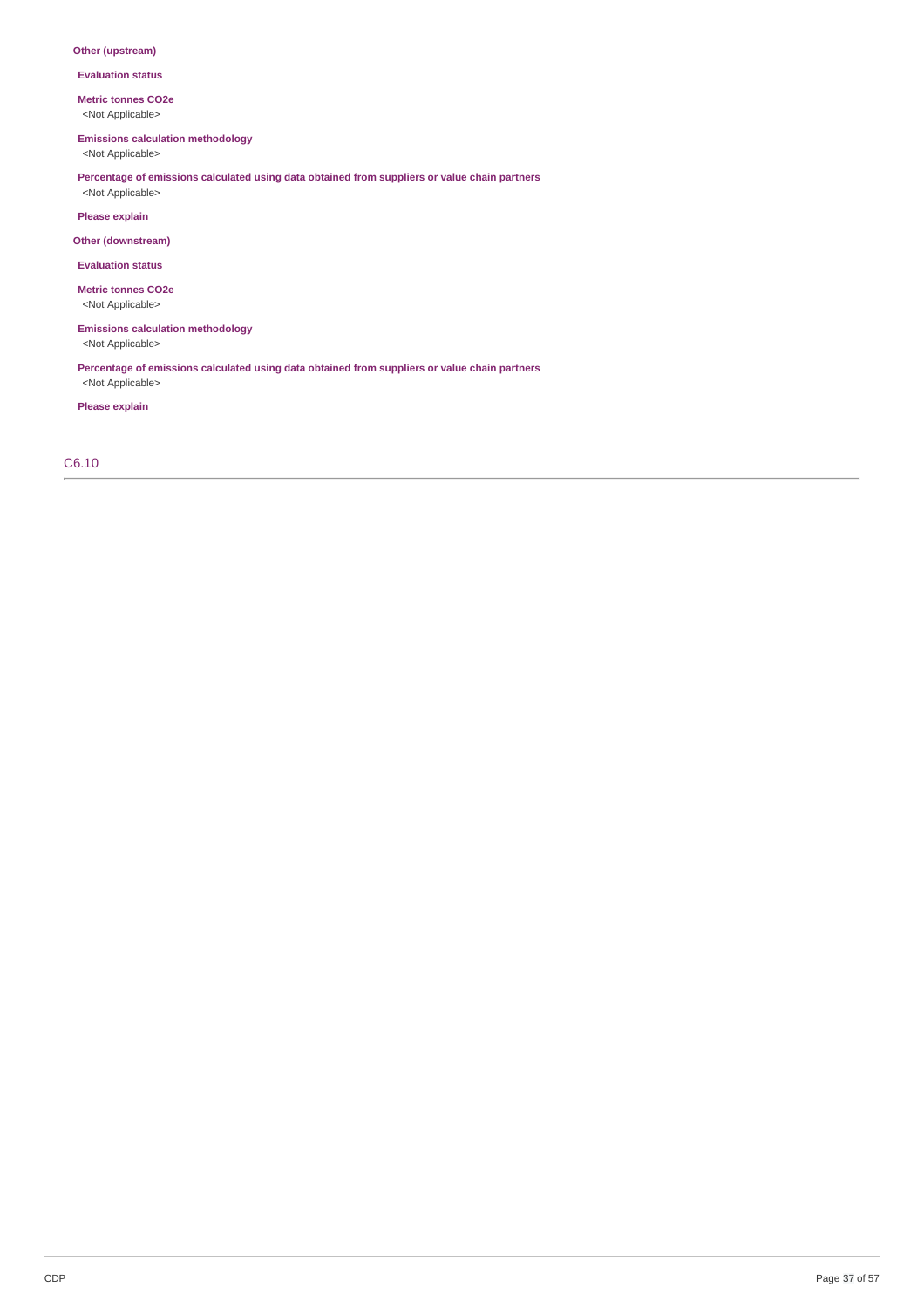(C6.10) Describe your gross global combined Scope 1 and 2 emissions for the reporting year in metric tons CO2e per unit currency total revenue and provide any **additional intensity metrics that are appropriate to your business operations.**

#### **Intensity figure** 9.2e-9

**Metric numerator (Gross global combined Scope 1 and 2 emissions, metric tons CO2e)** 5925

**Metric denominator** unit total revenue

**Metric denominator: Unit total** 644408000000

**Scope 2 figure used** Market-based

**% change from previous year** 37

**Direction of change** Decreased

#### **Reason for change**

This intensity figure has decreased by 37% compared to last year mainly as a result of the 34% reduction in our scope 1+2 emissions from 2018 to 2019. The overall decrease in scope 1+2 emissions is mainly due to the reduction of scope 1 emissions. Several emission reduction actions have taken place in 2019 to reduce scope 1 emissions in CaixaBank, such as the replacement of 149 high-consumption air conditioning equipment in the offices of our branch network (BN), avoiding the recharge of the R-23 gas, a refrigerant gas with a high GWP, and thus achieving a reduction of emissions. Other scope 1 emission reduction actions include the incorporation of 41 hybrid vehicles in our renting vehicle fleet, replacing more emitting diesel vehicles. In addition, petrol emissions linked to the renting car fleet at the Corporative Center in Barcelona decreased by 50%, partly associated to awareness carried out through CaixaBank's Portal Comunica-t, a communication tool through which environmental awareness messages are sent to employees to reduce the impact caused by trips, among others actions. The decrease of this intensity figure is also partly due to a 5% increase the total revenue of CaixaBank from 2018 to 2019.

**Intensity figure** 0.207817638

**Metric numerator (Gross global combined Scope 1 and 2 emissions, metric tons CO2e)** 5925

**Metric denominator** full time equivalent (FTE) employee

**Metric denominator: Unit total** 29383

**Scope 2 figure used** Market-based

**% change from previous year** 32

**Direction of change** Decreased

#### **Reason for change**

This intensity figure has decreased by 32% compared to last year mainly as a result of the 34% reduction in our scope 1+2 emissions from 2018 to 2019. The overall decrease in scope 1+2 emissions is mainly due to the reduction of scope 1 emissions. Several emission reduction actions have taken place in 2019 to reduce scope 1 emissions in CaixaBank, such as the replacement of 149 high-consumption air conditioning equipment in the offices of our branch network (BN), avoiding the recharge of the R-23 gas, a refrigerant gas with a high GWP, and thus achieving a reduction of emissions. Other scope 1 emission reduction actions include the incorporation of 41 hybrid vehicles in our renting vehicle fleet, replacing more emitting diesel vehicles. In addition, petrol emissions linked to the renting car fleet at the Corporative Center in Barcelona decreased by 50%, partly associated to awareness carried out through CaixaBank's Portal Comunica-t, a communication tool through which environmental awareness messages are sent to employees to reduce the impact caused by trips, among others actions. Note: Due to a slight modification of the FTE value for 2018, the restated intensity figure for 2018 is 0,305611076.

#### C7. Emissions breakdowns

### $C7.9$

(C7.9) How do your gross global emissions (Scope 1 and 2 combined) for the reporting year compare to those of the previous reporting year? Decreased

#### C7.9a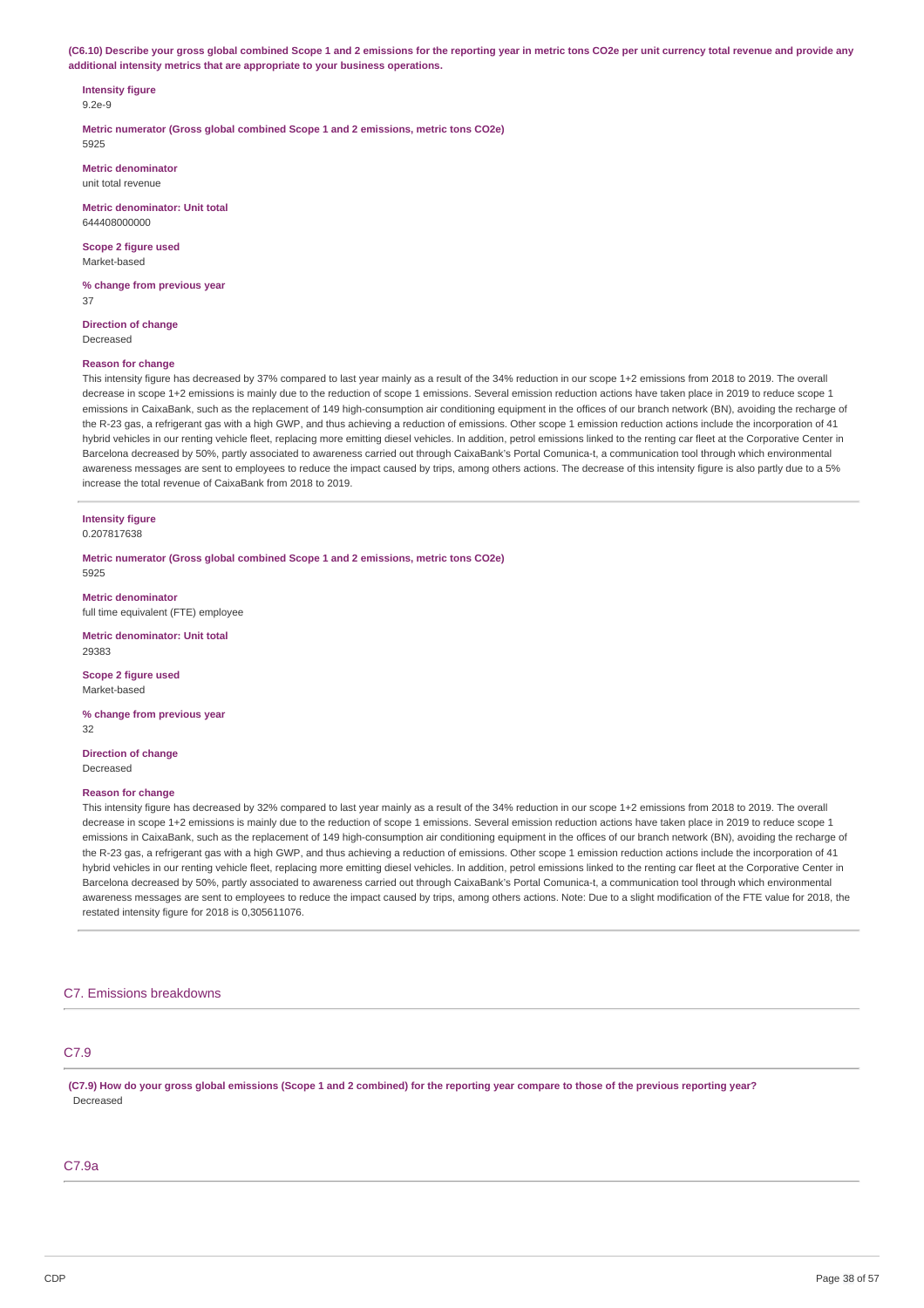#### (C7.9a) Identify the reasons for any change in your gross global emissions (Scope 1 and 2 combined), and for each of them specify how your emissions compare **to the previous year.**

|                                                  | Change in Direction<br>emissions of change<br>(metric<br>tons<br>CO <sub>2e</sub> ) |                                         | <b>Emissions</b><br>value<br>(percentage) | Please explain calculation                                                                                                                                                                                                                                                                                                                                                                                                                                                                                                                                                                                                                                                                                                                                                                                                                                                                                                                                                                                                                                                                                                                                             |
|--------------------------------------------------|-------------------------------------------------------------------------------------|-----------------------------------------|-------------------------------------------|------------------------------------------------------------------------------------------------------------------------------------------------------------------------------------------------------------------------------------------------------------------------------------------------------------------------------------------------------------------------------------------------------------------------------------------------------------------------------------------------------------------------------------------------------------------------------------------------------------------------------------------------------------------------------------------------------------------------------------------------------------------------------------------------------------------------------------------------------------------------------------------------------------------------------------------------------------------------------------------------------------------------------------------------------------------------------------------------------------------------------------------------------------------------|
| Change in<br>renewable<br>energy<br>consumption  | lo.                                                                                 | No change $0$                           |                                           | There have been no additional purchases of renewable energy in the reporting year because, firstly, CaixaBank's percentage of renewable electricity<br>consumption is already very high, almost at its maximum (99.31% of the energy consumed in 2019 was from renewable sources). Secondly, CaixaBank is<br>implementing several energy reduction initiatives, which means that renewable electricity consumption will inevitably decrease in absolute numbers.                                                                                                                                                                                                                                                                                                                                                                                                                                                                                                                                                                                                                                                                                                       |
| Other<br>emissions<br>reduction<br>activities    | 280                                                                                 | Decreased <sup>3</sup>                  |                                           | CaixaBank implemented several scope 1+2 emission reduction activities in 2019, which mainly included: an automation project in our Branch network (where<br>91 offices and 15 singular buildings were monitored, and automated management was applied in 121 Store offices), incorporation of 41 hybrid vehicles in the<br>current fleet (replacing more emitting diesel vehicles), replacement of fluorescent lightning for LED lightning in our Central Services Buildings, replacement of<br>149 high-energy consumption air conditioning units with more efficient ones in the branch network in Spain, acquisition of 1,500 energy efficient smart PC<br>(Energy Star) also in the Branch Network, among others (see question C4.3b for more information of these activities). As a result of the several scope 1+2<br>emission reduction activities implemented in 2019, CaixaBank achieved a reduction of 280 tons of CO2 in the reporting year 2019. We have calculated the<br>emissions value in percentage following the CDP methodology for this question, as follows: 280 tons of CO2 / 8,980 tons of CO2 (scope 1+2 emissions in<br>$2018$ * $100 = 3%$ . |
| Divestment                                       |                                                                                     | $<$ Not<br>Applicable<br>$\geq$         |                                           |                                                                                                                                                                                                                                                                                                                                                                                                                                                                                                                                                                                                                                                                                                                                                                                                                                                                                                                                                                                                                                                                                                                                                                        |
| Acquisitions                                     |                                                                                     | $<$ Not<br>Applicable<br>$\overline{ }$ |                                           |                                                                                                                                                                                                                                                                                                                                                                                                                                                                                                                                                                                                                                                                                                                                                                                                                                                                                                                                                                                                                                                                                                                                                                        |
| Mergers                                          |                                                                                     | <not<br>Applicable</not<br>             |                                           |                                                                                                                                                                                                                                                                                                                                                                                                                                                                                                                                                                                                                                                                                                                                                                                                                                                                                                                                                                                                                                                                                                                                                                        |
| Change in<br>output                              |                                                                                     | $<$ Not<br>Applicable<br>$\overline{ }$ |                                           |                                                                                                                                                                                                                                                                                                                                                                                                                                                                                                                                                                                                                                                                                                                                                                                                                                                                                                                                                                                                                                                                                                                                                                        |
| Change in<br>methodology                         |                                                                                     | <not<br>Applicable</not<br>             |                                           |                                                                                                                                                                                                                                                                                                                                                                                                                                                                                                                                                                                                                                                                                                                                                                                                                                                                                                                                                                                                                                                                                                                                                                        |
| Change in<br>boundary                            |                                                                                     | $<$ Not<br>Applicable<br>$\mathbf{r}$   |                                           |                                                                                                                                                                                                                                                                                                                                                                                                                                                                                                                                                                                                                                                                                                                                                                                                                                                                                                                                                                                                                                                                                                                                                                        |
| Change in<br>physical<br>operating<br>conditions |                                                                                     | $<$ Not<br>Applicable                   |                                           |                                                                                                                                                                                                                                                                                                                                                                                                                                                                                                                                                                                                                                                                                                                                                                                                                                                                                                                                                                                                                                                                                                                                                                        |
| Unidentified                                     |                                                                                     | <not<br>Applicable</not<br>             |                                           |                                                                                                                                                                                                                                                                                                                                                                                                                                                                                                                                                                                                                                                                                                                                                                                                                                                                                                                                                                                                                                                                                                                                                                        |
| Other                                            | 2832                                                                                | Decreased 32                            |                                           | In 2019 there was a significant decrease in emissions from refrigerant gases, associated to a decrease in the recharge of the equipment the same year. This<br>represented a reduction in emissions of around 2,832 tons of CO2, which represent an emission value percentage of 32%. We have calculated the emissions<br>value in percentage following the CDP methodology for this question, as follows: 2,832 tons of CO2 / 8,980 tons of CO2 (scope 1+2 emissions in 2018) * 100 =<br>32%.                                                                                                                                                                                                                                                                                                                                                                                                                                                                                                                                                                                                                                                                         |

### C7.9b

(C7.9b) Are your emissions performance calculations in C7.9 and C7.9a based on a location-based Scope 2 emissions figure or a market-based Scope 2 **emissions figure?**

Market-based

### C8. Energy

### C8.1

**(C8.1) What percentage of your total operational spend in the reporting year was on energy?** More than 0% but less than or equal to 5%

### C8.2

**(C8.2) Select which energy-related activities your organization has undertaken.**

|                                                    | Indicate whether your organization undertook this energy-related activity in the reporting year |
|----------------------------------------------------|-------------------------------------------------------------------------------------------------|
| Consumption of fuel (excluding feedstocks)         | Yes                                                                                             |
| Consumption of purchased or acquired electricity   | Yes                                                                                             |
| Consumption of purchased or acquired heat          | <b>No</b>                                                                                       |
| Consumption of purchased or acquired steam         | N <sub>0</sub>                                                                                  |
| Consumption of purchased or acquired cooling       | <b>No</b>                                                                                       |
| Generation of electricity, heat, steam, or cooling | N <sub>0</sub>                                                                                  |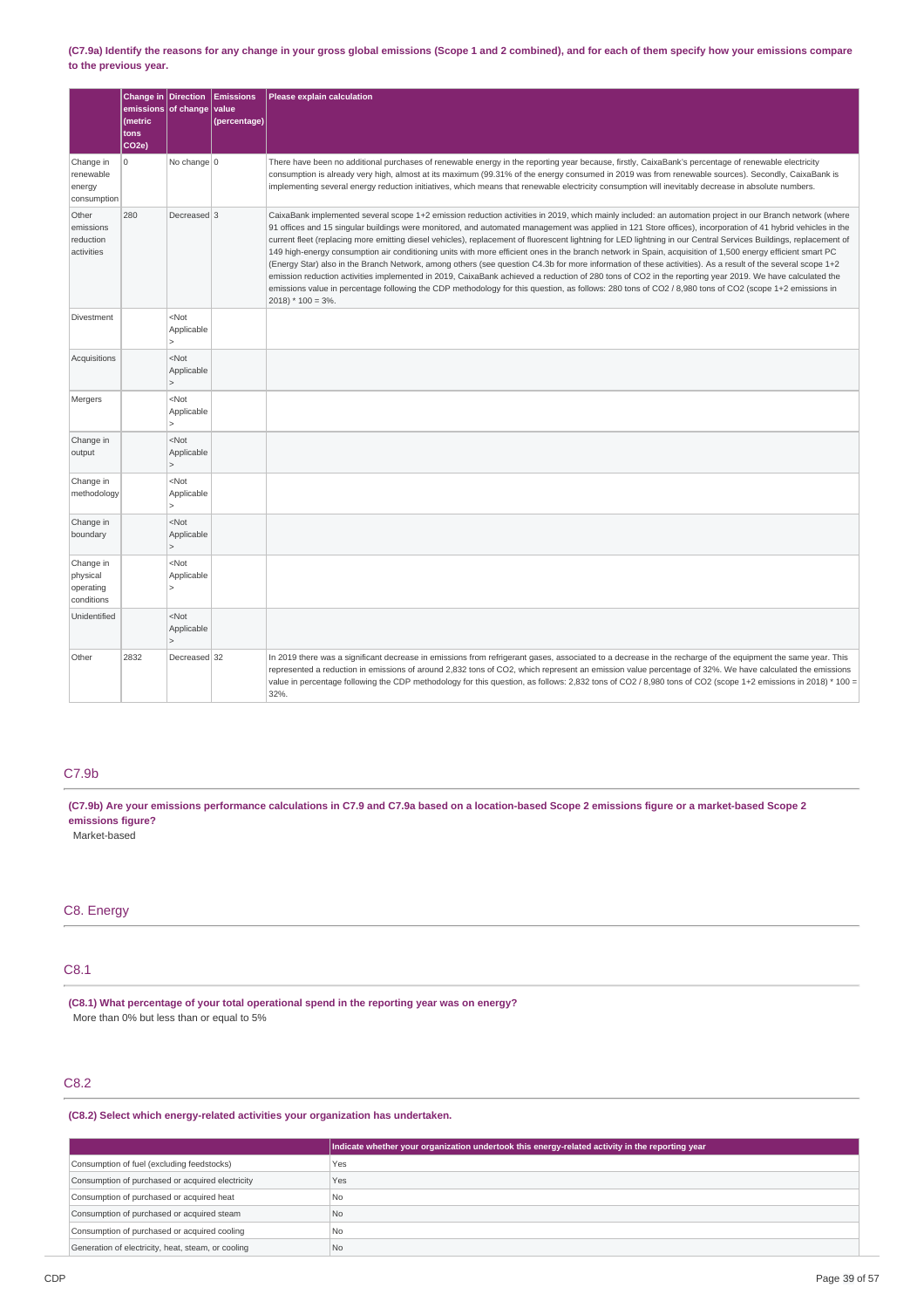### C8.2a

#### **(C8.2a) Report your organization's energy consumption totals (excluding feedstocks) in MWh.**

|                                                         | <b>Heating value</b>                  |                           | MWh from renewable sources IMWh from non-renewable sources | Total (renewable and non-renewable) MWh |
|---------------------------------------------------------|---------------------------------------|---------------------------|------------------------------------------------------------|-----------------------------------------|
| Consumption of fuel (excluding feedstock)               | LHV (lower heating value) $ 0\rangle$ |                           | 5738                                                       | 5738                                    |
| Consumption of purchased or acquired electricity        | <not applicable=""></not>             | 150643                    | 1047                                                       | 151690                                  |
| Consumption of purchased or acquired heat               | <not applicable=""></not>             | <not applicable=""></not> | <not applicable=""></not>                                  | <not applicable=""></not>               |
| Consumption of purchased or acquired steam              | <not applicable=""></not>             | <not applicable=""></not> | <not applicable=""></not>                                  | <not applicable=""></not>               |
| Consumption of purchased or acquired cooling            | <not applicable=""></not>             | <not applicable=""></not> | <not applicable=""></not>                                  | <not applicable=""></not>               |
| Consumption of self-generated non-fuel renewable energy | <not applicable=""></not>             | <not applicable=""></not> | <not applicable=""></not>                                  | <not applicable=""></not>               |
| Total energy consumption                                | <not applicable=""></not>             | 150643                    | 6785                                                       | 157428                                  |

#### C9. Additional metrics

### C9.1

**(C9.1) Provide any additional climate-related metrics relevant to your business.**

### C10. Verification

#### C10.1

#### **(C10.1) Indicate the verification/assurance status that applies to your reported emissions.**

|                                          | Verification/assurance status                          |
|------------------------------------------|--------------------------------------------------------|
| Scope 1                                  | Third-party verification or assurance process in place |
| Scope 2 (location-based or market-based) | Third-party verification or assurance process in place |
| Scope 3                                  | Third-party verification or assurance process in place |

### C10.1a

(C10.1a) Provide further details of the verification/assurance undertaken for your Scope 1 emissions, and attach the relevant statements.

**Verification or assurance cycle in place** Annual process

**Status in the current reporting year** Complete

**Type of verification or assurance** Reasonable assurance

#### **Attach the statement**

Carbon footprint verification\_Caixabank\_2019.pdf CAIXABANK\_Informe\_2019.pdf

**Page/ section reference** All document

**Relevant standard** ISO14064-3

**Proportion of reported emissions verified (%)** 100

### C10.1b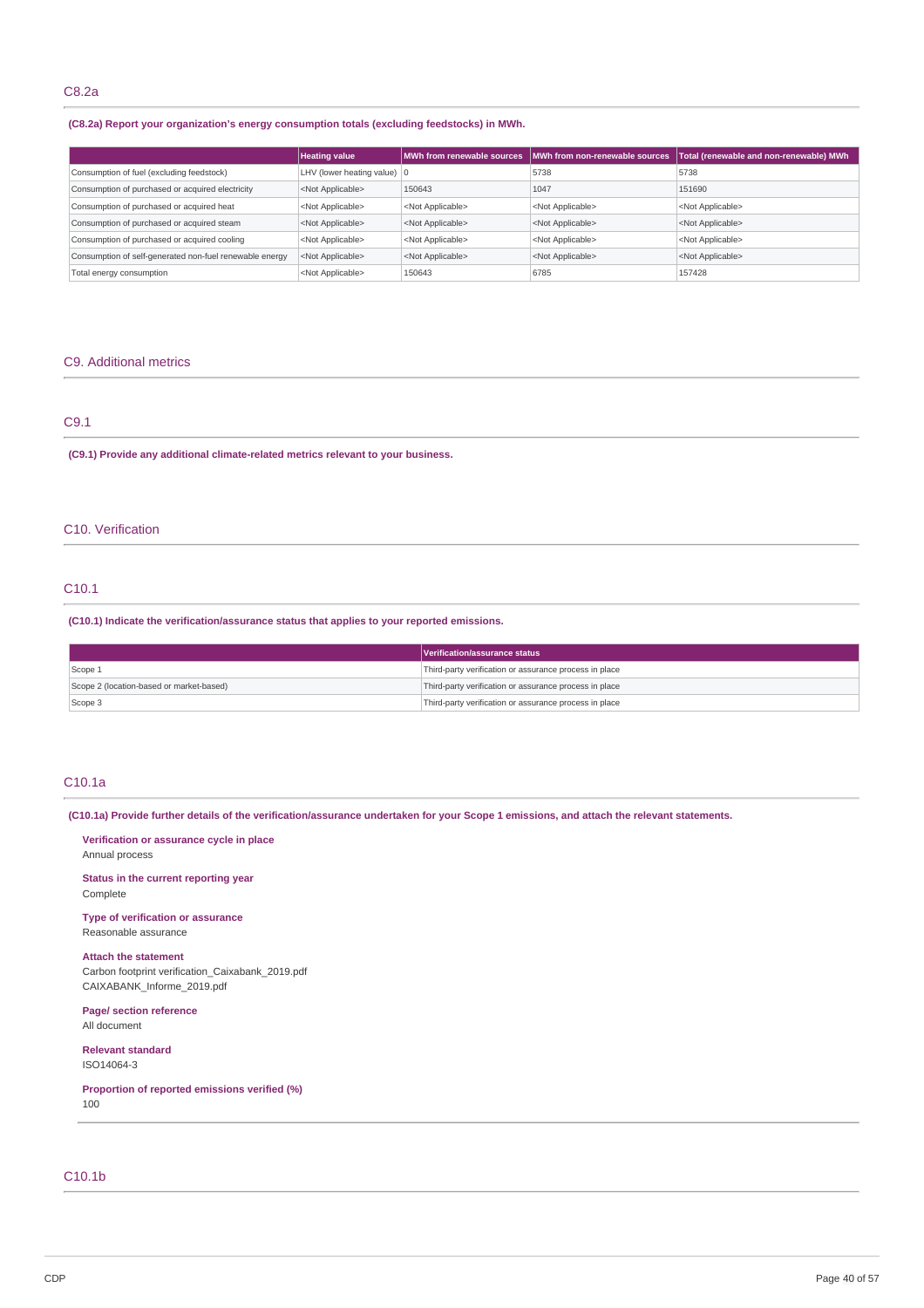#### (C10.1b) Provide further details of the verification/assurance undertaken for your Scope 2 emissions and attach the relevant statements.

**Scope 2 approach** Scope 2 market-based

**Verification or assurance cycle in place** Annual process

**Status in the current reporting year** Complete

**Type of verification or assurance** Reasonable assurance

**Attach the statement** Carbon footprint verification\_Caixabank\_2019.pdf CAIXABANK\_Informe\_2019.pdf

**Page/ section reference** All document

**Relevant standard** ISO14064-3

**Proportion of reported emissions verified (%)** 100

### C10.1c

(C10.1c) Provide further details of the verification/assurance undertaken for your Scope 3 emissions and attach the relevant statements.

**Scope 3 category** Scope 3: Purchased goods and services

**Verification or assurance cycle in place** Annual process

**Status in the current reporting year** Complete

**Type of verification or assurance** Reasonable assurance

**Attach the statement** Carbon footprint verification\_Caixabank\_2019.pdf CAIXABANK\_Informe\_2019.pdf

**Page/section reference** All document

**Relevant standard** ISO14064-3

**Proportion of reported emissions verified (%)** 100

**Scope 3 category** Scope 3: Capital goods

**Verification or assurance cycle in place** Annual process

**Status in the current reporting year** Complete

**Type of verification or assurance** Reasonable assurance

**Attach the statement** Carbon footprint verification\_Caixabank\_2019.pdf CAIXABANK\_Informe\_2019.pdf

**Page/section reference** All document

**Relevant standard** ISO14064-3

**Proportion of reported emissions verified (%)** 100

**Scope 3 category** Scope 3: Upstream transportation and distribution

**Verification or assurance cycle in place** Annual process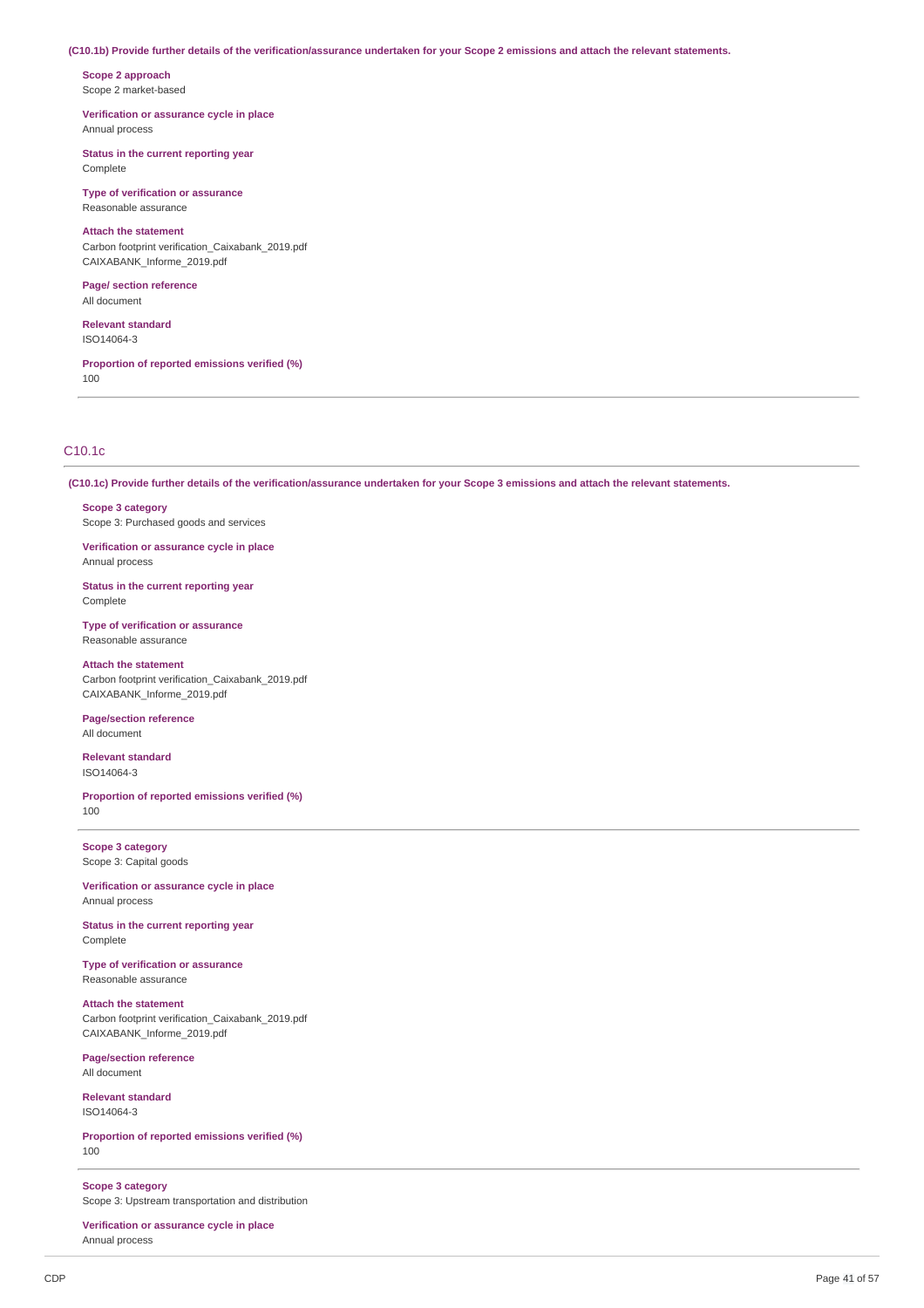#### Status in the current reporting year Complete

#### **Type of verification or assurance** Reasonable assurance

**Attach the statement** Carbon footprint verification\_Caixabank\_2019.pdf CAIXABANK\_Informe\_2019.pdf

**Page/section reference** All document

**Relevant standard** ISO14064-3

**Proportion of reported emissions verified (%)** 1 0 0

**Scope 3 category** Scope 3: Waste generated in operations

Verification or assurance cycle in place Annual process

Status in the current reporting year Complete

**Type of verification or assurance** Reasonable assurance

#### **Attach the statement**

Carbon footprint verification\_Caixabank\_2019.pdf CAIXABANK\_Informe\_2019.pdf

**Page/section reference** All document

**Relevant standard** ISO14064-3

**Proportion of reported emissions verified (%)** 1 0 0

**Scope 3 category** Scope 3: Business travel

**Verification or assuranc e c y cle in pla c e** Annual process

Status in the current reporting year Complete

**Type of verification or assurance** Reasonable assurance

**Attach the statement** Carbon footprint verification\_Caixabank\_2019.pdf CAIXABANK\_Informe\_2019.pdf

**Page/section reference** All document

**Relevant standard** ISO14064-3

**Proportion of reported emissions verified (%)** 1 0 0

**Scope 3 category** Scope 3: Employee commuting

Verification or assurance cycle in place Annual process

Status in the current reporting year Complete

**Type of verification or assurance** Reasonable assurance

**Attach the statement** Carbon footprint verification\_Caixabank\_2019.pdf CAIXABANK Informe 2019.pdf

**Page/section reference** All document

**Relevant standard**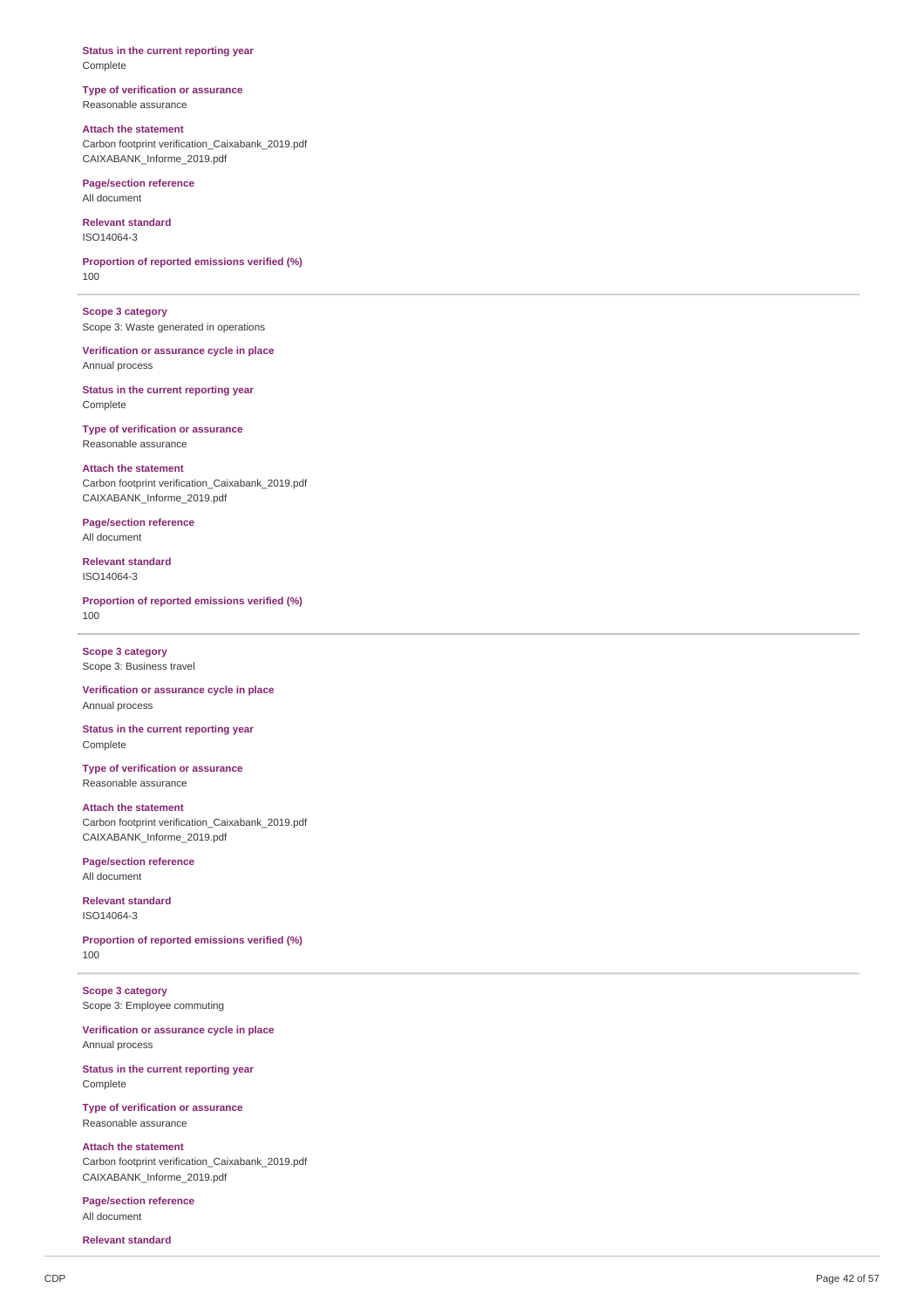### **Proportion of reported emissions verified (%)** 100

### C10.2

(C10.2) Do you verify any climate-related information reported in your CDP disclosure other than the emissions figures reported in C6.1, C6.3, and C6.5? Yes

#### C10.2a

(C10.2a) Which data points within your CDP disclosure have been verified, and which verification standards were used?

| Disclosure module verification relates to | Data verified                                                        | Verification standard | Please explain                                              |
|-------------------------------------------|----------------------------------------------------------------------|-----------------------|-------------------------------------------------------------|
| C5. Emissions performance                 | Change in Scope 1 emissions against a base year (not target related) | ISO14064-3            | This data is also verified annually with the given standard |
| C5. Emissions performance                 | Change in Scope 2 emissions against a base year (not target related) | ISO14064-3            | This data is also verified annually with the given standard |
| C6. Emissions data                        | Year on year change in emissions (Scope 1 and 2)                     | ISO14064-3            | This data is also verified annually with the given standard |
| C6. Emissions data                        | Year on year change in emissions (Scope 3)                           | ISO14064-3            | This data is also verified annually with the given standard |
| C6. Emissions data                        | Year on year emissions intensity figure                              | ISO14064-3            | This data is also verified annually with the given standard |
| C6. Emissions data                        | Change in Scope 1 emissions against a base year (not target related) | ISO14064-3            | This data is also verified annually with the given standard |
| C6. Emissions data                        | Change in Scope 2 emissions against a base year (not target related) | ISO14064-3            | This data is also verified annually with the given standard |
| C6. Emissions data                        | Change in Scope 3 emissions against a base year (not target related) | ISO14064-3            | This data is also verified annually with the given standard |
| C7. Emissions breakdown                   | Year on year change in emissions (Scope 1 and 2)                     | ISO14064-3            | This data is also verified annually with the given standard |

### C11. Carbon pricing

### C11.2

**(C11.2) Has your organization originated or purchased any project-based carbon credits within the reporting period?** Yes

### C11.2a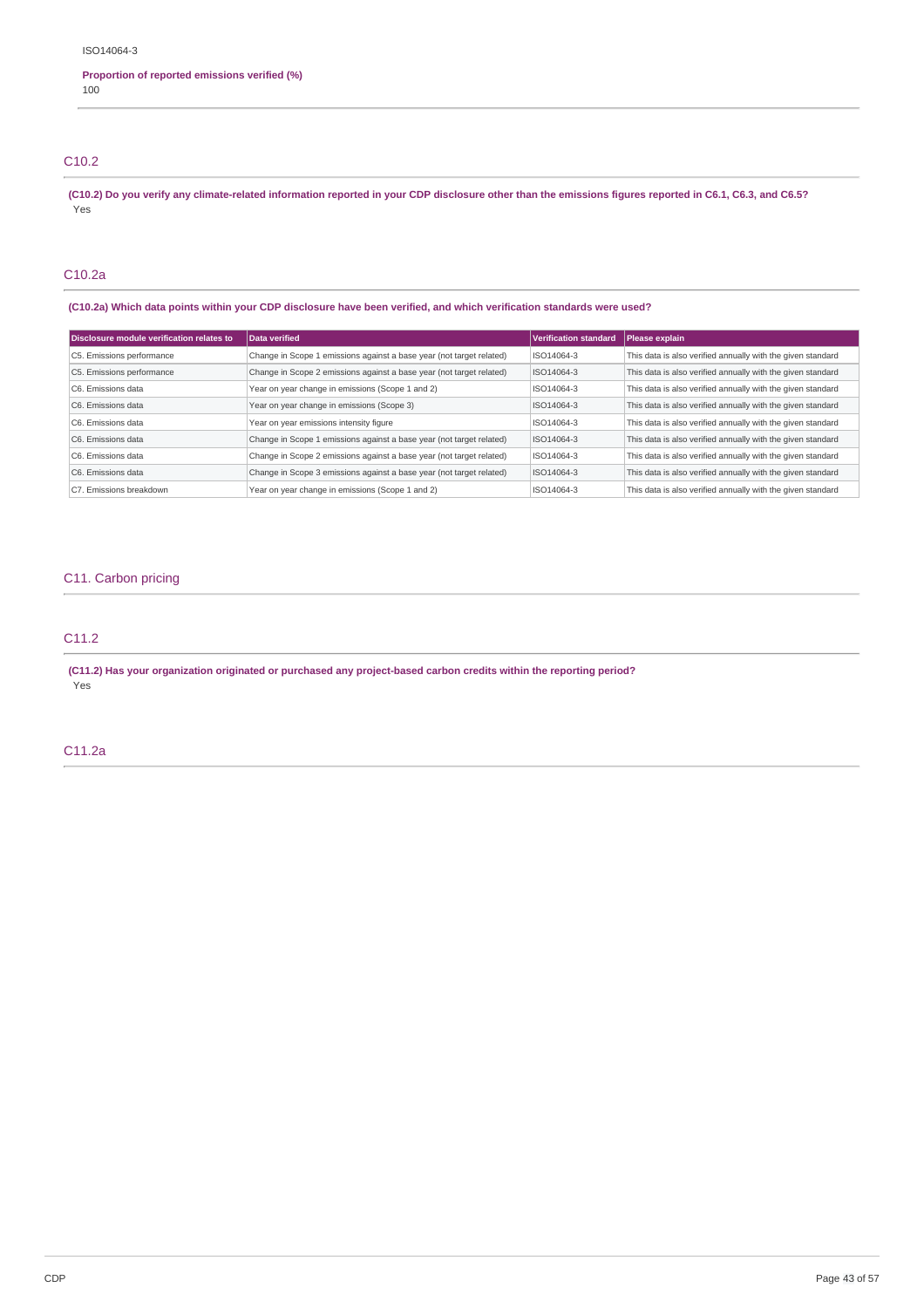#### (C11.2a) Provide details of the project-based carbon credits originated or purchased by your organization in the reporting period.

**Credit origination or credit purchase** Credit purchase

**Project type** Forests

#### **Project identification**

CIKEL BRAZILIAN AMAZON REDD APD PROJECT MANAGEMENT PROJECT, BRAZIL. The sustainable forest management project located in the Río Capim Complex (RCC), Paragominas municipality, Pará state, Eastern Amazon of Brazil. The CIKEL Brazilian Amazon REDD APD Project aims to avoid emissions from planned deforestation on a property in Paragominas Municipality, Para state, Brazil. The main activity of the CIKEL Brazilian Amazon REDD APD Project is the cancelation of the planned deforestation activities and decision to instead conserve the forest area and continue limited forest management activities in the area under Forest Stewardship Council® Certification (FSC®) with Low Impact Logging (SFMLIL) practices

#### **Verified to which standard**

VCS (Verified Carbon Standard)

**Number of credits (metric tonnes CO2e)** 21872

**Number of credits (metric tonnes CO2e): Risk adjusted volume** 21872

**Credits cancelled**

Yes

**Purpose, e.g. compliance** Voluntary Offsetting

#### **Credit origination or credit purchase**

Credit purchase

#### **Project type** Forests

Both Credit purchase and Credit origination. The promoter of this project is CaixaBank. This year CaixaBank offset 25 tons of this project, as done last year, and will *continue offsetting with it in the next years.*

#### **Project identification**

Project Bosque CaixaBank Montserrat. Plantation of Quercus ilex subsp. ballota, Pinus pinea, Prunus dulcis,Crataegus monogyna and Arbutus unedo and sowing of Pinus halepensis. Both Credit purchase and Credit origination. The promoter of this project is CaixaBank. This year CaixaBank offset 25 tons of this project, as done last year, and will continue offsetting with it in the next years.

#### **Verified to which standard**

Other, please specify ( Spanish Government (Ministerio de Agricultura, Pesca y Alimentación))

#### **Number of credits (metric tonnes CO2e)**

25

#### **Number of credits (metric tonnes CO2e): Risk adjusted volume**

25

### **Credits cancelled**

Yes

### **Purpose, e.g. compliance**

Voluntary Offsetting

#### **Credit origination or credit purchase** Credit purchase

### **Project type**

Forests

Both Credit purchase and Credit origination. The promoter of this project is CaixaBank. This year CaixaBank offset 25 tons of this project, and will continue offsetting with it *in the next years.*

#### **Project identification**

Project Bosque CaixaBank Ejulve (Teruel): Plantation of Quercus ilex subsp. ballota, Quercus faginea, Sorbus domestica, Pinus sylvestris, Celtis australis, Prunus spinosa, Crataegus monogyna and Pinus nigra ssp salzmannii. Both Credit purchase and Credit origination. The promoter of this project is CaixaBank. This year CaixaBank offset 25 tons of this project, and will continue offsetting with it in the next years.

#### **Verified to which standard**

Other, please specify ( Spanish Government (Ministerio de Agricultura, Pesca y Alimentación))

**Number of credits (metric tonnes CO2e)**

25

 $25$ 

#### **Number of credits (metric tonnes CO2e): Risk adjusted volume**

**Credits cancelled**

Yes

#### **Purpose, e.g. compliance**

Voluntary Offsetting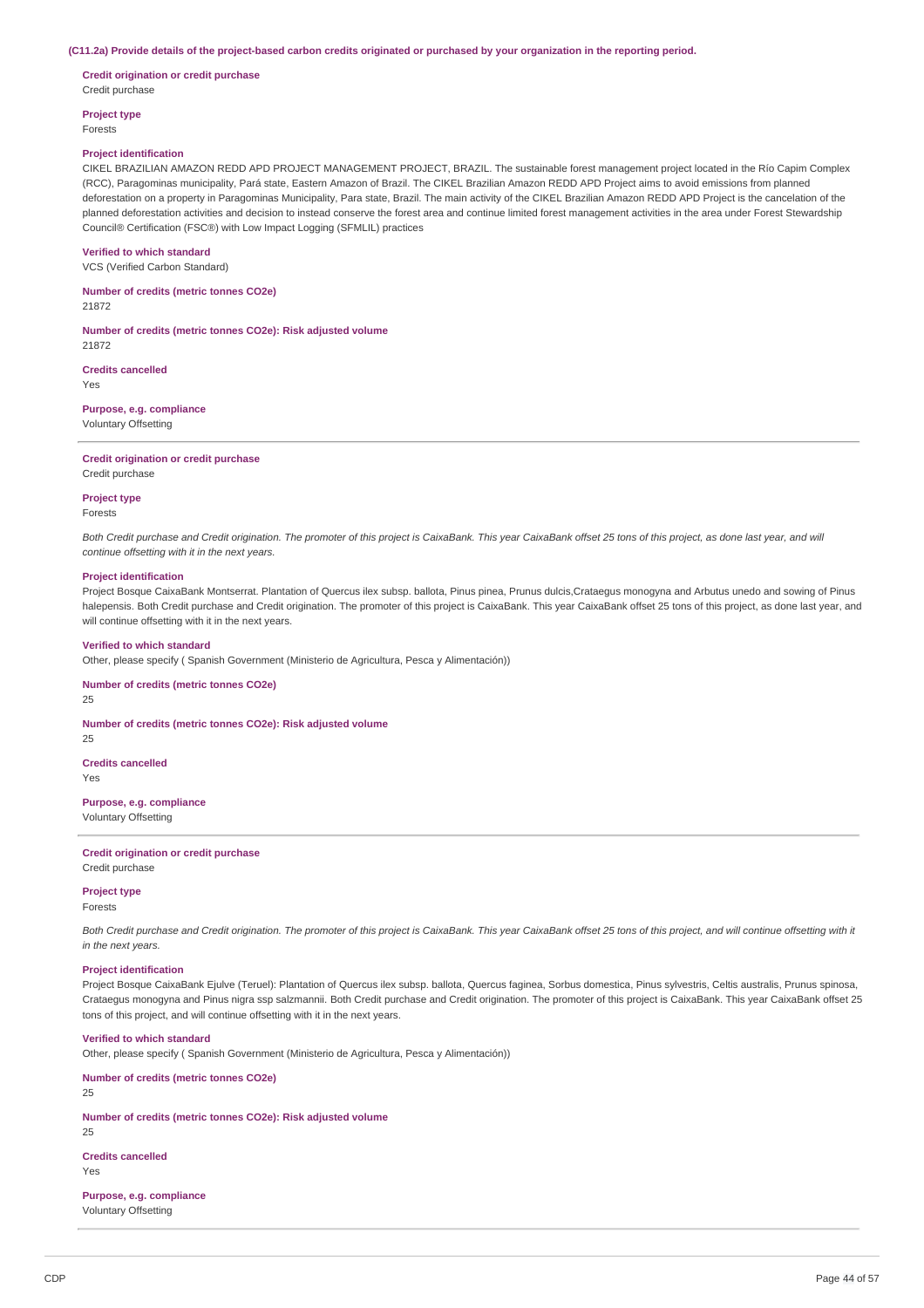#### **(C11.3) Does your organization use an internal price on carbon?**

Yes

### C11.3a

#### **(C11.3a) Provide details of how your organization uses an internal price on carbon.**

**Objective for implementing an internal carbon price**

Navigate GHG regulations Change internal behavior Drive energy efficiency Drive low-carbon investment Identify and seize low-carbon opportunities

#### **GHG Scope**

Scope 1 Scope 2

#### **Application**

The carbon price is applied across the entire company and is determined by the Environmental Department. We think that it is important that enterprises put a price on carbon, to help limit the increase in global mean temperature to two degrees Celsius above pre-industrial levels. In addition, we assume that, independently of the regulations, addressing climate change will be both a cost and an opportunity for us. Using a price on carbon allows us to determine our investments in greenhouse gas emissions reductions strategy, which consists in reducing emissions via the development of energy efficiency projects, raising environmental awareness, promoting good environmental practices and offsetting the emissions that we are not able to reduce.

**Actual price(s) used (Currency /metric ton)**

5

#### **Variance of price(s) used**

A single price is applied throughout the company and it can develop over time as a result of the market (as our price on carbon is partly set based on the average carbon credit price of the voluntary carbon market). In 2018, the average carbon price of the voluntary market was of \$3.01/ tonne CO2\*. Besides market prices, our internal carbon price is also determined on what part of our budget we are willing to use for reducing our environmental impact. In addition, we also considered the investment of the Montserrat and Teruel project (see question C11.2a) and the tones of CO2 that can be offset through it. \*Source of the carbon credit price in the voluntary carbon market: State of Voluntary Carbon Markets 2019.

**Type of internal carbon price**

Shadow price

**Offsets** 

#### **Impact & implication**

The rationale for employing a carbon price is that we think that it's important that enterprises put a price on carbon,to help limit the increase in global mean temperature to 2 degrees Celsius above pre-industrial levels.In addition, we assume that independently of the regulations, addressing climate change will be both a cost and an opportunity for us. Using a price on carbon allows us to determine our investments in GHG emissions reductions strategy, which consists in reducing emissions via the development of energy efficiency projects,raising environmental awareness,promoting good environmental practices and offsetting the emissions that we are not able to reduce. Examples of how carbon pricing affects strategic decision-making related to future investments: CaixaBank's policy focuses on reducing operational costs through executing emission reduction activities that lead to a reduction in energy consumption and thus a decrease in emissions. These activities include the purchase of renewable electricity with Guarantee of Origin,energy efficiency activities such as replacement of lights and computers,etc.In addition, we use an internal price of carbon to promote the offsetting of those emissions that we are still not able to reduce.This enables us to have an annual budget for buying carbon credits of high quality emissions reduction projects,and as an incentive for following up with the planning and execution of carbon reduction initiatives. Our price on carbon is set at €5/tCO2 based on the average carbon credit price of the voluntary carbon market,which in 2018 was \$3.01/tCO2\* as well as on what part of our budget we are willing to use for reducing our environmental impact.In addition,we also considered the investment of the Montserrat and Teruel project (see C11.2a) and the tones of CO2 that can be offset through it. A higher carbon pricing would lead to do an increase in investments on energy efficiency and emissions reductions activities, in order to invest in reducing emissions on the long term and to spend less money on offsetting emissions.A lower carbon pricing would lead to the execution of less emissions reduction activities,because offsetting emissions would be cheaper than investing in energy efficiency. \*Source of the carbon credit price in the voluntary carbon market: State of Voluntary Carbon Markets 2019.

#### C12. Engagement

### C12.1

**(C12.1) Do you engage with your value chain on climate-related issues?** Yes, our suppliers

Yes, our customers

Yes, other partners in the value chain

### C12.1a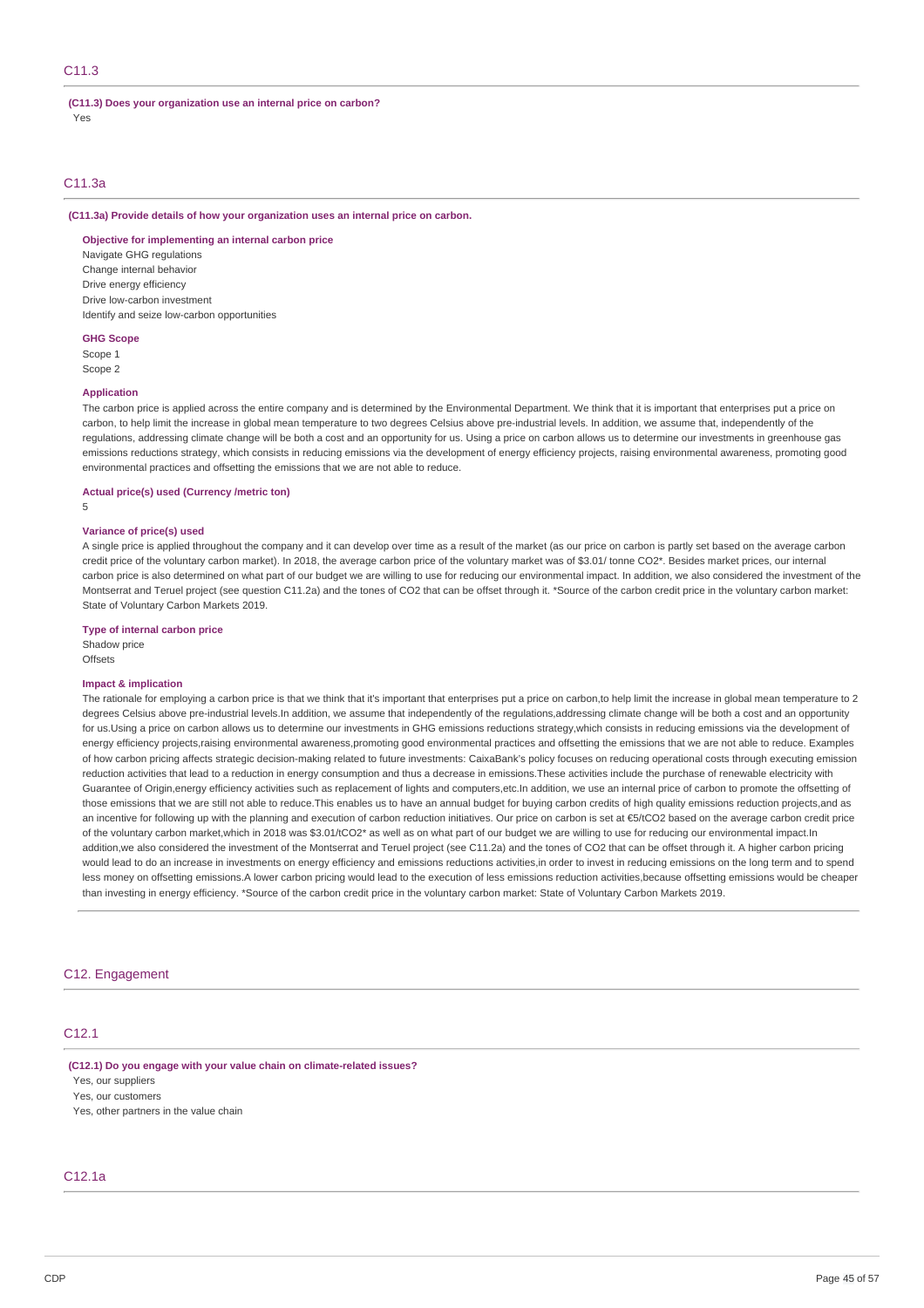#### **(C12.1a) Provide details of your climate-related supplier engagement strategy.**

#### **Type of engagement**

Information collection (understanding supplier behavior)

#### **Details of engagement**

Collect climate change and carbon information at least annually from suppliers

### **% of suppliers by number**

100

**% total procurement spend (direct and indirect)**

 $100$ 

**% of supplier-related Scope 3 emissions as reported in C6.5**

 $\Omega$ 

#### **Rationale for the coverage of your engagement**

One of the 5 axes of our new 2019-2021 Environmental Management Plan is extending the environmental commitment to the value chain, including all our suppliers. On the one hand, we have implemented green purchasing at our Purchase Area and an Environmental Plan for Procurement and Contracts to identify categories with the greatest potential environmental impact. Thus, all our purchases and hiring within these identified categories consider environmental criteria specifications. In 2019, through CaixaBank's online supplier management tool, where all the information associated to suppliers is stored, we asked all of our suppliers (100%), all operating in Spain, whether they calculated their carbon footprint, what were their total emissions, as well as other environmental and climate related information such as their environmental management systems certifications (e.g. ISO 14001). Our goal is to gain a better understanding of our supplier's commitment and action against climate change, and to identify potential suppliers to further engage with, so they align to the Group's environmental standards and environmental policy. In addition, identifying our most emitting suppliers and engaging with them so they take measures to reduce their emissions will help us in reducing our overall scope 3 emissions.

#### **Impact of engagement, including measures of success**

CaixaBank measures the success of this engagement by the number of suppliers that provide us with this climate related information, both the number of suppliers that have implemented the ISO 14001 certification as well as the number of suppliers that calculate their carbon emissions, and the response rate in each case out of our total suppliers. In 2019, out of our total 7.767 suppliers, 189 (2,4%) confirmed they had implemented the ISO 14001 certification, while only 8 suppliers (0,1%) did calculate their carbon emissions. These values are lower than the previous year 2018, where 4,5% (330 suppliers out of the 7,232) had implemented the ISO 14001 and 18 suppliers (0,24%) confirmed they annually calculate their carbon footprint. Despite being at the early stages, we expect to increase the response rate of our suppliers in order to gain a better understanding of their commitment and action against climate change, and thus be able to continue engaging actively with those who do not currently take action. As mentioned, one of the 5 axes of our new 2019-2021 Environmental Management Plan is extending the environmental commitment to the value chain, including all our suppliers. In addition, CaixaBank is currently planning to collect information regarding whether its suppliers offset the emissions they have not been able to reduce.

#### **Comment**

#### C12.1b

**(C12.1b) Give details of your climate-related engagement strategy with your customers.**

#### **Type of engagement**

Information collection (understanding customer behavior)

#### **Details of engagement**

Collect climate change and carbon information from new customers as part of initial due diligence

**% of customers by number**

100

#### **% of customer - related Scope 3 emissions as reported in C6.5**

 $\Omega$ 

#### **Portfolio coverage (total or outstanding)**

Majority of the portfolio

#### **Please explain the rationale for selecting this group of customers and scope of engagement**

CaixaBank's model for integrating environmental risk analysis into admission processes considers the environmental risk of both the customer and the operation. All clients must be qualified according to Environmental Risk before granting new risk. During the credit approval process, the specific transaction is assessed as well in accordance with the Environmental Risk Management Policy (evaluating general and sectoral exclusions). In addition, the environmental risk is analysed, defined as the probability of occurrence of damage that can cause significant adverse effects on any element of environment, including climate change. CaixaBank assesses the sector, the company and its trajectory, public and market information, documentation of the project and its specific risks, information or assessment of experts and other aspects (at the operation level, compliance with the Equator Principles). An initially high-risk project can improve its rating if it has an adequate environmental management plan. This allows for an environmental risk assessment for each client/operation. On the other hand, the degree of carbon intensity is assessed, which will depend on the level of emissions compared to the sector average. Data is collected from different sources and external ESG rating agencies and market tools (MSCI). Based on the previous outputs, the Environmental Risk sanction (RMA) will be concluded as: favourable, unfavourable or rejected. This evaluation is integrated into the client or transaction file and is evaluated along with the other financial and credit quality factors for the final admission decision. The individual assessment is carried out for all corporate and business client transactions, which represent approx. 21% of the Exposure at Default (EAD) of the credit portfolio (as at December 2019 as per Pillar 3 disclosure). In addition, for all new Real Estate financing transactions (mortgage loans, developer loans and Commercial Real Estate) the Energy Efficiency Certificate of the financed real estate asset is requested as part of the credit approval process. Real Estate portfolio represents approximately 41% of total Exposure at Default (EAD).

#### **Impact of engagement, including measures of success**

CaixaBank measures the success of this action by the number of favourable applications, compared to the unfavourable and rejected applications out of all the applications received. In 2019, 100 applications were received, of which 87 were sanctioned. 2 were rejected for not complying with the policy, both companies related to coal. The remaining 85 were Favourable. Therefore, by rejecting 2 applications of companies related to coal, that did not pass CaixaBank's environmental risk assessment, the Group reduces its exposure to potential climate risks that could arise from financing this fossil fuel and decreases its exposure to carbon related assets, in line with the Groups Strategy. At the moment, the analysis has been carried out centrally (Environmental Risk Analysis team). Regarding the Energy Efficiency Certificate that is collected within the Real Estate transactions, A or B ratings are considered environmentally sustainable. CaixaBank is adapting its information systems and loan allocation processes to input information and documentation regarding the energy certificate when operations are formalised. Energy information concerning planned property developments is also included. The promotions formalised in 2019 include operations for €938 million with A or B rating.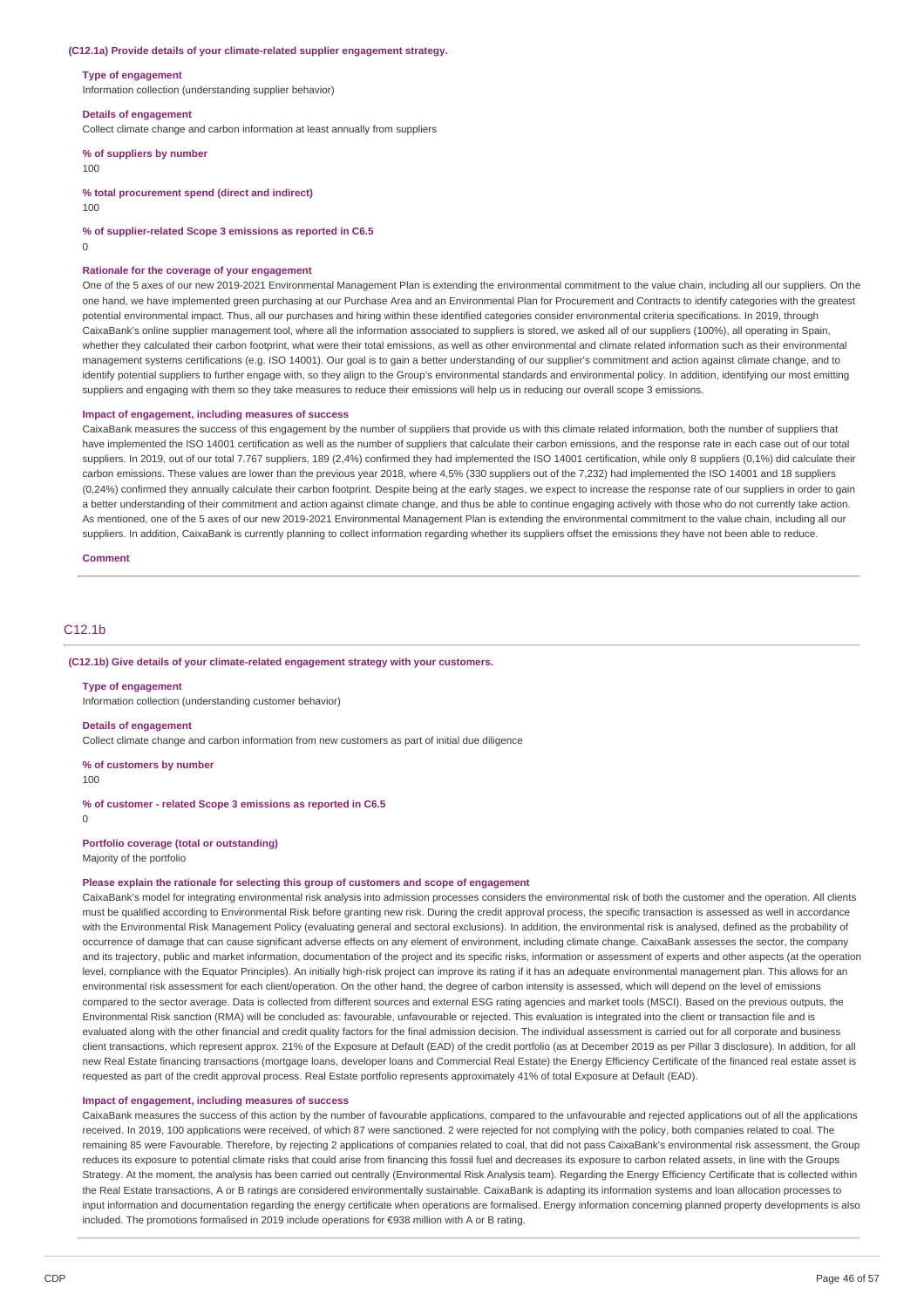#### **(C12.1d) Give details of your climate-related engagement strategy with other partners in the value chain.**

Since 2015, CaixaBank has engaged with policy makers, specifically with the Government of Catalonia and the Government of Spain, by participating and publicly committing to reducing our GHG emissions through the Voluntary Agreements Program of the Government of Catalonia and the Carbon Footprint Registry of MAGRAMA (the environmental Ministry of the Spanish Government), where we annually report our emission reduction initiatives.

Throughout 2019, employee engagement was reinforced with activities for increasing the environmental awareness, such sending emails, messages over the Intranet, publications in internal magazines, etc. A specific web page has been updated for the environment, which includes different information, from company policy and certifications to environmental training. In order to achieve the involvement of employees, CaixaBank has a Good Environmental Practices Manual, which details simple measures that may be adopted in the workplace to minimise the environmental and climatic impact associated with the use of resources (energy, office material, etc.) and waste production. Specialised employees have been trained in environmental management, project finance for renewable energy and recommendations of the TCFD in the area of climate change. Besides, through the "automatic booking" travel tool, employees are informed regarding the associated CO2 emissions to journeys. As a result of these engagement, significant emission and waste reductions have been achieved throughout the years, such as a reduction of 25% of plastic waste in the cafeteria compared to 2018 (see question C4.3b for more details).

CaixaBank disseminates its commitment to fight against climate change to its different stakeholders through different channels such as the Annual Report or CDP Questionnaire, both mainly addressed to investors, or its Environmental Statement, addressed to the general public. Raising awareness has been identified as an important matter in a long term during the shareholders and investors decision making process. The bank should reinforce its climate change performance perception in order to keep its current shareholders as well as to attract new, more environmentally aware ones. Maintaining the inclusion of CaixaBank in the world's leading sustainability indexes such as Dow Jones Sustainability Index, FTSE4Good, CDP and Advanced Sustainable Performance Indices, brings forward an opportunity for investors and shareholders to gain a better understanding of a company's management quality and future performance potential. This, in turn, enables investors to identify investment opportunities that can generate long-term shareholder value.

In 2014 the Board of Directors of CaixaBank approved a plan that aims at achieving that all CaixaBank's subsidiaries approve and implement an environmental policy with minimum standards and work towards improving their environmental management system, including actions to reduce climate change emissions. CaixaBank's main subsidiaries impacted by climate change are CaixaBank Facilities Management, VidaCaixa, Building Center and CaixaBank Asset Management and MicroBank. The Group commits to have all its subsidiaries apply an environmental policy and set the ground requirements they must (as a minimum) address. Currently, 14 subsidiaries have an environmental policy approved.

VidaCaixa and CaixaBank Asset Management are signatories of the UNPRI and to the Climate Action 100+ initiative to drive the clean energy transition and help achieve the goals of the 2015 Paris Agreement (COP21).

In 2018, CaixaBank signed an agreement with the European Investment Bank (EIB) consisting of a line of credit amounting to EUR 30 million to fund investments in SMEs, individuals, and the public sector to combat climate change.

In order to advance in a global standard of Taxonomy, we joined the working group coordinated by UNEP FI in 2019, to study and define guidelines for the application of the Taxonomy of environmentally sustainable activities of the EU to banking products. We are currently working on a case study to analyse the risks to the institution's credit portfolio (second phase of the UNEP FI pilot).

Since February 2015, CaixaBank has adopted the Green Bond Principles as an underwriter. During these years, the bank has placed as a Joint Bookrunner in the placement of green bonds for investment in sustainable assets. In 2019, CaixaBank participated in the placement of 4 green bond (Enel, Prologis and FCC Environment Services) issued for investment in sustainable assets with a total volume of €2,550 million.

#### C<sub>12</sub>.3

(C12.3) Do you engage in activities that could either directly or indirectly influence public policy on climate-related issues through any of the following? Trade associations Other

# C<sub>12.3b</sub>

**(C12.3b) Are you on the board of any trade associations or do you provide funding beyond membership?** Yes

#### C12.3c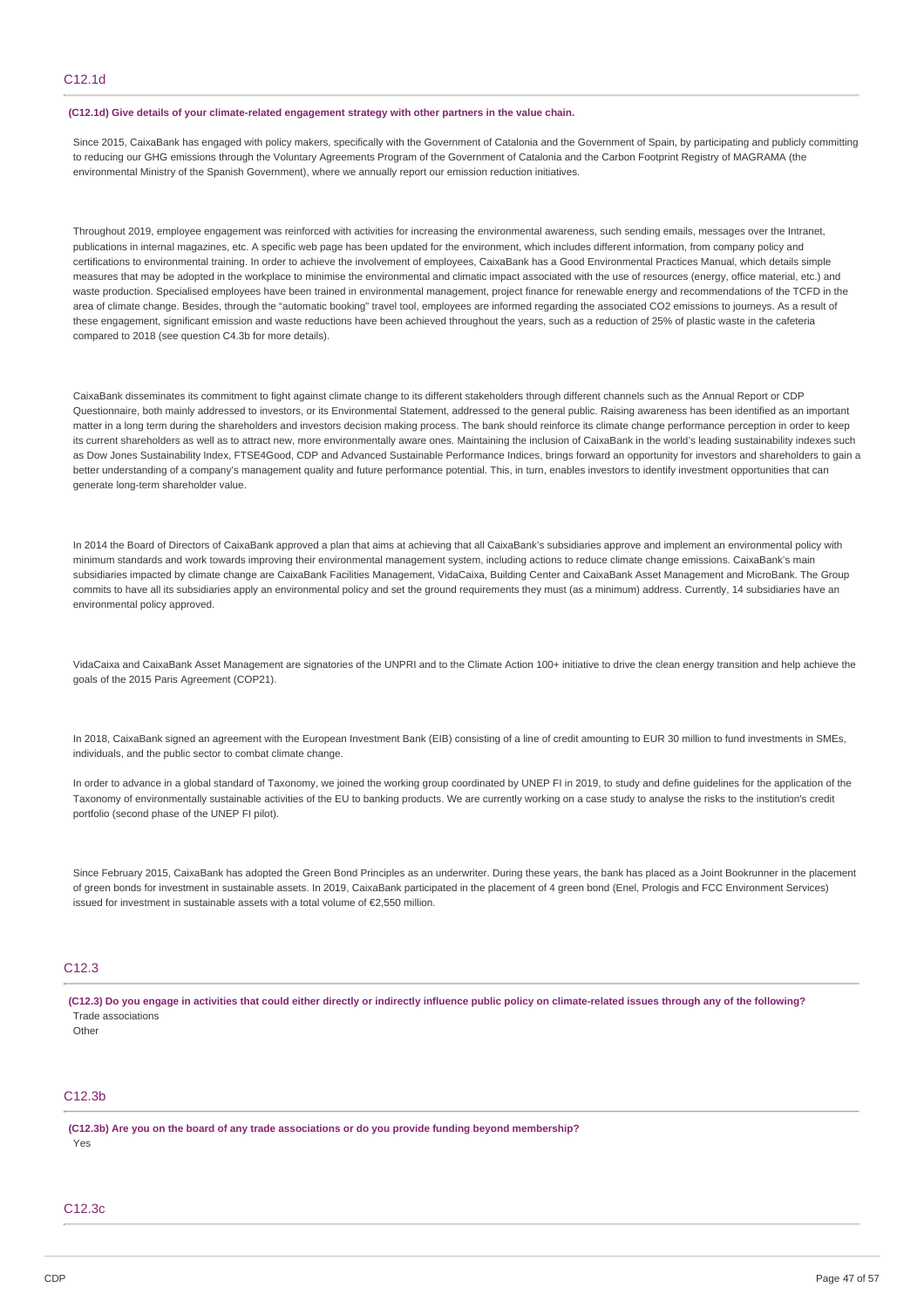#### **Trade association**

World Savings Banks Institute (WSBI)

#### **Is your position on climate change consistent with theirs?**

Consistent

#### **Please explain the trade association's position**

Founded in 1924, WSBI focuses on issues of global importance affecting the banking industry. It supports the aims of the G20 in achieving sustainable, inclusive and balanced growth and job creation around the world, whether in industrialised or less developed countries. WSBI represents the interests of its members towards international policy makers and standard setters on the main regulatory and other issues that shape international retail banking policy. They also promote a vision for a pluralistic banking model and an enabling environment for financial inclusion. WSBI has the additional role of bringing together members to exchange knowledge through meetings at international level as well as technology platforms. WSBI-ESBG has been a signatory of the United Nations Global Compact since 2006, whose 10 Principles provide a complete description of the commitments to follow in the area of social and environmental responsibility. Based on this, WSBI-ESBG pays deep consideration to the new set of 17 measurable Sustainable Development Goals (SDGs), formally accepted by the UN General Assembly in 2015, and which range from ending world poverty to fighting climate change and further developments by 2030. WSBI-ESBG member banks recognise that the environmental challenge and climate change are some of the main collective hazards ever experienced worldwide. As part of their strong commitment to corporate social responsibility (CSR) and sustainable development, WSBI-ESBG and its members contribute to the mitigation of climate change and therefore they: -Acknowledge the risks and opportunities caused by environmental issues and try to adapt their business accordingly. -Work towards mitigating the impact of their business on the environment, both directly in terms of own operations and indirectly in terms of customers and suppliers. -Promote projects in energy efficiency, green transport and green energy, mainly via the loan business. - Promote products and services that respect social, environmental and sustainable development criteria.

#### **How have you influenced, or are you attempting to influence their position?**

CaixaBank aligns with WSBI-ESBG's climate change vision and participates in working groups with them. This association, in turn, participates and influence policy makers in the development of policies in this sense. CaixaBank is part of the Task Force on sustainable finance and we respond to most of the European initiatives. As a recent initiative, the response to the European Commission consultation on the revision of the Non-Financial Reporting Directive NFRD. We have managed to reach a consensus response, despite differences with the German position. Additionally, through them we have channelled a response to the European Climate Law and to different queries on the development of the taxonomy of activities for adaptation and mitigation to climate change.

#### **Trade association**

**CECA** 

#### **Is your position on climate change consistent with theirs?** Consistent

### **Please explain the trade association's position**

CECA is a banking association committed to promoting, defending, and representing its associated companies' interests, giving them advice, and cementing their social mission. Represented in CECA are savings banks, banking foundations and credit institutions that can integrate, and maintain the functions and aims that it holds in accordance with the aforementioned regime, and others who are determining their statutes. The credit institutions associated with CECA are characterised by the so-called 3Rs, which identify all members of the WSBI (The World Savings and Retail Banking Institute): Retail: Focused on the financing of families and SMEs; Responsible: Identified with the Social Projects and Corporate Social Responsibility; Rooted: Rooted in the community: Bound and committed to the areas in which they act. Finresp, the Financial Center for Sustainability in Spain, is an initiative of AEB, CECA, Inverco, Unacc and Unespa to meet the needs of the Spanish productive fabric, particularly SMEs, in their adaptation to the principles and standards of sustainability developed by the UN. Finresp presented its commitments to the environment and responsible finances within the framework of the Climate Summit COP25 In Madrid in 2019. In this sense, the CEO of CECA stated that "the role that the financial sector will play as a catalyst for a new production model based on a decarbonised economy is key. The European authorities they must facilitate this work in the design of the new Green Pact".

#### **How have you influenced, or are you attempting to influence their position?**

CaixaBank aligns with CECA's climate change vision and participates in working groups with them. This association, in turn, participates and influence policy makers in the development of policies in this sense. In 2019, CaixaBank joined the UN Collective Commitment to Climate Action, which reflects the desire of the Bank to align its portfolio with the goals of the Paris Agreement, generate a positive impact and set targets. Additionally, CaixaBank signed on to the Commitment to the Climate that CECA and the AEB have been promoting for the Spanish banking sector.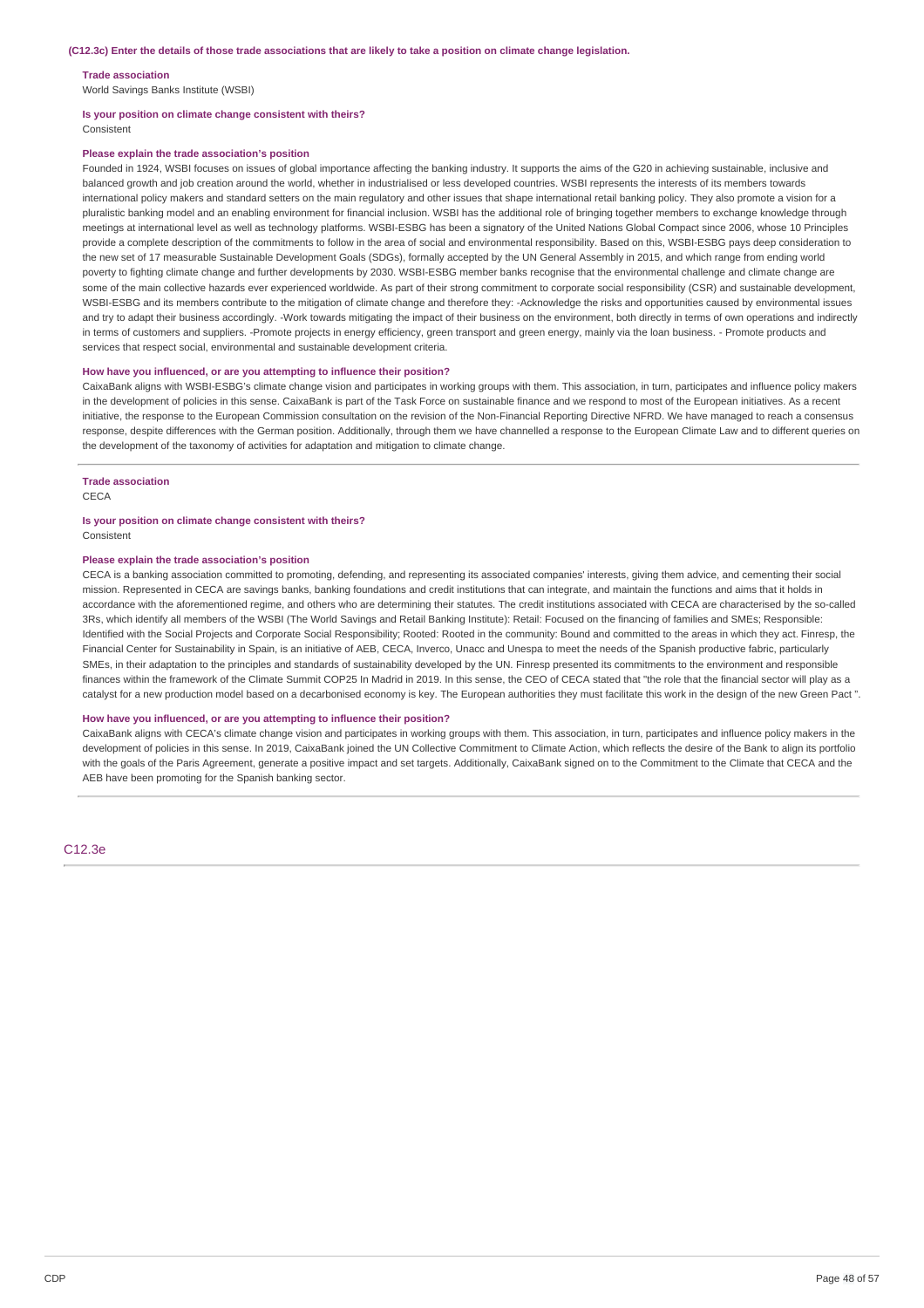#### **(C12.3e) Provide details of the other engagement activities that you undertake.**

CaixaBank collaborates with the World Wildlife Fund (WWF), who actively works to advance policies to fight CC, to engage with businesses to reduce carbon emissions and to help people and nature adapt to a changing climate. CaixaBank, through its specialized financial service MicroBank, collaborates with the WWF on funding environmental conservation, sustainable development and CC programs, through its own financial contributions and those of its customers.

CaixaBank participated with the Catalan regional government to develop the Environmental quality guarantee emblem for the branch network. The environmental criteria aim to minimize the branches' impact on the environment and encourage the ecological sensitivity of employees and users. In addition, in 2018 and 2019 CaixaBank participated in the revision of the branch offices category and renewed again its commitment with the Environmental quality quarantee emblem for both years. This means that now offices are certified for its energy efficiency, as well as other criteria such as water savings, waste management, mobility, among others, until 2020.

CaixaBank is partner of Foretica, the Spanish Business Council for Sustainable Development, whose position on CC is to help the enterprises to maximize a positive contribution to reach a sustainable future. CaixaBank supports this position, as we are working towards minimizing our environmental impact and to reduce GHG emissions.

CaixaBank is a member of the Business cluster of climate change, the benchmark business platform in Spain for climate change. During 2019 this Cluster addressed the keys necessary for business transformation to respond to the decarbonisation of the economy by 2050. CaixaBank actively participates sharing experiences of climate change management.

CaixaBank is also a member of Fundación SERES, a group of enterprises that pursue the improvement of society from different points of view, one of which is the improvement of the environmental conditions. Their position on climate change is that it is important that enterprises act to tackle climate change and its position on climate change is consistent with ours.

CaixaBank is also adhered to the Spanish Group of Green growth, that aims at developing a road map for private business to actively participate and manage the opportunities derived from a green growth framework. CaixaBank actively participates in the decisions taken, sharing its insight on climate change risk and opportunity management in climate change and energy efficiency.

CaixaBank is adhered to RE100, which has validated CaixaBank's policy of 100% renewable electricity hiring.

Since 2012, CaixaBank holds the presidency of the Spanish Global Compact Network and supports the Global Compact in spreading its ten principles, based on human and labour rights, the environment and the fight against corruption.

In addition, CaixaBank holds IESE's Business School (University of Navarra, Spain) Chair of Corporate Social Responsibility, which is committed to fostering, promoting and spreading new knowledge about corporate social responsibility (CSR). In 2019, a partnership agreement with IESE PPP for Cities took place to develop specific proposals to fund and fully implement Smart City proposals: More inclusive and sustainable cities, both in social and environmental terms CaixaBank is an affiliated member of The World Tourism Organization (UNWTO), the United Nations body that promotes responsible, sustainable and accessible tourism for all.

CaixaBank is a member of Barcelona Centre Financer Europeu for Sustainability, which together with the Financial Center for Sustainability in Spain seek to ensure that sufficient private capital is allocated to sustainable investments and in 2019 adhered to the United Nations network of European financial centres for sustainability.

Moreover, CaixaBank actively engages in initiatives like CDP in order to strengthen its commitment to CC management and innovation. In addition, CaixaBank participates in DJSI, MSCI, FTS4Good or ESG, scoring among the top companies in every Index.

"La Caixa" Foundation is a non-profit organization, which receives all its funding from CaixaBank and annually invests in research and excellence training, including environment and CC, and scientific programs. Part of the budget is used to finance the activities of the ClimaDat project, conducted by the Catalan Institute of Climate Sciences (IC3) research center. Within the ClimaDat project, a network of climate observation and research stations located in critical or particularly sensitive natural systems due to their emplacement, physiographic characteristics or peculiarity of their ecosystems is being established in Spain. The aim is to study regions with a high probability of severe damage due to changes in climate and offering free access of this data to researchers and the interested public in general.

### C12.3f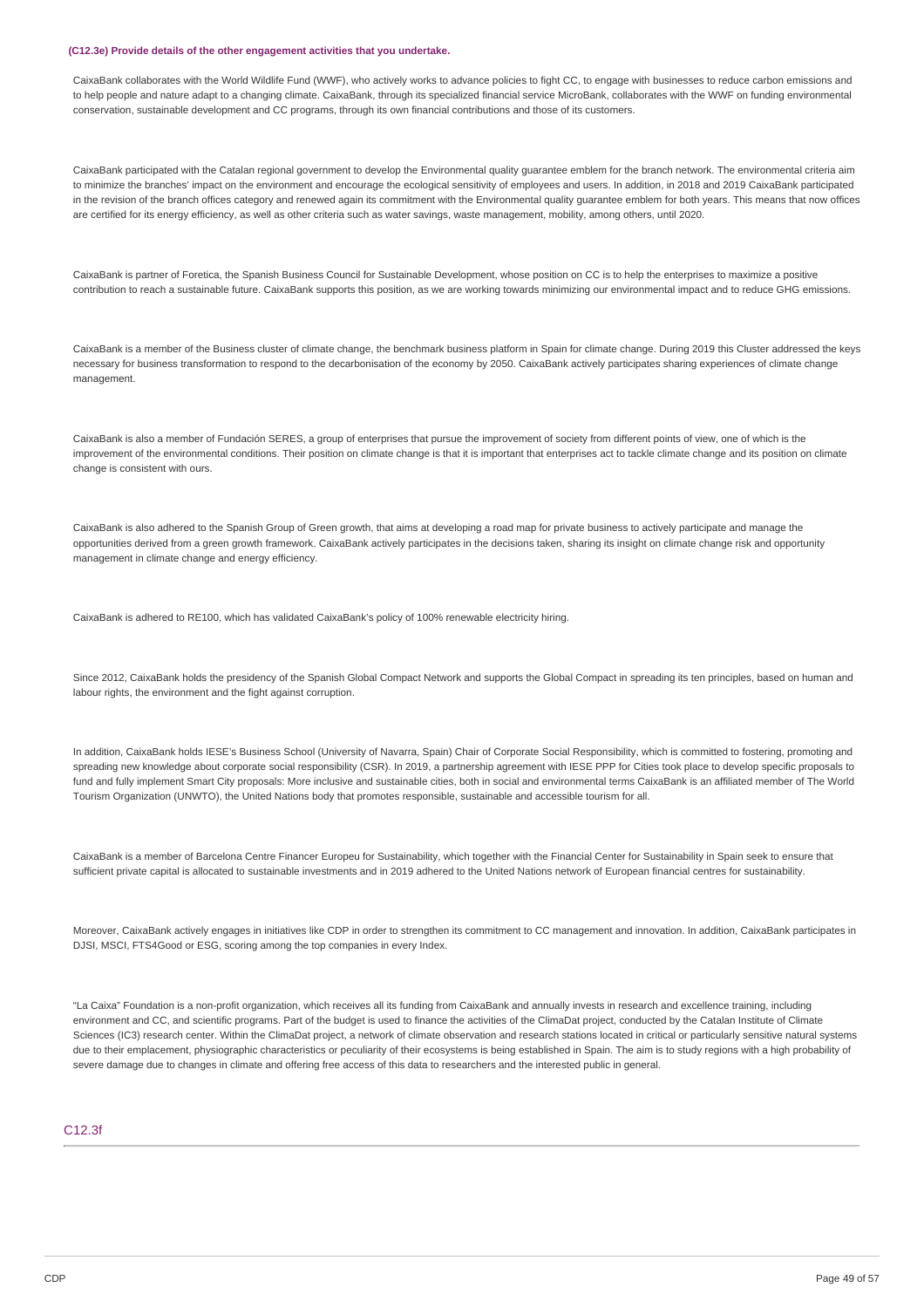(C12.3f) What processes do you have in place to ensure that all of your direct and indirect activities that influence policy are consistent with your overall climate **change strategy?**

To ensure that all direct and indirect activities that influence climate change policy are consistent with the overall Climate Change strategy of CaixaBank, the group decides all the specific actions to get involved with policy-makers, trade associations, research organizations and other kinds of organizations through the Environment Committee. This committee ensures that the different business divisions have a common approach consistent and aligned with the strategy on climate change (CC). In fact, all the initiatives stated above have in common to contribute to the reduction of GHG emissions and to reduce the environmental impact of the activity of CaixaBank's and its value chain (customers, suppliers, etc.).

For example, as a result of the Environment Committee and its task of analysing and assessing the different initiatives of the group, the strategy of CaixaBank on CC aligns correctly with the engagement with the government of Catalonia stated in the previous question (C12.3e) to create the standards and promote the Environmental Guarantee sign. This aligns with the specific actions of the group to achieve energy efficiency and the raising of awareness campaigns. For instance, the promotion and implementation to be awarded with the Environmental Guarantee sign was assessed through this Committee.

The strategy of CaixaBank on climate change aligns correctly with the funding of research organizations as well, through the funding of "La Caixa Foundation" which invests part of the budget in the ClimaDat research project. Funding this kind of research projects (indirectly, through financing "La Caixa" Foundation) is part of the CC strategy of CaixaBank, as a measure for obtaining more information on CC in order to manage the risks derived from CC that CaixaBank may face as a corporation.

The climate change strategy also aligns with the creation of services for customers that promote emissions reductions. One example of this is the Green Account that helps financing WWF activities.

### C12.4

(C12.4) Have you published information about your organization's response to climate change and GHG emissions performance for this reporting year in places **other than in your CDP response? If so, please attach the publication(s).**

#### **Publication**

In mainstream reports

**Status Complete** 

### **Attach the document**

Consolidated Management Report\_CaixaBank\_2019.pdf

#### **Page/Section reference**

19-20; 48; 55; 57¸133-135; 141-145; 158-160; 164-177

#### **Content elements**

Governance Strategy Risks & opportunities Emissions figures Emission targets Other metrics Other, please specify (finance of green projects, environmental requirements for suppliers & others)

### **Comment**

**Publication**

In voluntary communications

#### **Status** Complete

**Attach the document** Environmental\_Declaration\_2019.pdf

**Page/Section reference** All document

### **Content elements**

Governance **Strategy** Risks & opportunities Emissions figures Emission targets Other metrics Other, please specify (emission reduction initiatives, finance of green projects & others)

### **Comment**

**Publication**

In voluntary sustainability report

### **Status**

Complete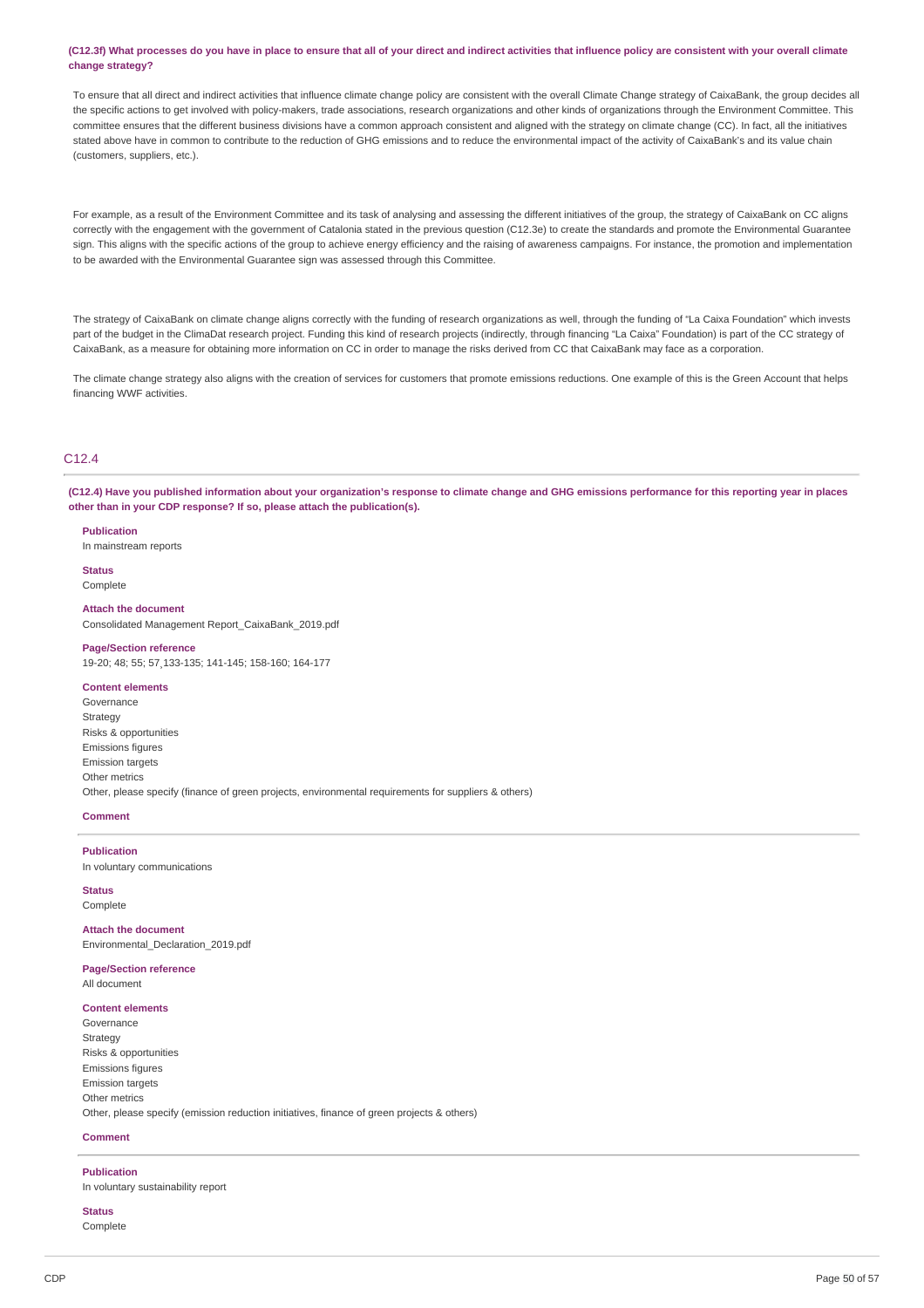#### **Attach the document** CaixaBank Group\_ Socioeconomic impact\_2019.pdf

### **Page/Section reference**

All document

### **Content elements**

Strategy Emissions figures Emission targets Other, please specify (emission reduction initiatives, finance of green projects & others)

### **Comment**

**Publication** In voluntary communications

#### **Status** Complete

**Attach the document** StatementonClimateChange\_CaixaBank\_2019.pdf

**Page/Section reference** All document

**Content elements** Governance Strategy

**Comment**

**Publication** In voluntary communications

**Status** Complete

**Attach the document** Environmental\_Risk\_Management\_Policy.pdf

**Page/Section reference** All document

**Content elements** Governance Strategy Risks & opportunities

### **Comment**

**Publication** In voluntary communications

**Status** Complete

**Attach the document** Environmental\_Management\_Plan\_CaixaBank\_2019\_2021.pdf

**Page/Section reference** All document

**Content elements** Strategy Emission targets Other metrics

### **Comment**

**Publication** In voluntary communications

**Status** Complete

**Attach the document** Carbon footprint\_CaixaBank\_2019.pdf

**Page/Section reference** All document

**Content elements** Emissions figures Other, please specify (emission offsets)

**Comment**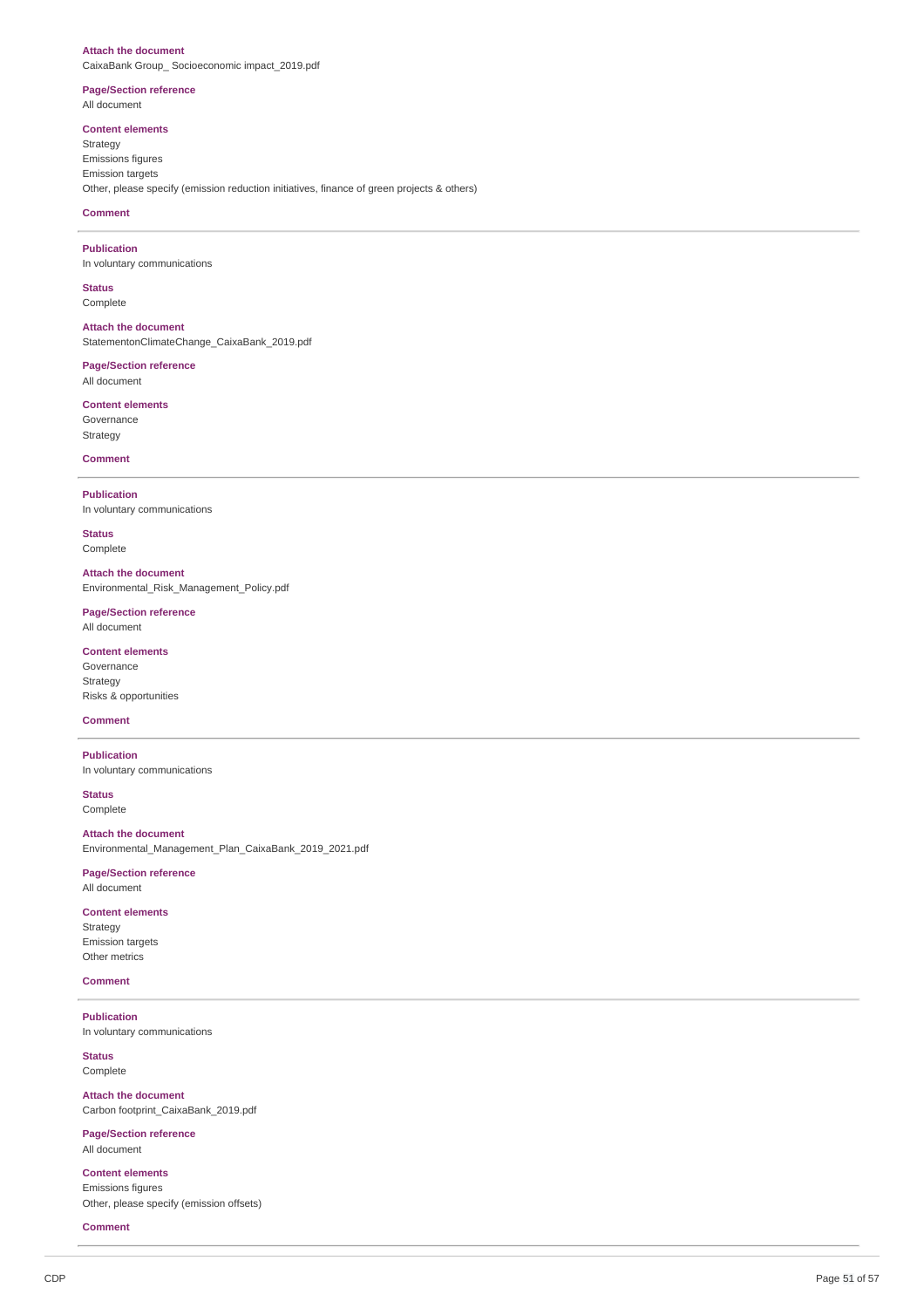### **Publication**

In voluntary sustainability report

#### **Status**

Complete

### **Attach the document**

VIDACAIXA\_Sustainability and Socially Responsible Investment Report\_2019.pdf

#### **Page/Section reference** All document

**Content elements** Governance Strategy

### **Comment**

**Publication** In voluntary communications

**Status** Complete

**Attach the document** VIDACAIXA\_PC30\_Informe de sostenibilidad\_2019.pdf

### **Page/Section reference** All document

**Content elements** Governance Strategy Risks & opportunities Other metrics

#### **Comment**

**Publication** In voluntary communications

**Status**

Complete

**Attach the document** CaixaBank Asset Management\_Socially Responsible Investment Policy.pdf

### **Page/Section reference**

All document

#### **Content elements** Governance Strategy

# **Comment**

**Publication** In voluntary communications

**Status** Complete

**Attach the document** CaixaBank Asset Management\_Proxy Voting Policy.pdf

#### **Page/Section reference** All document

**Content elements** Governance Strategy

### **Comment**

### C-FS12.5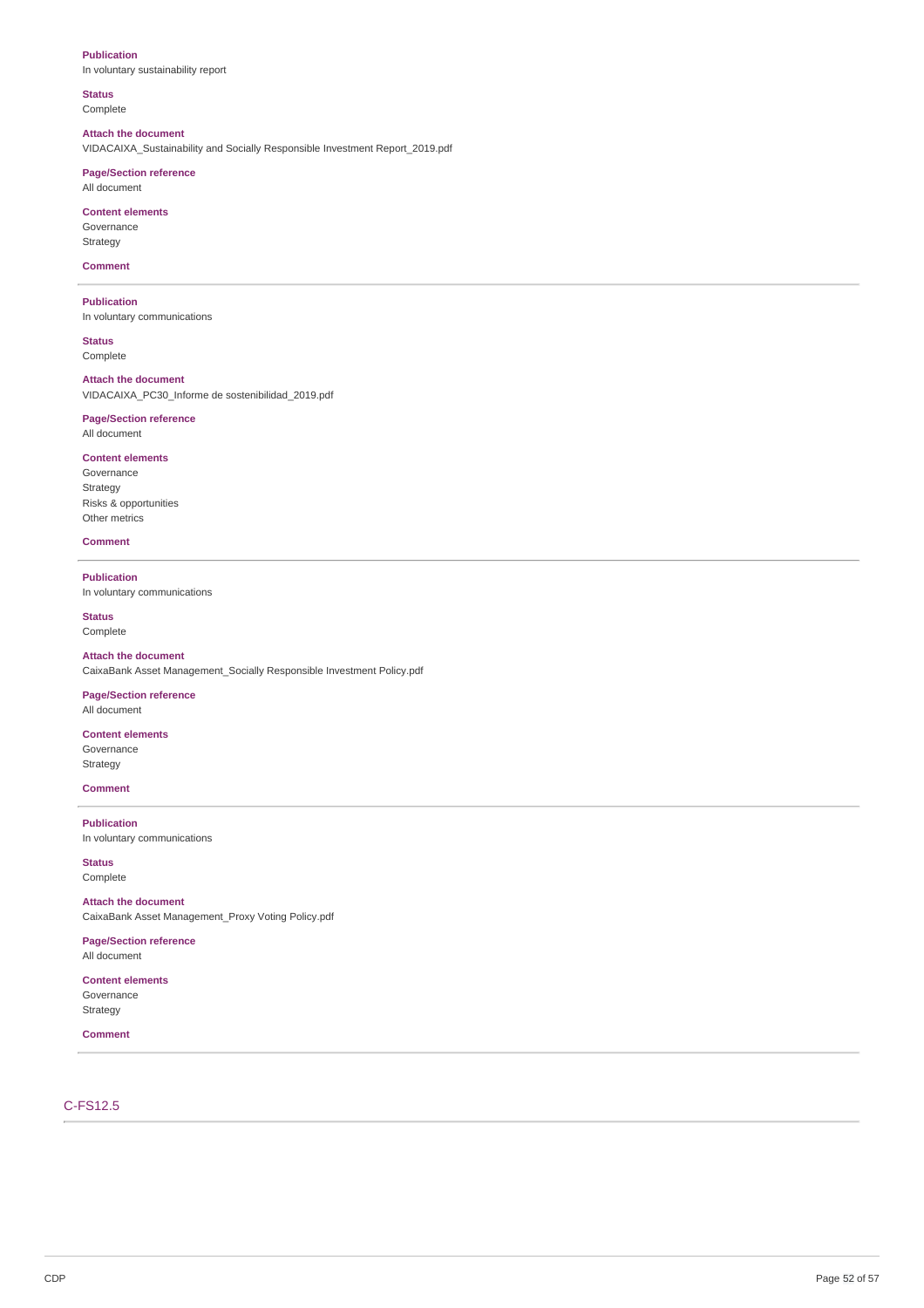### **(C-FS12.5) Are you a signatory of any climate-related collaborative industry frameworks, initiatives and/or commitments?**

|                        | Industry<br>collaboration                                                                                                                                                                                                                                        | <b>Comment</b>                                                                                                                                                                                                                                                                                                                                                                                                                                                                                                                                                                                                                                                                                                                                                                                                                                                                                                                                                                                                                                                                                               |
|------------------------|------------------------------------------------------------------------------------------------------------------------------------------------------------------------------------------------------------------------------------------------------------------|--------------------------------------------------------------------------------------------------------------------------------------------------------------------------------------------------------------------------------------------------------------------------------------------------------------------------------------------------------------------------------------------------------------------------------------------------------------------------------------------------------------------------------------------------------------------------------------------------------------------------------------------------------------------------------------------------------------------------------------------------------------------------------------------------------------------------------------------------------------------------------------------------------------------------------------------------------------------------------------------------------------------------------------------------------------------------------------------------------------|
| Reporting<br>framework | <b>Equator Principles</b><br>Principles for<br>Responsible<br>Investment (PRI)<br>Task Force on<br>Climate-related<br><b>Financial Disclosures</b><br>(TCFD)<br>UNEP FI Principles for<br>Responsible Banking<br>UNEP FI Principles for<br>Sustainable Insurance | Equator Principles: Commitment to ESG risk assessment in project financing of over 7 million euros (2007). CaixaBank is committed to complying with the transparency<br>recommendations of the TCFD (2018). UNEP FI Principles for Responsible Banking: CaixaBank has been a signatory since 2019. Principles for Responsible Investment (PRI):<br>The pension plans manager, VidaCaixa (2009), the Group's asset manager, CaixaBank Asset Management (2016) are signatories. More recently (2020), VidaCaixa has<br>formalized its adherence to the United Nations Principles for Insurance Sustainability (PSI), principles constitute a framework of reference for the insurance sector worldwide in<br>the face of the attempt to face environmental, social and governance risks and opportunities.                                                                                                                                                                                                                                                                                                     |
| Industry<br>initiative | Principles for<br>Responsible<br>Investment (PRI)<br>Responsible Banking<br>Climate Action 100+<br><b>UNEP FI</b><br>UNEP FI TCFD Pilot                                                                                                                          | Climate Action 100+: An initiative that drives dialoque with the largest greenhouse gas emitting companies (2018). VidaCaixa and CaixaBank Asset Management are adhered<br>to the Climate Action 100+ initiative to drive the clean energy transition and help achieve the goals of the 2015 Paris Agreement (COP21). CaixaBank is a member of UNEP FI<br>since 2018. CaixaBank has joined the Task Force on Climate related Financial Disclosure (TCFD) banking pilot phase II in 2019, which is organized by UNEP FI, aimed at<br>UNEP FI Principles for supporting the identification and disclosure of climate related R&O, including physical and transition risks. This working group helps financial entities to develop and implement<br>a methodology for analysing climate change scenarios, and putting scenario developers, financial entities, supervisors and various stakeholders in contact. UNEP FI Banking<br>Taxonomy. CaixaBank joined this working group to jointly define an Application Guide for banking products of the European Taxonomy of environmentally sustainable activities |
| Commitment Collective  | Commitment to<br><b>Climate Action</b><br>Other, please specify<br>(Climate Commitment<br>published by the<br>Spanish<br>Confederation of<br>Savings Banks and<br>the Spanish Banking<br>Association)                                                            | In December 2019, CaixaBank signed the United Nations Collective Commitment to Climate Action. Under this commitment, which was announced within the framework of the<br>Principles for Responsible Banking, banks undertake to align their portfolios to reflect and finance the low-carbon, climate-resilient economy required to limit global warming to<br>below 2 degrees Celsius. CaixaBank is also a signatory to the Climate Commitment published by the Spanish Confederation of Savings Banks and the Spanish Banking<br>Association.                                                                                                                                                                                                                                                                                                                                                                                                                                                                                                                                                              |

### C14. Portfolio Impact

### C-FS14.1

### (C-FS14.1) Do you conduct analysis to understand how your portfolio impacts the climate? (Scope 3 portfolio impact)

|                                                            | We<br>conduct<br>analysis<br>on our<br>portfolio's<br>impact on<br>the<br>climate | Disclosure Comment<br>metric                                                                            |                                                                                                                                                                                                                                                                                                                                                                                                                                                                                                                                                                                                                                                                                                                                                                                                                                                                                                                                                                                                                                                                                                                                                                                                                                                                                                                                                                                                                                                                                                                                                                                                                                 |
|------------------------------------------------------------|-----------------------------------------------------------------------------------|---------------------------------------------------------------------------------------------------------|---------------------------------------------------------------------------------------------------------------------------------------------------------------------------------------------------------------------------------------------------------------------------------------------------------------------------------------------------------------------------------------------------------------------------------------------------------------------------------------------------------------------------------------------------------------------------------------------------------------------------------------------------------------------------------------------------------------------------------------------------------------------------------------------------------------------------------------------------------------------------------------------------------------------------------------------------------------------------------------------------------------------------------------------------------------------------------------------------------------------------------------------------------------------------------------------------------------------------------------------------------------------------------------------------------------------------------------------------------------------------------------------------------------------------------------------------------------------------------------------------------------------------------------------------------------------------------------------------------------------------------|
| Bank<br>lending<br>(Bank)                                  | Yes                                                                               | Alternative<br>carbon<br>footprinting<br>and/or<br>exposure<br>metrics (as<br>defined by<br><b>TCFD</b> | Our lending portfolio is managed with the intention of aligning its indirect impact on climate change with the Bank's risk appetite and its commitment to sustainability goals.<br>Since 2018, therefore, we have measured our lending exposure to economic activities considered to be linked to high CO2 emissions. For better comparability, the main<br>indicator is based on the definition suggested by the Task Force on Climate-related Financial Disclosures (TCFD), and includes exposure to activities linked to the energy<br>and utilities industries, excluding water utilities and independent power and renewable electricity producer industries (carbon related assets, as defined in Implementing the<br>Recommendations of the TCFD). In 2019, such activities accounted for around 2% of the total financial instruments' portfolio (Data on CaixaBank Group's carbon-intensive<br>equity, fixed income and credit exposure. Some exposures may contain a mix of power generation that includes renewable energies). Additional management metrics are<br>currently being developed. and implemented (non-public). In addition, CaixaBank signed a "Commitment to Climate Action" in December 2019, committing to set targets in<br>2022 to align the portfolio with the Paris Agreement. Therefore, portfolio analysis is being carried out to set targets for reducing the portfolio's impact on the climate.                                                                                                                                                                                            |
| Investing<br>(Asset<br>manager)                            | No, but we<br>plan to do<br>so in the<br>next two<br>years                        | $<$ Not<br>Applicable<br>$\geq$                                                                         | We have not yet conducted an analysis to understand how our portfolio impacts the climate. However, we are currently developing a climate strategy for measuring and<br>monitoring our portfolio's exposure to climate risks and opportunities, in which we are also planning to calculate the impact of our portfolio on the climate. We are in the<br>process of defining which metric to implement. Our Working Group is currently analysing the several market tools and metrics available. We will consider the TFCD<br>recommendations and the work developed by CaixaBank in this matter.                                                                                                                                                                                                                                                                                                                                                                                                                                                                                                                                                                                                                                                                                                                                                                                                                                                                                                                                                                                                                                |
| Investing<br>(Asset<br>owner)                              | Yes                                                                               | Alternative<br>carbon<br>footprinting<br>and/or<br>exposure<br>metrics (as<br>defined by<br><b>TCFD</b> | Pensions Caixa 30 (PC30) is CaixaBank Group's Employee Pension Plan and is a signatory of UNPRI. The fund investments are managed by VidaCaixa, which takes into<br>consideration ESG principles, including climate change, into the investment process. Some of the SRI strategies implemented by PC30 include analysis and selection of<br>companies and funds based on compliance, or not, with international standards on environmental protection, and thematic investing, with the aim of reducing the Carbon<br>Footprint of the portfolio and improving its ESG notation. Climate change involves a risk and at the same time an opportunity for long-term investors such as PC30. We<br>calculate an annual metric that allows us to determine the environmental impact of our investments to helps us assess our portfolio with respect to the ESG commitments<br>acquired as signatories to the PRI. This metric refers to the amount of greenhouse gases emitted by the set of companies that compose the Fund's investment portfolio. In<br>2019, the carbon footprint of PC30 (metric that weights, in terms of intensity, the emission of greenhouse gases by sales of the companies that comprise the reference index)<br>was 185 tCO2e/M\$, which is a reduction compared to las year's (266 tCO2e/M\$). This metric covers 89% of the fund, excluding Private Equity. The data is obtained mainly by<br>an ESG provider contracted for this purpose. Carbon footprint intensity data has been published on the PC30 blog since 2015 as part of the Montreal Carbon Pledge of which<br>the fund is a reporter. |
| Insurance<br>underwriting<br>(Insurance<br>company)        | $<$ Not<br>Applicable                                                             | $<$ Not<br>Applicable                                                                                   | <not applicable=""></not>                                                                                                                                                                                                                                                                                                                                                                                                                                                                                                                                                                                                                                                                                                                                                                                                                                                                                                                                                                                                                                                                                                                                                                                                                                                                                                                                                                                                                                                                                                                                                                                                       |
| Other<br>products<br>and<br>services,<br>please<br>specify | Not<br>applicable                                                                 | $<$ Not<br>Applicable<br>$\overline{\phantom{a}}$                                                       | The main financial products and services offered by CaixaBank Group are already included in the previous organizational activities/portfolios, thus this category is not<br>applicable for us.                                                                                                                                                                                                                                                                                                                                                                                                                                                                                                                                                                                                                                                                                                                                                                                                                                                                                                                                                                                                                                                                                                                                                                                                                                                                                                                                                                                                                                  |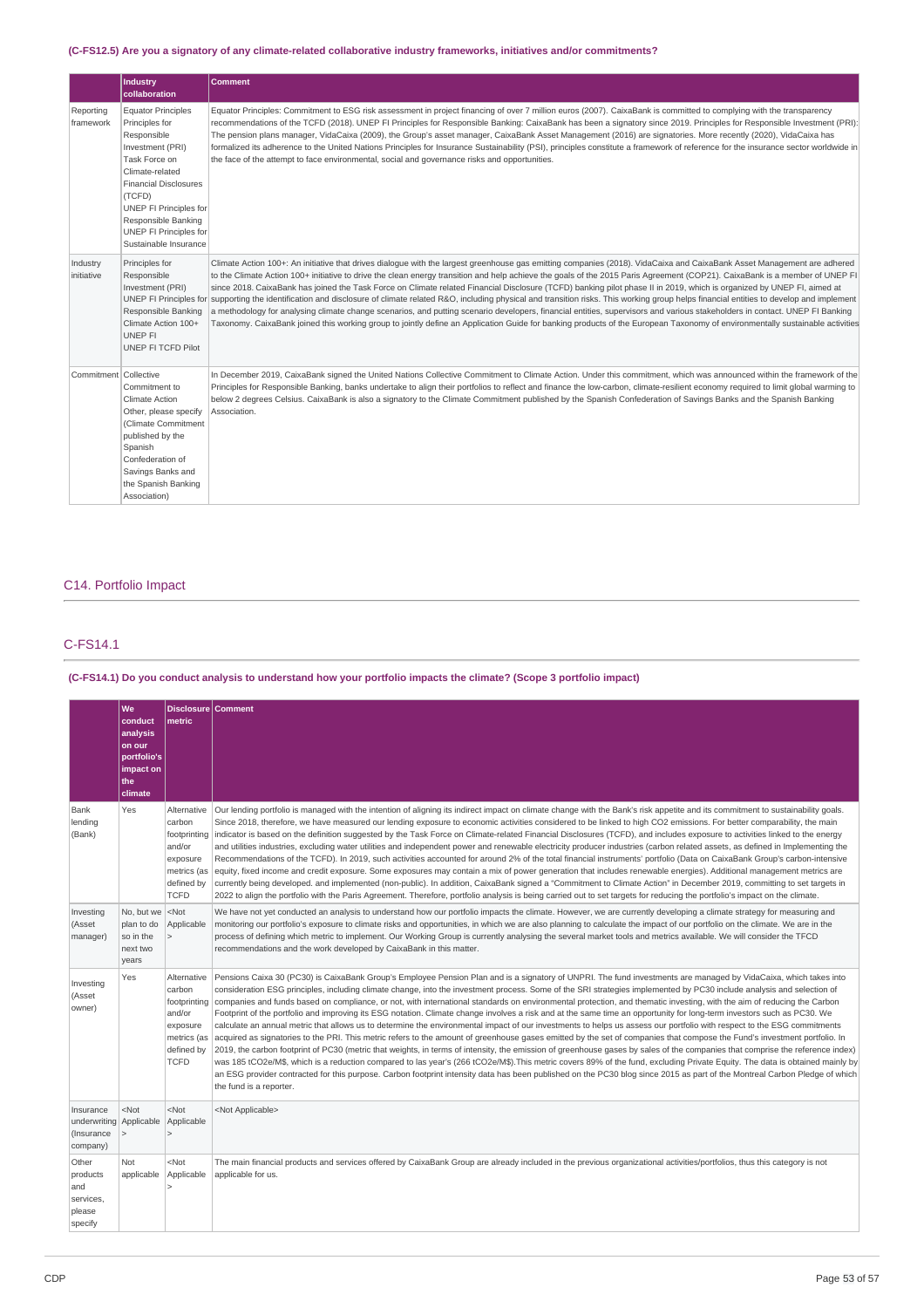#### C-FS14.1a

#### **(C-FS14.1a) What are your organization's Scope 3 portfolio emissions? (Category 15 "Investments" total emissions)**

#### **Category 15 (Investments)**

#### **Evaluation status**

Relevant, not yet calculated

**Scope 3 portfolio emissions (metric tons CO2e)**

### <Not Applicable> **Portfolio coverage**

<Not Applicable>

#### **Percentage calculated using data obtained from client/investees** <Not Applicable>

**Emissions calculation methodology**

<Not Applicable>

#### **Please explain**

We are aware that scope 3 Category 15 "Investments" is relevant to our business, but we have not yet calculated the total emissions associated with it. We have not yet calculated these emissions as currently there is no single, globally approved methodology for measuring portfolio impact that applies to all financial services sector companies and all financing activities. We have therefore calculated our portfolio impact according to other metrics, suggested by the Task Force on Climate-related Financial Disclosures (see question C-FS14.1b for more details). The estimation of this category of scope 3 emissions, according to the GHG protocol, will be assessed in the near future, as we generate the database of environmental risks (currently in the design phase).

### C-FS14.1b

(C-FS14.1b) What is your organization's Scope 3 portfolio impact? (Category 15 "Investments" alternative carbon footprinting and/or exposure metrics)

#### **Metric type**

Weighted average carbon intensity

**Metric unit** Percentage portfolio value

**Scope 3 portfolio metric**

### 2

**Portfolio coverage**

More than 90% but less than or equal to 100%

#### **Percentage calculated using data obtained from clients/investees**

#### **Calculation methodology**

For better comparability, the main indicator is based on the definition suggested by the Task Force on Climate-related Financial Disclosures (TCFD), and includes exposure to activities linked to the energy and utilities industries, excluding renewables (carbon related assets, as defined in Implementing the Recommendations of the TCFD). In 2019, such activities accounted for around 2% of the total financial instruments portfolio (Data on CaixaBank Group's carbon-intensive equity, fixed income and credit exposure. Some exposures may contain a mix of power generation that includes renewable energies). This metric includes all CaixaBank Group level investment in loan portfolio, fixed income and equity (CaixaBank, VidaCaixa and BPI - Portuguese Investment Bank, owned by CaixaBank, also included in this metric). Construction: - Sectors (NACE - National Classification of Economic Activities) according to TCFD (except extension of perimeter by regulatory sources). - Correction of NACE codes through analysis and / or GICS (Global Industry Classification Standard) sectorization. This risk metric is complemented by an additional carbon-intensity metric (non-public) in order to monitor the carbon intensity of our aggregated exposure in accordance with our risk appetite. The metric was approved by CaixaBank's Global Risk Committee and has already been implemented. As initial reference the classification used by the Bank of Spain in an article in the Financial Stability Magazine has been taken (it identifies a long and high-level list with the macro-sectors that would generate more CO2 emissions and those that may be more affected for possible technological innovations to increase the use of renewable energy, as well as for changes in the preferences of economic agents). This classification by NACE codes is imprecise (eg. all "agriculture" activity would be intensive), for which reason it has been resorted to: -Extend this analysis to more specific sub NACE codes (e.g. only rice cultivation), - Market tools (MSCI) and other verifiable sources that provide information at the sector / entity level This methodology will evolve based on: (i) taxonomies defined by regulators; (ii) greater public transparency of companies in their CO2 emissions or (iii) collection of information in operations with our clients.

#### **Please explain**

This metric was chosen for better comparability and as suggested by the TCFD. The metric includes all CaixaBank Group level investment in loan portfolio, fixed income and equity (CaixaBank, VidaCaixa and BPI - Portuguese Investment Bank, owned by CaixaBank, also included in this metric). The lending portfolio is managed with the intention of aligning its indirect impact on climate change with the Bank's risk appetite and its commitment to sustainability goals. Since 2018, therefore, the Group has measured its lending exposure to economic activities considered to be linked to high CO2 emissions. Determining our credit exposure to CO2 emission intense businesses helps us identify the measures to take in order to manage this exposure. For example, On the Business side, CaixaBank already has specialist staff in some of the business segments which are most sensitive from the viewpoint of climate and environmental risk, including the real estate sector, infrastructure and energy projects and agriculture, with a view to facilitating customer engagement in the transition to a low-carbon economy. As part of the scenario analysis we have carried out, workshops have been held with customers of the Energy sector to get their view around transition risk and their decarbonization strategies. This risk metric is complemented by an additional carbonintensity metric (non-public) in order to monitor the carbon intensity of our aggregated exposure in accordance with our risk appetite. The metric was approved by CaixaBank's Global Risk Committee and has already been implemented (see previous column for more details). The methodology will evolve based on: (i) taxonomies defined by regulators; (ii) greater public transparency of companies in their CO2 emissions or (iii) collection of information in operations with our clients.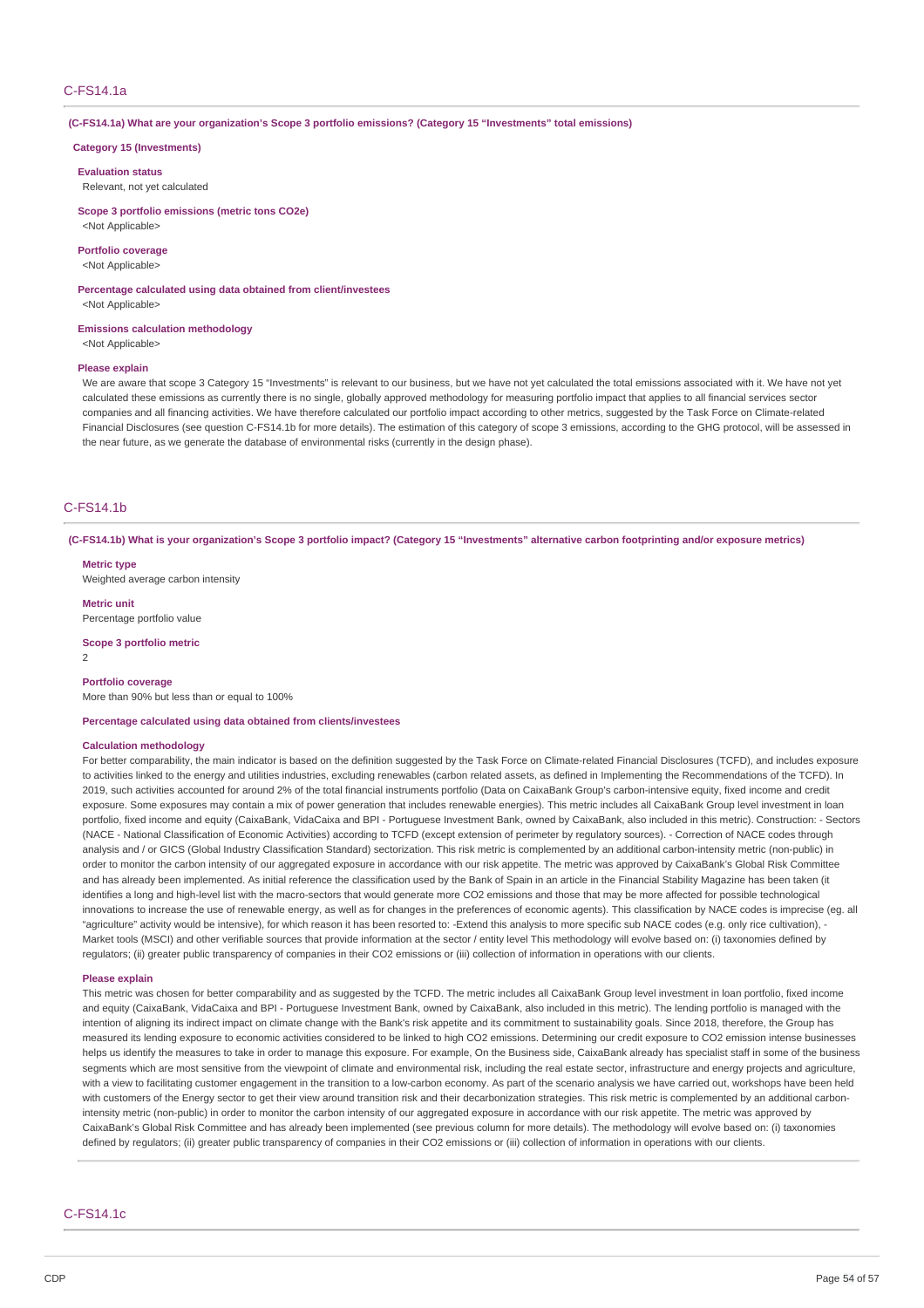(C-FS14.1c) Why do you not conduct analysis to understand how your portfolio impacts the climate? (Scope 3 Category 15 "Investments" emissions or alternative **carbon footprinting and/or exposure metrics)**

#### **Investing (Asset Manager)**

As explained in the previous question C-FS14.1, at CaixaBank Asset Management (CaixaBank Group's subsidiary company), which is CaixaBank's collective investment institution management company, we have not yet conducted an analysis to understand how our portfolio impacts the climate. However, we are currently developing a climate strategy for measuring and monitoring our portfolio's exposure to climate risks and opportunities, in which we are also planning to calculate the impact of our portfolio on the climate. We are in the process of defining which metric to implement. Our Working Group is currently analysing the several market tools and metrics available. We will consider the TFCD recommendations and the work developed by CaixaBank in this matter.

### C-FS14.2

**(C-FS14.2) Are you able to provide a breakdown of your organization's Scope 3 portfolio impact?**

| <b>Scope 3 breakdown</b>                                            | <b>Comment</b>                                                                                                          |
|---------------------------------------------------------------------|-------------------------------------------------------------------------------------------------------------------------|
| Row 1 None of the above, but we plan to do this in the next 2 years | Currently we cannot provide a breakdown for our scope 3 portfolio impact, although we plan to do it in the near future. |

### C-FS14.3

#### **(C-FS14.3) Are you taking actions to align your portfolio to a well below 2-degree world?**

|                                                               | <b>We are</b><br>taking<br>actions<br>to align<br>lour<br>portfolio<br>to a well<br>below 2-<br>degree<br>world | <b>Please explain</b>                                                                                                                                                                                                                                                                                                                                                                                                                                                                                                                                                                                                                                                                                                                                                                                                                                                                                                                                                                                                                                                                                                                                                                                                                                                                                                                                                                                                                                                                                                                                                                                                                                                                                                                                                                                                                                                                                                                                                                                                                                                                                                                                                                                                                                                                                                                                                                                                                                                                   |
|---------------------------------------------------------------|-----------------------------------------------------------------------------------------------------------------|-----------------------------------------------------------------------------------------------------------------------------------------------------------------------------------------------------------------------------------------------------------------------------------------------------------------------------------------------------------------------------------------------------------------------------------------------------------------------------------------------------------------------------------------------------------------------------------------------------------------------------------------------------------------------------------------------------------------------------------------------------------------------------------------------------------------------------------------------------------------------------------------------------------------------------------------------------------------------------------------------------------------------------------------------------------------------------------------------------------------------------------------------------------------------------------------------------------------------------------------------------------------------------------------------------------------------------------------------------------------------------------------------------------------------------------------------------------------------------------------------------------------------------------------------------------------------------------------------------------------------------------------------------------------------------------------------------------------------------------------------------------------------------------------------------------------------------------------------------------------------------------------------------------------------------------------------------------------------------------------------------------------------------------------------------------------------------------------------------------------------------------------------------------------------------------------------------------------------------------------------------------------------------------------------------------------------------------------------------------------------------------------------------------------------------------------------------------------------------------------|
| Bank<br>lending<br>(Bank)                                     | Yes                                                                                                             | We acknowledge the key role that financial institutions play in helping to mobilize capital for the transition to a low-carbon economy, and thus we are taking actions to align our portfolio to a<br>well below 2-degree world. These include: -In December 2019, we signed the UN Collective Commitment to Climate Action. Under this commitment we commit to align our portfolio to reflect<br>and finance the low-carbon, climate-resilient economy required to limit global warming to below 2°C. In line with this Commitment, we are working on stablishing sectoral and scenario-<br>based targets to align the bank's portfolio with the targets of the Paris Agreement. -Since 2018 we measure the exposure of our lending portfolio to economic activities considered to be<br>linked to high CO2 emissions. In 2019, such activities accounted for around 2%. -Quantification of our total environmentally sustainable portfolio (10,300 M EUR at 31/12/2019), which<br>includes the financing of energy efficient buildings, renewable Energy Projects, green Certified Loans Based on ICMA Green Loan Principles, among others. -Adherence to the UNEP FI to<br>address the challenges of sustainable development and public awareness and to accelerate the transition to a more sustainable economy. In this sense, a Sustainable Finance Committee<br>was created. -In order to advance in a global standard of Taxonomy, we joined the working group coordinated by UNEP FI in 2019, to study and define quidelines for the application of the<br>Taxonomy of environmentally sustainable activities of the EU to banking products. -We have started to roll out scenario analysis to assess climate risk in our portfolio; the ongoing<br>assessment of climate risk in our portfolio will give us insight on setting objectives to align the portfolio to the Paris Agreement as per the Commitment to Climate Action. -We developed an<br>Environmental Risk Management Policy, approved by the Board of Directors, that regulates the financing of certain companies and projects representing a potential ESG risk, including<br>climate change risks, establishing the requirements under which CaixaBank will not assume credit risk. -Climate-related issues are integrated into our general policy framework that relates<br>to our financing activities and we have exclusion policies for industries and activities contributing to climate-related risks. |
| Investing<br>(Asset<br>manager)                               | Yes                                                                                                             | CaixaBank Asset Management, CaixaBank's collective investment institution management company, is adhered to the United Nations Principles of Responsible Investment (UNPRI) since<br>2016 and manage its portfolio in accordance with these principles. CaixaBank Asset Management also adhered to the Climate Action 100+ initiative led by UNPRI, to drive the clean<br>energy transition and help achieve the goals of the 2015 Paris Agreement (COP21). In 2019, we received the A+ rating in the Strategy and Governance category, the maximum possible for<br>PRI. We offer sustainable products such as our fund MicroBank Fondo Ecológico, an international equity fund invested in a selection of ecologically responsible funds for sectors like<br>renewable energies, ecological food, recycling or wastewater treatment, among others. In addition, our new SRI fund (2019), CaixaBank Selección Futuro Sostenible will invest a minimum<br>of 75% in collective investment institutions that follow sustainable investment criteria and are managed by companies of recognised international standing in the field of investment with<br>ESG criteria: environmental, social and corporate governance. We are currently developing a climate strategy for measuring and monitoring our portfolio's exposure to climate risks and<br>opportunities, an analysis that would cover approximately 25% of our total portfolio. We are also planning to calculate the impact of our portfolio, currently in the process of defining which<br>metric to implement. As result of our adherence to the Principles for Responsible Investment in 2016, a Socially Responsible Investment Committee ("SRI Committee") was created and a<br>Socially Responsible Investment (SRI) Policy was approved by CaixaBank's Board of Directors in March 2017. This SRI Policy covers 85.3% of our portfolio. Regarding our Proxy voting<br>policy, voting must be exercised on points that relate to Environmental, Social or Governance (ESG) matters: supporting, among others, shareholder proposals for the disclosure of ESG<br>criteria or international standards/codes of conduct                                                                                                                                                                                                                                                                                                    |
| Investing<br>(Asset<br>owner)                                 | Yes                                                                                                             | VidaCaixa is the leading enterprise in the social welfare sector, integrated in CaixaBank. VidaCaixa is adhered to the United Nations Principles for Responsible Investing (UNPRI) and<br>manage its portfolio in accordance with these principles. VidaCaixa also adhered to the Climate Action 100+ initiative to drive the clean energy transition and help achieve the goals of the<br>2015 Paris Agreement (COP21). In 2019 we assessed our exposure to climate change R&O by using the PACTA tool, to determine in some specific sectors (such as utilities, Oil & gas,<br>automotive) if our holdings' projected activities in 2023 (e.g. future energy mix for utilities, share of EVs for car makers) were aligned with a 2 <sup>o</sup> trajectory requirements. Since 2018,<br>VidaCaixa has held the highest rating (A+) for the PRI in the strategy and governance category. It was the first insurer in Spain to achieve this. Pensions Caixa 30 (PC30) is CaixaBank<br>Group's Employee Pension Plan and is a signatory of UNPRI. The fund investments are managed by VidaCaixa, which takes into consideration ESG principles, including climate change,<br>into the investment process. We calculate an annual metric that allows us to determine the environmental impact of our investments to helps us assess our portfolio with respect to the ESG<br>commitments acquired as signatories to the PRI. In 2019, the carbon footprint of PC30 (metric in tCO2e/M\$ that weights, in terms of intensity, the GHG emission of scope 1+2 by sales of<br>the companies that comprise the reference index) was 185 tCO2e/M\$, which is a reduction compared to las year's (266 tCO2e/M\$). This metric covers 89% of the fund and excludes<br>Private Equity. The data is obtained mainly by an ESG provider contracted for this purpose. Carbon footprint intensity data has been published on the PC30 blog since 2015 as part of the<br>Montreal Carbon Pledge of which the fund is a reporter. In 2019, VidaCaixa created a specific department for SRI, to enhance the proxy voting mechanisms and dialoque and engagement<br>processes. Portfolio companies have been contacted when they presented high levels of CO2 emissions and were asked whether they were going to submit their emission reduction<br>targets to the SBTi for validation. If companies did not submit their targets for validation, they were asked for a justification.                    |
| Insurance<br>underwriting Applicabl<br>(Insurance<br>company) | $<$ Not<br>e                                                                                                    | <not applicable=""></not>                                                                                                                                                                                                                                                                                                                                                                                                                                                                                                                                                                                                                                                                                                                                                                                                                                                                                                                                                                                                                                                                                                                                                                                                                                                                                                                                                                                                                                                                                                                                                                                                                                                                                                                                                                                                                                                                                                                                                                                                                                                                                                                                                                                                                                                                                                                                                                                                                                                               |
| Other<br>products<br>and<br>services,<br>please<br>specify    | Not<br>applicable                                                                                               | The main financial products and services offered by CaixaBank Group are already included in the previous organizational activities/portfolios, thus this category is not applicable for us.                                                                                                                                                                                                                                                                                                                                                                                                                                                                                                                                                                                                                                                                                                                                                                                                                                                                                                                                                                                                                                                                                                                                                                                                                                                                                                                                                                                                                                                                                                                                                                                                                                                                                                                                                                                                                                                                                                                                                                                                                                                                                                                                                                                                                                                                                             |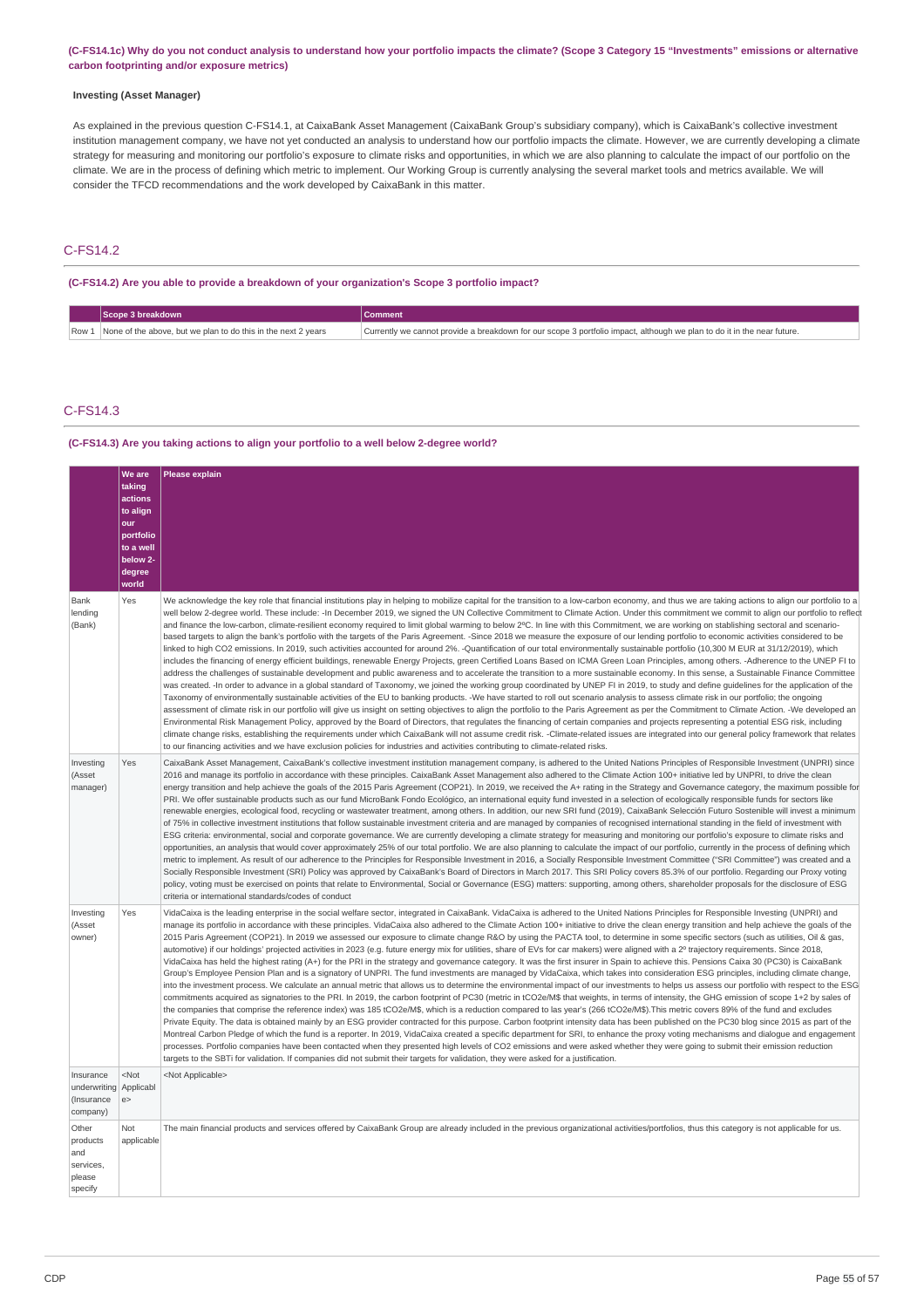### (C-FS14.3a) Do you assess if your clients/investees' business strategies are aligned to a well below 2-degree world?

|                                                                | lwe.                                         | Please explain                                                                                                                                                                                                                                                                                                                                                                                                                                                                                                                                                                                                                                                                                                                                                                                                                                                                                                                                                                                                                                                                                                                                                                                                                                                                                                                                                                                                                                                                                                                                                                                                                                                                                                                                                                                                                                                                                                                                                                                                                                                                                                                                                                                                                                                                                                                                                                                                       |
|----------------------------------------------------------------|----------------------------------------------|----------------------------------------------------------------------------------------------------------------------------------------------------------------------------------------------------------------------------------------------------------------------------------------------------------------------------------------------------------------------------------------------------------------------------------------------------------------------------------------------------------------------------------------------------------------------------------------------------------------------------------------------------------------------------------------------------------------------------------------------------------------------------------------------------------------------------------------------------------------------------------------------------------------------------------------------------------------------------------------------------------------------------------------------------------------------------------------------------------------------------------------------------------------------------------------------------------------------------------------------------------------------------------------------------------------------------------------------------------------------------------------------------------------------------------------------------------------------------------------------------------------------------------------------------------------------------------------------------------------------------------------------------------------------------------------------------------------------------------------------------------------------------------------------------------------------------------------------------------------------------------------------------------------------------------------------------------------------------------------------------------------------------------------------------------------------------------------------------------------------------------------------------------------------------------------------------------------------------------------------------------------------------------------------------------------------------------------------------------------------------------------------------------------------|
|                                                                | assess<br>alignment                          |                                                                                                                                                                                                                                                                                                                                                                                                                                                                                                                                                                                                                                                                                                                                                                                                                                                                                                                                                                                                                                                                                                                                                                                                                                                                                                                                                                                                                                                                                                                                                                                                                                                                                                                                                                                                                                                                                                                                                                                                                                                                                                                                                                                                                                                                                                                                                                                                                      |
| Bank<br>lending<br>(Bank)                                      | Yes, for<br>some                             | We are currently assessing whether some of our clients' business strategies are aligned to a well below 2-degree world as part of the scenario analysis process in the framework of the<br>UNEP FI pilot. In this analysis, the risk of climate transition in the utilities and oil & gas sectors has been assessed and 9 of our main clients in these sectors have been analysed<br>individually. These 9 clients were contacted to hold a meeting in order to obtain their vision on their decarbonisation transition strategy in the short, medium and long term. They were also<br>specifically asked for information on climate change and other actions to mitigate the potential impact of transition risks on their activities. Despite currently only assessing some of our<br>clients' strategies aligned to a well below 2-degree world, next year we are planning to do so as a BAU procedure for corporate clients. In addition, and as mentioned in previous questions,<br>in 2019 CaixaBank developed an Environmental Risk Management Policy that regulates the financing of certain companies and projects representing a potential ESG risk. The sectors<br>that have been considered in this policy are: Mining, Energy, Infrastructure and Agriculture, fishing, livestock and forestry. A questionnaire to assess and classify customers and operations<br>forms part of the environmental risk analysis built into the credit process for business and corporate customers. This policy governs the admission and acceptance of new lending<br>arrangements and quarantees and the purchase of fixed-income securities, equity instruments and other similar securities in companies or groups whose consolidated turnover exceeds 50<br>million euros and where such arrangements involve: 1.Project financing and 2.Long-term transactions (more than two years) where the amount exceeds 5 million euros. When accepting<br>new customers, CaixaBank will rely on available public information and on the information provided by the customer to ensure that its business activities do not violate the principles set<br>out in this policy and also to verify its performance, commitment and progress in relation to environmental matters, including their alignment to a well below 2-degree world. In addition,<br>emissions are assessed relative to the SBTi pathway, if relevant. |
| Investing<br>(Asset<br>manager)                                | No, but<br>do so in<br>the next<br>two years | We currently do not assess if our investees' business strategies are aligned to a well below 2-degree world, although we plan to do it in the next two years. We are currently developing a<br>we plan to climate strategy for measuring and monitoring our portfolio's exposure to climate risks and opportunities, in which we will also consider this specific assessment. In this sense, our future<br>plans include developing a measuring methodology, an adequate internal and external reporting system, and aligning with the TFCD recommendations as well as the European regulations<br>with regard to the integration of sustainability risks and sustainability factors.                                                                                                                                                                                                                                                                                                                                                                                                                                                                                                                                                                                                                                                                                                                                                                                                                                                                                                                                                                                                                                                                                                                                                                                                                                                                                                                                                                                                                                                                                                                                                                                                                                                                                                                                |
| Investing<br>(Asset<br>owner)                                  | No.                                          | Despite not assessing this specifically, portfolio companies have been contacted when they presented high levels of CO2 emissions. Among the issues discussed, they were asked<br>whether they were going to submit their emission reduction targets to the SBTi for validation, which is in line with what the latest climate science says is necessary to meet the goals of the<br>Paris Agreement, to limit global warming to well below 2 degrees above pre-industrial levels and pursue efforts to limit warming to 1.5 degrees. If companies did not submit their targets for<br>validation, they were asked for a justification.                                                                                                                                                                                                                                                                                                                                                                                                                                                                                                                                                                                                                                                                                                                                                                                                                                                                                                                                                                                                                                                                                                                                                                                                                                                                                                                                                                                                                                                                                                                                                                                                                                                                                                                                                                              |
| Insurance<br>underwriting Applicable<br>(Insurance<br>company) | $<$ Not<br>1>                                | <not applicable=""></not>                                                                                                                                                                                                                                                                                                                                                                                                                                                                                                                                                                                                                                                                                                                                                                                                                                                                                                                                                                                                                                                                                                                                                                                                                                                                                                                                                                                                                                                                                                                                                                                                                                                                                                                                                                                                                                                                                                                                                                                                                                                                                                                                                                                                                                                                                                                                                                                            |
| Other<br>products<br>and<br>services,<br>please<br>specify     | $<$ Not<br>Applicable<br>lэ                  | <not applicable=""></not>                                                                                                                                                                                                                                                                                                                                                                                                                                                                                                                                                                                                                                                                                                                                                                                                                                                                                                                                                                                                                                                                                                                                                                                                                                                                                                                                                                                                                                                                                                                                                                                                                                                                                                                                                                                                                                                                                                                                                                                                                                                                                                                                                                                                                                                                                                                                                                                            |

### C-FS14.3b

### **(C-FS14.3b) Do you encourage your clients/investees to set a science-based target?**

|                                                         | <b>We encourage</b><br>clients/investees<br>to set a science-<br><b>based target</b> | <b>Please explain</b>                                                                                                                                                                                                                                                                                                                                                                                                                                                                                                                                                                     |
|---------------------------------------------------------|--------------------------------------------------------------------------------------|-------------------------------------------------------------------------------------------------------------------------------------------------------------------------------------------------------------------------------------------------------------------------------------------------------------------------------------------------------------------------------------------------------------------------------------------------------------------------------------------------------------------------------------------------------------------------------------------|
| (Bank)                                                  | Bank lending No, but we plan to<br>do so in the next<br>two years                    | Measures are currently being implemented for the analysis of the loan portfolio with a view to setting targets for 2022 to align the portfolio with the Paris Agreement, in<br>compliance with the Commitment to Climate Action signed by CaixaBank in December 2019. Once analysed, reduction objectives and strategies will be established to achieve<br>them. Depending on the results of the analysis, CaixaBank could consider the possibility of promoting SBTi objectives among its customers.                                                                                     |
| Investing<br>(Asset<br>manager)                         | No, but we plan to<br>do so in the next<br>two years                                 | We currently do not encourage our investees to set a science-based target. We are currently developing a climate strategy for measuring and monitoring our portfolio's exposure<br>to climate risks and opportunities, in which we will consider whether to encourage our investees to set a science-based target.                                                                                                                                                                                                                                                                        |
| Investing<br>(Asset<br>owner)                           | Yes, for some                                                                        | Portfolio companies have been contacted when they presented high levels of CO2 emissions. Among the issues discussed, they were asked if they were going to submit their<br>emission reduction targets to the SBTi for validation, which is in line with what the latest climate science says is necessary to meet the goals of the Paris Agreement, to limit<br>global warming to well below 2 degrees above pre-industrial levels and pursue efforts to limit warming to 1.5 degrees. If companies did not submit their targets for validation, they<br>were asked for a justification. |
| Insurance<br>underwriting<br>(Insurance<br>company)     | <not applicable=""></not>                                                            | <not applicable=""></not>                                                                                                                                                                                                                                                                                                                                                                                                                                                                                                                                                                 |
| Other<br>products and<br>services,<br>please<br>specify | <not applicable=""></not>                                                            | <not applicable=""></not>                                                                                                                                                                                                                                                                                                                                                                                                                                                                                                                                                                 |

### C15. Signoff

### C-FI